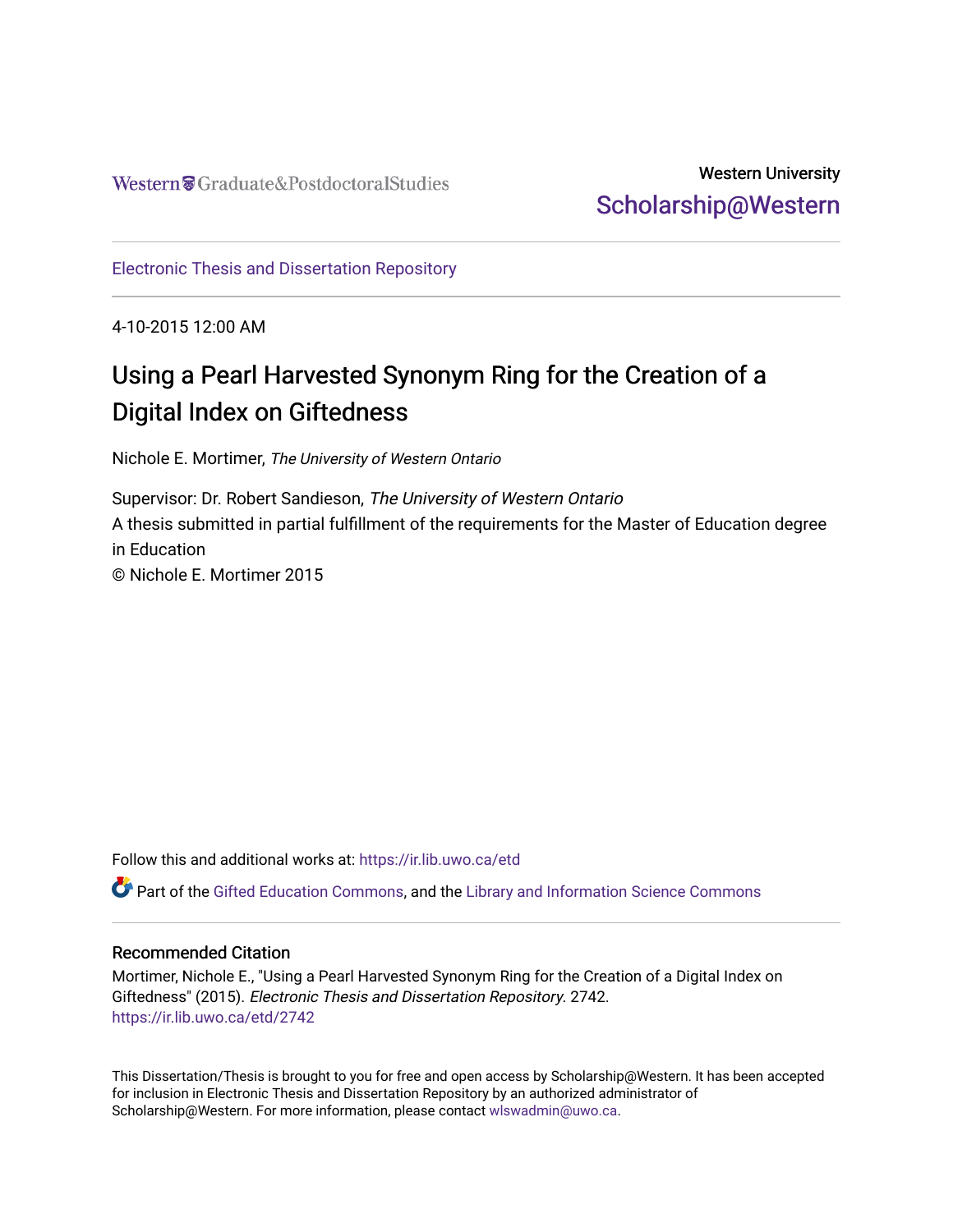## USING A PEARL HARVESTED SYNONYM RING FOR THE CREATION OF A DIGITAL INDEX ON GIFTEDNESS

(Thesis format: Monograph)

by

Nichole, Mortimer

Graduate Program in Education

A thesis submitted in partial fulfillment

of the requirements for the degree of

Master of Education

The School of Graduate and Postdoctoral Studies

The University of Western Ontario

London, Ontario, Canada

© Nichole Mortimer 2015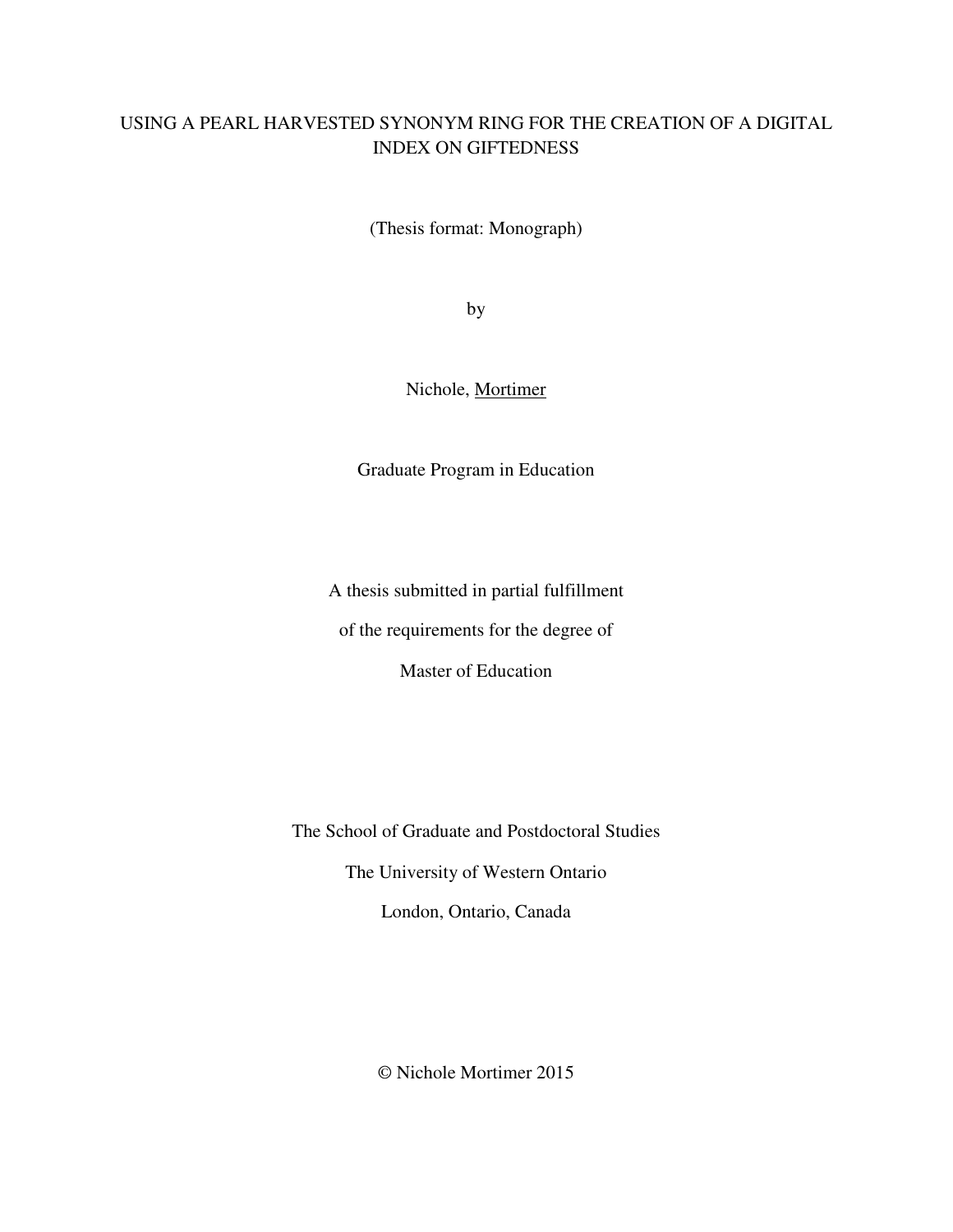#### **Abstract**

 This thesis examined the use of a pearl harvested synonym ring in the creation of a digital index on the subject of giftedness, with the goal of better defining the available information in the field and facilitating information retrieval. The pearl harvested synonym ring was used in the retrieval of citations relating to giftedness in the ERIC database. A content analysis of these citations provided the list of topics that would form the basis of a digital index. When the topics retrieved using the pearl harvested synonym ring were compared to the indices of two textbooks on gifted education, they were found to be more comprehensive and better representative of the field. The results of this study have potential implications in the improvement of digital indexing techniques, better understanding of academic fields of study, and creating a standard procedure for scoping reviews.

Keywords**:** pearl-harvested synonym ring, pearl-harvesting information retrieval, information retrieval, topic maps, database indexing, indexing, giftedness, gifted education, scoping reviews, search techniques, digital index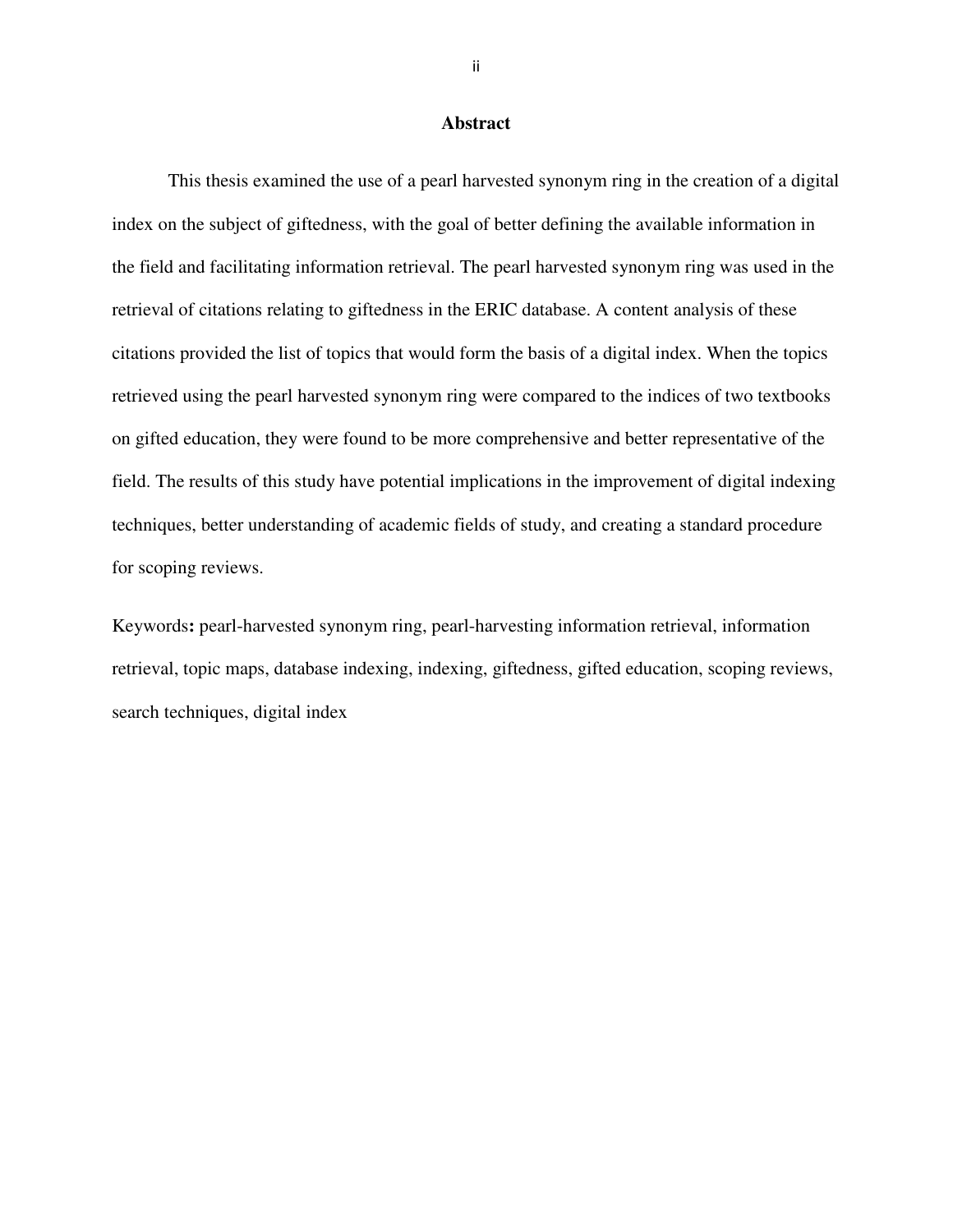### **Acknowledgements**

 Firstly, I would like to thank all of the faculty and staff in the Faculty of Education at the University of Western Ontario that guided and supported me through the thesis process.

 Second, a special thank you to Robert Sandieson for supervising this thesis and for all of the help, advice, and time that he has given during the research and writing process.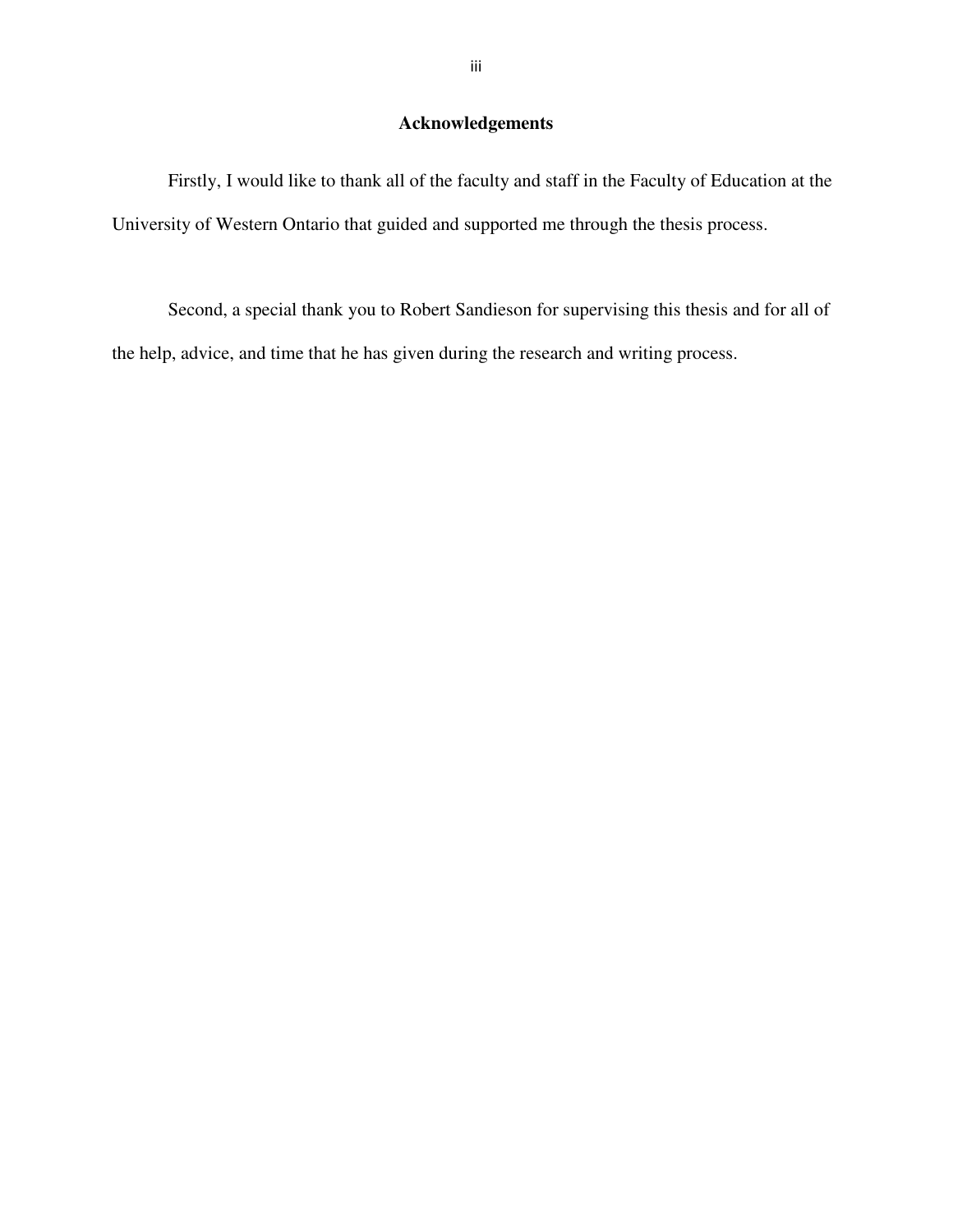## **Table of Contents**

| Abstract                                               | $\ddot{\rm ii}$ |
|--------------------------------------------------------|-----------------|
| Acknowledgements                                       | iii             |
| Table of Contents                                      | iv              |
| Introduction                                           | $\mathbf{1}$    |
| Importance of Effective Search Techniques              | $\overline{2}$  |
| <b>Information Overload</b>                            | 5               |
| Database Organization                                  | 6               |
| Search Strategies in the Digital Domain                | $\overline{7}$  |
| Terminology Issues Pertaining to Database Organization | 10              |
| Pearl-Harvested Synonym Rings                          | 11              |
| <b>Topic Maps</b>                                      | 15              |
| <b>Topic Map Development</b>                           | 18              |
| The Efficacy of e-Index Structures                     | 19              |
| Methodology                                            | 24              |
| Results                                                | 28              |
| Textbook Index Comparison                              | 30              |
| Discussion                                             | 31              |
| Table 1.                                               | 26              |
| Appendix 1.                                            | 34              |
| Appendix 2.                                            | 51              |
| Appendix 3.                                            | 82              |
| References                                             | 87              |
| Curriculum Vitae                                       | 91              |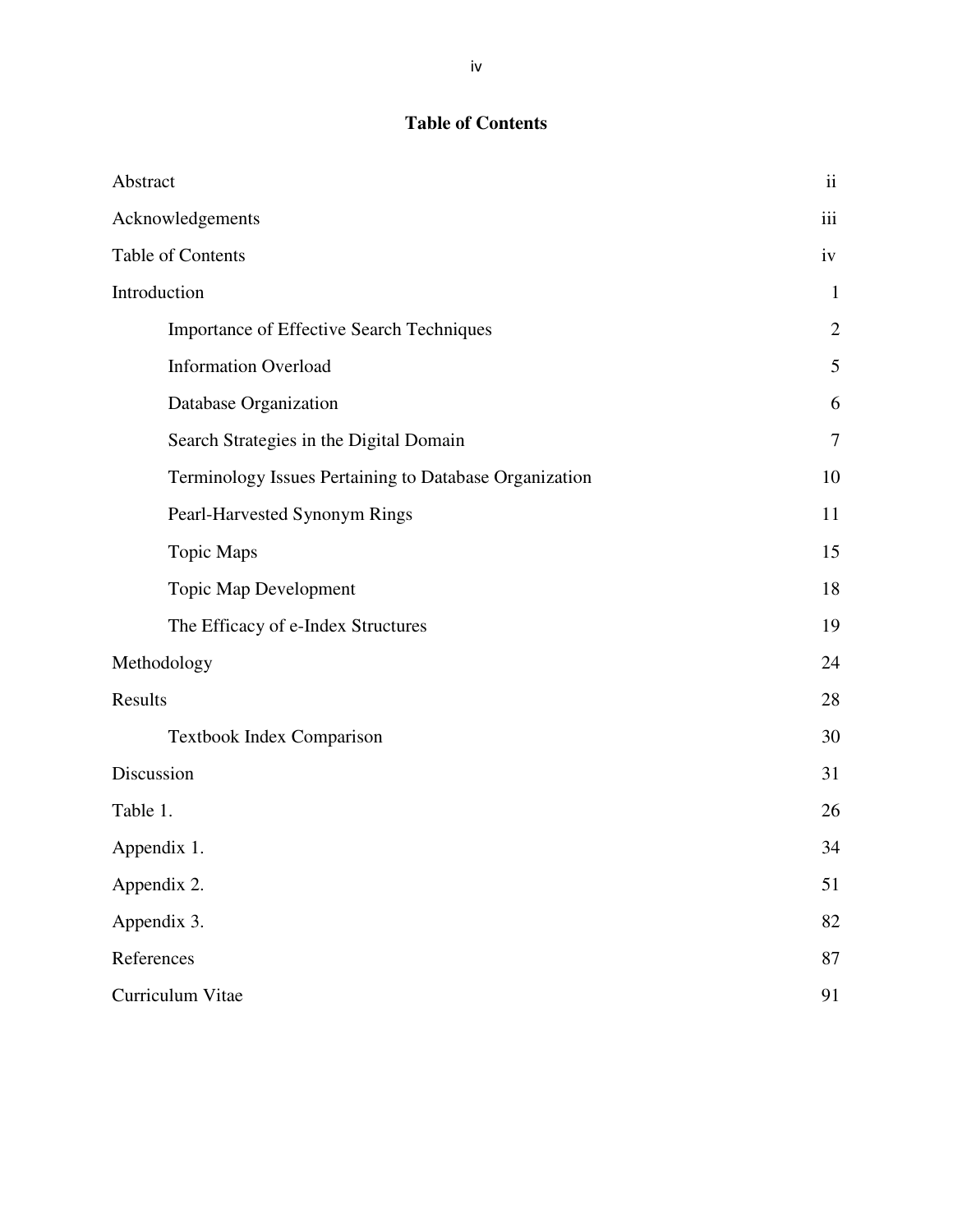#### **Introduction**

This thesis explored whether a digital index could be created in the field of gifted education from a content analysis of citations found by using a synonym ring on giftedness. The long-term goal is to better define the information that is available in this field, facilitating easier and more precise information retrieval, creating the opportunity for better informed decision making in the field. The following paragraph will give a brief overview of the background for this thesis, which will be described in more detail below.

 There is a growing need for precision in information retrieval both for researchers attempting to navigate the vast amounts of data available and for educational practitioners who are expected to make use of evidence informed practice in the classroom. These problems are compounded by information overload and information anxiety, two issues of the digital age that stem from the overwhelming amount of resources that are available to searchers. These issues are not helped by database designs that are not intuitive to users of other digital technologies and that require searchers to be experts in their fields. One solution to searching is the use of pearl-harvested synonym rings. A pearl-harvested synonym ring is a list of search terms that aims to denote all the ways in which a subject is linguistically recorded in the research literature (Sandieson, 2006; Sandieson, Kirkpatrick, Sandieson, & Zimmerman, 2010; Sandieson & McIsaac, 2013). Once the pearl-harvested synonym ring has been developed, it can then be used by searchers to ensure they are covering the various iterations of terminology that exist within the research literature and not missing relevant citations that cannot be found using the more obvious search terms of the subject at hand. Another possible solution to modern search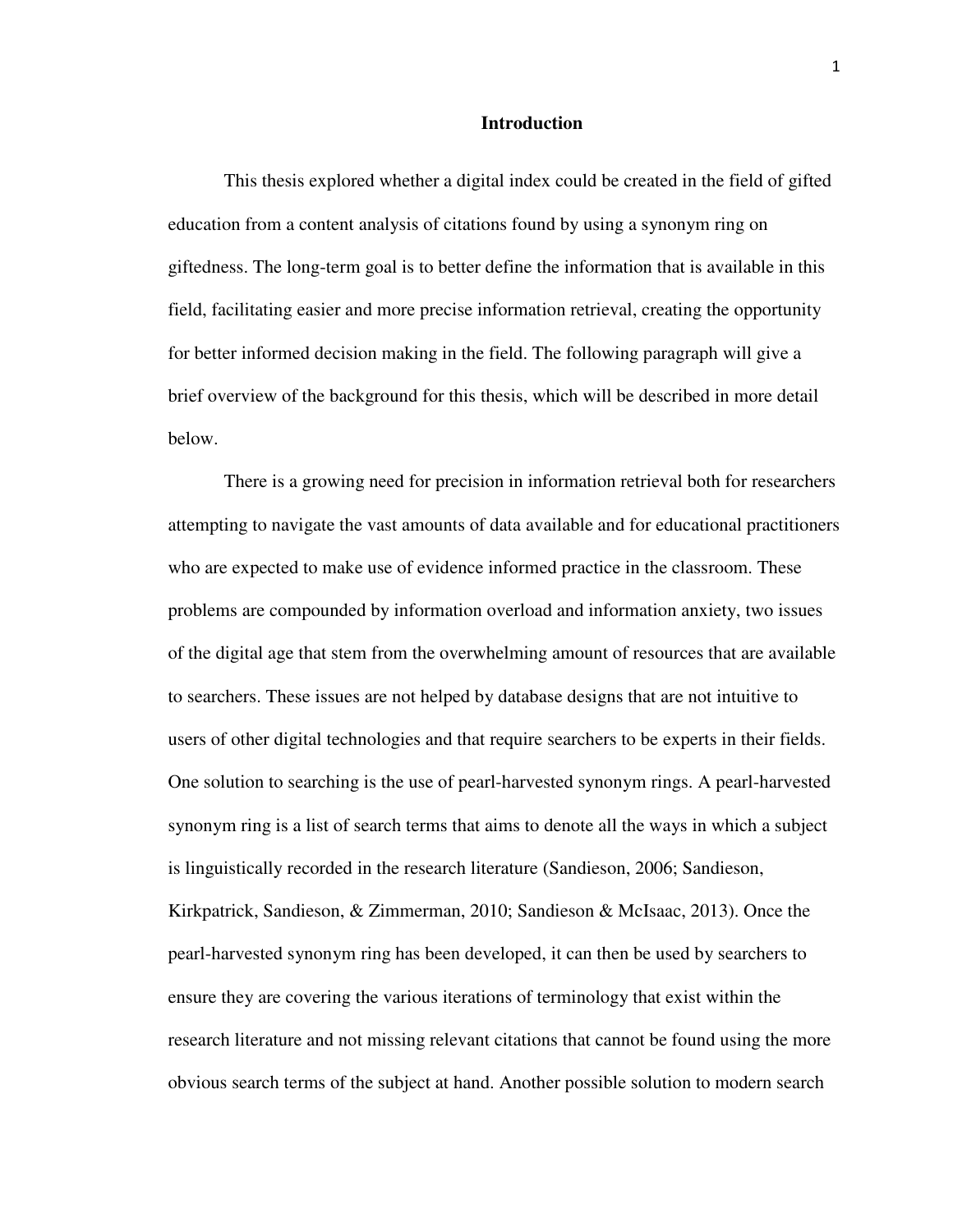problems is that of topic maps. Topic maps are an electronic, subject-based data classification technique that originated with endeavors to merge indices (Garshol, 2004; Northedge, 2008). They contain many useful features and have been shown in the research literature to have a number of benefits over more traditional forms of indexing. Unfortunately, there is currently no standard method for the creation of topic maps, which means that there is no guarantee that a particular topic map is a comprehensive representation of the research literature. The present project explored the possibility of using a pearl-harvested synonym ring as a systematic method for the production of topic maps or other e-indexes, particularly where data collection and ontology development are concerned.

#### **Importance of Effective Search Techniques**

The ability to find research information is critically important for a number of reasons. One is that there is a growing focus in education on evidence-informed practice, which emphasizes the use of educational programs and practices that have been proven effective by scientific research (Smith, 2003). Where special education programs such as gifted education are concerned, the use of evidence-informed practice is critical to assuring that time and money are well spent, and that the programs in place are truly helping students with exceptionalities. In the United States, evidence-informed practice is legislated as part of the No Child Left Behind Act of 2002. The American government released guidelines as to which kinds of studies are to be used, particularly those with randomized trial designs, and established the Institute of Education Sciences to aid in the research process. In Ontario, the Ministry of Education (2010) released a research and evaluation strategy that promotes evidence-informed and research-informed policy and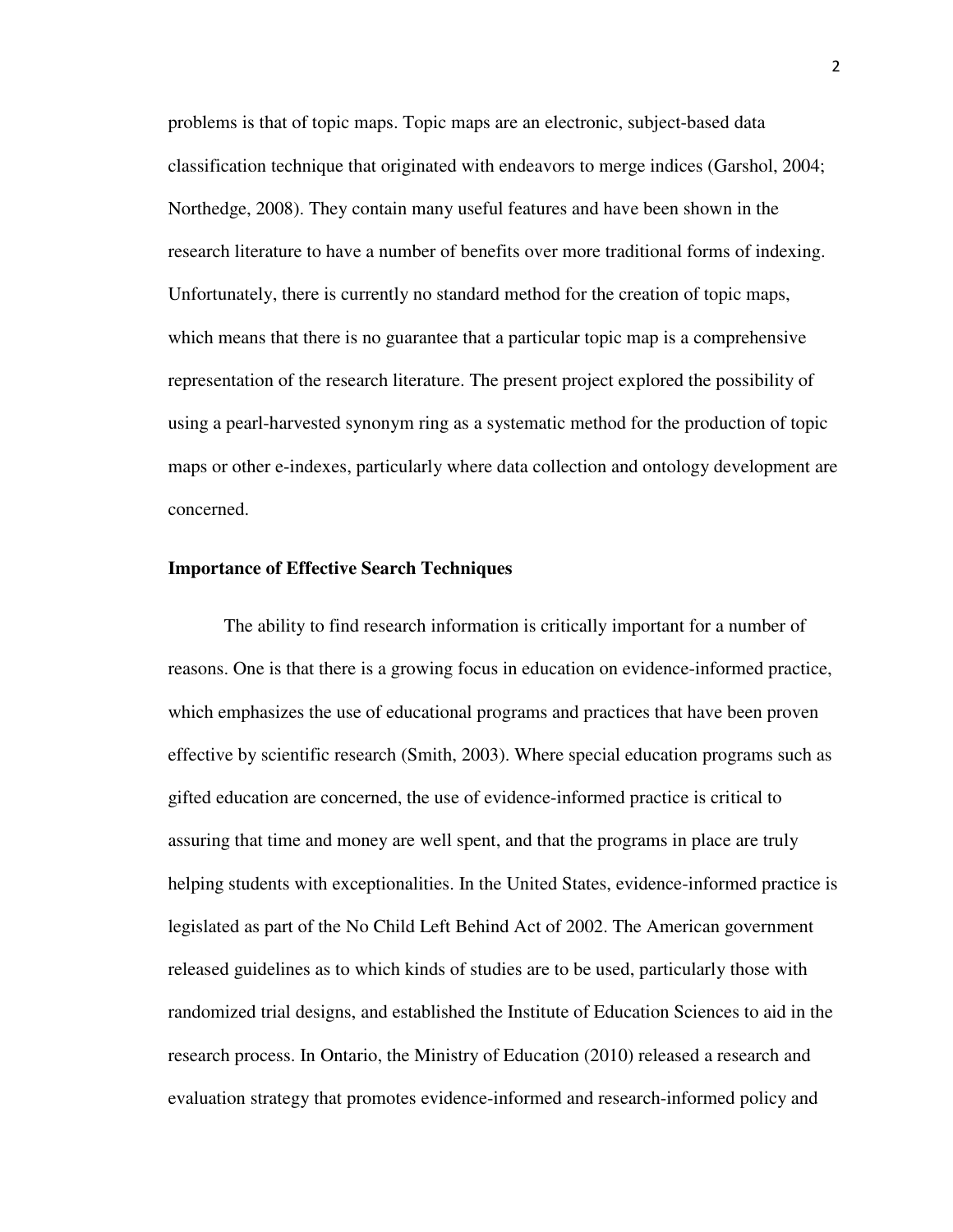programming. Although this approach has not been legislated, it is clear that teachers are expected to use programs and methods that have been proven effective by research.

Effective literature searching is essential to the successful implementation of evidence-informed policy and practice. Incomplete searching can result in the impression that an educational program or intervention is more or less effective than it truly is, which in turn could lead to the use of programs that are unsuitable or the discarding of those that may be useful (Schlosser, Wendt, Bhavnani, & Nail-Chiwetalu, 2006). One way that evidence finding is made simpler for educational professionals is through the use of systematic reviews and meta-analyses. These studies are intended to be less biased than an individual study, and show broad trends rather than focusing on the results of a single study (Valentine, Cooper, Patall, Tyson, & Robinson, 2010). The use of these sources allows a professional to save valuable search time and identify high-quality studies that may otherwise be difficult for them to find (Schlosser et al.). If systematic reviews and meta-analyses are to be relied upon however, it is imperative that they consider the entire body of literature, as missed articles can potentially alter the conclusions reached (Arendt, 2007). Studies undertaken by Valentine et al. (2010) and Arendt (2007) both examined the search terms used by authors of research syntheses and meta-analyses, and found a surprising lack of consistency and comprehensiveness in the search techniques used in these types of studies. The results of these studies indicate that the present state of information retrieval using research databases is less than adequate, making it difficult for educators to access evidence useful for the practice of education.

Pertinent to evidence-informed policy and practice are scoping reviews. That is, at the initial point of investigation research there might not be a clear idea of what research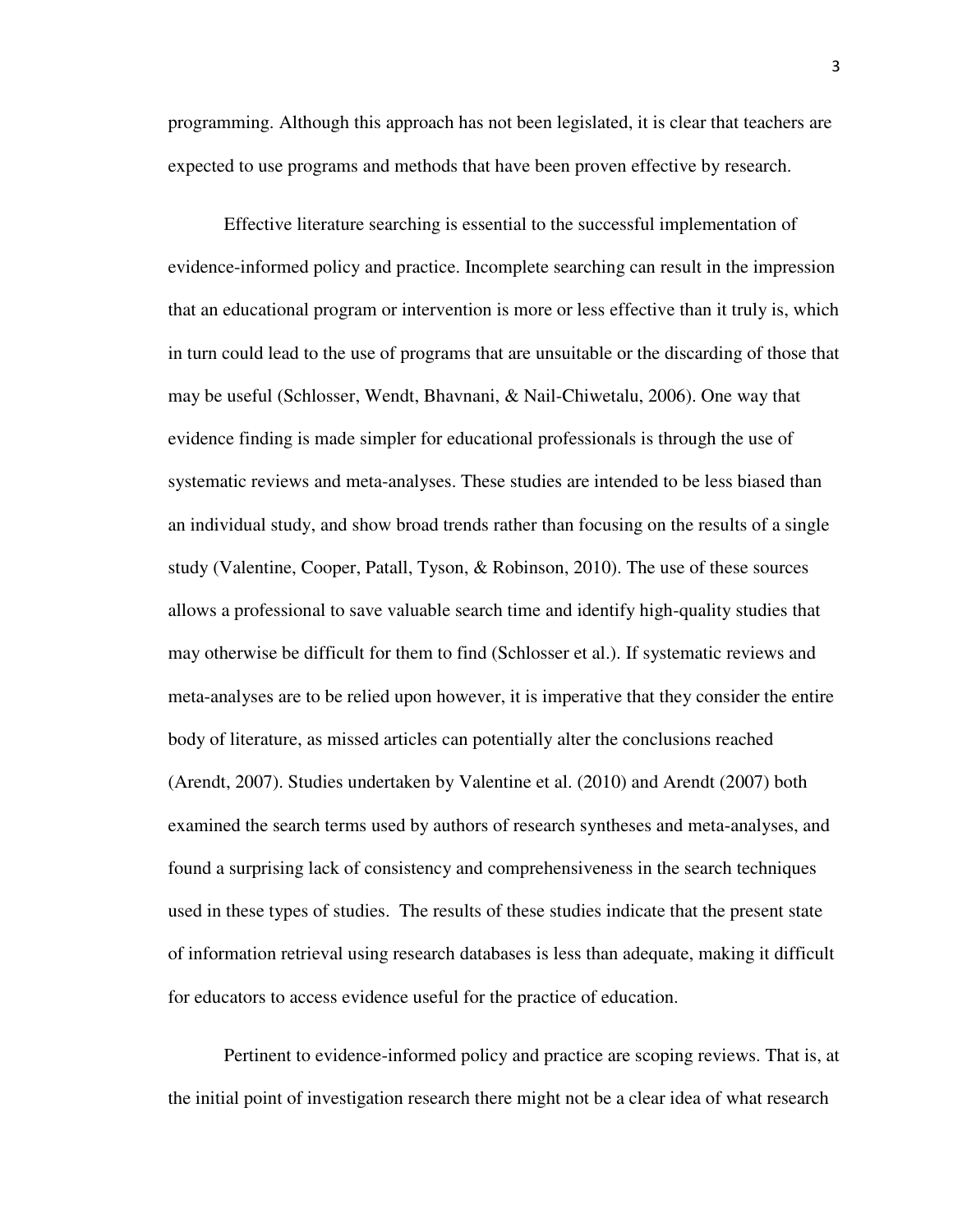is available to the decision maker. In this case a scoping review needs to be done in order to get a sense of what might be available to find either existing systematic reviews or to identify where the literature is lacking such that a systematic review needs to be done (or that there are enough primary studies to actually do a systematic review). The Canadian Institutes of Health Research (CIHR) defines scoping reviews as "exploratory projects that systematically map the literature available on a topic, identifying the key concepts, theories, sources of evidence, and gaps in the research" (CIHR, 2014). In contrast to systematic reviews, scoping reviews do not assess the quality of the included studies. They simply provide an overview of the available literature on a topic (Levac, Colquhoun, & O'Brien, 2010). Scoping studies may be undertaken for a number of different purposes, such as "to examine the extent, range and nature of research activity...to determine the value of undertaking a full systematic review... to summarize and disseminate research findings...to identify research gaps in the existing literature" (Arksey & O'Malley, 2005, p. 21). Scoping reviews can be an essential tool towards defining and mapping a large and ill-defined field, such as giftedness.

Another reason for being able to effectively search the research literature is to become knowledgeable of the various viewpoints on a topic. Giftedness is a good example of the need for this due to the wide number of views on what constitutes giftedness. In an educational setting, giftedness has been defined as high achievement or ability in one or more areas including academic pursuits, creativity, athletics, and leadership (McClain & Pfeiffer, 2012). In practice, however, students are most often assessed for giftedness using achievement and intelligence tests (McClain & Pfeiffer). Even when these tests are used, there is little consensus regarding the appropriate cut-off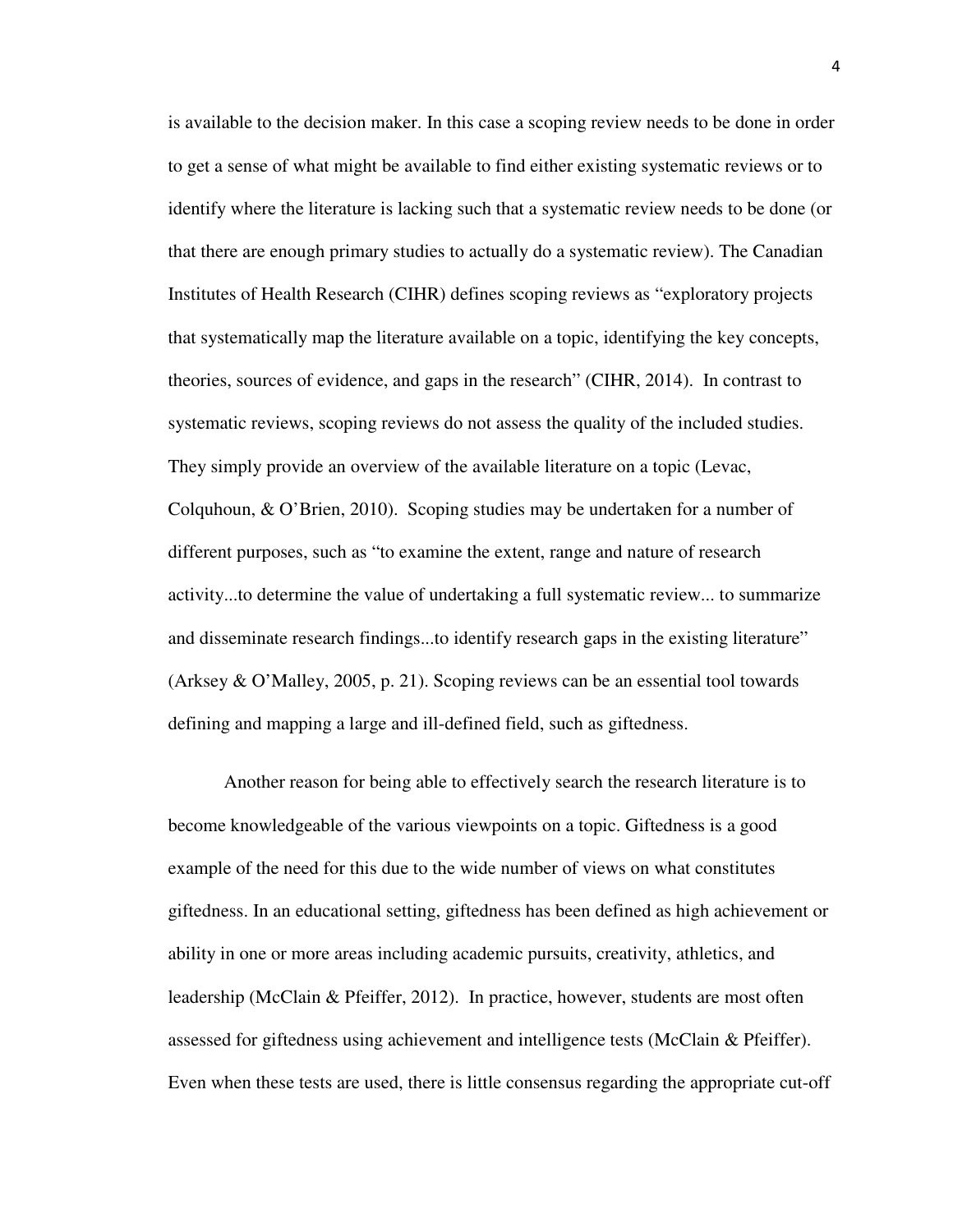for gifted identification. Various educational bodies report cut-offs as low as the top 1 percent, or as high as 20 percent (Bélanger & Gagné, 2006). Theories of giftedness are equally disparate. Some require the presence of multiple traits simultaneously; others, such as Gardner's multiple intelligences and Sternberg's theory of successful intelligence, hypothesize that there are different forms of giftedness (Bélanger & Gagné; Grigorenko & Sternberg, 2002). There are also theories that attempt to answer the question of whether children are born gifted, such as the g-based theory that posits a general intellectual ability or the differentiated model of giftedness and talent that distinguishes between natural abilities (gifts) and developed skills (talents) (Grigorenko & Sternberg). In order to effectively find and understand information on giftedness, it is essential to be able to find literature pertaining to all theories, including those that use a different term.

#### **Information Overload**

Information overload is a phenomenon that is worthy of our attention in that it is a problem for which effective database organization and searching strategies provide remediation. At its most basic, the term information overload refers to a situation in which there is simply too much information available, making it very difficult for an individual to sort through to find what is relevant (Bawden & Robinson, 2009; Reichardt, 2006). Information overload can lead to information anxiety in which stress affects an individual's ability to access, understand or use necessary information (Bawden  $\&$ Robinson). One coping method that has been identified is "satisficing". Satisficing occurs when an individual takes only as much information as they need to complete a task, rather than searching through all of the information to find the best and most relevant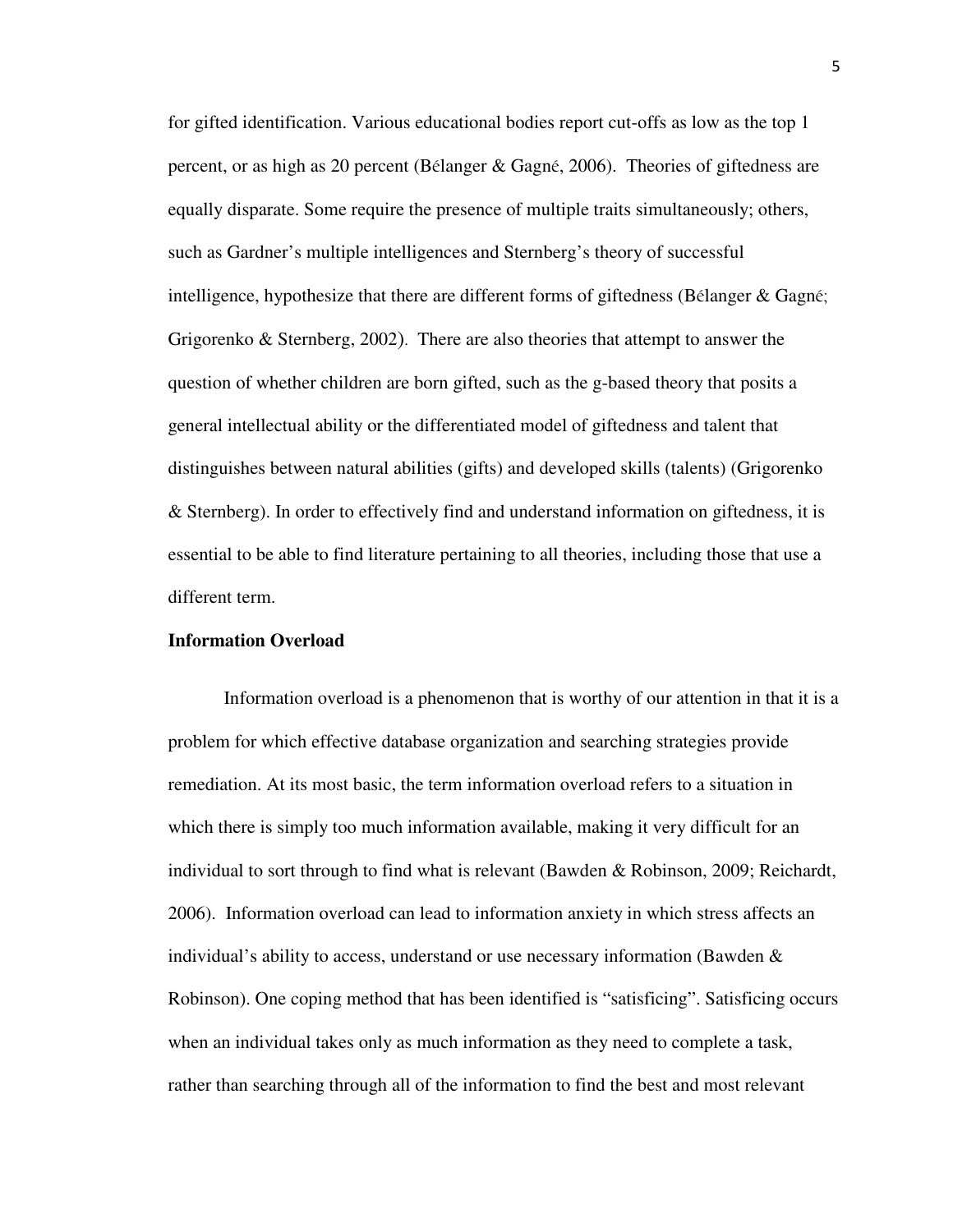(Bawden & Robinson). This means that students, and perhaps even professionals, may be relying on lower quality sources simply because they are the most easily accessible. The amount of information itself is likely not the only culprit here. It has been theorized that databases and catalogues that are more user-friendly and better organized may make it easier to hone in on the most relevant information (Bawden & Robinson). Good database organization might mean straightforward and consistent indexing in order to make searching more intuitive and easier for the user. It could also manifest itself in the use of more keywords attached to each entry, so that they are more likely to be called up during a keyword search. Likewise, better search strategies and information literacy, especially better education of researchers in search strategies and how databases are organized, may increase the likelihood of finding the most relevant materials (Bawden & Robinson; Sandieson, 2006). Information overload combined with poor search strategies make for an even bigger problem for searchers trying to find relevant citations. Due to the amount of information available, good search strategies and an intuitive search framework are essential for refining the available information and finding the most relevant citations.

#### **Database Organization**

In order to better understand how research databases (e.g., ERIC, PsycINFO) differ from traditional print sources, it is vital to know how they are structured. Databases are typically organized using subject headings, which are the access point for finding information on specific topics. These subject headings make up a predefined vocabulary of terms used by database indexers, which is referred to as the database thesaurus. The collection of subject heading terms is located in the thesaurus along with their related terms, and is unique to that database. Higher order headings, under which more specific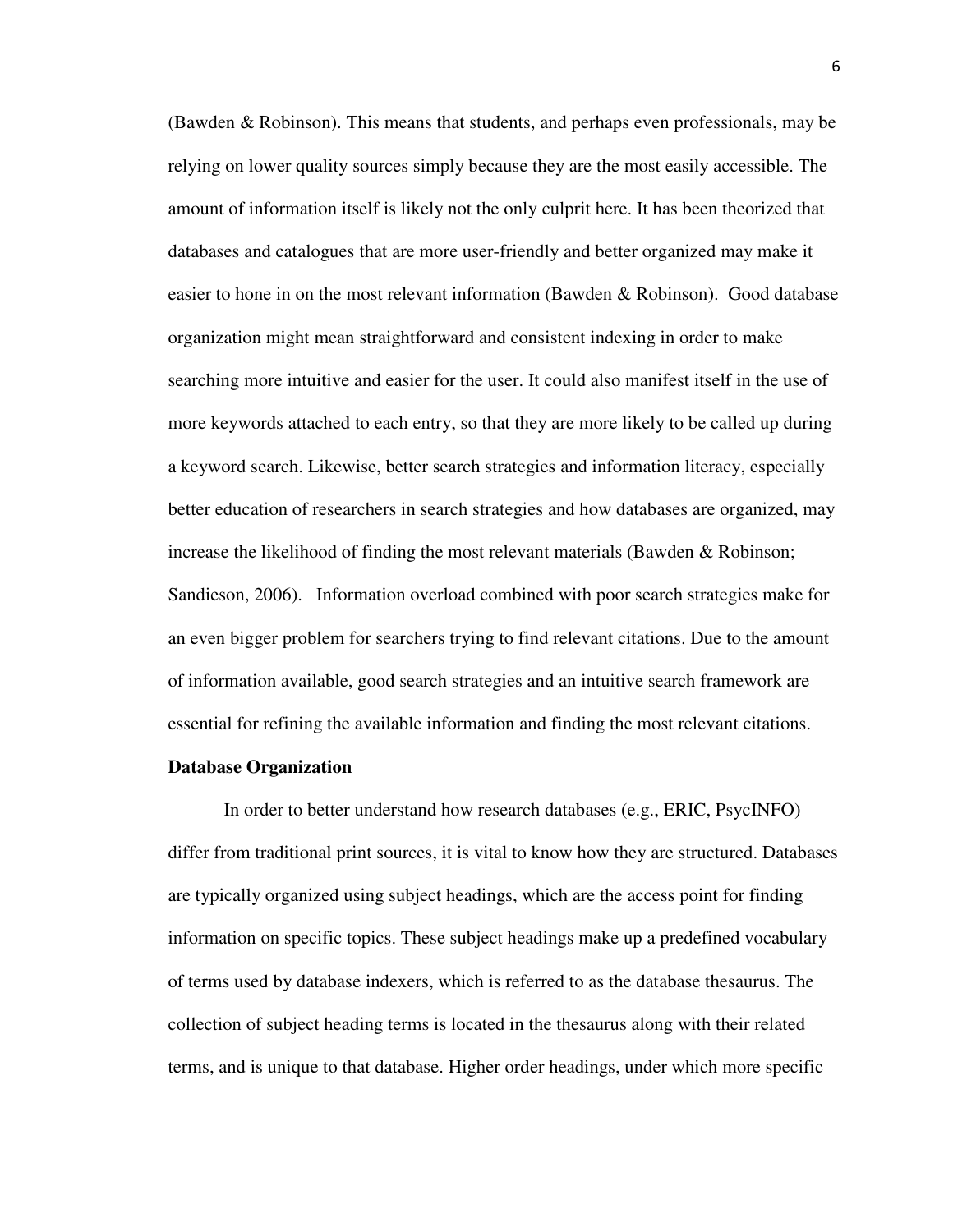topics may be found, are used for the sake of efficiency (Barlow, 2009). Subject-based indexing is widely used because it is a straightforward and cost-effective method of organizing information (Cournington, 2010). The thesaurus system allows for multiple indexers to catalogue database entries, which is particularly important given the constant uploading of articles from journals comprising most databases (Barlow).

Unfortunately, there are some disadvantages to the subject-based system. One major problem is that each author or journal may use a different set of terminology, which must then be reconciled by an indexer to match the standard terms used by the particular database they are working on (Barlow, 2009). Indexing is done manually, and individual indexers may index an entry in different ways, which can lead to inconsistencies and therefore difficulties finding entries or related information (Cournington, 2010). There are no published statistics by the database providers as to the accuracy and reliability of indexing.

#### **Search Strategies in the Digital Domain**

 Electronic and print resources require different strategies for a successful search. Many books contain an index printed at the back of the book, which includes a list of all the topics covered in the work and page numbers for where each topic can be found. These print indices are often arranged in a hierarchical manner, with more specific topics being arranged under more generalized ones. In contrast, database indices contain far fewer topics, due to their broader subject areas and the volume of information that they contain (Barlow, 2009). For example, the PsycINFO thesaurus lists four related topics under the topic "gifted" (creativity, ability, savants, intelligence) and four other topics that are included under "gifted" (exceptional children, talented, intellectually gifted,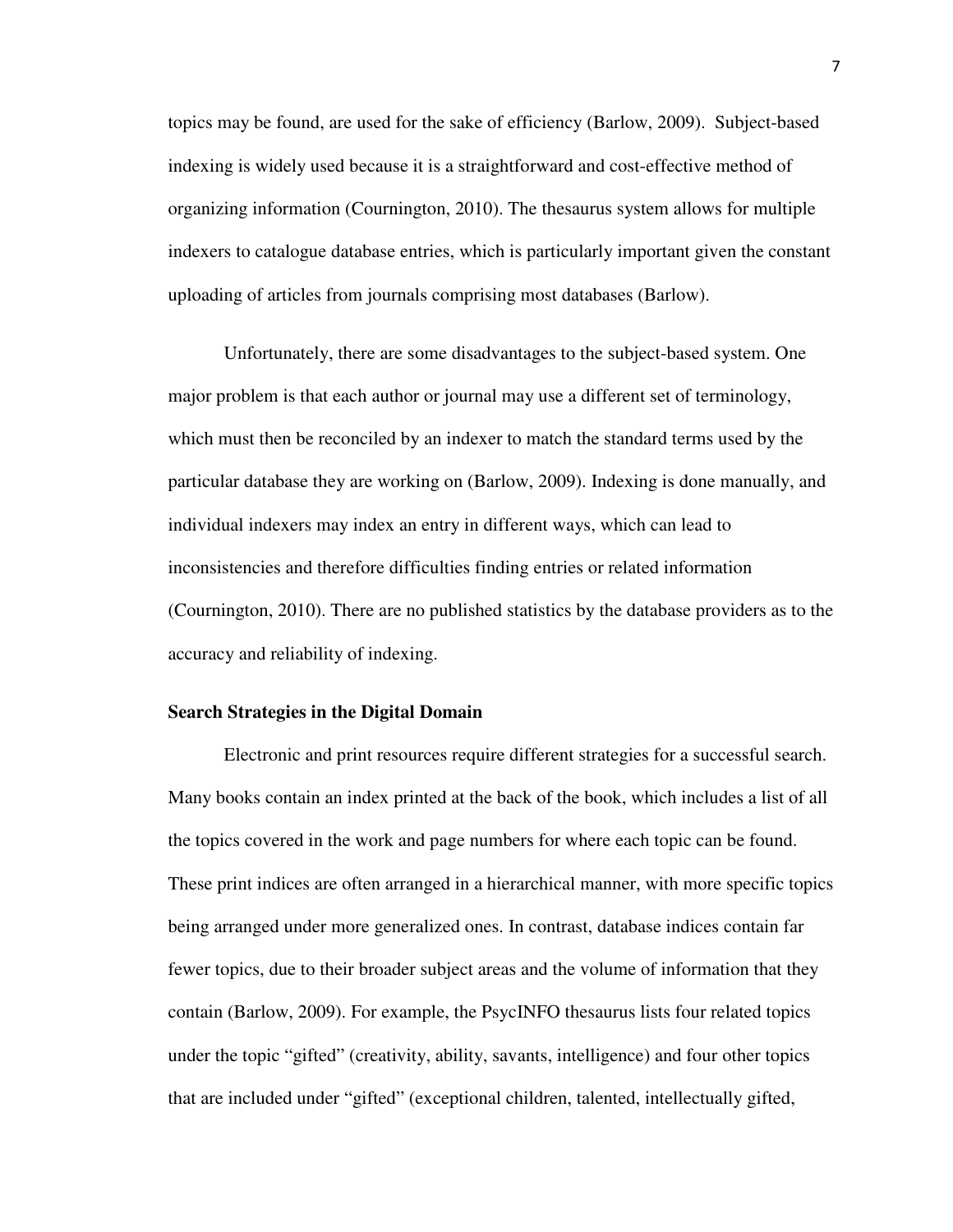geniuses). This does not compare well with the large number of topics that could be found in the index at the back of any textbook on giftedness.

 A study undertaken by Berg, Hoffmann, and Dawson (2010) demonstrated the value of indexes and the problems students have using electronic resources even when indexes are available. They compared undergraduate students' search techniques in print books and e-books, to see how the digital format altered their search strategies. Using books that were available in print and e-book format, students completed a series of search tasks in each format. They found distinct differences between search patterns in each format. Students used the index and table of contents in print books effectively, but did not refer to these same resources in the e-books. Instead, participants expected the ebooks to contain many of the same functionalities as websites, including full-text searching, advanced search capabilities, and hyperlinks between terms and related content. Many of the participants expected the e-books to be more interactive, with titles, tables of contents, and subheadings that could be clicked and used for navigation. In reality, an e-book is more like a picture of the original text, similar to the way that many journal articles are available to searchers on a database. Additionally, the students were frustrated when the search function in the e-book did not work the same way as the keyword search in a search engine.

The results of this study indicate that search strategies successfully used in print books cannot be automatically transferred to digital sources. The students expected the digital source to mirror other digital technologies, and became lost and overwhelmed when this wasn't the case (Berg, Hoffmann, & Dawson, 2010). It is reasonable then to think that similar problems would be encountered by those searching online databases.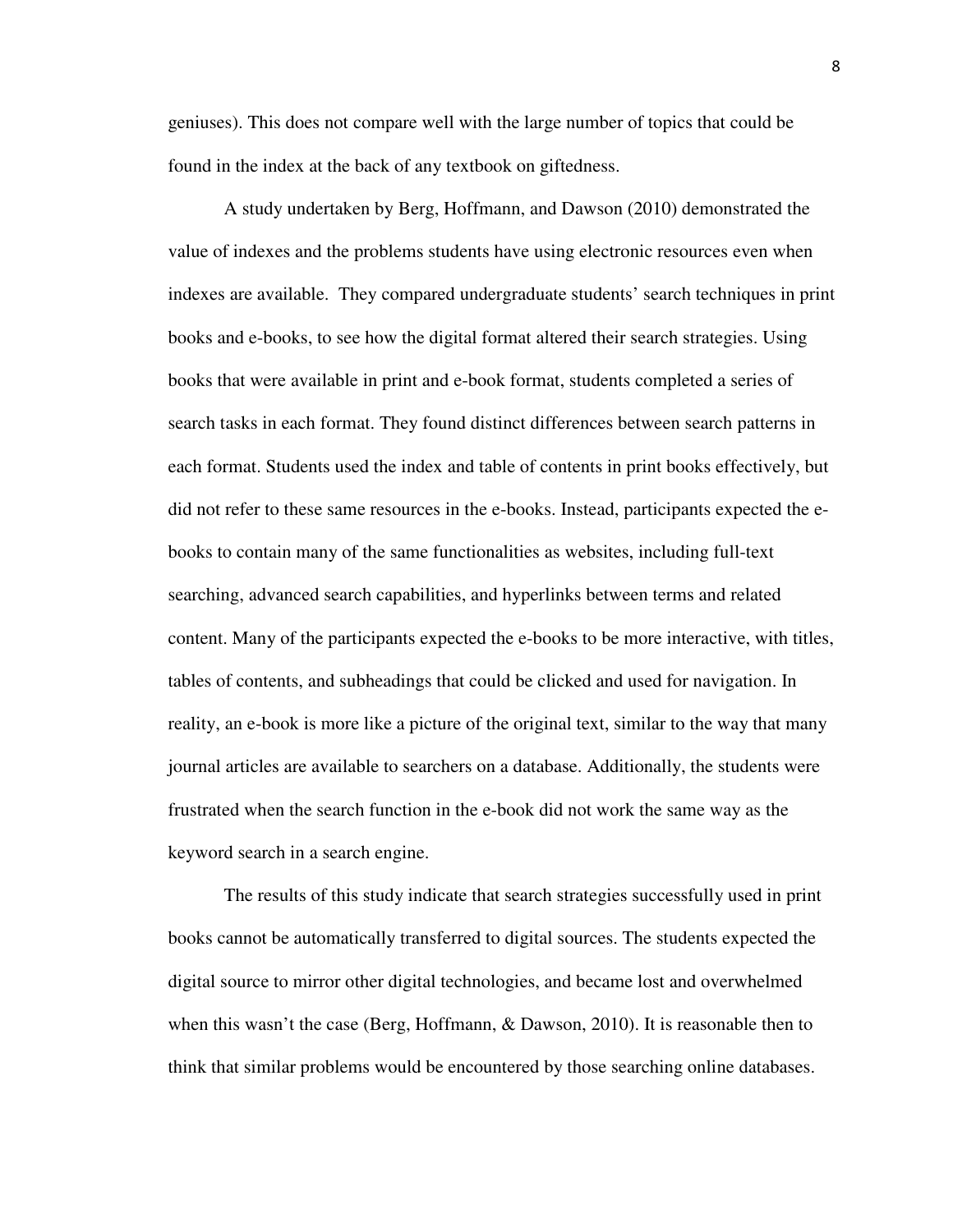Two major issues with digital sources emerge from this study; the students were unaware that the e-book would have an index, and they expected the search function to work like a web search engine (Berg, Hoffmann, & Dawson). Both of these issues have implications for other digital sources, particularly digital databases. If the students did not think an ebook would have an index, even though the e-book is simply a digital copy of a print book, it is likely that they may also be unaware of the thesaurus found in digital databases. Additionally, if students are attempting to search a database the same way they would a search engine, they will encounter problems such as having difficulty finding relevant citations and potentially missing important information. Search engines are meant to search the full text of a website, whereas database searches are often limited to keywords, or words and phrases found in titles or abstracts, so different search techniques are necessary to most effectively use each technology.

Further evidence of the general lack of understanding in regards to database searching can be found in the use of Boolean operators (AND, OR, NOT, etc.) to aid search precision. In an analysis of 1,000 database searches, Wilson (2006) found that only 12% of searches used Boolean operators, and that an average search contained 2.11 words and 1.13 concepts. Searchers then, seem to prefer searching for a single keyword, rather than trying a number of terms or combinations in the hopes of finding the most relevant information. These difficulties with search strategy are important when we take into account that both students and faculty have been found to prefer digital journals over print journals, and that the main reasons for this preference seem to be searching capability and ease of searching (Liu, 2006).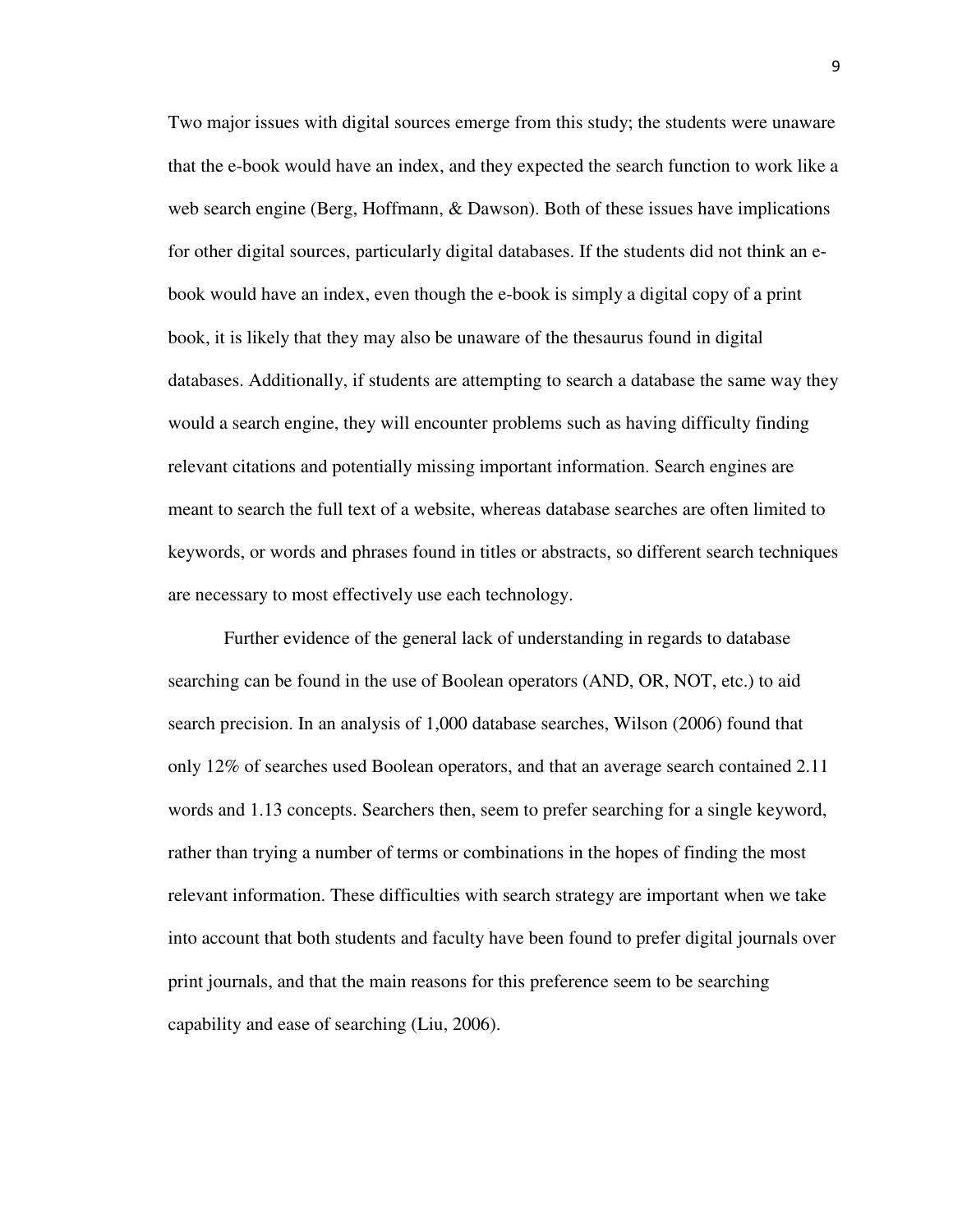The type of searchers identified in these studies would likely benefit from a database search system that functioned more like a book index and a traditional search engine. An e-index of a database could fulfill both of these requirements by providing a visual hierarchy like that of a print index, as well as interconnecting keywords in order to increase the number of relevant citations retrieved in a basic keyword search.

#### **Terminology Issues Pertaining to Database Organization**

The problems identified with information overload are further compounded in the field of gifted education by the use of a myriad of terms for giftedness, as well as the fact that definitions of giftedness differ between provinces and states, and even between school boards in the same political territory (Dai, Swanson, & Cheng, 2011). Of the 48 US states that have an official definition for giftedness, most use the term *gifted and talented* while others use either the terms *gifted* or *high-ability student* (McClain & Pfeiffer, 2012). If one goes back as far as 1990 a number of other terms appear in state definitions including *extraordinary learning ability*, *talented children, exceptional children/student, outstanding talent, highly capable student,* and *learner with high ability* as well as variants such as *intellectually gifted, creatively gifted, mentally gifted,* and *artistically gifted* (Stephens & Karnes, 2000).This mixture of terms being used in the field of education leads to the same issue cropping up within academic work on the subject, as researchers are influenced by the terminology of their region. This lack of consensus makes it difficult for indexers to ensure that articles are organized to account for these terminological variations, and has led to a body of research that can be a challenge to navigate for students or even academics not intensely familiar with the subject area.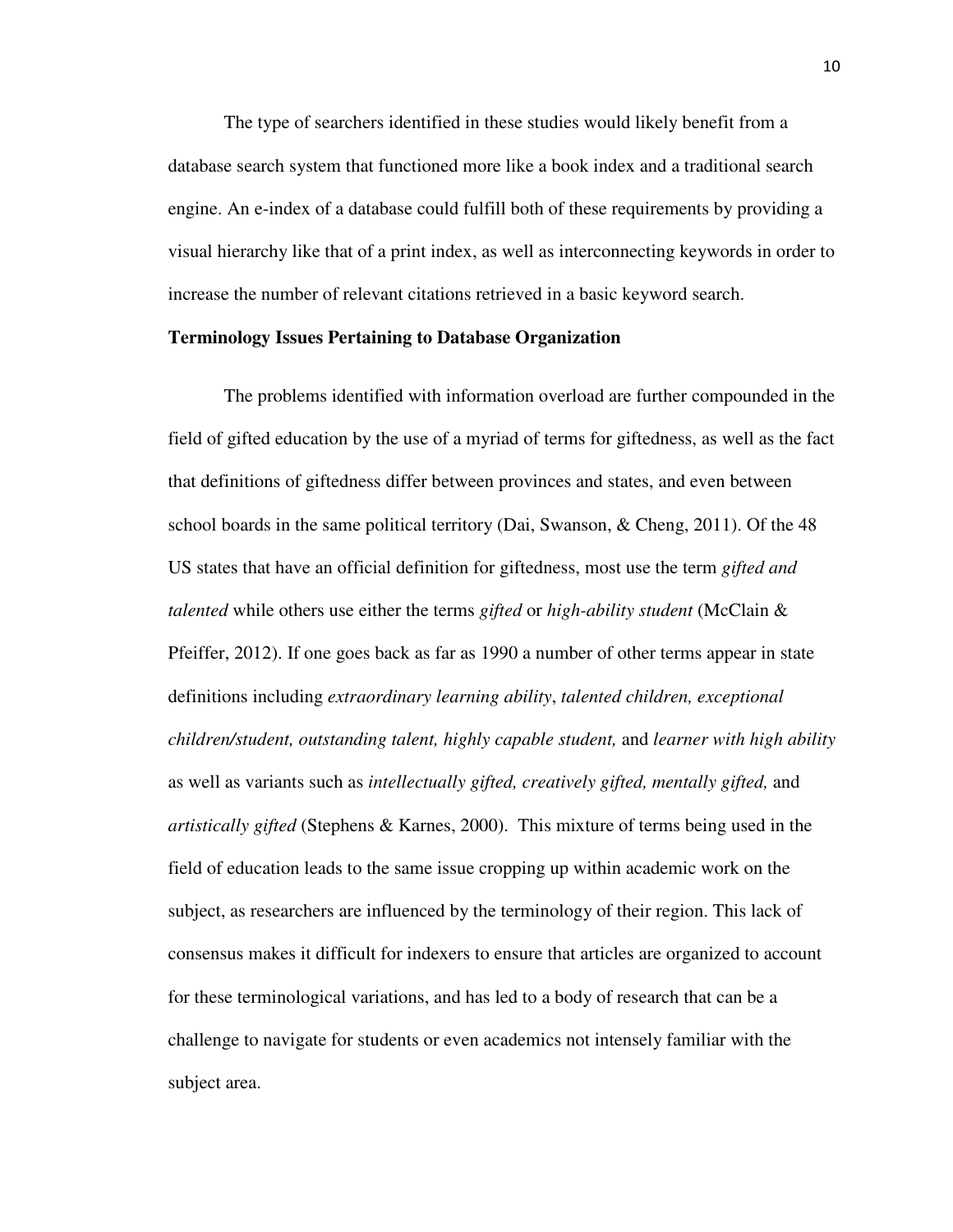Closely related to the terminological variance within the field of gifted education is an issue of particular importance to the field of education; that of changes in preferred terminology over time. Even though a particular term may no longer be the most acceptable either in academia or society in general, if it was previously the standard term for a particular journal or database, it may still continue to be used there for the sake of consistency (Barlow, 2009). A poignant example of this is the term *mental retardation* in databases such as ERIC. This term still retrieves the highest number of citations, although its use in public is actively discouraged. This is the case even though terms such as *intellectual disability* and *developmental disability* have been around for some time, and since 2005 have become the predominant terms used by authors (Sandieson et al., 2010). This large number of terms within one field of education only compounds the difficulties with database searching previously discussed. Organizing and connecting all of these terms and their related information in a way that is easy for searchers to view and understand may help them to better navigate the field and make searching for information on the topic easier and more precise.

#### **Pearl-Harvested Synonym Rings**

The use of pearl-harvested synonym rings are one possible solution to the problem currently affecting searching in digital formats. A pearl-harvested synonym ring offers an efficient and comprehensive method of searching the literature (Sandieson, 2006; Sandieson, Kirkpatrick, Sandieson, & Zimmerman, 2010; Sandieson & McIsaac, 2013). Pearl-harvesting involves the creation of a comprehensive set of keywords, emphasizing recall but considers precision in order to effectively retrieve the most relevant citations. The process for creating this set of keywords, as proposed by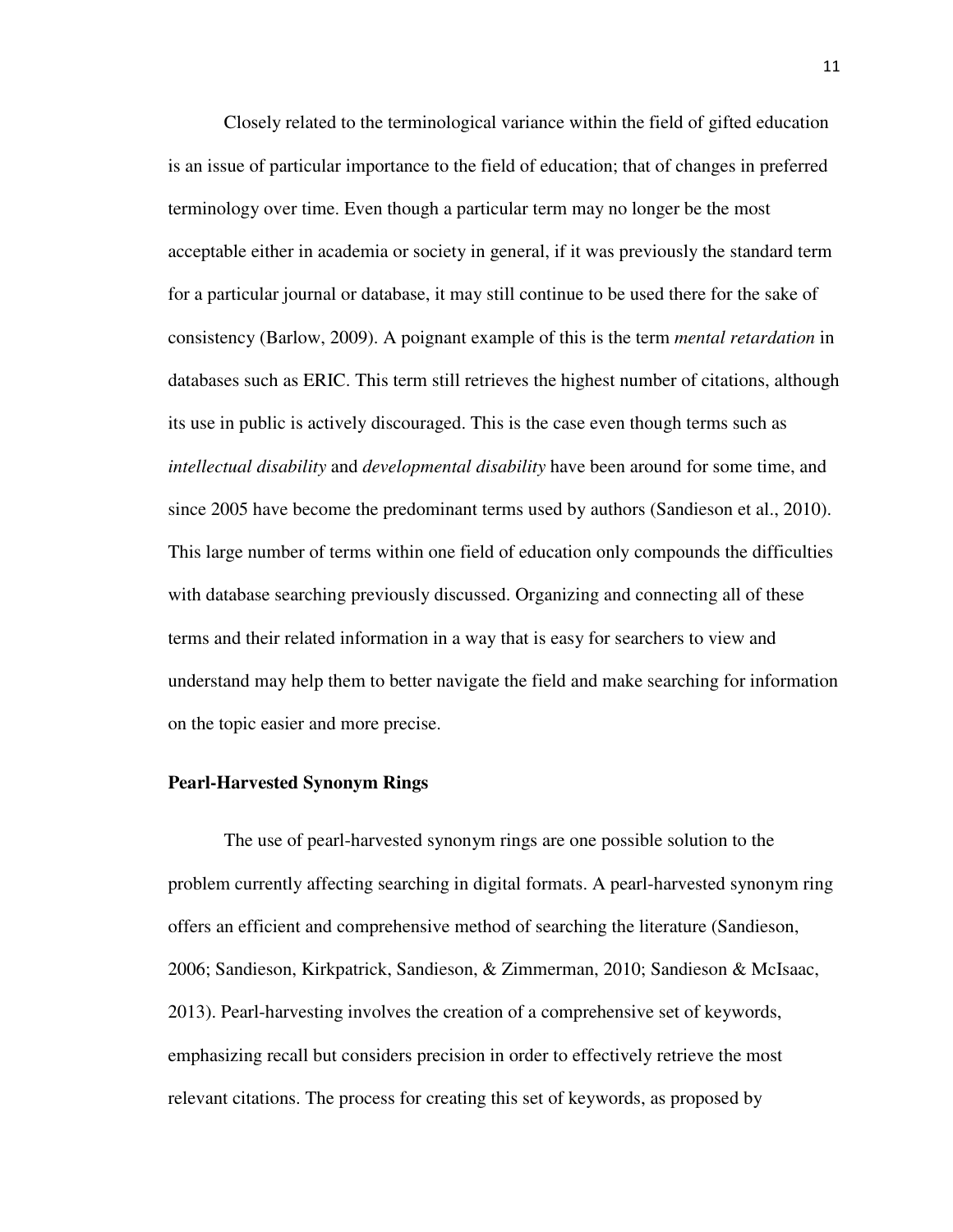Sandieson (2006) and Sandieson, Kirkpatrick, Sandieson, and Zimmerman (2010), involves first selecting a large, representative sample of articles from the domain. The sample can come from a number of sources, such as meta-analyses and literature reviews, subject area textbooks, and journals focusing on the subject at hand. This sample of articles is then manually analysed within a particular database(s) in order to extract possible keywords. These keywords can be taken from the title and abstract, the language used by the authors, and from the descriptors, identifiers, or subject headings used by the database indexers. These keywords are then compared to the terms listed in the database thesaurus on the topic to ensure no major terms were missed by the process. The keyword list generated in this manner will be a larger and more exhaustive keyword list than that included in the database thesaurus, and represent the language that is used in the research literature. The second step in the process of generating a pearl-harvested synonym ring is to test the precision of the keywords found from the initial search. This is done by individually inputting each keyword into one or more databases relevant to the subject area, and generating a citation list for each one (as well as noting the number of citations per database for each term). The relevancy of each citation is then evaluated, by ensuring that each article included content relating to the desired subject area. This step also yields important information about the precision of each keyword, defined as the percentage of generated citations for the term that were determined to be relevant. The next step involves refining the list of keywords through the use of truncation symbols, quotation marks, and the elimination of redundancies. Truncation symbols are symbols that can be used in a database search in order to retrieve all of the citations for words with the same stem in a single search. For example, using gifted\* (where \* is the truncation symbol)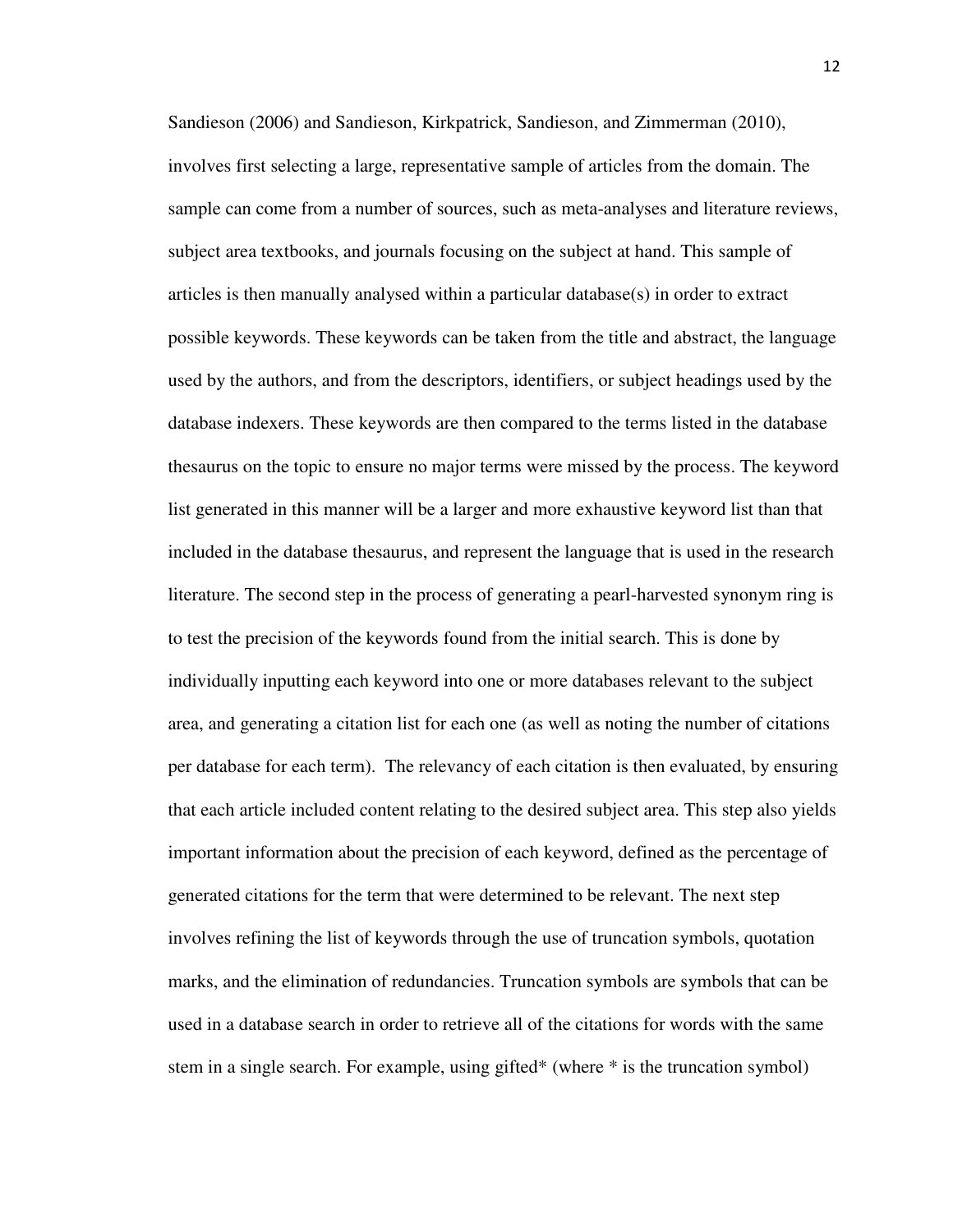will retrieve citations for 'gifted' and 'giftedness' in a single search. These can be utilized to refine the list of search terms and cut down on the overall number of searches necessary to retrieve all relevant citations. Quotation marks are another useful search tool that can be used to group two or more words together as a single search term and thus increase precision for terms that retrieve a large number of citations. For this reason, the pearl-harvested synonym ring uses the term "high achieve\*" rather than the more general term 'achieve\*'. 'Achieve\*' searched on its own would retrieve citations relating to achieve of all types, including low achievement and achievement in fields unrelated to gifted education. In the ERIC database, 'achieve\*' retrieved 66,997 citations from scholarly journals, whereas "high achieve\*" retrieved a much more manageable 1377 citations. Finally, the keyword list needs to be validated, either by comparing the list to the list of words used in meta-analyses or systematic reviews to see if "expert searchers" used any other relevant terms, or by comparing the list to another list of keywords for the field, such as a database thesaurus. A comparison with a meta-analysis or systematic review would involve using the pearl-harvested keywords to recreate the search conducted in the comparison study, following the same search criteria and tests for relevancy as the study author (such as date restrictions and databases used). The set of citations generated by this search is then compared to the list of citations found by in the study to determine if the pearl-harvested keywords were able to find all of the same citations, as well as other relevant citations that were missed by the study author's search. This process allows for the testing of the comprehensiveness of the pearl-harvested keyword list (referred to as the pearl-harvested synonym ring) compared to traditional "expert" searches, and to what extent it is an improvement over these more standard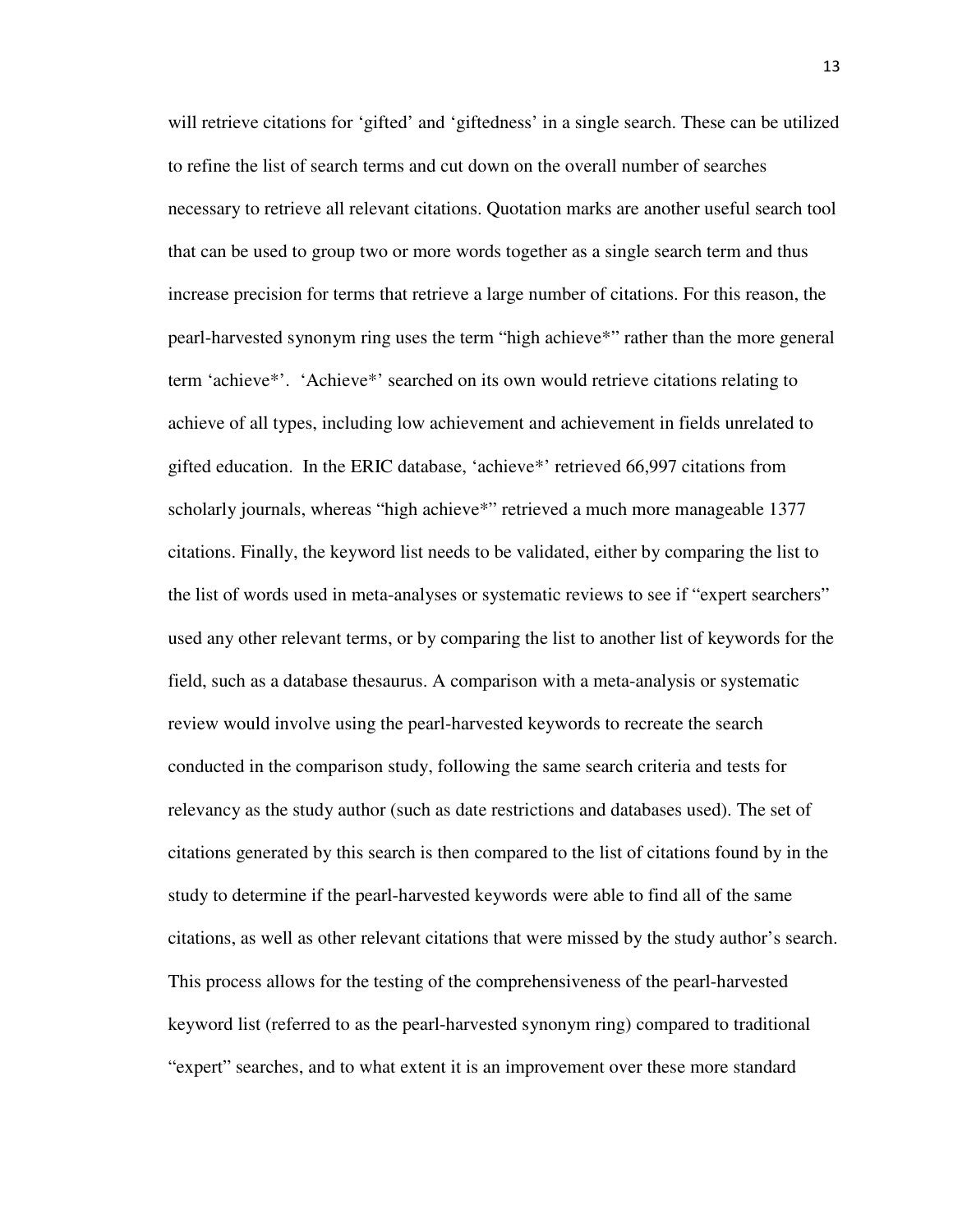search methods. The pearl-harvested synonym ring for giftedness includes the following

53 keywords, which together are able to retrieve a comprehensive list of relevant citations

in a database search (Sandieson & McIsaac, 2013):

gifted\* OR "high achieve\*" OR "high abilit\*" OR talented OR eminent OR genius OR "able student\*" OR "precocious child\*" OR "precocious read\*" OR "math\* precocious" OR "precocious kid\*" OR "precocious learner\*" OR "precocious music" OR "precocious talk\*" OR "linguistically precocious" OR "intellectually precocious" OR "high IQ" OR "high\* intelligen\*" OR "advanced placement course\*" OR "more able student\*" OR "superior student\*" OR "bright student\*" OR "enrichment course\*" OR "high aptitude" OR prodigy OR "accelerated student\*" OR "superior abilit\*" OR "elite student\*" OR "superior academic" OR "high academic abilit\*" OR "high cognitive abilit\*" OR "advanced abilit\*" OR "highly able" OR "bright child\*" OR "superior intelligen\*" OR "academically advanced" OR "academically superior" OR Mensa OR "intellectually superior" OR "able learner\*" OR "superior IQ" OR "superior cognitive abilit\*" OR "intellectually advanced" OR "high potential student\*" OR "high potential learner\*" OR "superior thinking" OR "accelerated learner\*" OR "superior learner\*" OR "advanced learner\*" OR "advanced student\*" OR "elite child\*" OR "advanced placement program\*"

I investigated whether the use of these keywords might serve as the basis for ontology development of the domain of giftedness. Each of the 53 keywords above found unique citations (those not found by any of the other keywords in the synonym ring) in the field of giftedness (Sandieson & McIsaac, 2013). Therefore, the investigation here was whether the collection of these terms might represent the field of giftedness, and each of these terms find unique citations. It is reasonable to presume that these unique citations may also retrieve ALL the unique topics for inclusion in the e-index on giftedness. It follows then, that by doing a content analysis of the topics retrieved by these terms and organizing the retrieved topics by the keyword(s) that retrieved them, a complete index of topics on giftedness might be found. As such, this would be a powerful, systematic (i.e. replicable) method for creating digital indexes in general.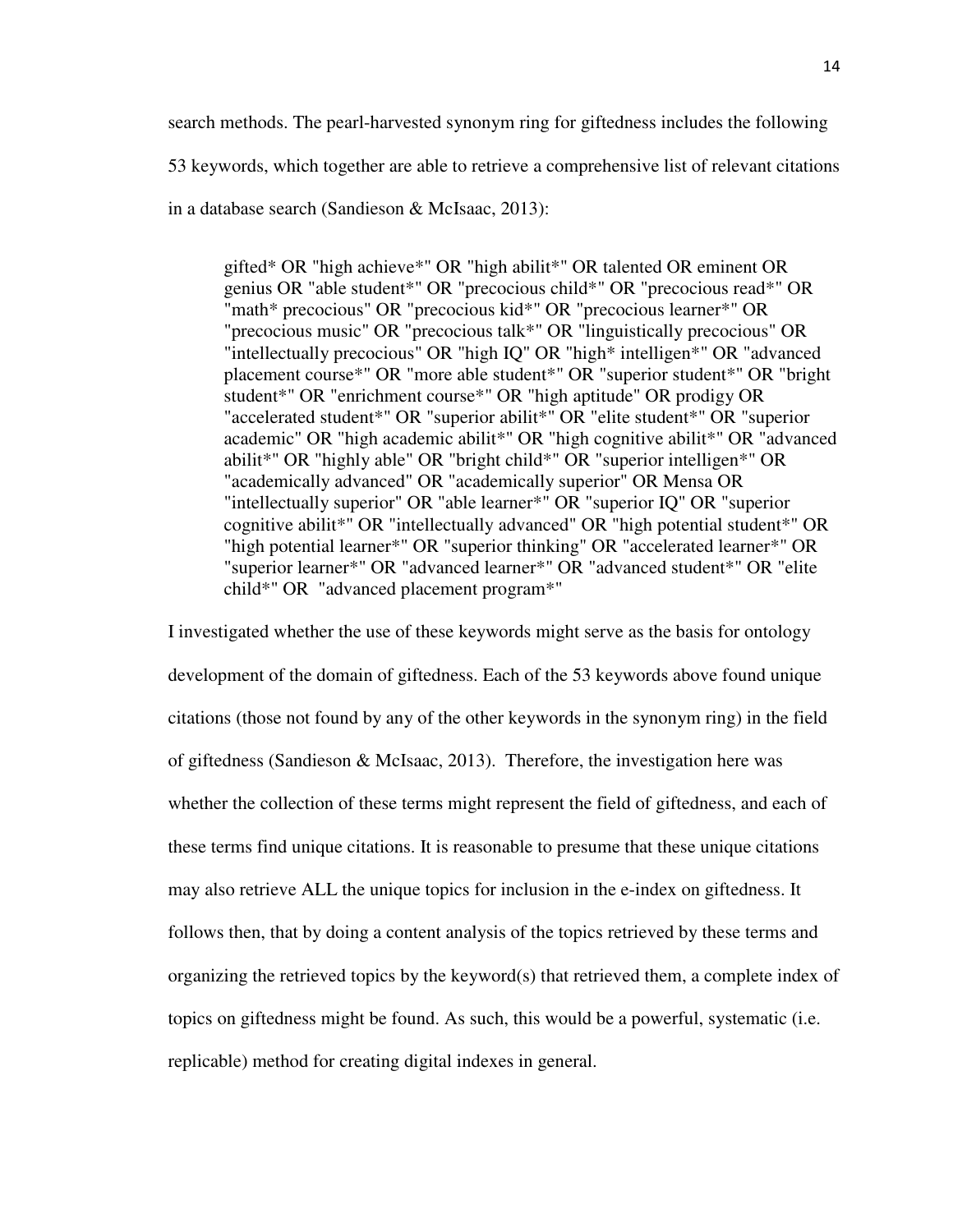#### **Topic Maps**

Another possible solution to the problems at hand are topic maps. Topic maps build on the framework of a book index but have many unique and useful features made possible by their web-based format, and are perhaps better suited than a traditional index to indexing the digital realm. Topic maps allow the searcher to retrieve information not only on the topic searched, but also on related topics. Since the citations are not retrieved by keyword occurrences, but rather by the main ideas in the citations (referred to as topics), topic maps retrieve fewer, but more relevant, citations (Venkatesh et al., 2007). Like an e-index to be developed here, topic maps aim to build on and improve searching and data retrieval, but where topic maps are based on print indices, our e-index seeks to apply some of the same principals to the indexing of databases. Although the e-index will not contain all of the functionalities of a topic map due to time and technological constraints, it will be developed with a focus on topics, and how these topics are related to one another and to the keywords found in the pearl-harvested synonym ring. The basis for topic maps are the topics themselves. Topics represent the main ideas or concepts in whatever medium the topic map is being created from, and are similar to the terms used in a database thesaurus (Pepper, 2002). Each topic has four attributes: name(s), type, relationships, and occurrences. In order to fully appreciate how topic maps are developed, it is crucial to understand how these attributes are used within a topic map, and how they interact with one another.

In a topic map, each item (called a topic) must be assigned one or more names (Pepper, 2002). Assigning multiple attributes to a single topic ensures that it can be retrieved using a number of relevant search terms; thus making the data more accessible.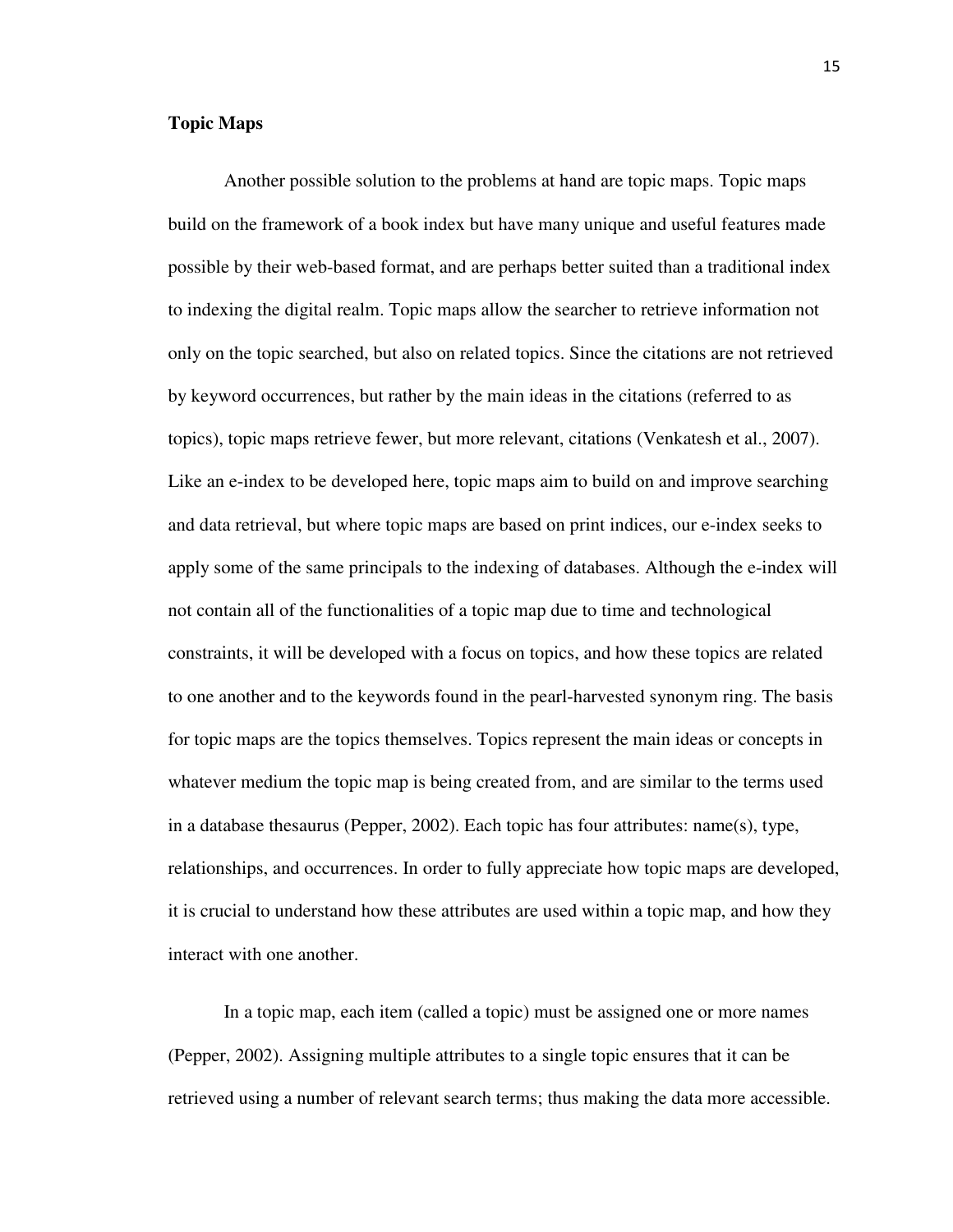These different names can be synonyms, historical terms, or even the same term in another language (Northedge, 2008). For example, a topic map dedicated to opera would likely have many topics named in both English and other languages such as German and Italian. Unlike other forms of indexes, topic maps may have more than one topic of the same name, which will be differentiated by their type (Garshol, 2004). For example, "Rome" could be included twice as a topic, once as the city and once as the ancient civilization. The use of different names for the same topic would make searching a topic map similar to searching a web search engine, in that it is not always necessary to input an exact keyword in order to retrieve relevant data, because the search engine is able to understand that two keywords might mean the same thing.

 In order to categorize and identify the topics in a map, it is necessary to divide them into a number of types (Pepper, 2002). These types help to identify the type of data that is represented by a specific topic, for example person, place, or book (Northedge, 2008). Types become particularly useful when a map includes two topics of the same name, for example the entry "Emma" could refer either to a person or to the Jane Austen book of the same name. Additionally, all types must be included in the map as topics and properly defined (Northedge). In a traditional index, types are sometimes identified using different formatting such as bold or italic font, but this convention is not easily translated into a searchable online format (Northedge; Pepper). Types can also allow the searcher the option of searching only for topics of a particular type, thus excluding irrelevant data and making their search results more relevant and manageable (Garshol, 2004; Pepper).

 Perhaps the most important and useful aspect of topic maps over other forms of information management is the use of relationships (also sometimes referred to as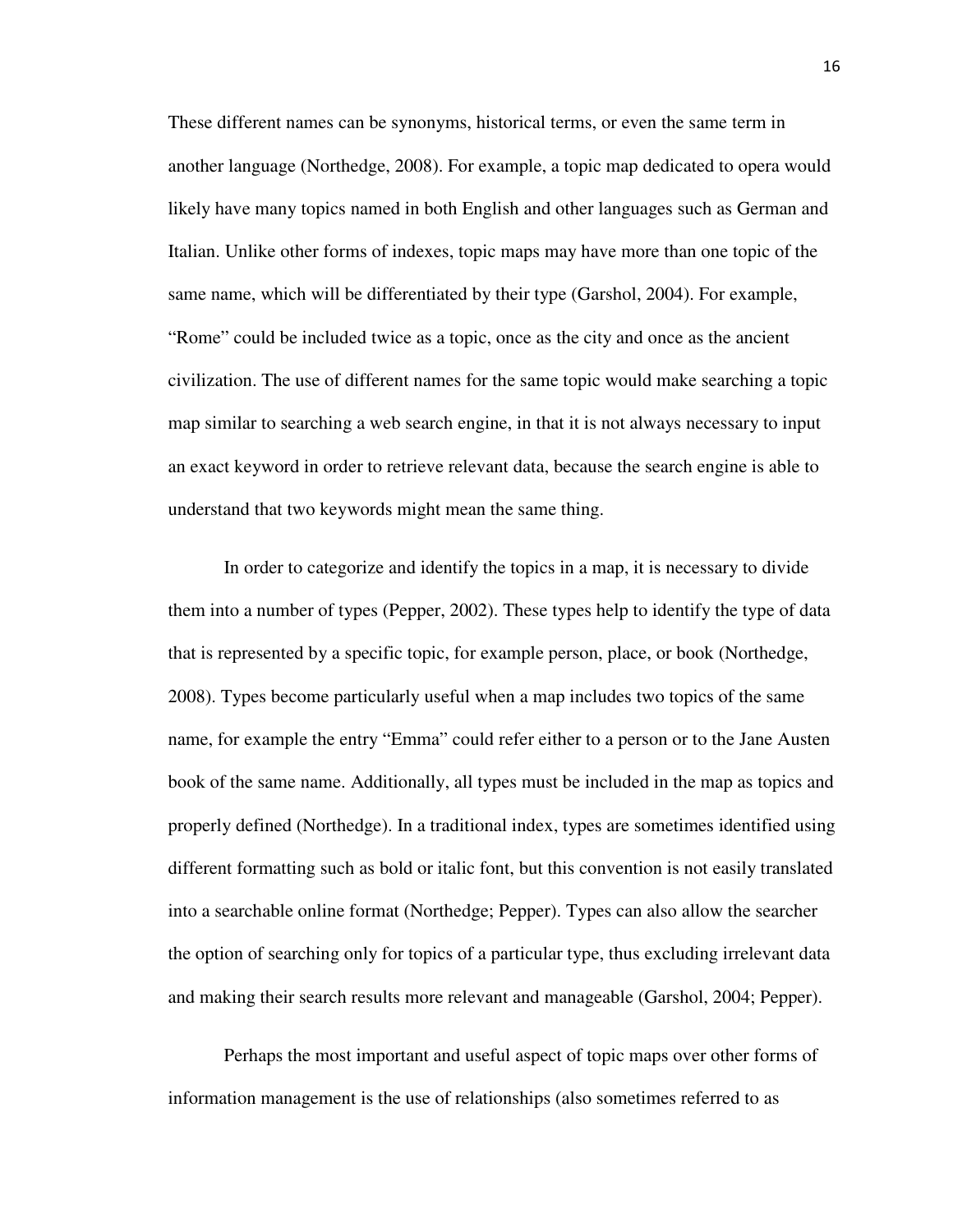associations). The relationships feature allows an indexer to program in a link between two topics, and define this link within the map (Northedge, 2008; Pepper, 2002). A topic map on literary classics would likely contain entries for Jane Austen and Pride and Prejudice. These entries would then be connected in the map, with a relationship added showing that Pride and Prejudice was written by Jane Austen. In this example, "written by" is the relationship, as it would appear in the topic map. The relationship function facilitates searching as it allows a search query to bring up not only the topic requested but also suggestions for related topics that might also be of interest (Cournington, 2010). In this way, searchers are able to find more relevant results much more quickly than in a traditional database that relies on keyword indexing. Likewise, having access to a topic map on a subject could allow a searcher to explore relationships between topics and possibly discover related areas that they may not have thought to include in their search. This extra thoroughness could ensure that the searcher finds more relevant citations, without much extra searching.

 Finally, a topic map requires that all occurrences of a particular topic be attached to it in the map (Pepper, 2002). Often, this is done by way of URL links (Northedge, 2008). In a topic map of an academic journal, this would mean that each article would be attached to any topics with which it is associated. Rather than assigning keywords to each article, as a traditional system would do, in a topic map the articles would be assigned to the topics (Garshol, 2004). Although this is similar to the keyword system used by databases, the use of multiple names for a topic and additional connections forged by defining the relationships between topics mean that an article in a topic map is searchable by a broader array of terms than in a database. An article could be retrieved not only by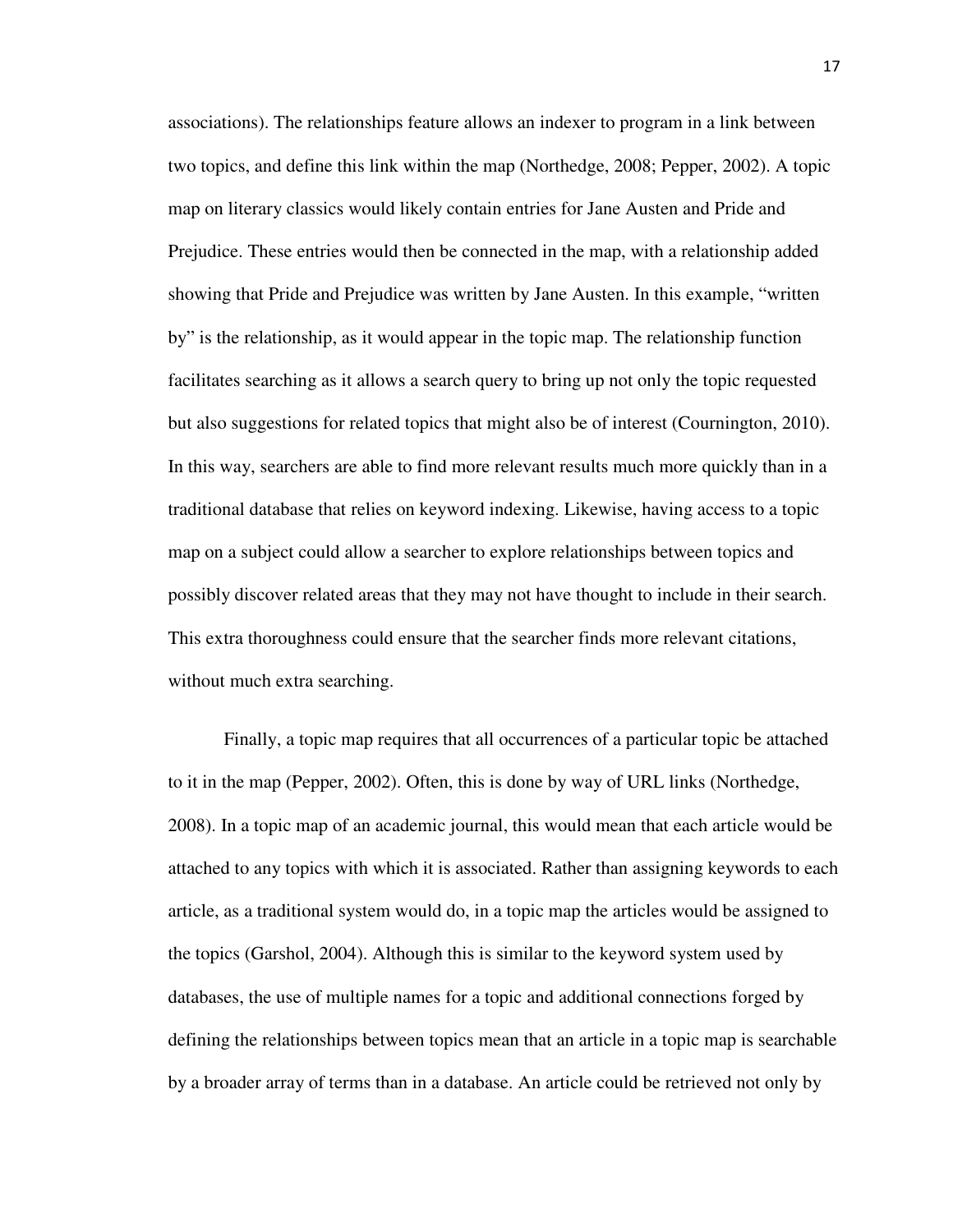an exact keyword, but could be found by searching the topic itself, another of the names associated with that topic, or possibly even by searching for a closely related topic. These additional ways of retrieving an article make it more similar to both a book index and a web search engine, and thus more user-friendly.

#### **Topic Map Development**

 The basis of topic map creation is the development of an ontology for the domain at hand. In an information technology context, an ontology can be defined as a method of organizing data in a way that describes reality, and which can be communicated to and understood by other people and computers (Venkatesh et al., 2007). This thesis aims to develop a domain ontology in the field of giftedness and gifted education, like what would be required as the first step for the creation of a topic map. The first step in this process is to select the content for the topic map, whether this is a single book, or an entire database. The second, and most essential, step in topic map creation is the development of an ontology based on the chosen content (Venkatesh et al.). There is no standard method of ontology creation, with common methods ranging from fully computerized to completely manual and combinations of the two (Pattuelli, 2011; Venkatesh et al.). The topics chosen for inclusion in an ontology can be gathered from a variety of sources that will vary depending on the purpose of the topic map, such as text analysis of the materials to be included in the topic map, thesauri of subject specific databases or dictionaries, indexes of relevant books, journals, or encyclopedia, or expert knowledge of the domain (Pattuelli). For example, if one were creating a topic map for use by high school students they would likely consult curriculum documents and textbooks for key terms in addition to using other sources relevant to the subject. The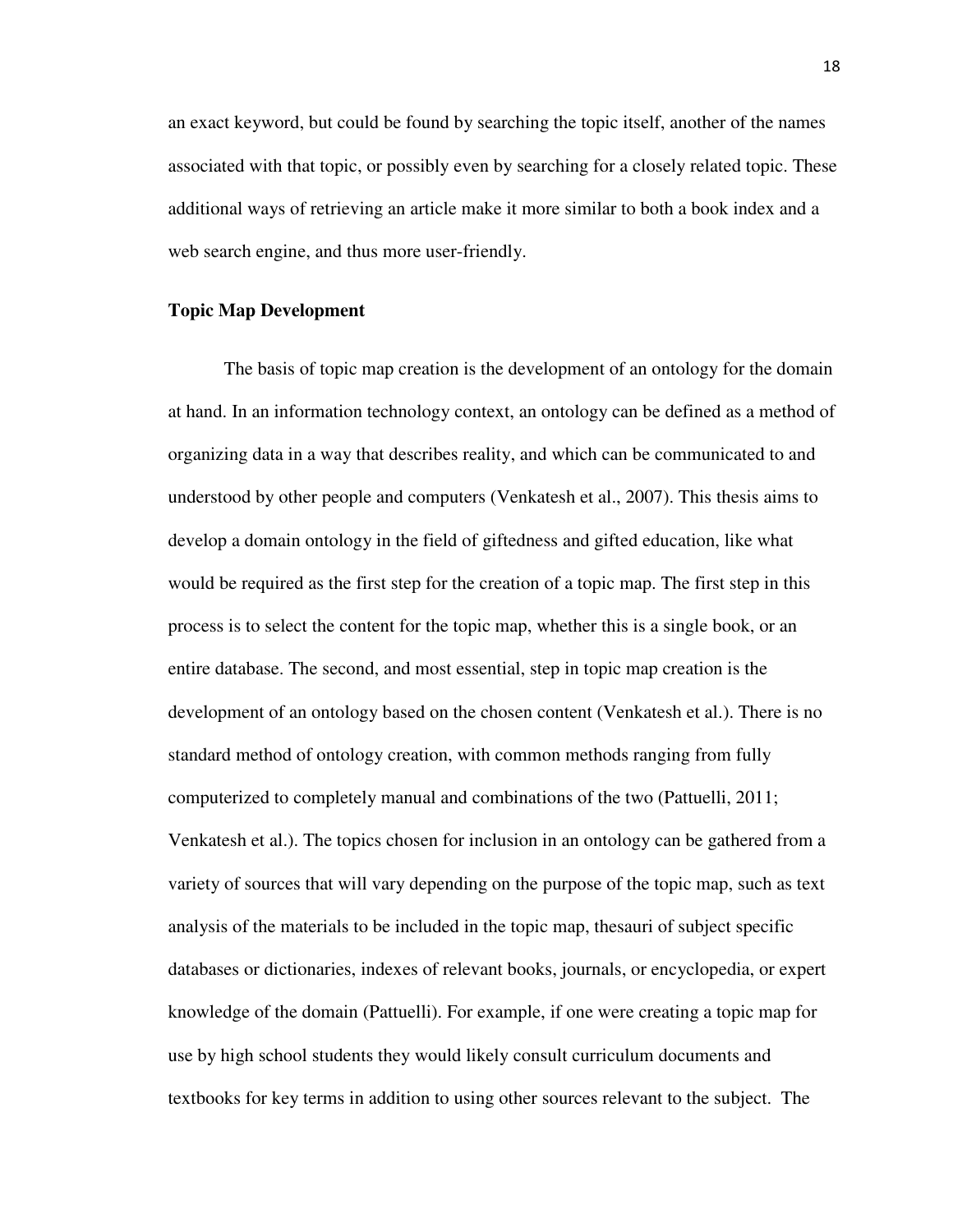next stage in ontology development is the organization of the identified topics into a conceptual framework. This process involves analyzing and identifying the relationships between topics and organizing them in such a way that these relationships are evident, be that through the use of a concept map or a digital system such as a topic map platform (Pattuelli). Once an ontology has been developed, the creation of a topic map is fairly straightforward, and involves the insertion of the topics and associations identified in the creation of the ontology into a topic map platform. Once this basic data has been entered, the topic map author can then add specific occurrences of the topics, details about the nature of the associations between topics, and any other relevant information, such as alternative names for a topic (Venkatesh et al.). What is most significant here as it pertains to this thesis is the lack of a comprehensive, standardized framework of topic map creation. This means that there is also no standard when it comes to the quality and comprehensiveness of a topic map itself. If topic maps/eindexes are ever to become a useful tool to facilitate the discovery of research database information, we first need to ensure that topic maps are created using an efficient, standard methodology, in order to ensure their reliability and ease of use.

#### **The Efficacy of e-Index Structures**

A recent study conducted by Yi (2008) compared a topic map based system to a more traditional thesaurus based system in terms of information retrieval. The participants, all undergraduate students, answered both fact-based and relationship-based queries in two search systems developed for the study. One system was thesaurus based and the other used a topic maps based ontology. Participant success was determined based on recall (the percentage of relevant documents retrieved) and search time. The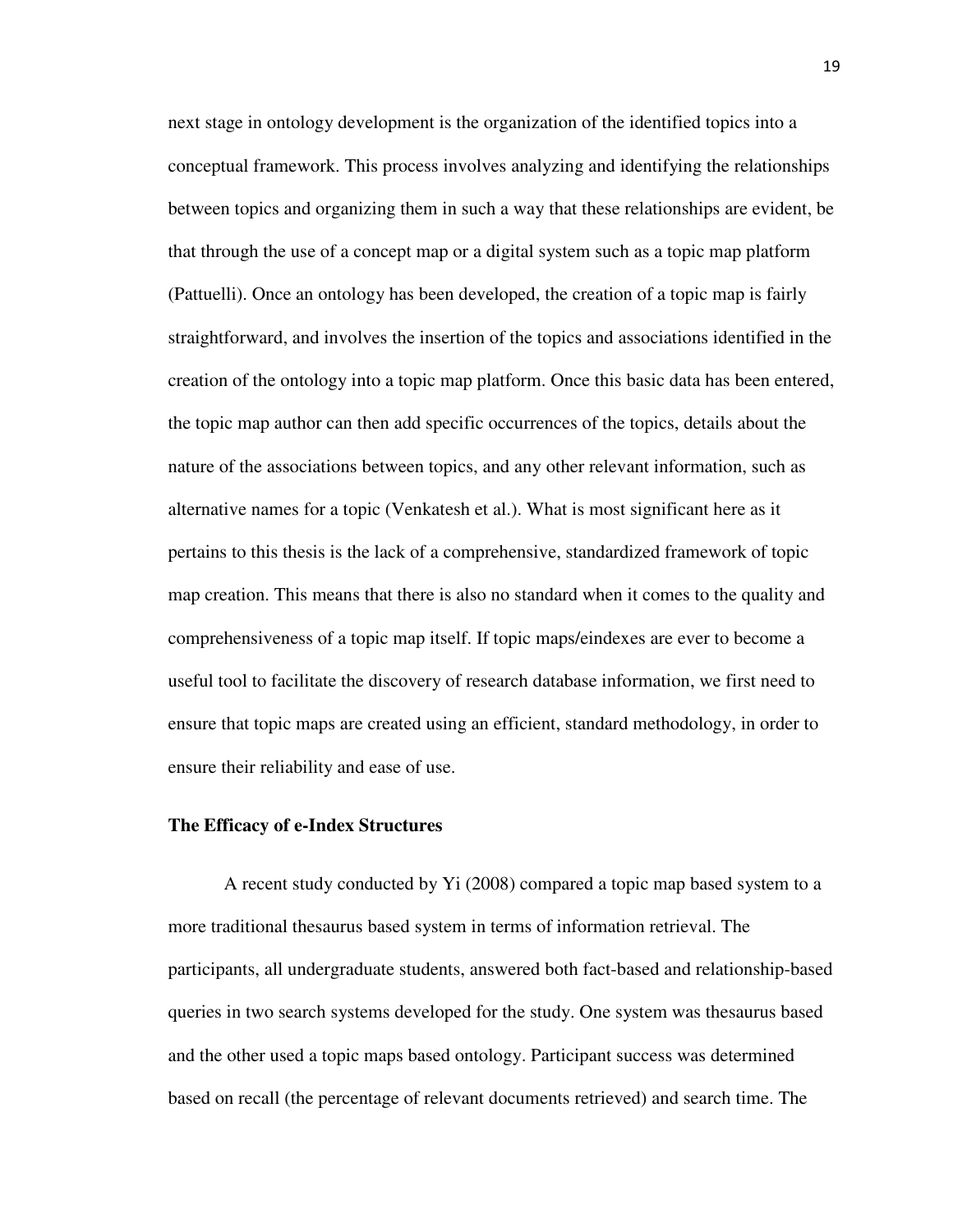study found that when it comes to straight fact-based searches, the two systems were roughly equal. When it comes to searches focused on the relationship(s) between two topics however, the topic maps based system was much more effective, with a 76% success rate on recall compared to an only 43% success rate for the thesaurus based system. Likewise, the search time for the topic maps based system (89.6 seconds) was less than half that of the thesaurus based system (191.8 seconds) when used for relationship-based queries. Relationship-based queries are defined in this study as those involving two or more concepts, such as "security system engineer who specializes in network security". In this example, security system engineer would be one concept, and network security would be another.

A similar study compared topic map based search and retrieval to a standard keyword system (Venkatesh et al., 2007). Participants had 30 minutes to answer two questions. Half used a keyword based search engine and the others used a topic map of the subject area. Participants were given two questions and asked to identify themes related to these questions. Although the number of themes identified was similar for both groups, those who used the topic map identified more relevant themes in their answers to the questions. After the experimental portion of the study was completed participants were given an opportunity to try the other information retrieval system, in order that the researchers could compare user perceptions of both systems. All participants preferred the topic map over the traditional search engine.

A study conducted by Pattuelli (2011) involved a survey of six middle and high school social studies teachers regarding their use of and search for digital reference materials, particularly digital primary source material. Each teacher was interviewed and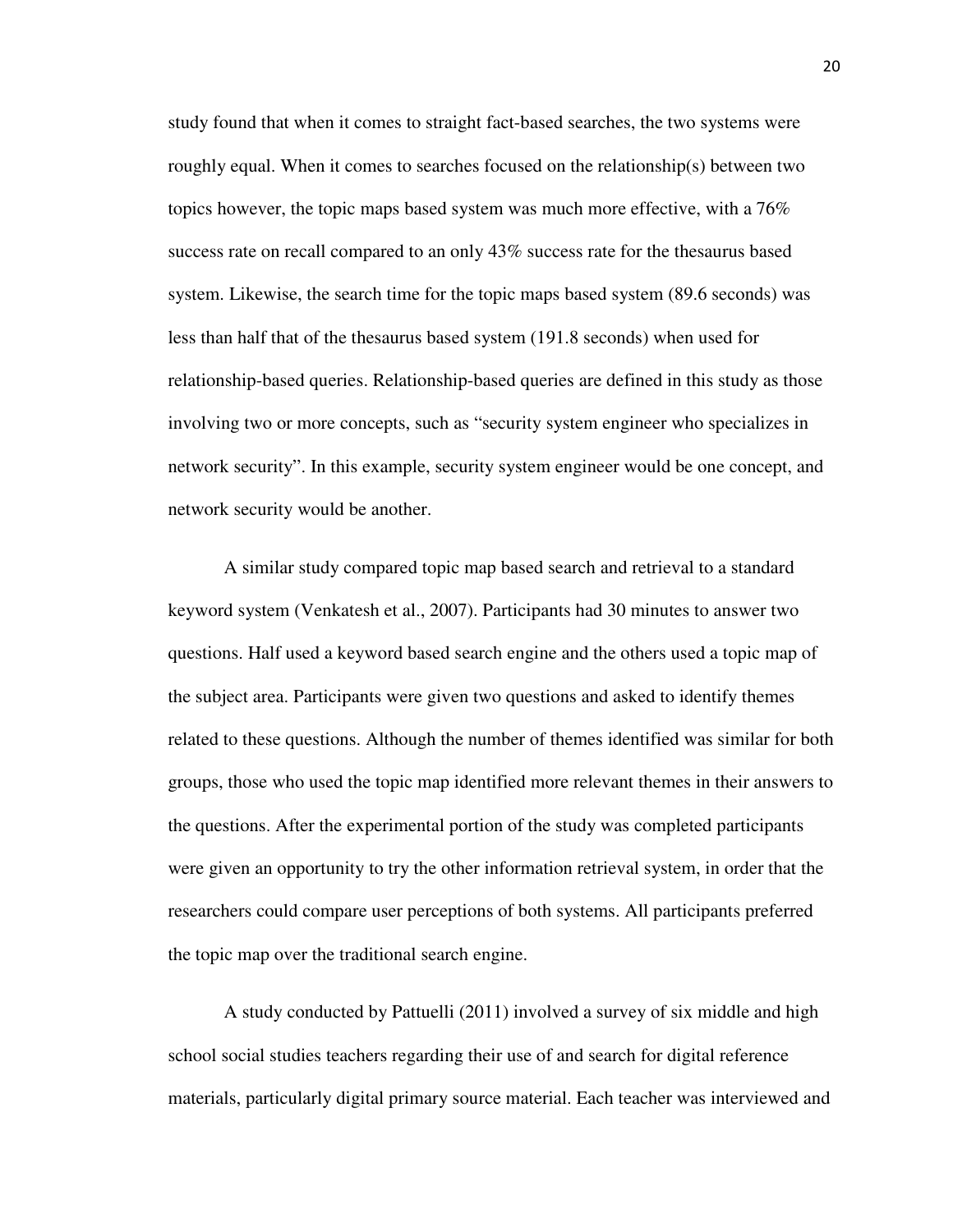asked a series of ten open-ended questions regarding the teaching of history and their use of and searches for primary source materials. These questions informed the researchers about the types of materials the teachers prefer, how they use them in the classroom, and their search strategies for finding these materials. The survey found that teachers valued efficiency in their searching and were often overwhelmed by the number of search results returned by search engines and the difficulty they had in narrowing these down to relevant items. The information gathered from these interviews was then used to inform the process of creating an ontology representing a selection of digital primary source materials from a museum collection. This ontology took the form of five topic maps, each covering a curriculum expectation relating to the Great Depression. A concept map is a visual representation of a subject, and shows the main topics associated with that subject and the relationships between those topics. Concept maps are arranged in a tree-like structure, with the main concept at the top and related topics branching off from one another. They can contain short descriptions about the relationship between two topics ("Wife" is a member of "Family") and will sometimes use arrows to portray a directional relationship between two topics. A concept map differs from a topic map in that a concept map is only a visual representation and does not include the depth of data available in a topic map. A concept map would not include important attributes of a topic map such as multiple names for a topic, the nature of the relationships between topics, or links to occurrences of those topics in the database on which the map is being based. However, advantages found in a concept-map model may also translate to a topic map model, and be further enhanced by the additional features found in a topic map. The keywords chosen for inclusion in the concept map were determined manually, due to the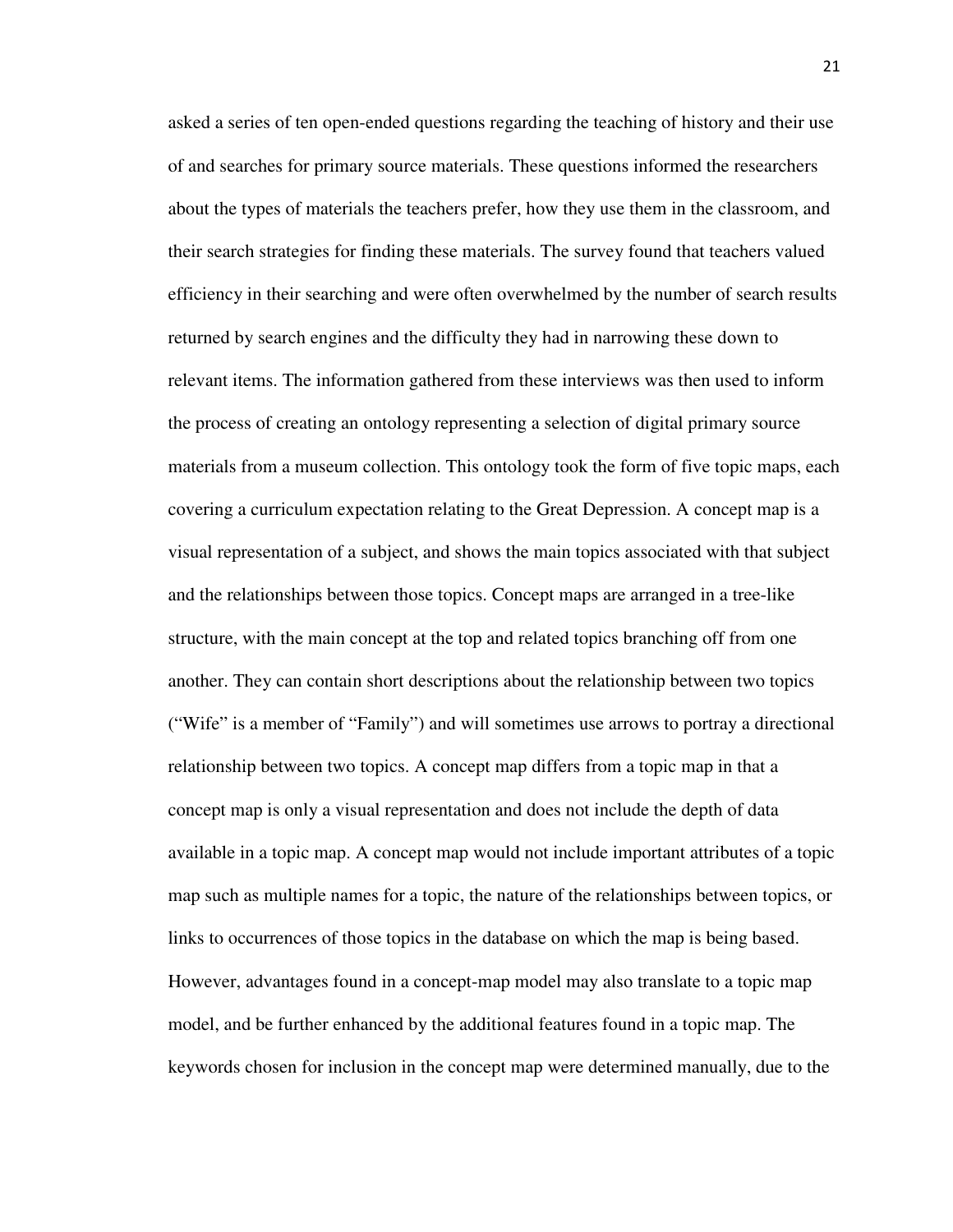small size of the collection being studied. The researchers analyzed the documents and texts included in the primary source database in order to extract concepts and used a variety of reference materials to ensure the accuracy of the terms that they chose to use to describe those concepts. Curriculum expectations were used as the basis for the structure and division of the concept maps, since the primary goal was to develop an ontology that would be useful to history teachers searching for this material. The final stage of the study was to evaluate the utility of the ontology by comparing it to a keyword-based search system, in this case Google. The participants first given two questions to be answered using Google, then given two different questions to answer using the primary source database. After completing both searches, the participants were given a paper search interface developed from the five concept maps and asked to redo their searches of the primary source database using the interface to inform their search terms. The results of Pattuelli's study showed that teachers used a very limited set of keywords when searching in Google, almost exclusively terms used in the question they were working from. Participants had difficulty obtaining resources that were as specific as they wanted. In contrast to this, the paper based interface made a noticeable difference in the searches performed in the primary source database. In addition to using a higher number of relevant keywords in their searches, teachers using this model commented that it helped them to choose the right variants of certain keywords and prompted them to use keywords that they may not have thought of on their own. In their first question searched in the primary source database, use of the paper based interface led to an increase in the total number of search terms used (28, compared to 13 before the introduction of the interface) and a decrease in the number of search terms derived directly from the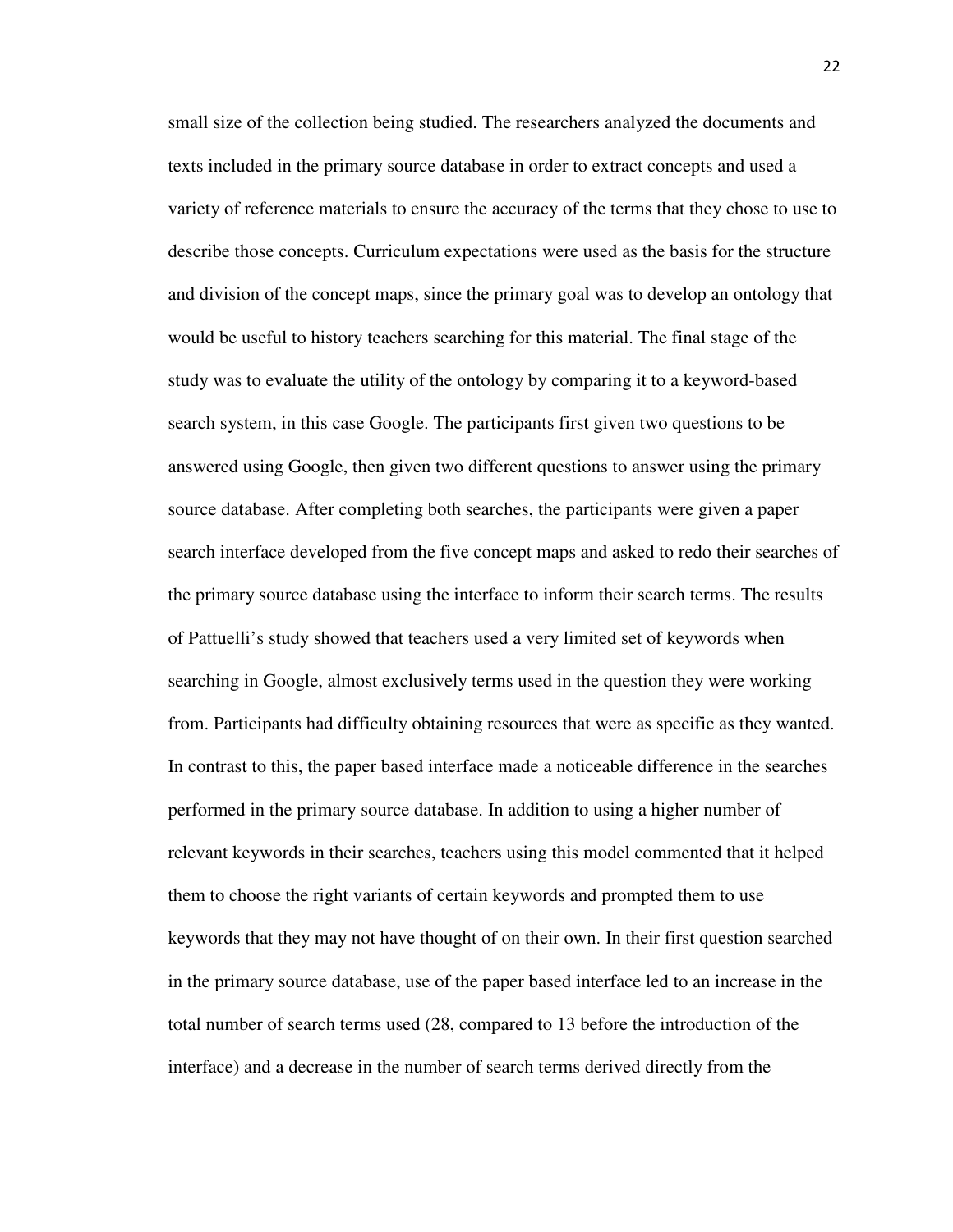question. Similar results were obtained from the second question searched using the same procedure. Overall, the participants found the paper based interface and concepts maps to be useful search tools, stating that having access to the keywords and hierarchies used in the database enabled them use the correct keywords and inspired them to use keywords they otherwise may not have utilized. This study shows the advantages of highlighting the relationships between topics (as the concept maps and paper based interface did) and the benefits that this type of system can have for searchers.

The results of these three studies highlight the potential advantages of topic maps. For anyone searching for information on a topic, overwhelmed by the quantity of data available, the limited evidence that is available indicates that the relationships between topics that are highlighted in this system can make information retrieval more comprehensive, accurate, and less time consuming. The process of creating a topic map would yield a product quite similar to the concept map used by Pattuelli (2011). Although a topic map would take this to another level by adding links and references to specific articles and resources, it is based on the idea of interconnected and related subjects similar to a concept map. Indeed, one of the key steps in the creation of a topic map is the identification of subjects (known as topics in the topic map literature) and the associations between them. By identifying as many relevant topics as possible and highlighting the relationships between them, it may be possible to build upon the currently identified keywords to ensure a more complete and efficient search strategy, particularly when looking for information in more specific areas of the field. Additionally, the process of creating a topic map on giftedness may allow for the development of a more thorough understanding of what information is available on the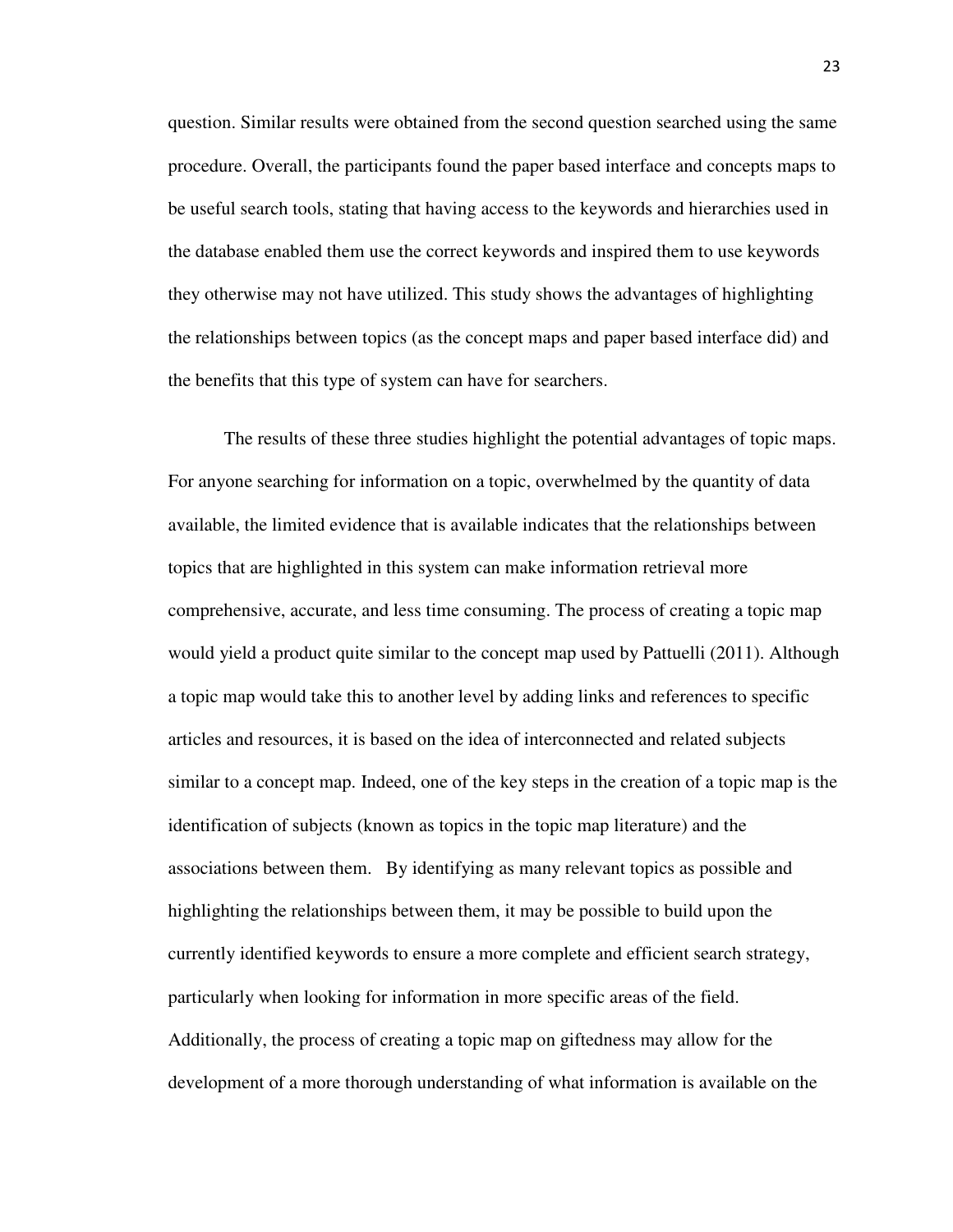subject. Also, it may evidence where deficiencies exist in the database system, and in their thesauri, that make some information difficult to find. This knowledge can then enhance the indexing process in creating more user-friendly databases.

#### **Methodology**

 The present investigated whether the creation of a digital index can be devised using a pearl-harvested synonym ring. In this study, the pearl-harvested synonym ring was used as a means of generating the list of topics that form the basis of a digital index.

 The first step was the use of the pearl-harvested synonym ring developed by Sandieson and McIsaac (2013) as representing the 53 unique and relevant terms for expressing giftedness. This served as the basis for the searches conducted in the ERIC database. ERIC was chosen over other databases such as PsycINFO because of its primary focus on education, and the fact that it contains articles from a large number of peer-reviewed journals. The citations located by a single search term were found by conducting a search by entering a single keyword/key phrase of the synonym ring into the first line of the search, then entering all remaining keywords into the second line of the search, connected by the Boolean NOT. This ensured that the citations found were ones generated by the first keyword independent of the other keywords. The search was also restricted to include only peer-reviewed journal articles, in order to control the quality of the citations, and to be able to properly compare and contrast the citations and topics generated from them.

The number of citations produced on the subject of giftedness was extremely large. Indeed, at the time of writing, a search in the ERIC database using the keyword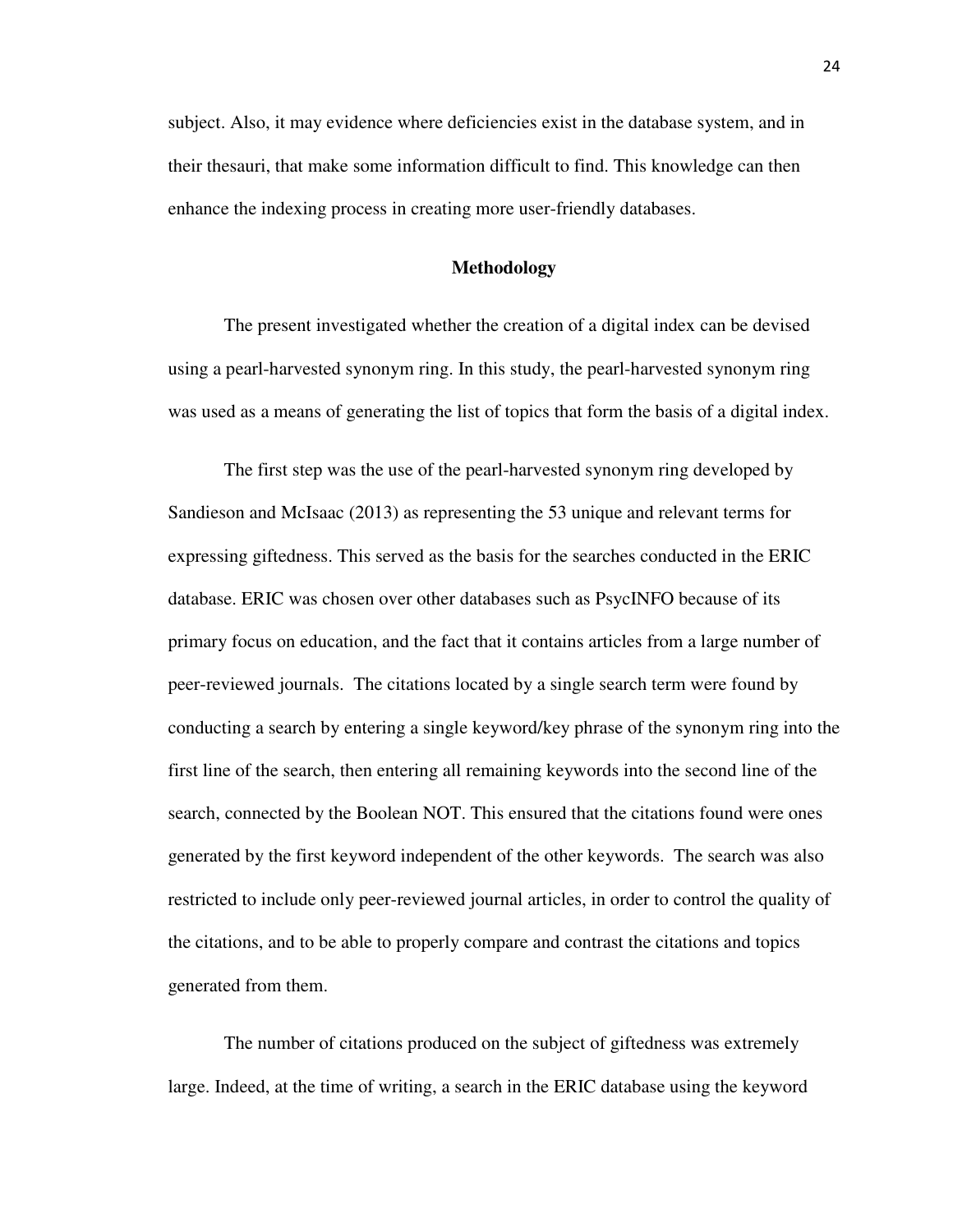"gifted" retrieved 15,622 citations. Rather than attempt to review the entire data set in gifted education, this thesis used a random sample of these citations to review. A sample size calculation was done based on the total number of citations retrieved, at the 95% confidence interval, when a keyword retrieved more than 200 unique and relevant citations. When a keyword retrieved less than 200 citations, all citations were reviewed. The sample size calculated was then input into a random number generator in order to determine which of the retrieved citations should be used, in order to have as random a sample as possible.

Then a detailed content analysis of the topics of the retrieved citations was completed in order to see what topics related to giftedness were uncovered. This process was then repeated with each keyword in the list, and a comprehensive list of topics representing that area emerged. The content analysis involved reviewing the titles, abstracts, and keywords of each citation in order to determine the key topics represented by the article. Tables were created for each keyword, showing the citation information and the topics generated. An example of the table created for the keyword "enrichment course" is shown in Table 1.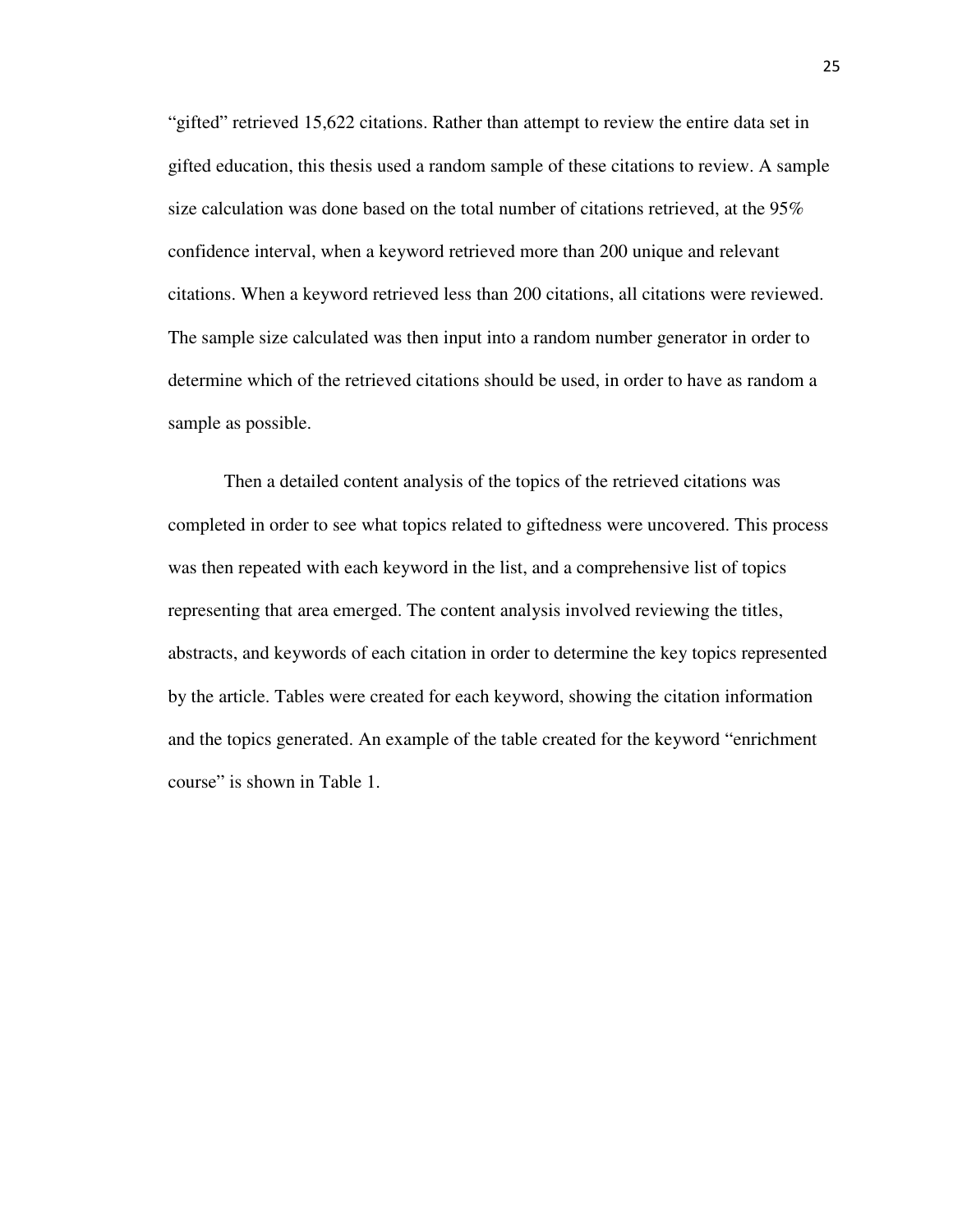#### **Table 1: "enrichment course\*"**

| <b>Citation</b>                               |                |                  |                        |                       |
|-----------------------------------------------|----------------|------------------|------------------------|-----------------------|
|                                               |                |                  |                        |                       |
| <b>Information</b>                            |                |                  |                        |                       |
| A Basic                                       | Secondary      | Science          | Hands-on learning      |                       |
| <b>Microbiology</b>                           | school         | Education;       |                        |                       |
| <b>Course for High</b>                        |                | microbiology     |                        |                       |
| <b>School Students</b>                        |                |                  |                        |                       |
|                                               |                |                  |                        |                       |
| Yip, Cheng-Wai                                |                |                  |                        |                       |
| <b>An Introduction to</b>                     | Post Secondary | Violence         | Developmental          | Crime,                |
| the Developmental                             |                |                  | students, honours      | vandalism             |
| <b>Student and</b>                            |                |                  | students               |                       |
| <b>Antisocial</b>                             |                |                  |                        |                       |
| <b>Behaviors</b> on the                       |                |                  |                        |                       |
|                                               |                |                  |                        |                       |
| College and                                   |                |                  |                        |                       |
| <b>University Campus.</b>                     |                |                  |                        |                       |
|                                               |                |                  |                        |                       |
| <b>Bennett-Johnson</b> ,<br><b>Earnestine</b> |                |                  |                        |                       |
|                                               |                |                  |                        |                       |
|                                               |                |                  |                        |                       |
|                                               |                |                  |                        |                       |
| <b>Foxfire in American</b>                    | Secondary      | History          | <b>History Project</b> | <b>Primary Source</b> |
| <b>History: An</b>                            | Education      | Education;       |                        | Materials             |
| Experiment.                                   |                | American history |                        |                       |
|                                               |                |                  |                        |                       |
| Wilder, Jenny.                                |                |                  |                        |                       |

Once the searches were completed using each keyword in the pearl-harvested synonym ring, the topics generated were entered into a table (see Appendix 2) showing which keywords retrieved which topics and the frequency of each. During this step some refinement of the topic names was done in order that each topic could be represented in the data using a single term, with the most common terminology among the citations being chosen for inclusion, with an external evaluator checking for consistency. In many cases this simply involved very specific terms being grouped together under a more common, overarching term such as the topic "mathematics education" being used for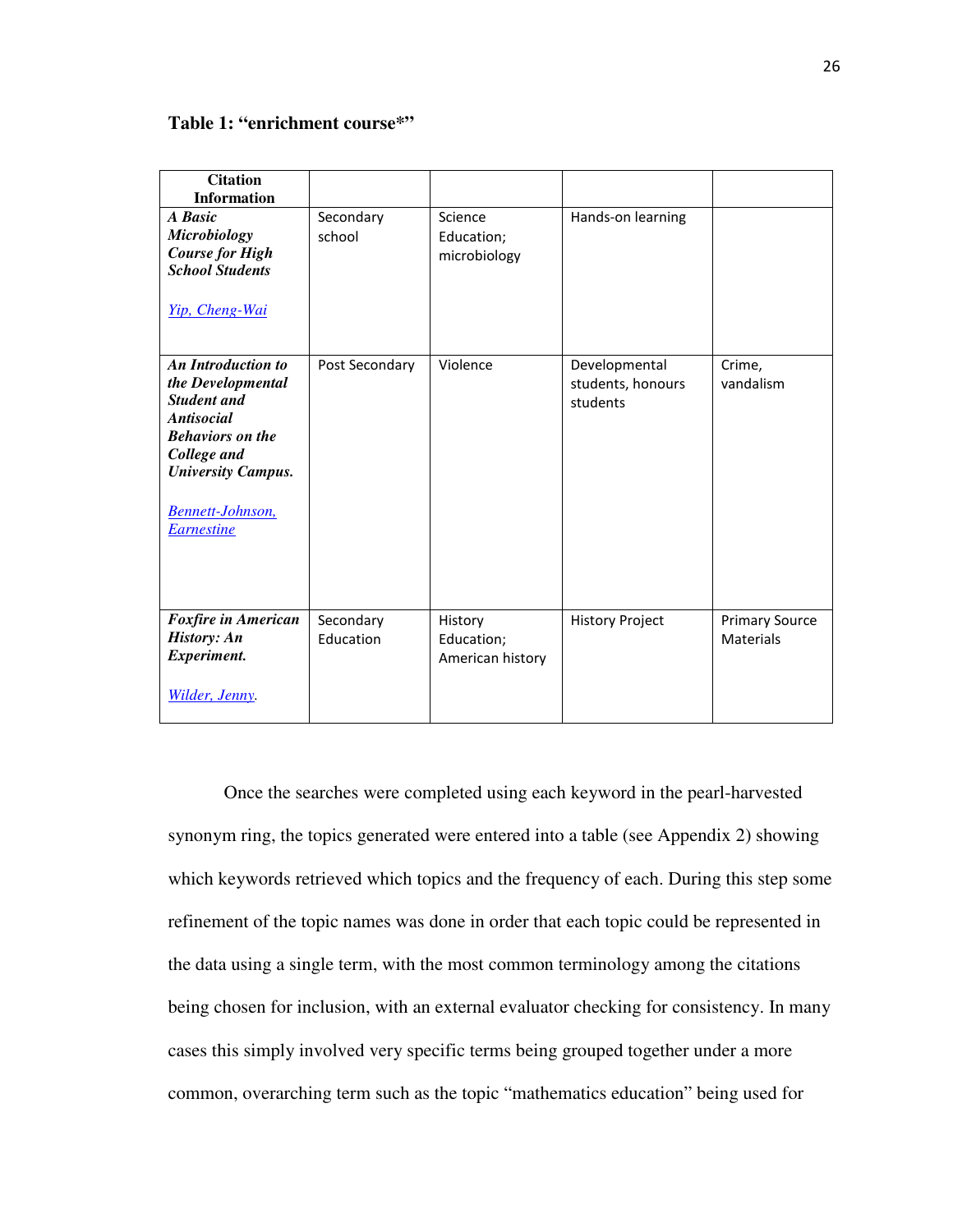citations about arithmetic and calculus. This was done in order to more accurately show the relationships between topics and keywords, since having a topic split into two or more different terms could make it appear less prevalent than it really is, and artificially inflate the total number of topics found. This table demonstrates how likely a particular search term was to retrieve citations related to a specific topic, which in turn shows where important relationships occur.

Next, validation of the index was done by comparing it to the indexes of two textbooks on the subject of giftedness. The two textbooks that were used are *Education of the Gifted and Talented, 6th ed.* (Davis, Rimm, & Siegle, 2011), and *Growing Up Gifted: Developing the Potential of Children at Home and at School, 8th ed.* (Clark, 2013). These textbooks were chosen because they were recommended by an expert in the field of giftedness as being comprehensive and representative of the field, and they have both had multiple editions, attesting to their popularity. The textbook comparison tested if there were any topics missed by this methodology, and how comprehensive the textbooks and their indices are by comparison. A data extraction table was created to record the topics found by the content analysis and how they compare to the topics contained in the textbooks (see Appendix 1). In order to make the comparison easier to carry out, the topics from the content analysis were divided into categories. This allowed the textbook topics to be more easily compared to the extensive topic list from the content analysis, rather than relying on them using the same terminology. The table shows the topics generated from the content analysis, the topics found in the textbooks, topics unique to the content analysis, and topics unique to the textbooks.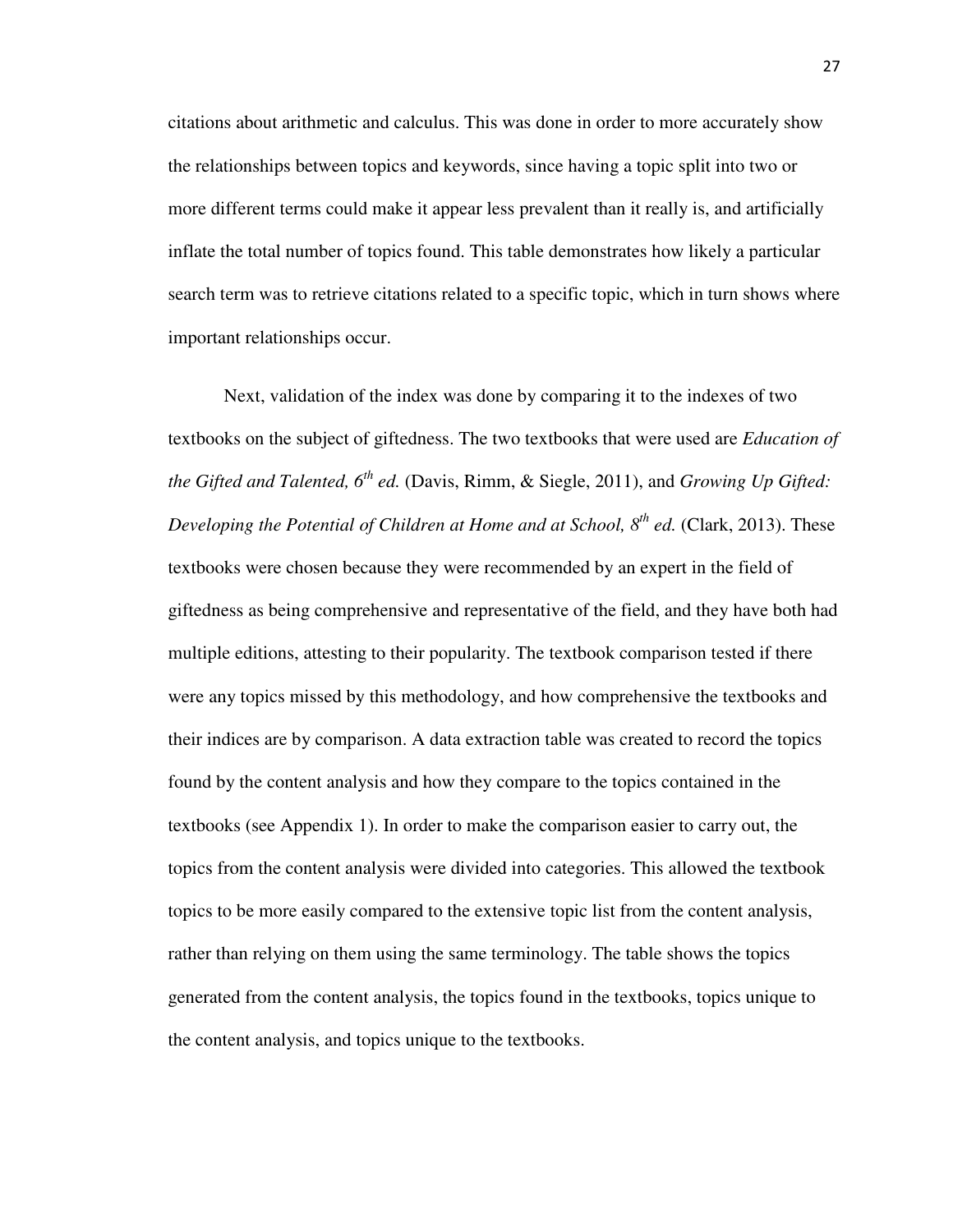In order to determine the relevancy of the topics unique to the textbook, they were each searched in ERIC along with the entire pearl-harvested synonym ring. They were searched with the pearl-harvested synonym ring in order to limit the results to those pertaining to giftedness, while still ensuring that as many citations as possible were retrieved. The search was limited to only peer-reviewed journal articles, in order to mirror the search conditions of the original searches. Each of the citations retrieved in this manner was then reviewed in order to determine if it was relevant to the study (related to both the topic being searched and to giftedness). This involved reviewing the title, abstract, and keywords, and in some cases the full text of the article if relevancy could not otherwise be determined or an abstract was not available.

#### **Results**

First, this chapter will report the topics discovered by searching the ERIC database using the pearl-harvested synonym ring. Next, the relationships of the topics to the search terms in the synonym ring and to one another will be reported. The frequency with which the topics occur in relation to specific search terms will be examined, in order to expose patterns in the data. This chapter will also compare the topic list generated using the pearl-harvested synonym ring to the topics found in the indices of two textbooks on gifted education. Finally, this chapter will discuss how effectively this process could be used towards the creation of an e-index in the field of gifted education, and the implications this has for indexing and database creation.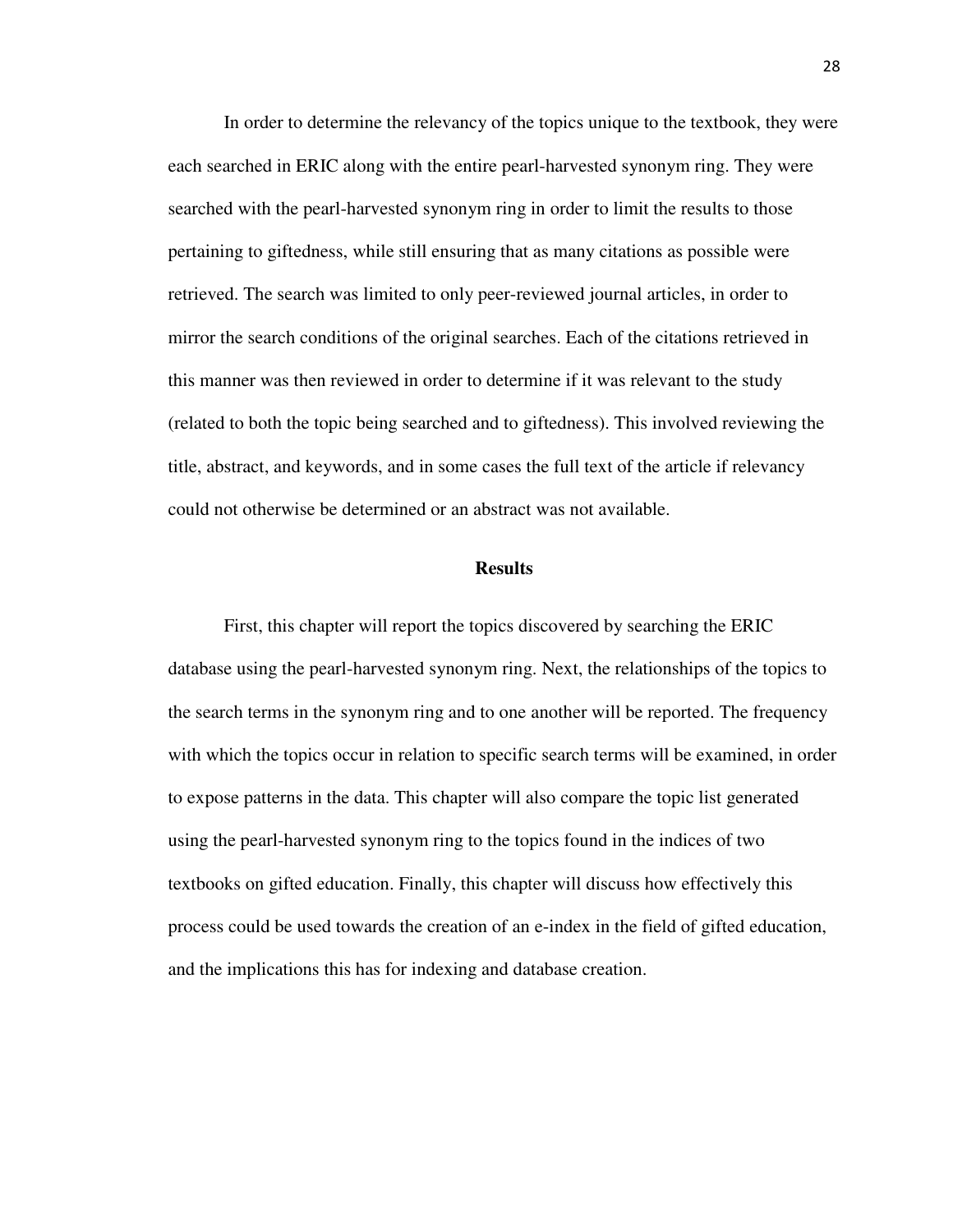A total of 461 unique topics in the ERIC database were discovered using the pearl-harvested synonym ring developed by Sandieson and McIsaac (2013); see Appendix 1.

The search process highlighted a number of patterns between search terms from the synonym ring and the topics they retrieved. The strongest of these relationships was exhibited with topics related to level of education, such as elementary school, secondary school, post secondary, and adult education. There are a number of search terms that primarily retrieved results related to only one of these topics. For instance, the search terms "advanced placement program\*" and "advanced placement course\*" both retrieved results mostly related to secondary school, and more specifically to the AP (advanced placement) Programs in high schools in the United States. Another striking difference is that the term "gifted" seems to be most closely related to elementary school, while citations on the topic of post secondary were more likely to use the term "talented". The term "high abilit\*" was equally related to both elementary school and secondary school. These relationships are exhibited most clearly in Appendix 2.

In addition to the relationships between search terms and different levels of education, there exist a number of relationships between search terms and other topics. For example, the terms "high cognitive abilit<sup>\*</sup>" and "high IQ" were both associated with topics such as IQ and WISC. The term "talented" was strongly related to science education, with a high proportion of those citations referring more generally to STEM (Science, Technology, Engineering, and Mathematics) fields. "Talented" was also associated with citations on the topic of minority students, especially where identification of talented minority students was concerned.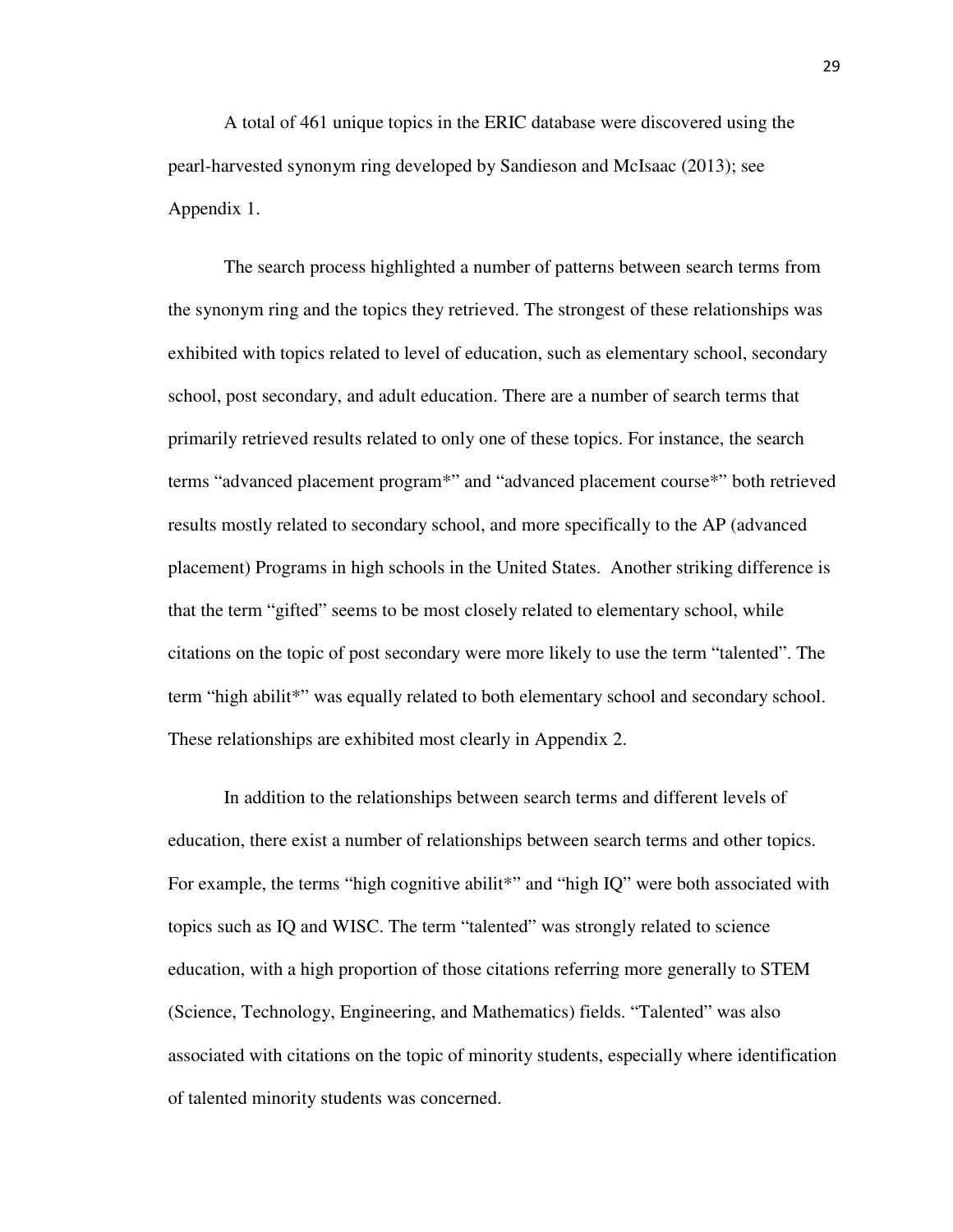#### **Textbook Index Comparison**

The comparison of the topic list generated using the pearl-harvested synonym ring to the indices of two textbooks on gifted education resulted in a combined total of 171 topics unique to the textbooks and not retrieved using the pearl-harvested synonym ring (see Appendix 1). *Growing Up Gifted : Developing the Potential of Children at School and at Home, 8th Ed.* (Clark, 2013) contained 108 unique topics, while *Education of the Gifted and Talented, 6th Ed.* (Davis, Rimm, & Siegle, 2011) contained 105. Four of the topics were found in both textbooks. When these 209 topics were searched in the ERIC database along with the entire synonym ring, which on its own generates more than 12,000 citations, only 16 of them yielded 10 or more relevant results. 8 topics yielded 20 or more results, and "community" was the only keyword to yield more than 100 relevant results. 129 of the keywords yielded no relevant results when searched with the synonym ring, meaning that rather than being "missed" in the research process they are simply unique to those textbooks and are not present in the literature on gifted education that exists within the ERIC database. This includes topics such as "houndstooth pattern", "McTalent burger", "unschooling", and "Word-Search Puzzles". They were often keywords relating to specific interventions, teaching strategies, or people, and not ones that would be expected to be commonly found in the research literature. Appendix 3 shows the list of topics unique to the textbooks and the number of relevant results found in ERIC for each one.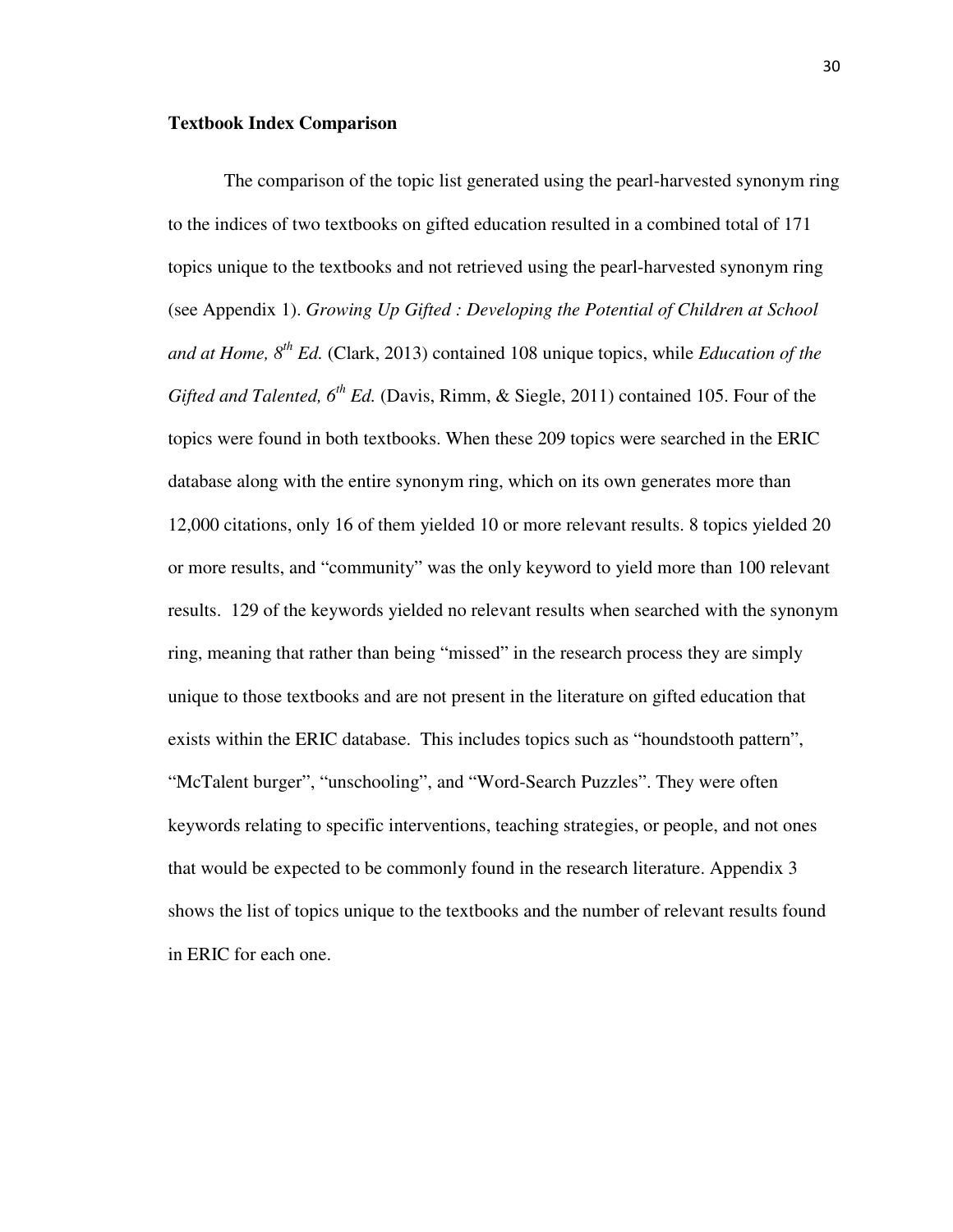#### **Discussion**

The results of this study demonstrate the unique benefits of using a pearlharvested synonym ring as the basis for the e-index development process. It is a simple and straightforward method for creating a comprehensive list of topics in a particular subject area, and for discovering the relationships between topics and keywords.

The pearl-harvested synonym ring allows the user to retrieve more relevant citations than a regular keyword search, thus producing a more comprehensive and representative picture of the field of study. Using only common search terms would not only miss a large number of relevant citations, as demonstrated by Sandieson, Kirkpatrick, Sandieson, and Zimmerman (2010), but would also cause the searcher to miss a majority of the relevant citations on specific topics that are strongly related to less common search terms. The results above and the data in Appendix 2 demonstrate how topics in the literature can be closely related to specific search terms. For example, not including the search term "advanced placement program\*" in this study would cause one to overlook almost all of the citations related to the International Baccalaureate degree program, and many of the citations related to Advanced Placement courses in the American high school system. Both of these topics are significant to the field of gifted education, and missing them would provide an incomplete and inaccurate picture. Thus, the use of the pearl-harvested synonym ring can play an important role in ensuring that a complete and representative picture of the research literature is formed.

The relatively small number of relevant topics missed by this process shows the benefits of using a pearl-harvested synonym ring as a basis for database searching and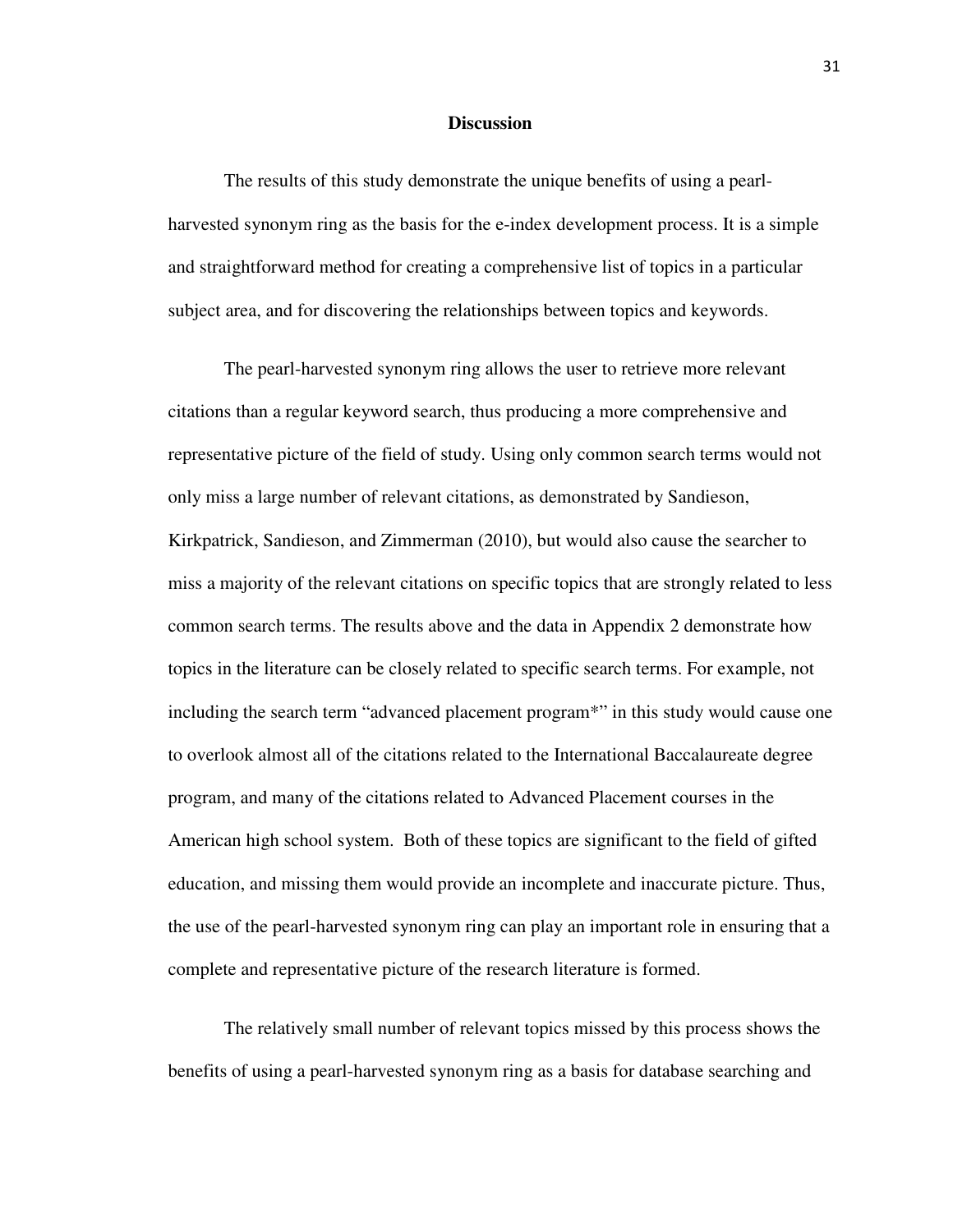topic generation. The textbook comparison is also a key step in ensuring that any topics missed due to sample error can be found and included. There are a number of reasons why topics may have been missed by the search process, including sample error, limitations within the search capabilities of the database, and coding errors. Analyzing the list of missed topics allows for refinements to be made to the search and coding process, in order to minimize the number of topics missed by the synonym ring and ensure that the topics generated by the process are as representative of the field as possible.

The comparison between the topics retrieved by the pearl-harvested synonym ring and those in the textbooks highlights the efficacy of this method for the purpose of indexing large amounts of data, such as would be found in a database. Current database systems rely on subject based indexing through the use of database thesauri (Barlow, 2009). An e-index system based on a pearl-harvested synonym ring could provide a more complete list of topics in each area, as well as additional data about the ways those topics are related to each other and common search terms. The textbook comparison also showed that topics relevant to a textbook will not necessarily also be relevant to the citations retrieved from a database. The different nature of the material contained in the two formats requires that different strategies be used to appropriately index them.

A potential use of the process developed in this thesis is for scoping reviews. The primary goal of a scoping review is to provide an overview of the literature on a topic (Levac, Colquhoun, & O'Brien, 2010). As this study demonstrated, the use of a pearlharvested synonym ring to facilitate database searching is a systematic method for generating topics and creating a complete picture of a field. At present, there is no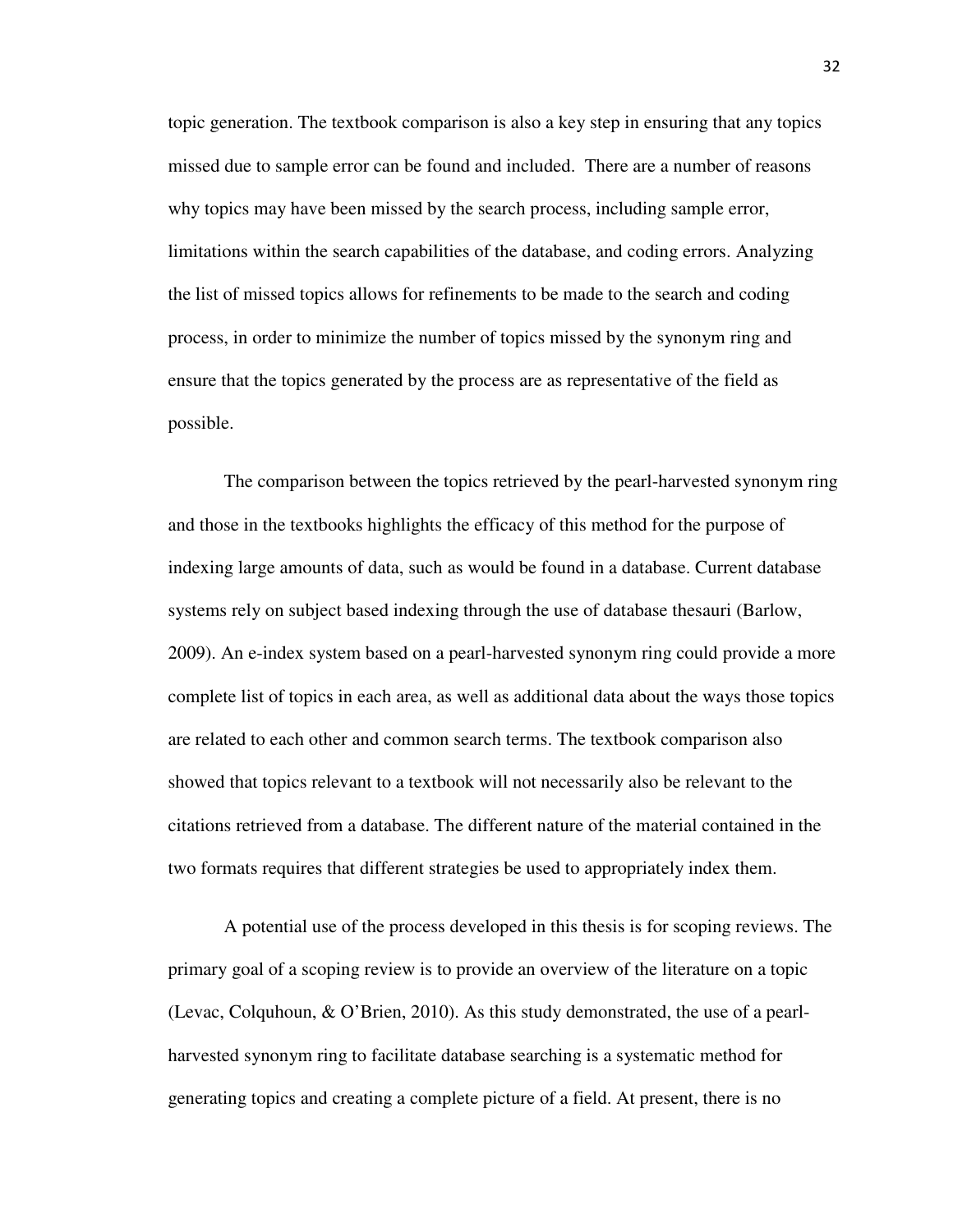standard systematic method for the completion of a scoping review, meaning that they will vary in content and quality depending on the search process used by the researcher. An efficient, systematic method is vital to ensuring that scoping reviews can be trusted to contain a comprehensive overview of a topic, and are not missing relevant subtopics that simply aren't generated by the most common keywords. The method presented in this study ensures the comprehensiveness of such a study, and is also able to be implemented in a straightforward and timely manner.

 A second common use of scoping reviews is to find gaps in the research literature (Arksey & O'Malley, 2005). The process used in this study of executing searches based on the pearl-harvested synonym ring, coding the citations, and then comparing them to another source (in this case subject-specific textbooks) could be used in the context of a scoping review to identify unexpected gaps in the research literature. The textbook comparison identified a number of topics which, based on their inclusion in the textbook indices, were clearly of interest to the field of gifted education, but which were lacking from the research available in the ERIC database. This information could be used to inform researchers of areas in need of future study or systematic reviews.

 The process for creating an e-index used in this study has potential uses far beyond that of database indexing. With refinement and future research it has the potential to streamline a search process, improve database and other digital forms of indexing, provide a systematic method for conducting scoping reviews, and better define broad fields of study. The pearl-harvested synonym ring has proven to be a valuable tool for information retrieval, and its ability to find the most possible relevant citations indicates it can be an important tool for indexing and navigating databases.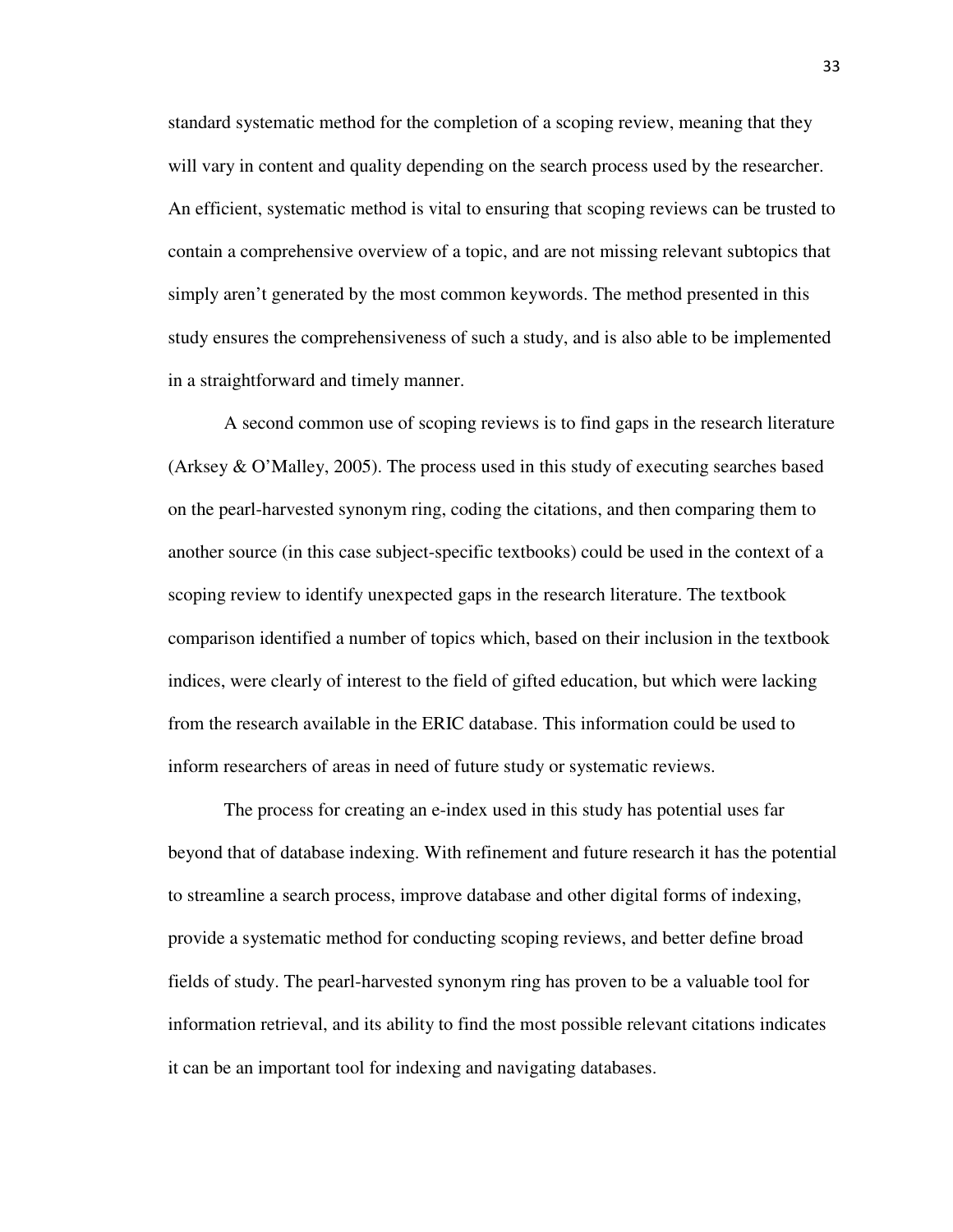| Category           | <b>Topics</b>                     | <b>Textbook Comparison</b> | Topics not found in               | <b>Topics unique to</b> |
|--------------------|-----------------------------------|----------------------------|-----------------------------------|-------------------------|
|                    |                                   |                            | <b>Textbooks</b>                  | textbooks               |
| Age/Grade<br>Level | Post Secondary                    |                            |                                   |                         |
|                    | <b>Secondary Schools</b>          | Secondary Schools (G)      |                                   |                         |
|                    | <b>Elementary Schools</b>         | Elementary Schools (G)     |                                   |                         |
|                    | Early Childhood Adult             | Early Childhood (G)        |                                   |                         |
|                    | Education                         |                            | <b>Adult Education</b>            |                         |
|                    | <b>Graduate Studies</b>           |                            | <b>Graduate Studies</b>           |                         |
|                    | Post Graduate                     |                            | Post Graduate                     |                         |
|                    | <b>Continuing Education</b>       |                            | <b>Continuing Education</b>       |                         |
|                    | <b>Adults</b>                     | Adults (G)                 |                                   |                         |
|                    |                                   |                            |                                   | Babies/Infants          |
| Subject            | <b>Mathematics Education</b>      | Mathematics Education (G)  |                                   |                         |
| Learning           | <b>Science Education</b>          |                            | <b>Science Education</b>          |                         |
|                    | <b>Teacher Education</b>          | Teacher Training (G)       |                                   |                         |
|                    | <b>Nursing Education</b>          |                            | <b>Nursing Education</b>          |                         |
|                    | <b>Social Studies Education</b>   |                            | <b>Social Studies Education</b>   |                         |
|                    | <b>English Education</b>          |                            | <b>English Education</b>          |                         |
|                    | Literature                        |                            | Literature                        |                         |
|                    | Journalism                        |                            | Journalism                        |                         |
|                    | <b>Computer Science Education</b> |                            | <b>Computer Science Education</b> |                         |
|                    | Spelling                          |                            | Spelling                          |                         |
|                    | <b>Geography Education</b>        |                            | <b>Geography Education</b>        |                         |
|                    | <b>History Education</b>          |                            | <b>History Education</b>          |                         |
|                    | Language Learning                 | Language Learning (G)      |                                   |                         |
|                    | <b>Liberal Arts</b>               |                            | <b>Liberal Arts</b>               |                         |
|                    | <b>Art Education</b>              | Art Education (G)          |                                   |                         |
|                    | Reading                           | Reading (G)                |                                   |                         |
|                    | Writing                           | Writing (G)                |                                   |                         |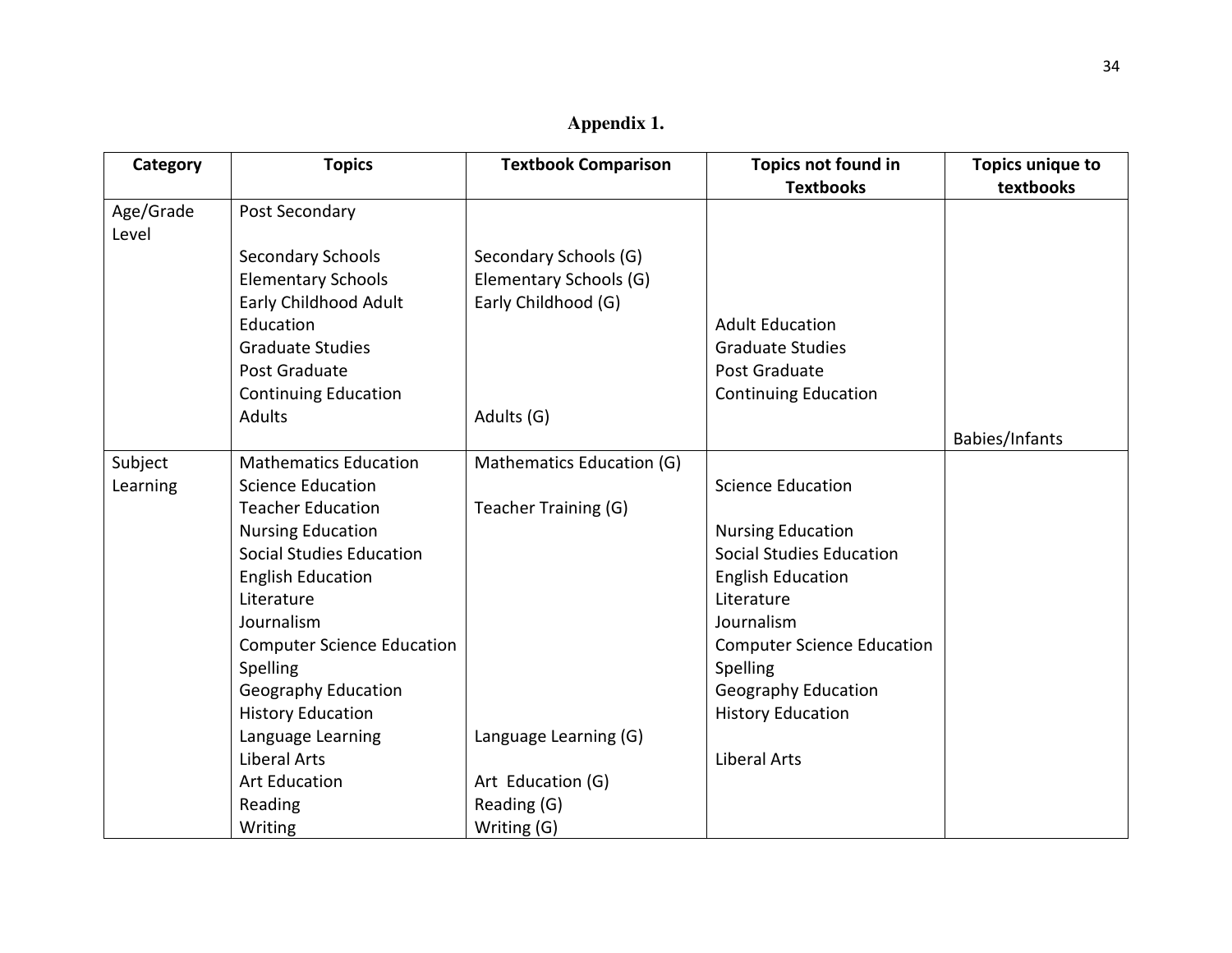| Dance / Drama Education          | Drama Education (E) |                                  |                            |
|----------------------------------|---------------------|----------------------------------|----------------------------|
| <b>Philosophy Education</b>      |                     | Philosophy Education             |                            |
| <b>Medical School</b>            |                     | <b>Medical School</b>            |                            |
| <b>Engineering Education</b>     |                     |                                  |                            |
| <b>Food and Agricultural</b>     |                     | Food and Agricultural            |                            |
| <b>Sciences</b>                  |                     | Sciences                         |                            |
| <b>Paramedic Education</b>       |                     | <b>Paramedic Education</b>       |                            |
| <b>Psychiatry Education</b>      |                     | <b>Psychiatry Education</b>      |                            |
| <b>Business Education</b>        |                     | <b>Business Education</b>        |                            |
| <b>Humanities Education</b>      |                     | <b>Humanities Education</b>      |                            |
| Library Education                |                     | Library Education                |                            |
| <b>Environmental Science</b>     |                     | <b>Environmental Sciences</b>    |                            |
| Education                        |                     | Education                        |                            |
| Spanish Language Education       |                     | Spanish Language Education       |                            |
| <b>Psychology Education</b>      |                     | <b>Psychology Education</b>      |                            |
| <b>Architecture Education</b>    |                     | <b>Architecture Education</b>    |                            |
| French Language Education        |                     | French Language Education        |                            |
| <b>Archaeology Education</b>     |                     | <b>Archaeology Education</b>     |                            |
| Second Language Learning         |                     | Second Language Learning         |                            |
| <b>Music Education</b>           | Music Education G)  |                                  |                            |
| <b>African American Studies</b>  |                     | African American Studies         |                            |
| Poetry                           |                     | Poetry                           |                            |
| <b>Economics Education</b>       |                     | <b>Economics Education</b>       |                            |
| <b>Peace Education</b>           |                     | Peace Education                  |                            |
| Latin Education                  |                     | Latin Education                  |                            |
| <b>Vocational Studies</b>        |                     | <b>Vocational Studies</b>        |                            |
| <b>International Education</b>   |                     | <b>International Education</b>   |                            |
| <b>College Preparation</b>       |                     | <b>College Preparation</b>       |                            |
| <b>Interdisciplinary Studies</b> |                     | <b>Interdisciplinary Studies</b> |                            |
| <b>Communications Education</b>  |                     | <b>Communications Education</b>  |                            |
|                                  |                     |                                  | <b>Character Education</b> |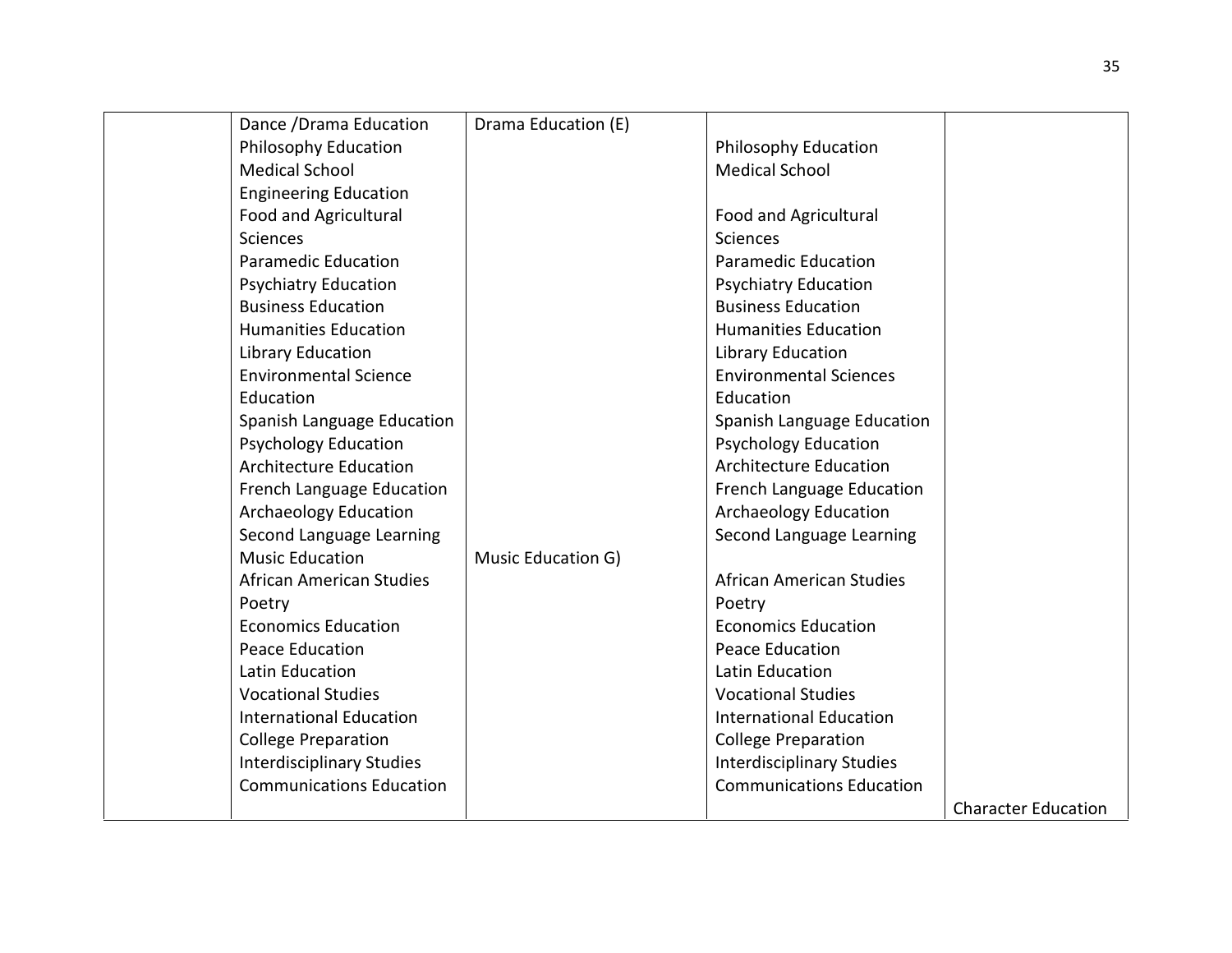| People         | John Baer                        |                                   | John Baer                     |                             |
|----------------|----------------------------------|-----------------------------------|-------------------------------|-----------------------------|
|                | Lauretta Bender                  |                                   | Lauretta Bender               |                             |
|                | <b>Charles Dickens</b>           |                                   | <b>Charles Dickens</b>        |                             |
|                | Albert Einstein                  |                                   | Albert Einstein               |                             |
|                | Michael Faraday                  |                                   | Michael Faraday               |                             |
|                | Judy Lupert                      |                                   | Judy Lupert                   |                             |
|                | Mara Sapon Shevin                |                                   | Mara Sapon Shevin             |                             |
|                | <b>Robert Sternberg</b>          | Robert Sternberg (G)              |                               |                             |
|                | Luis Alvarez                     |                                   | Luis Alvarez                  |                             |
|                | <b>Neil Slater</b>               |                                   | <b>Neil Slater</b>            |                             |
|                | Benjamin Bloom                   | Benjamin Bloom (G)                |                               |                             |
|                | Leta Hollingworth                |                                   | Leta Hollingworth             |                             |
|                | Roberto Assagioli                |                                   | Roberto Assagioli             |                             |
|                |                                  |                                   |                               | <b>Historically Eminent</b> |
|                |                                  |                                   |                               | Persons                     |
| Exceptionaliti | Language Disorders               |                                   | Language Disorders            |                             |
| es             | Learning Disabilities            | Learning Disabilities (E)         |                               |                             |
| / Students     | <b>Multiple Exceptionalities</b> | <b>Twice Exceptional Students</b> |                               |                             |
| with Special   |                                  | (G,E)                             |                               |                             |
| <b>Needs</b>   | <b>Developmental Students</b>    |                                   | <b>Developmental Students</b> |                             |
|                | Deaf/Hearing Impaired            | Hearing Impairments (G)           |                               |                             |
|                | <b>Students</b>                  |                                   |                               |                             |
|                | <b>Attention Deficit</b>         | <b>Attention Deficit</b>          |                               |                             |
|                | <b>Hyperactivity Disorder</b>    | Hyperactivity Disorder (G,E)      |                               |                             |
|                | Autism Spectrum Disorder         |                                   | Autism Spectrum Disorder      |                             |
|                | <b>Intellectual Disabilities</b> |                                   | Intellectual disabilities     |                             |
|                | <b>Verbal Precocity</b>          |                                   | <b>Verbal Precocity</b>       |                             |
|                | Speech Impairment                | Speech Impairments (G)            |                               |                             |
|                | Savants                          | Savants (E)                       |                               |                             |
|                | <b>Blind Students</b>            | Blindness (G)                     |                               |                             |
|                | Cerebral Palsy                   |                                   | <b>Cerebral Palsy</b>         |                             |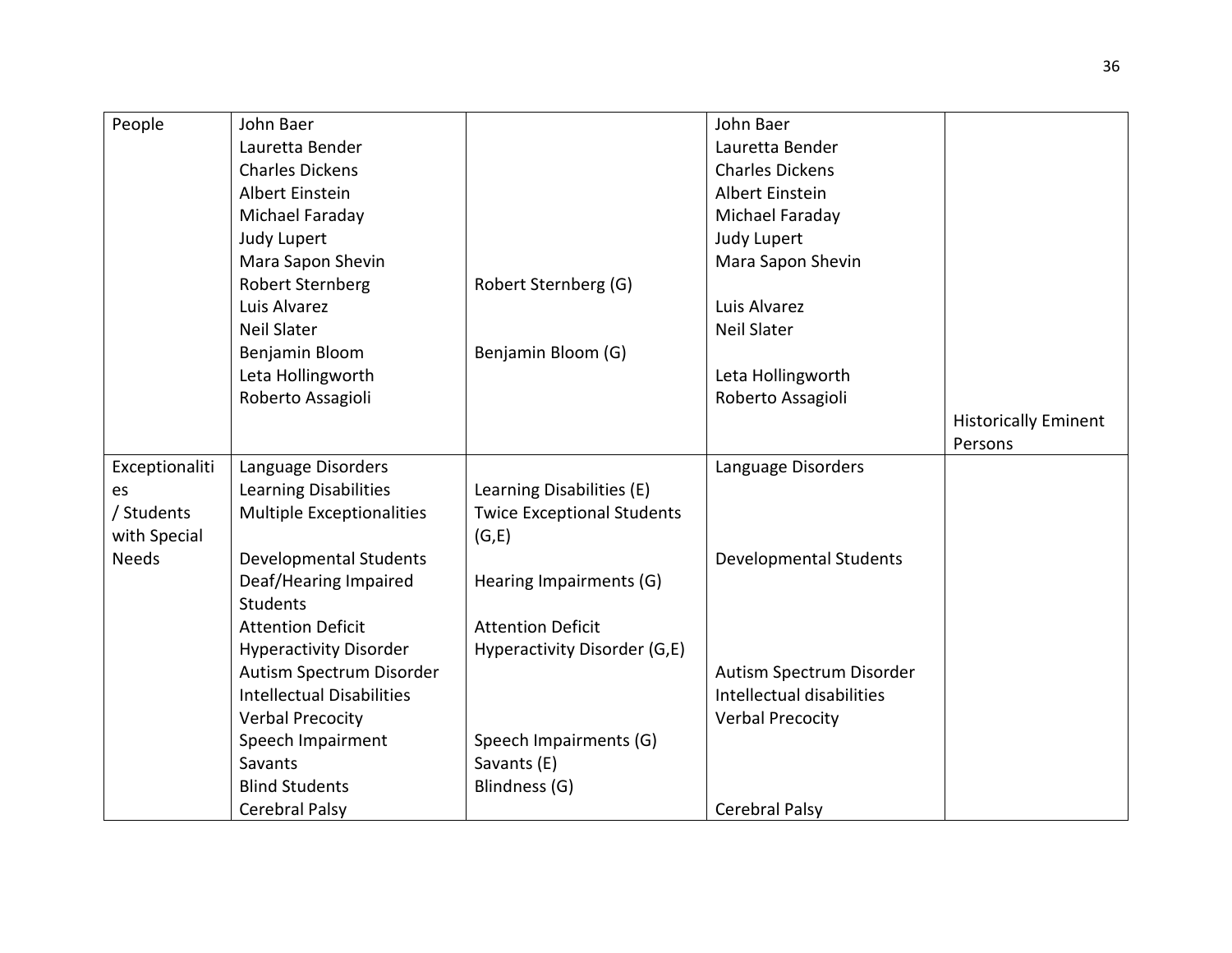|              | Asperger's Syndrome                | Asperger's Syndrome (G,E)   |                              |                               |
|--------------|------------------------------------|-----------------------------|------------------------------|-------------------------------|
|              | <b>Disabilities</b>                | Disabilities (G)            |                              |                               |
|              | Hearing                            |                             | Hearing                      |                               |
|              | Underachiement                     | Underachievement (E,G)      |                              |                               |
|              | <b>Dropouts</b>                    | Dropouts (G)                |                              |                               |
|              |                                    |                             |                              | <b>Highly Gifted Children</b> |
| Programs and | "Star" Schools                     |                             | "Star" Schools               |                               |
| Placement    | <b>Advanced Placement</b>          | Advanced Placement (E)      |                              |                               |
|              | Open Enrollment                    |                             | Open Enrollment              |                               |
|              | Acceleration                       | Acceleration (E,G)          |                              |                               |
|              | <b>International Baccalaureate</b> | International Baccalaureate |                              |                               |
|              | Programs                           | Programs (G,E)              |                              |                               |
|              | <b>International Schools</b>       |                             | <b>International Schools</b> |                               |
|              | <b>Early Entrance</b>              | Early Entrance (G)          |                              |                               |
|              | <b>Bridge Programs</b>             |                             | <b>Bridge Programs</b>       |                               |
|              | <b>Dual Enrollment</b>             |                             | <b>Dual Enrollment</b>       |                               |
|              | <b>Honours Programs</b>            | Honours Classes (G)         |                              |                               |
|              | <b>Private Schooling</b>           |                             | <b>Private Schooling</b>     |                               |
|              | <b>Summer Programs</b>             | Summer Programs (E)         |                              |                               |
|              | Programming                        | <b>Gifted and Talented</b>  |                              |                               |
|              |                                    | Programs (G,E)              |                              |                               |
|              | <b>Pullout Programs</b>            | Pullout Programs (E, G)     |                              |                               |
|              | <b>Homogenous Grouping</b>         | Homogenous Grouping (E)     |                              |                               |
|              | Inclusion                          | Inclusion (G)               |                              |                               |
|              | <b>Heterogeneous Grouping</b>      | Heterogeneous Grouping (E)  |                              |                               |
|              | <b>Residential Programs</b>        | Residential Programs (E)    |                              |                               |
|              | Enrichment                         | Enrichment (G,E)            |                              |                               |
|              | Homeschooling                      | Homeschooling (G)           |                              |                               |
|              | Apprenticeship                     |                             | Apprenticeship               |                               |
|              | <b>Urban Schools</b>               |                             | <b>Urban Schools</b>         |                               |
|              | <b>International Exchange</b>      |                             | International Exchange       |                               |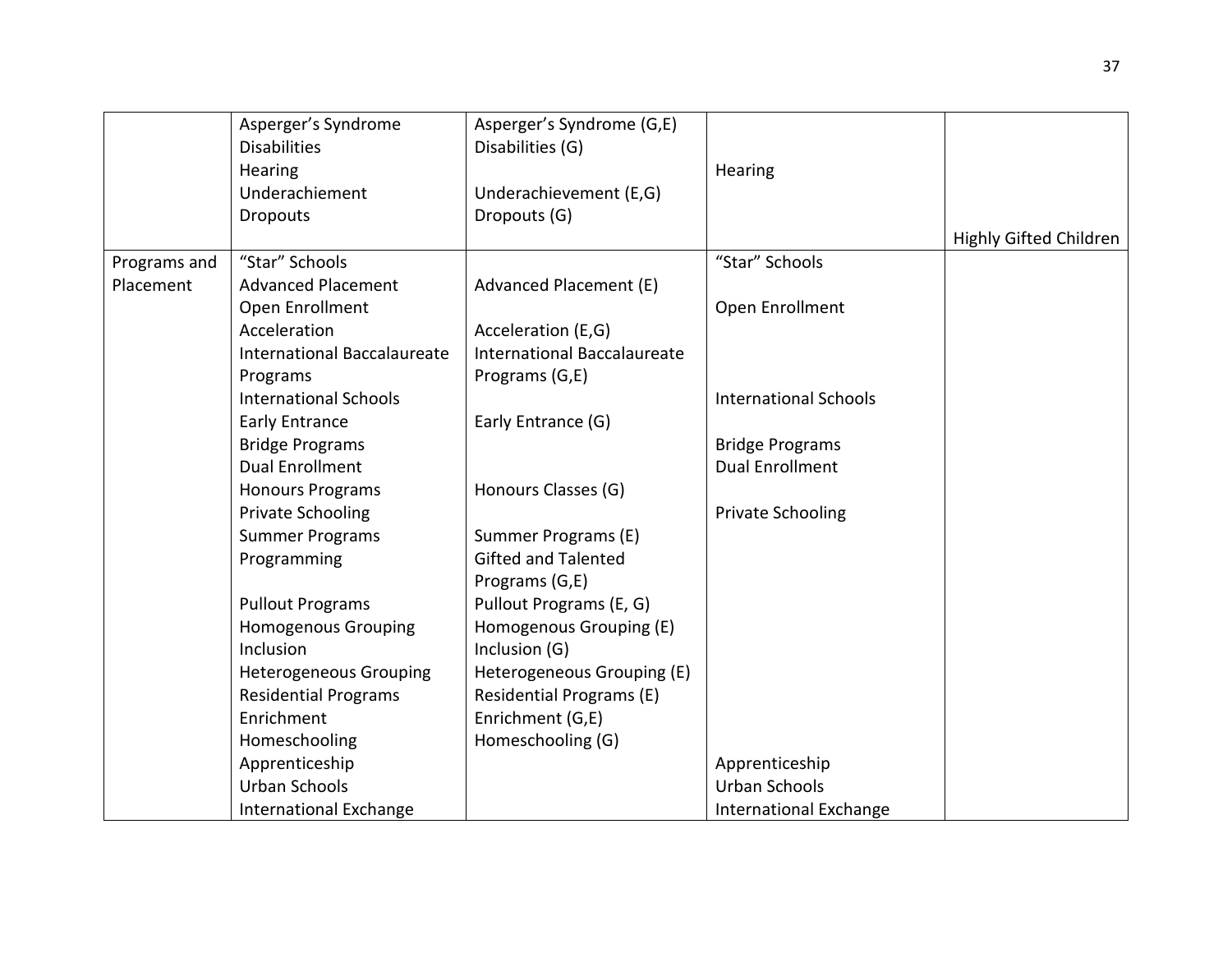|          | <b>Public Education</b>       |                              | <b>Public Education</b>       |                      |
|----------|-------------------------------|------------------------------|-------------------------------|----------------------|
|          | Jewish Schools                |                              | Jewish Schools                |                      |
|          | <b>Special Schools</b>        | Special Schools (G)          |                               |                      |
|          | <b>Catholic Schools</b>       |                              | <b>Catholic Schools</b>       |                      |
|          | Montessori                    |                              | Montessori                    |                      |
|          | <b>Bilingual Schools</b>      |                              | <b>Bilingual Schools</b>      |                      |
|          | Elite Schools                 |                              | Elite Schools                 |                      |
|          | <b>Training Schools</b>       |                              | <b>Training Schools</b>       |                      |
|          | <b>Community College</b>      |                              | <b>Community College</b>      |                      |
|          | Placement                     | Placement (G)                |                               |                      |
|          | <b>Cooperative Education</b>  |                              | <b>Cooperative Education</b>  |                      |
|          | <b>Rural Communities</b>      | <b>Rural Communities (G)</b> |                               |                      |
|          | Workplace                     |                              | Workplace                     |                      |
|          | Inner City Schools            |                              | Inner City Schools            |                      |
|          | <b>Distance Learning</b>      | Distance Learning (E)        |                               |                      |
|          | Internship                    |                              | Internship                    |                      |
|          | <b>Course Enrollment</b>      |                              | <b>Course Enrollment</b>      |                      |
|          | <b>Program Planning</b>       | Program Planning (E)         |                               |                      |
|          | Transition                    |                              | Transition                    |                      |
|          | Early Intervention            |                              | Early Intervention            |                      |
|          | <b>College Credit</b>         | College Credit(E)            |                               |                      |
|          |                               |                              |                               | <b>Team Teaching</b> |
| Social/  | <b>Black Schools</b>          |                              | <b>Black Schools</b>          |                      |
| Cultural | Gender                        | Gender (G,E)                 |                               |                      |
| Factors  | <b>Minority Students</b>      | Minority Students (E)        |                               |                      |
|          | <b>African Americans</b>      | African Americans (G)        |                               |                      |
|          | <b>Hispanic Students</b>      | Hispanic Students (G)        |                               |                      |
|          | Nationality                   |                              | Nationality                   |                      |
|          | Multiculturalism              | Multiculturalism (G)         |                               |                      |
|          | <b>International Students</b> |                              | <b>International Students</b> |                      |
|          | Ethnicity                     | Ethnicity (G)                |                               |                      |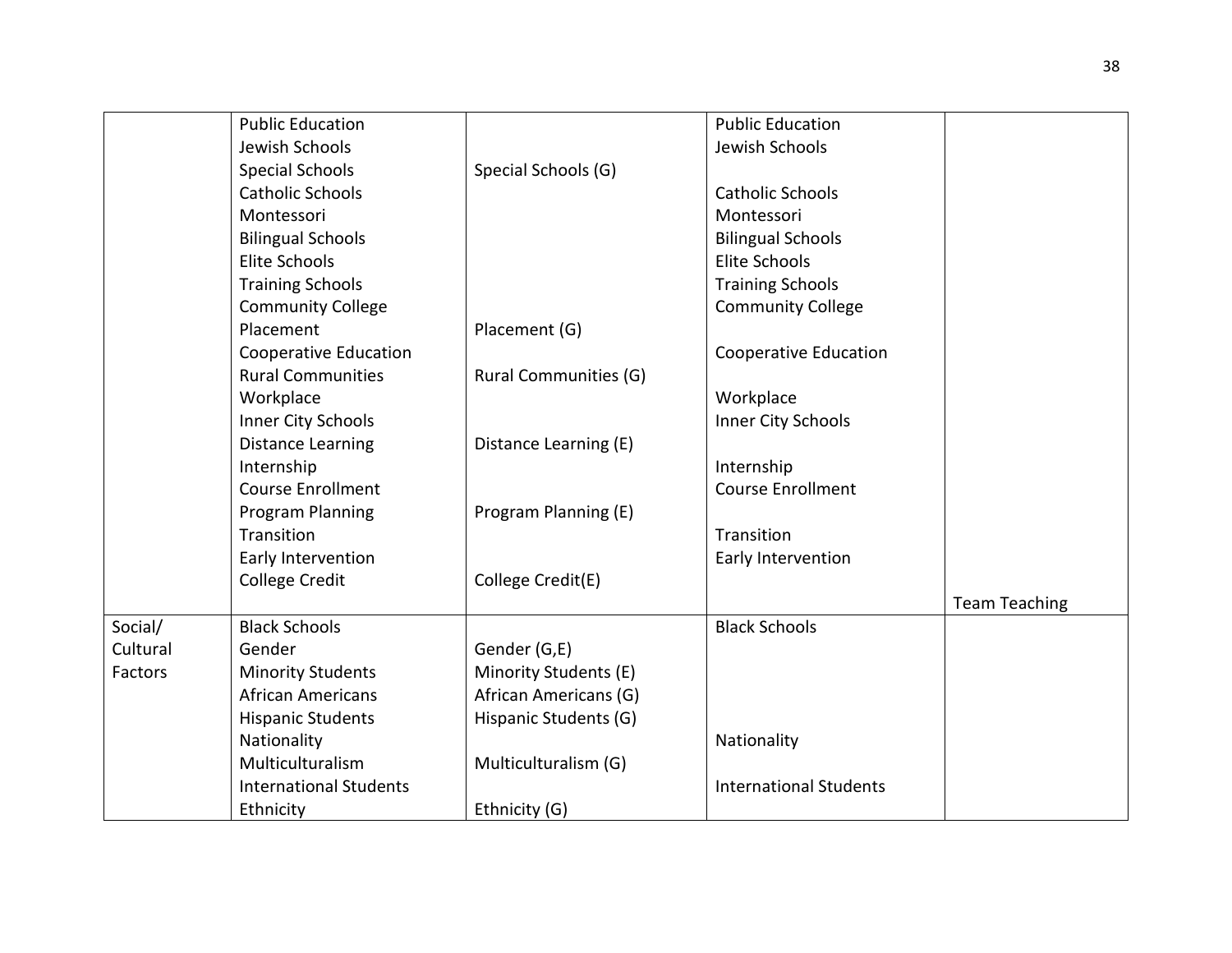| Socioeconomic Status             | Socioeconomic Status (G) |                                    |                     |
|----------------------------------|--------------------------|------------------------------------|---------------------|
| Immigrants                       |                          | Immigrants                         |                     |
| <b>Asian Students</b>            | Asian Students (G)       |                                    |                     |
| <b>First Generation Students</b> |                          | <b>First Generation Students</b>   |                     |
| Racism                           |                          | Racism                             |                     |
| Age                              | Age $(G)$                |                                    |                     |
| Religion                         |                          | Religion                           |                     |
| Culture                          | Culture (G)              |                                    |                     |
| <b>Aboriginal Students</b>       | Aboriginal Students (G)  |                                    |                     |
| <b>Opportunity Gap</b>           |                          | <b>Opportunity Gap</b>             |                     |
| Intercultural Understanding      |                          | <b>Intercultural Understanding</b> |                     |
| Sexuality                        | Sexuality (G)            |                                    |                     |
| <b>International Mobility</b>    |                          | <b>International Mobility</b>      |                     |
| Violence                         |                          | Violence                           |                     |
| Labelling                        | Labelling (G)            |                                    |                     |
| Discrimination                   | Discrimination (G)       |                                    |                     |
| Stereotypes                      |                          | Stereotypes                        |                     |
| Crime                            |                          | Crime                              |                     |
| Society                          | Society (G)              |                                    |                     |
|                                  |                          |                                    | Underrepresentation |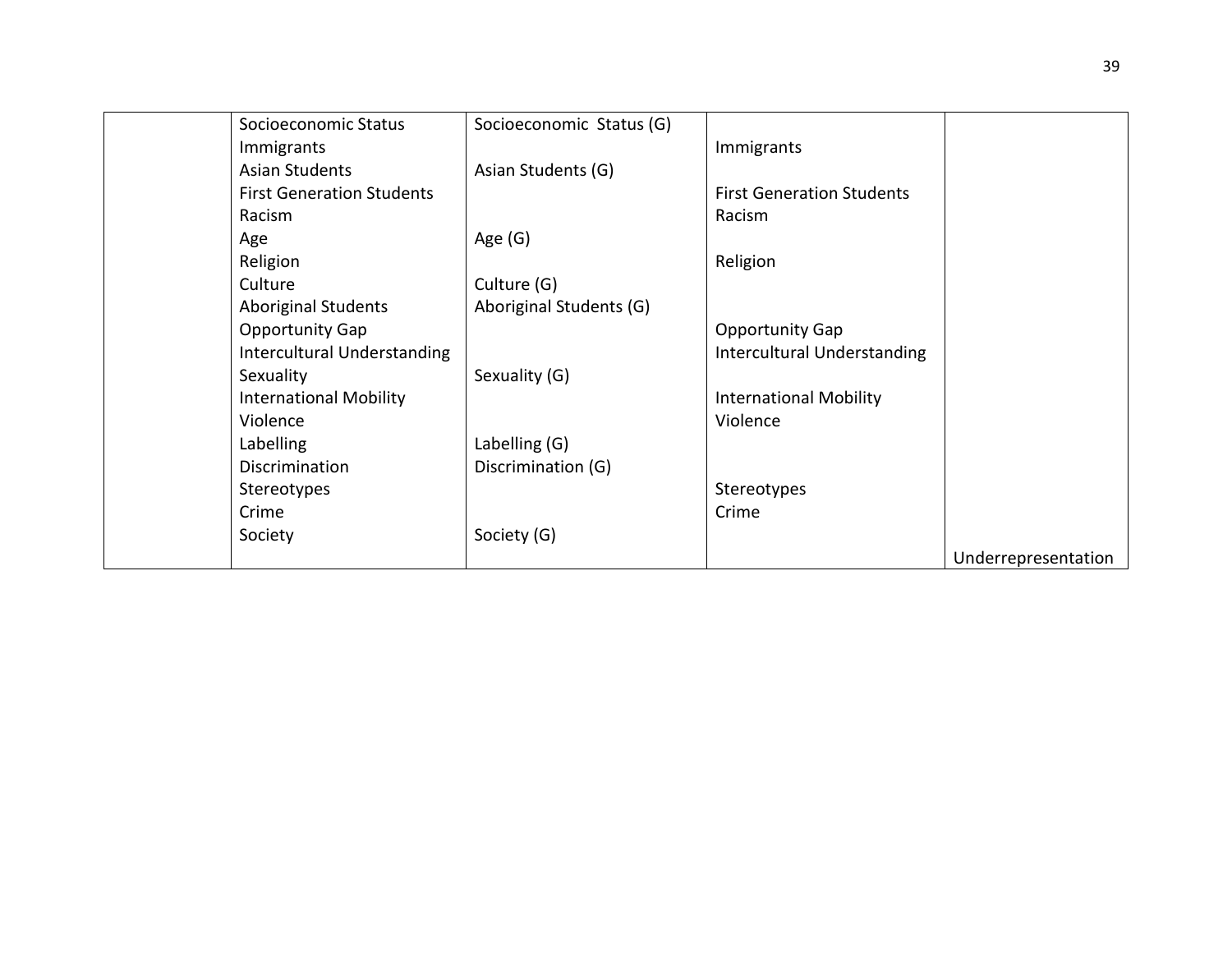| Teaching | Learning Strategies             | Learning Strategies (E)    |                                 |  |
|----------|---------------------------------|----------------------------|---------------------------------|--|
| Methods  | Problem Solving                 | Problem Solving (G)        |                                 |  |
|          | <b>Teaching Style</b>           | Teaching Style (E)         |                                 |  |
|          | Inquiry                         |                            | Inquiry                         |  |
|          | <b>Scientific Method</b>        |                            | <b>Scientific Method</b>        |  |
|          | <b>Math Problems</b>            |                            | <b>Math Problems</b>            |  |
|          | <b>Ability Grouping</b>         | Ability Grouping (G,E)     |                                 |  |
|          | Differentiation                 | Differentiation (E)        |                                 |  |
|          | <b>Discussion</b>               | Discussion (G)             |                                 |  |
|          | Scaffolding                     | Scaffolding (E)            |                                 |  |
|          | Learning Support                |                            | Learning Support                |  |
|          | Curriculum                      | Curriculum (G,E)           |                                 |  |
|          | <b>Block Scheduling</b>         |                            | <b>Block Scheduling</b>         |  |
|          | Counseling                      | Counseling (E)             |                                 |  |
|          | Laboratory Learning             |                            | Laboratory Learning             |  |
|          | <b>Textbooks</b>                |                            | <b>Textbooks</b>                |  |
|          | <b>Mentors</b>                  | Mentors (G,E)              |                                 |  |
|          | <b>Self Regulation</b>          | Self Regulation (G)        |                                 |  |
|          | <b>Concept Learning</b>         |                            | <b>Concept Learning</b>         |  |
|          | Levels                          |                            | Levels                          |  |
|          | Hands on Learning               |                            | Hands on Learning               |  |
|          | <b>Primary Source Materials</b> |                            | <b>Primary Source Materials</b> |  |
|          | Independent Study Projects      | Independent Study Projects |                                 |  |
|          |                                 | (E)                        |                                 |  |
|          | <b>Special Education</b>        | Special Education (G)      |                                 |  |
|          | Accommodation                   |                            | Accommodation                   |  |
|          | <b>Problem Based Learning</b>   | Problem-Based Learning (E) |                                 |  |
|          | <b>Streaming</b>                | Streaming (G)              |                                 |  |
|          | <b>Instructional Time</b>       |                            | <b>Instructional Time</b>       |  |
|          | Projects                        | Projects (E)               |                                 |  |
|          | Interventions                   |                            | Interventions                   |  |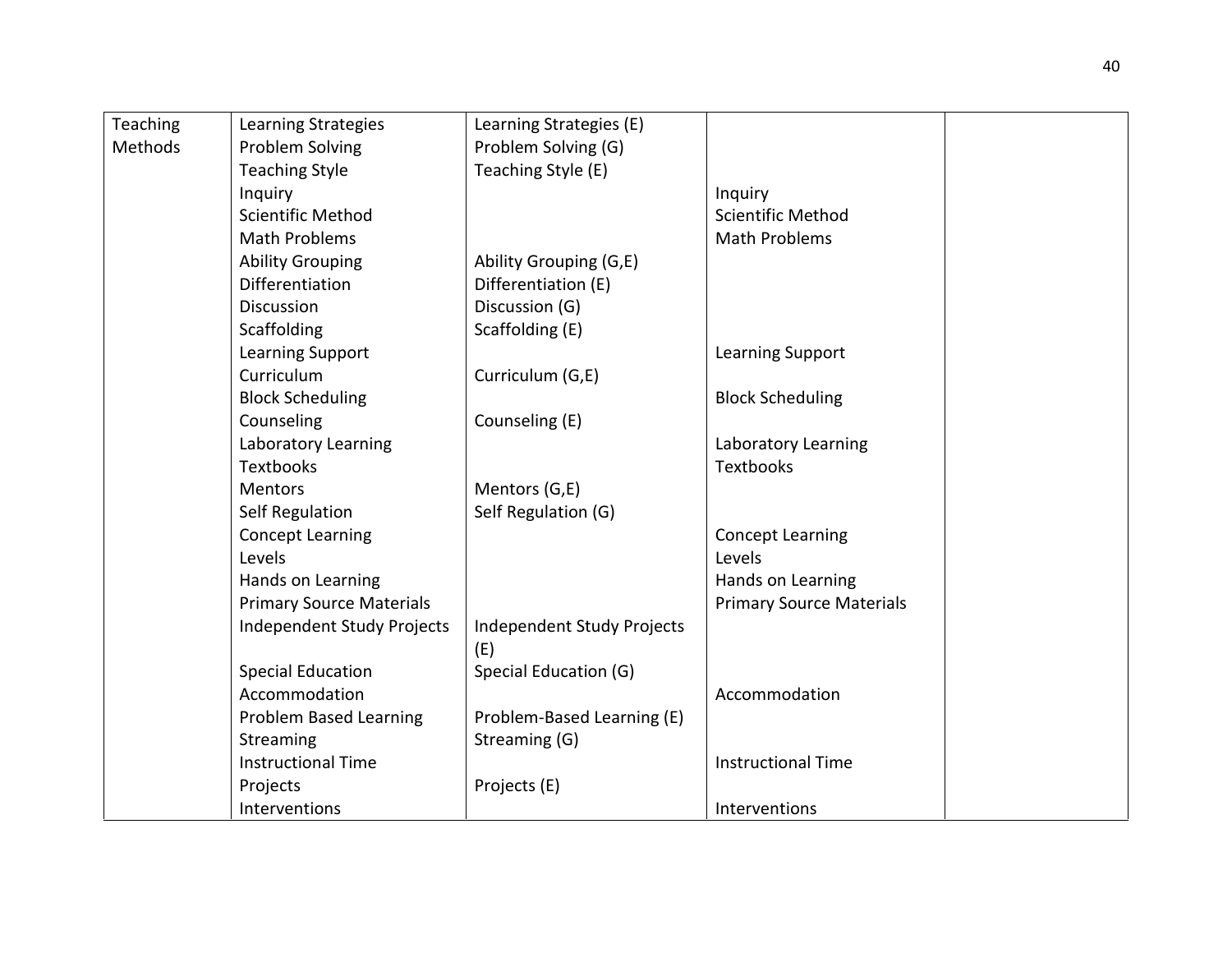|        | Incentives                         | Incentives (G)                      |                                  |                             |
|--------|------------------------------------|-------------------------------------|----------------------------------|-----------------------------|
|        | Individualized Instruction         | Individualized Instruction (G)      |                                  |                             |
|        | <b>Talent Development</b>          | Talent Development (G)              |                                  |                             |
|        | <b>Parent Education</b>            |                                     | <b>Parent Education</b>          |                             |
|        | <b>Early Exposure</b>              |                                     | <b>Early Exposure</b>            |                             |
|        | <b>Student Centered Teaching</b>   |                                     | <b>Student Centered Teaching</b> |                             |
|        | Modeling                           |                                     | Modeling                         |                             |
|        | Portfolios                         | Portfolios (G)                      |                                  |                             |
|        | <b>Blended Learning</b>            |                                     | <b>Blended Learning</b>          |                             |
|        | <b>Outcomes Based Education</b>    |                                     | <b>Outcomes Bases Education</b>  |                             |
|        | Group Work                         | Group Work (G,E)                    |                                  |                             |
|        | Self Directed Learning             |                                     | Self Directed Learning           |                             |
|        | <b>Difficulty Level</b>            |                                     | <b>Difficulty Level</b>          |                             |
|        | <b>Advisors</b>                    | Advisors (G)                        |                                  |                             |
|        | Tutors                             | Tutors (G)                          |                                  |                             |
|        | Service Learning                   |                                     | <b>Service Learning</b>          |                             |
|        | Learning Style                     | Learning Style (E)                  |                                  |                             |
|        | <b>Best Practice</b>               |                                     | <b>Best Practice</b>             |                             |
|        | <b>Discipline Specific Content</b> |                                     | Discipline Specific Content      |                             |
|        | Technology                         | Technology (G,E)                    |                                  |                             |
|        | Higher Order Thinking Skills       | <b>Higher Order Thinking Skills</b> |                                  |                             |
|        |                                    | (E)                                 |                                  |                             |
|        | <b>Public Service</b>              |                                     | <b>Public Service</b>            |                             |
|        |                                    |                                     |                                  | Individualized              |
|        |                                    |                                     |                                  | <b>Education Plan (IEP)</b> |
|        |                                    |                                     |                                  | Play                        |
|        |                                    |                                     |                                  | Resources                   |
|        |                                    |                                     |                                  | <b>Field Trips</b>          |
| Career | <b>Teaching Profession</b>         |                                     | <b>Teaching Profession</b>       |                             |
|        | <b>Teacher Recruitment</b>         |                                     | <b>Teacher Recruitment</b>       |                             |
|        | Career                             | Career (G)                          |                                  |                             |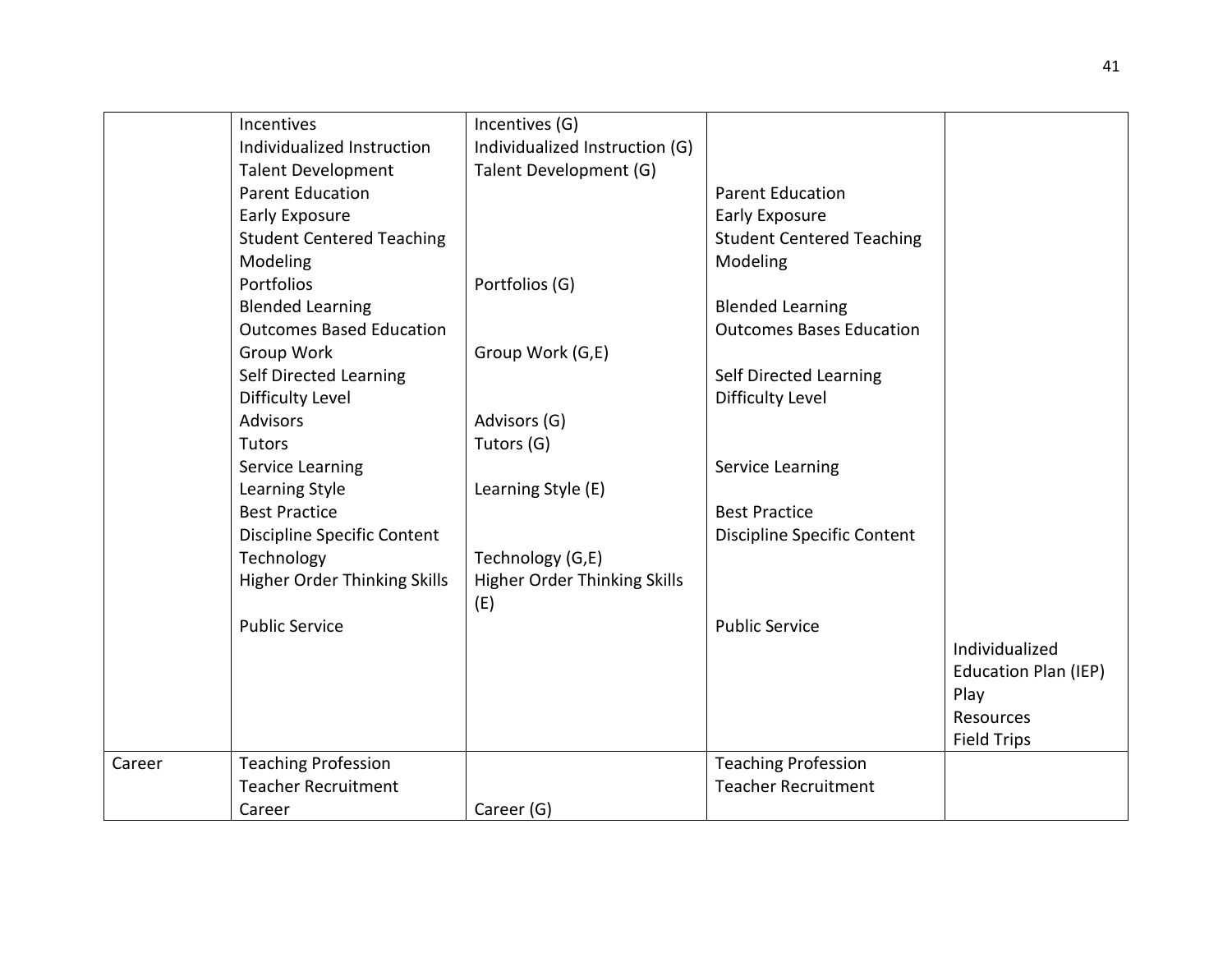|               | <b>Staffing</b>                 |                          | <b>Staffing</b>               |  |
|---------------|---------------------------------|--------------------------|-------------------------------|--|
|               | <b>Professional Development</b> | Professional Development |                               |  |
|               |                                 | (G)                      |                               |  |
|               | <b>Brain Drain</b>              |                          | <b>Brain Drain</b>            |  |
|               | <b>Career Choice</b>            |                          | <b>Career Choice</b>          |  |
|               | <b>Employee Recruitment</b>     |                          | <b>Employee Recruitment</b>   |  |
|               | <b>Teacher Retention</b>        |                          | <b>Teacher Retention</b>      |  |
|               | Wages                           |                          | <b>Wages</b>                  |  |
|               | <b>Career Plan</b>              |                          | Career Plan                   |  |
|               | <b>Career Expectations</b>      |                          | <b>Career Expectations</b>    |  |
|               | Compensation                    |                          | Compensation                  |  |
|               | <b>Job Search</b>               |                          | <b>Job Search</b>             |  |
|               | <b>Career Recruitment</b>       |                          | <b>Career Recruitment</b>     |  |
|               | <b>Career Education</b>         | Career Education (G)     |                               |  |
|               | <b>Teaching Career</b>          |                          | <b>Teaching Career</b>        |  |
|               | <b>Performance Evaluation</b>   |                          | <b>Performance Evaluation</b> |  |
|               | Academia                        |                          | Academia                      |  |
|               | <b>Employee Retention</b>       |                          | <b>Employee Retention</b>     |  |
|               | Job Market                      |                          | Job Market                    |  |
|               | Entrepreneurship                |                          | Entrepreneurship              |  |
|               | <b>Vocational Knowledge</b>     |                          | <b>Vocational Knowledge</b>   |  |
|               | <b>Gifted Teachers</b>          | Gifted Teachers (G)      |                               |  |
|               | <b>Teacher Burnout</b>          |                          | <b>Teacher Burnout</b>        |  |
|               | <b>Teacher Quality</b>          |                          | <b>Teacher Quality</b>        |  |
|               | Teachers                        | Teachers (E,G)           |                               |  |
| Relationships | <b>Role Models</b>              | Role Models (G)          |                               |  |
|               | <b>Social Relationships</b>     | Social Relationships (G) |                               |  |
|               | <b>Home Environment</b>         |                          | <b>Home Environment</b>       |  |
|               | Socialization                   |                          | Socialization                 |  |
|               | Parental Involvement            | Parental Involvement (G) |                               |  |
|               | Parent-Child Relationship       |                          | Parent-Child Relationship     |  |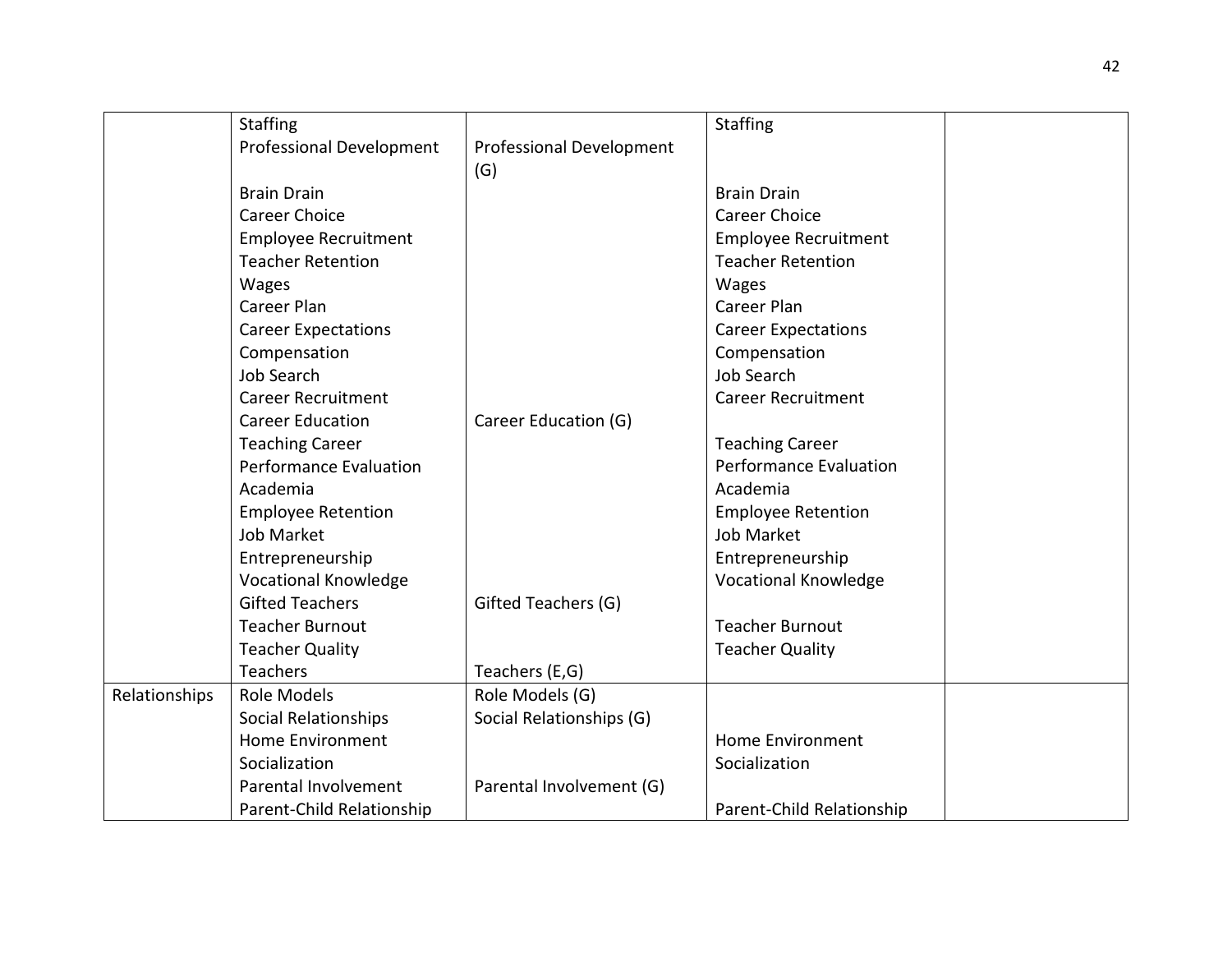|            | <b>Student Teacher</b>      |                          | <b>Student Teacher</b>      |           |
|------------|-----------------------------|--------------------------|-----------------------------|-----------|
|            | Relationship                |                          | Relationship                |           |
|            | Parenting                   | Parenting (E)            |                             |           |
|            | Relationships               |                          | Relationships               |           |
|            | Siblings                    | Siblings (G)             |                             |           |
|            | Peers                       |                          | Peers                       |           |
|            | Friendship                  |                          | Friendship                  |           |
|            | Twins                       |                          | Twins                       |           |
|            | <b>Families</b>             | Families (G)             |                             |           |
|            | <b>Social Skills</b>        |                          | <b>Social Skills</b>        |           |
|            | Peer Pressure               | Peer Pressure (G)        |                             |           |
|            | Peer Effects                |                          | Peer Effects                |           |
|            | <b>Bullying</b>             | Bullying (E)             |                             |           |
|            |                             |                          |                             | Community |
|            |                             |                          |                             | Affection |
| Assessment | <b>Ability Tracking</b>     |                          | <b>Ability Tracking</b>     |           |
|            | <b>Test Performance</b>     |                          | <b>Test Performance</b>     |           |
|            | <b>Standardized Testing</b> |                          | <b>Standardized Testing</b> |           |
|            | <b>GPA</b>                  |                          | <b>GPA</b>                  |           |
|            | Achievement Gap             | Achievement Gap (G)      |                             |           |
|            | Assessment                  | Assessment (G)           |                             |           |
|            | <b>SATs</b>                 | SATs (E,G)               |                             |           |
|            | <b>Grade Inflation</b>      |                          | <b>Grade Inflation</b>      |           |
|            | Grades                      | Grades (G)               |                             |           |
|            | <b>Entrance Exams</b>       |                          | <b>Entrance Exams</b>       |           |
|            | <b>Test Preparation</b>     |                          | <b>Test Preparation</b>     |           |
|            | Cheating                    |                          | Cheating                    |           |
|            | <b>Student Outcomes</b>     |                          | <b>Student Outcomes</b>     |           |
|            | <b>Test Construction</b>    | <b>Test Construction</b> |                             |           |
|            | <b>Test Scores</b>          |                          | <b>Test Scores</b>          |           |
|            | <b>Class Ranking</b>        |                          | <b>Class Ranking</b>        |           |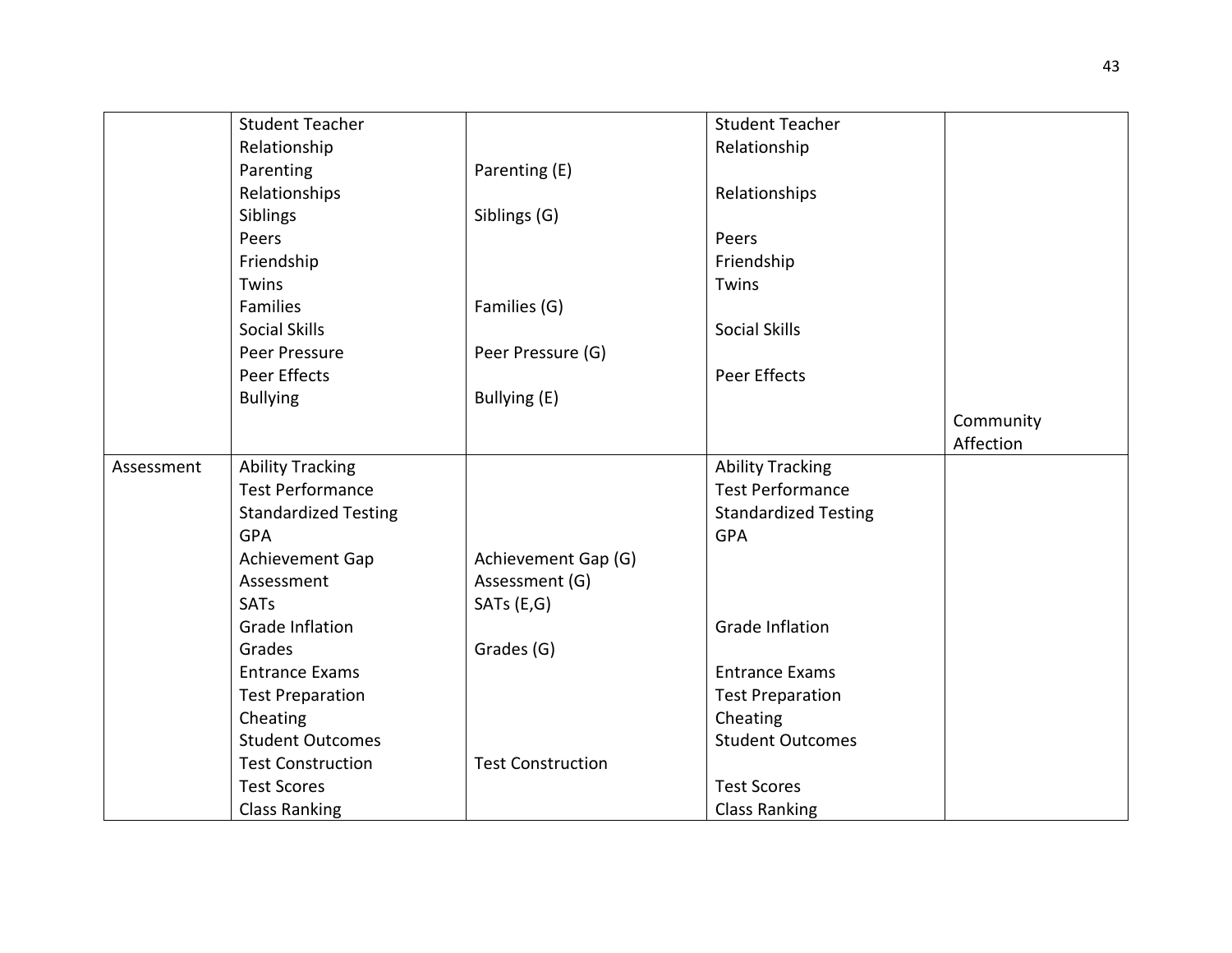| Identification | <b>Test Validity</b>             | Test Validity (E,G)          |                                  |                      |
|----------------|----------------------------------|------------------------------|----------------------------------|----------------------|
|                | Identification                   | Identification (G)           |                                  |                      |
|                | Intelligence                     | Intelligence (G)             |                                  |                      |
|                | WISC/WAIS                        | WISC(G, E)                   |                                  |                      |
|                | <b>Intelligence Tests</b>        | Intelligence Tests (E,G)     |                                  |                      |
|                | Gifted and Talented,             | Gifted and Talented,         |                                  |                      |
|                | Definition                       | Definition (G,E)             |                                  |                      |
|                | Aptitude                         |                              | Aptitude                         |                      |
|                | Multiple Intelligences           | Multiple Intelligences (G,E) |                                  |                      |
|                | Intelligence Quotient            | Intelligence Quotient (G)    |                                  |                      |
|                | Screening                        | Screening (G)                |                                  |                      |
|                | Achievement                      | Achievement (E)              |                                  |                      |
|                |                                  |                              |                                  | <b>Talent Search</b> |
|                |                                  |                              |                                  | Programs             |
| Politics       | History                          |                              | History                          |                      |
|                | Administration                   | Administration (G)           |                                  |                      |
|                | No Child Left Behind             | No Child Left Behind (G)     |                                  |                      |
|                | <b>Resource Allocation</b>       |                              | <b>Resource Allocation</b>       |                      |
|                | <b>School Characteristics</b>    |                              | <b>School Characteristics</b>    |                      |
|                | Policy                           | Policy (G)                   |                                  |                      |
|                | Politics                         | Politics (G)                 |                                  |                      |
|                | Economics                        |                              | Economics                        |                      |
|                | Social Justice                   |                              | Social Justice                   |                      |
|                | <b>Political Science</b>         |                              | <b>Political Science</b>         |                      |
|                | Advocacy                         | Advocacy (E)                 |                                  |                      |
|                | Ethics                           |                              | <b>Ethics</b>                    |                      |
|                | <b>International Cooperation</b> |                              | <b>International Cooperation</b> |                      |
|                | <b>Bush Administration</b>       |                              | <b>Bush Administration</b>       |                      |
|                | Economy                          |                              | Economy                          |                      |
|                | <b>International Affairs</b>     |                              | <b>International Affairs</b>     |                      |
|                | <b>Affirmative Action</b>        |                              | <b>Affirmative Action</b>        |                      |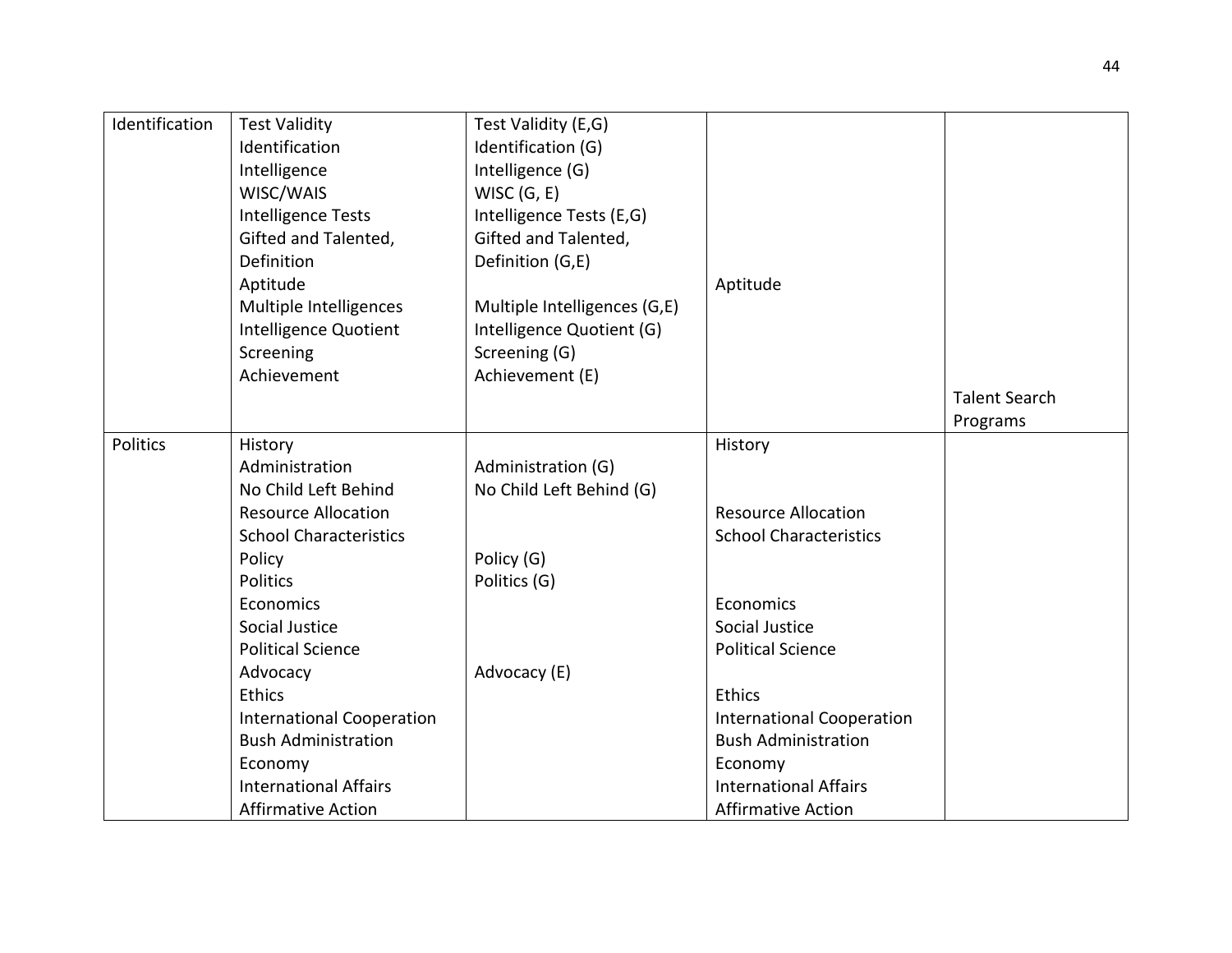|                 | Globalization                 | Globalization (G)            |                               |                      |
|-----------------|-------------------------------|------------------------------|-------------------------------|----------------------|
|                 | Industrialization             |                              | Industrialization             |                      |
|                 | <b>International Rankings</b> |                              | <b>International Rankings</b> |                      |
|                 | <b>Court Cases</b>            |                              | <b>Court Cases</b>            |                      |
|                 | Equity                        | Equity (E, G)                |                               |                      |
|                 | Funding                       | Funding (G)                  |                               |                      |
|                 | <b>Developing Nations</b>     |                              | <b>Developing Nations</b>     |                      |
|                 | <b>Teacher Deficits</b>       |                              | <b>Teacher Deficits</b>       |                      |
|                 | <b>School Rankings</b>        |                              | <b>School Rankings</b>        |                      |
|                 | <b>History of Education</b>   |                              | <b>History of Education</b>   |                      |
|                 | School Improvement            |                              | School Improvement            |                      |
|                 |                               |                              |                               | Standards            |
| Theory          | Learning Theory               | Learning Theory (G)          |                               |                      |
|                 | <b>Educational Discourse</b>  |                              | <b>Educational Discourse</b>  |                      |
|                 | Successful Intelligence       |                              | Successful Intelligence       |                      |
|                 | Epistemiology                 | Epistemiology (E)            |                               |                      |
|                 | <b>Educational Philosophy</b> |                              | <b>Educational Philosophy</b> |                      |
|                 | <b>Educational Psychology</b> |                              | <b>Educational Psychology</b> |                      |
|                 | Item Response Theory          |                              | Item Response Theory          |                      |
|                 | Neuroscience Delay of         | Neuroscience (G)             |                               |                      |
|                 | Gratification                 |                              | Delay of Gratification        |                      |
|                 | Eugenics                      |                              | Eugenics                      |                      |
|                 | <b>Emotional Intelligence</b> | Emotional Intelligence (E,G) |                               |                      |
|                 | Theory                        |                              | Theory                        |                      |
|                 | Child Development             | Child Development (E)        |                               |                      |
|                 | Ethnography                   |                              | Ethnography                   |                      |
|                 | Locus of Control              | Locus of Control (G)         |                               |                      |
|                 | Big Fish Little Pond Effect   |                              | Big Fish Little Pond Effect   |                      |
|                 | Law of Diminishing Returns    |                              | Law of Diminishing Returns    |                      |
| Personal        | Attitude                      | Attitude (G)                 |                               | Social and Emotional |
| Characteristics | Motivation                    | Motivation (G)               |                               | Maturity             |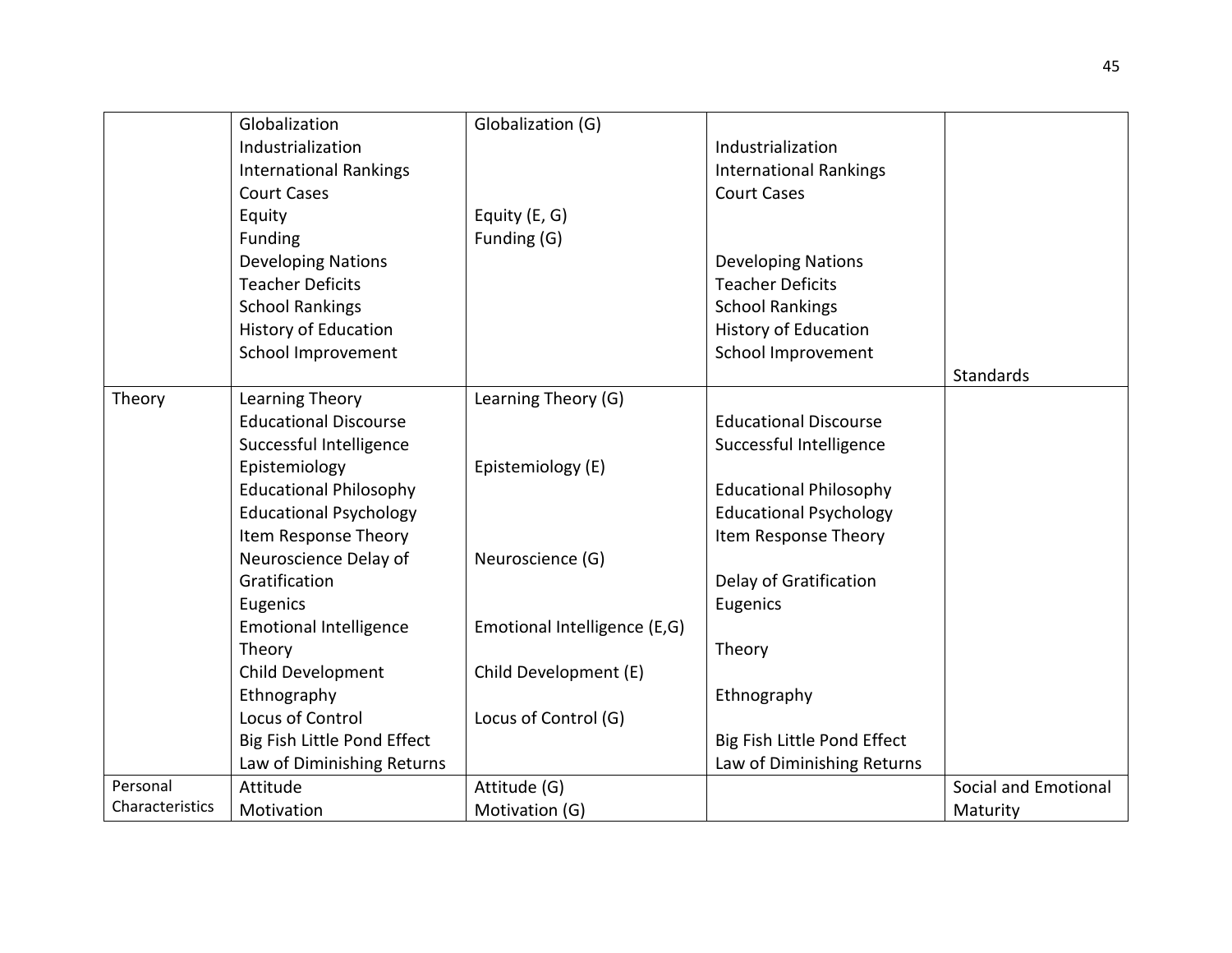| Self concept                 | Self-concept (G,E)        |                          |  |
|------------------------------|---------------------------|--------------------------|--|
| <b>Student Variance</b>      |                           | <b>Student Variance</b>  |  |
| Memory                       | Memory (G)                |                          |  |
| Diversity                    | Diversity (G)             |                          |  |
| Leadership                   | Leadership (E,G)          |                          |  |
| Creativity                   | Creativity (E,G)          |                          |  |
| Versatility                  |                           | Versatility              |  |
| Eccentricity                 |                           | Eccentricity             |  |
| Genetics                     | Genetics (G)              |                          |  |
| Perfectionism                | Perfectionism (E,G)       |                          |  |
| Behaviour                    | Behaviour (G)             |                          |  |
| Emotions                     | Emotions (G)              |                          |  |
| Perception                   |                           | Perception               |  |
| <b>Spatial Ability</b>       |                           | <b>Spatial Ability</b>   |  |
| Life Purpose                 |                           | Life Purpose             |  |
| Reasoning                    | Reasoning (E)             |                          |  |
| Potential                    |                           | Potential                |  |
| Health                       | Health (E)                |                          |  |
| <b>Stress</b>                |                           | <b>Stress</b>            |  |
| <b>Study Habits</b>          |                           | <b>Study Habits</b>      |  |
| Anxiety                      | Anxiety (G)               |                          |  |
| <b>Motor Skills</b>          | Motor Skills (G)          |                          |  |
| <b>Cognitive Development</b> | Cognitive Development (G) |                          |  |
| Persistence                  |                           | Persistence              |  |
| Personality                  | Personality (E)           |                          |  |
| Impulsivity                  |                           | Impulsivity              |  |
| <b>Common Sense</b>          |                           | Common Sense             |  |
| <b>Cognitive Ability</b>     |                           | <b>Cognitive Ability</b> |  |
| <b>Artistic Talent</b>       |                           | <b>Learning Ability</b>  |  |
| <b>Learning Ability</b>      |                           | Learning Ability         |  |
| Self Confidence              | Self-Confidence (E)       |                          |  |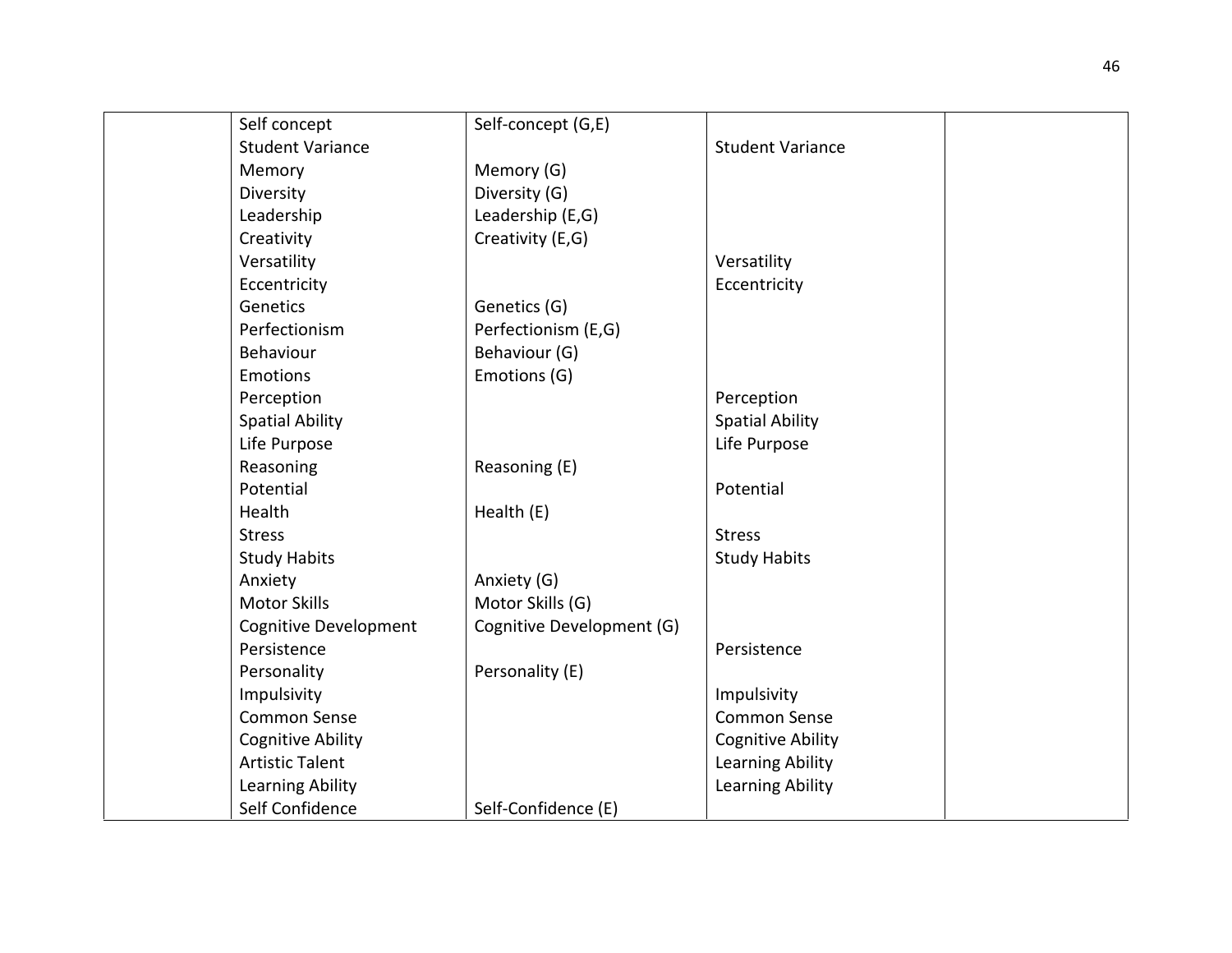| <b>Mental Health</b>     | Mental Health (E, G)     |                          |  |
|--------------------------|--------------------------|--------------------------|--|
| Self Worth               | Self Worth (G)           |                          |  |
| <b>Musical Talent</b>    | Musical Talent (G)       |                          |  |
| Self Fulfillment         |                          | Self Fulfillment         |  |
| Self Perception          |                          | Self Perception          |  |
| Elitism                  |                          | Elitism                  |  |
| Empathy                  |                          | Empathy                  |  |
| Perspective              |                          | Perspective              |  |
| Values                   |                          | Values                   |  |
| <b>Coping Strategies</b> |                          | <b>Coping Strategies</b> |  |
| Bilingualism             |                          | Bilingualism             |  |
| Knowledge                |                          | Knowledge                |  |
| Popularity               |                          | Popularity               |  |
| Personal Identity        |                          | Personal Identity        |  |
| Masculinity              |                          | Masculinity              |  |
| Self Improvement         | Self Improvement (E)     |                          |  |
| Resilience               | Resilience (G)           |                          |  |
| Sensitivity              |                          | Sensitivity              |  |
| Over Excitability        |                          | Over Excitability        |  |
| Morality                 | Morality (G)             |                          |  |
| Self Actualization       | Self Actualization (G,E) |                          |  |
| Personal Expression      | Personal Expression (E)  |                          |  |
| <b>Goal Setting</b>      | Goal Setting (G)         |                          |  |
| <b>Decision Making</b>   |                          | <b>Decision Making</b>   |  |
| Engagement               |                          | Engagement               |  |
| <b>Active Listening</b>  |                          | <b>Active Listening</b>  |  |
| Metacognition            | Metacognition (E)        |                          |  |
| Logic                    | Logic (E)                |                          |  |
| Strategy                 |                          | Strategy                 |  |
| Recall                   |                          | Recall                   |  |
| Novelty                  | Novelty (G)              |                          |  |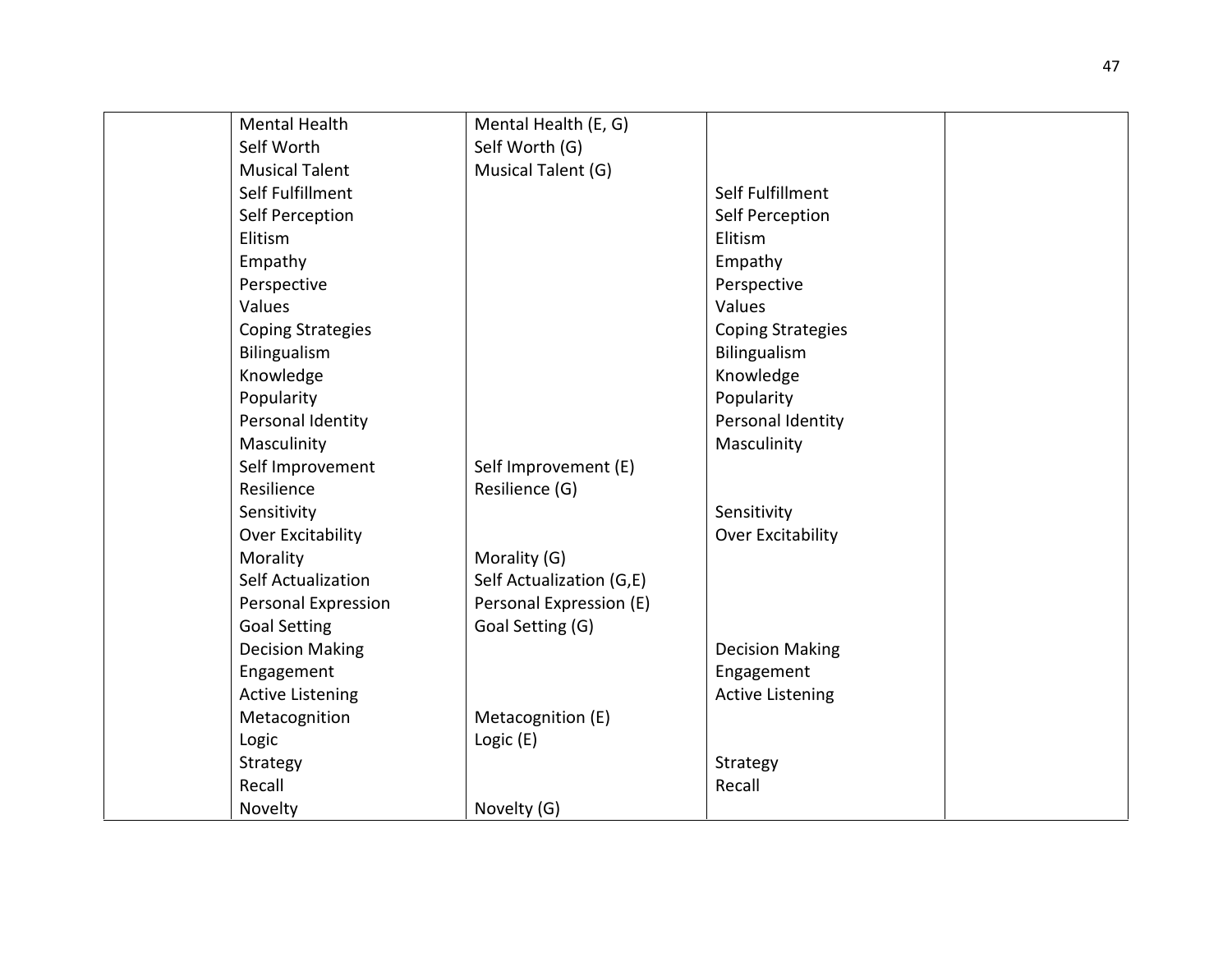|           | <b>Learning Process</b>        | Learning Process (G)   |                                |                            |
|-----------|--------------------------------|------------------------|--------------------------------|----------------------------|
|           | Communication                  | Communication (G)      |                                |                            |
|           | Vocabulary                     |                        | Vocabulary                     |                            |
|           | Questioning                    |                        | Questioning                    |                            |
|           | Innovation                     |                        | Innovation                     |                            |
|           |                                |                        |                                | <b>Intellectual Traits</b> |
|           |                                |                        |                                | Wisdom                     |
|           |                                |                        |                                | Intuition                  |
|           |                                |                        |                                | Humour                     |
|           |                                |                        |                                | Curiosity                  |
|           |                                |                        |                                | Boredom                    |
| Post      | <b>College Admissions</b>      | College Admissions (G) |                                |                            |
| Secondary | Research                       | Research (E)           |                                |                            |
| Education | <b>Financial Aid</b>           |                        | <b>Financial Aid</b>           |                            |
|           | <b>Teaching Assistants</b>     |                        | <b>Teaching Assistants</b>     |                            |
|           | <b>Admission Interviews</b>    |                        | <b>Admission Interviews</b>    |                            |
|           | <b>College Advisors</b>        |                        | <b>College Advisors</b>        |                            |
|           | College Recruitment            |                        | <b>College Recruitment</b>     |                            |
|           | <b>College Choice</b>          | College Choice(G)      |                                |                            |
|           | <b>Student Teaching</b>        |                        | <b>Student Teaching</b>        |                            |
|           | Fundraising                    |                        | Fundraising                    |                            |
|           | Alumni                         |                        | Alumni                         |                            |
|           | Graduates                      |                        | Graduates                      |                            |
|           | <b>Research Grants</b>         |                        | <b>Research Grants</b>         |                            |
|           | College Enrollment             | College Enrollment (G) |                                |                            |
|           |                                |                        |                                | Response to                |
|           |                                |                        |                                | Intervention               |
| Other     | Competition                    | Competition (E)        |                                |                            |
|           | <b>Interschool Cooperation</b> |                        | <b>Interschool Cooperation</b> |                            |
|           | <b>Energy Conservation</b>     |                        | <b>Energy Conservation</b>     |                            |
|           | Thinking                       | Thinking (E)           |                                |                            |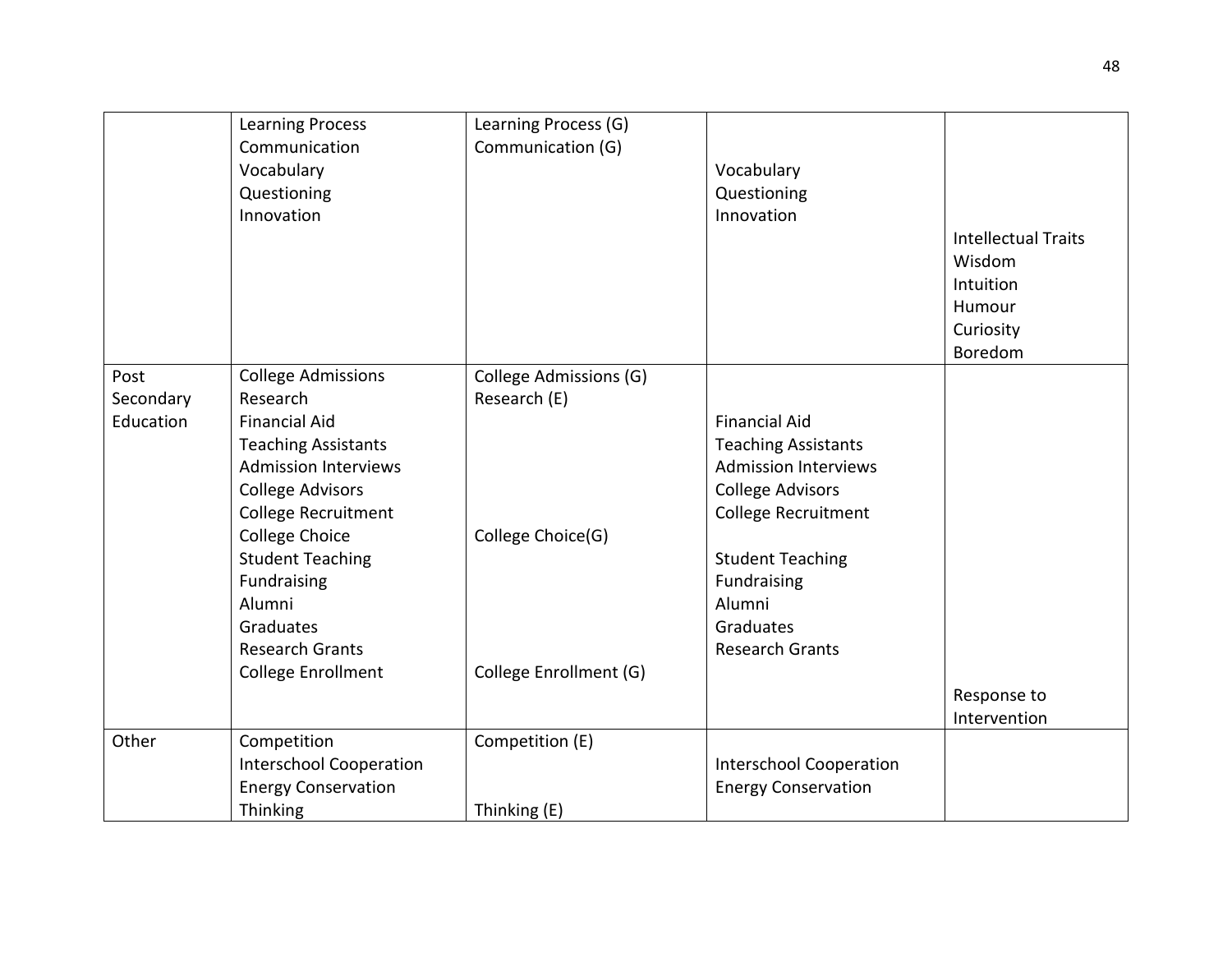| <b>Critical Thinking</b>          | Critical Thinking (E,G) |                                   |  |
|-----------------------------------|-------------------------|-----------------------------------|--|
| Problematicity                    |                         | Problematicity                    |  |
| Valedictorian                     |                         | Valedictorian                     |  |
| Libraries                         |                         | Libraries                         |  |
| Attendance                        |                         | Attendance                        |  |
| Literacy                          |                         | Literacy                          |  |
| <b>Class Size</b>                 |                         | Class Size                        |  |
| Expectations                      | Expectations (G)        |                                   |  |
| <b>Nobel Prize</b>                |                         | <b>Nobel Prize</b>                |  |
| Television                        |                         | Television                        |  |
| Non-Verbal Communication          |                         | Non-Verbal Communication          |  |
| <b>Teacher Bias</b>               |                         | <b>Teacher Bias</b>               |  |
| Participation                     | Participation (G)       |                                   |  |
| <b>Extracurricular Activities</b> |                         | <b>Extracurricular Activities</b> |  |
| Location                          |                         | Location                          |  |
| Dogmatism                         |                         | Dogmatism                         |  |
| Sleep                             |                         | Sleep                             |  |
| Climate                           |                         | Climate                           |  |
| Adolescence                       | Adolescence (G)         |                                   |  |
| Delinquency                       |                         | Delinquency                       |  |
| <b>Student Needs</b>              |                         | <b>Student Neeeds</b>             |  |
| <b>Phonological Awareness</b>     |                         | <b>Phonological Awareness</b>     |  |
| Pre-Readers                       |                         | Pre-Readers                       |  |
| Calculation                       |                         | Calculation                       |  |
| Drug Use                          | Drug Use (E)            |                                   |  |
| <b>School History</b>             |                         | <b>School History</b>             |  |
| Design                            |                         | Design                            |  |
| <b>Scientists</b>                 |                         | <b>Scientists</b>                 |  |
| <b>Graduation Rate</b>            |                         | <b>Graduation Rate</b>            |  |
| Athletes                          |                         | Athletes                          |  |
| Lifelong Learning                 |                         | Lifelong Learning                 |  |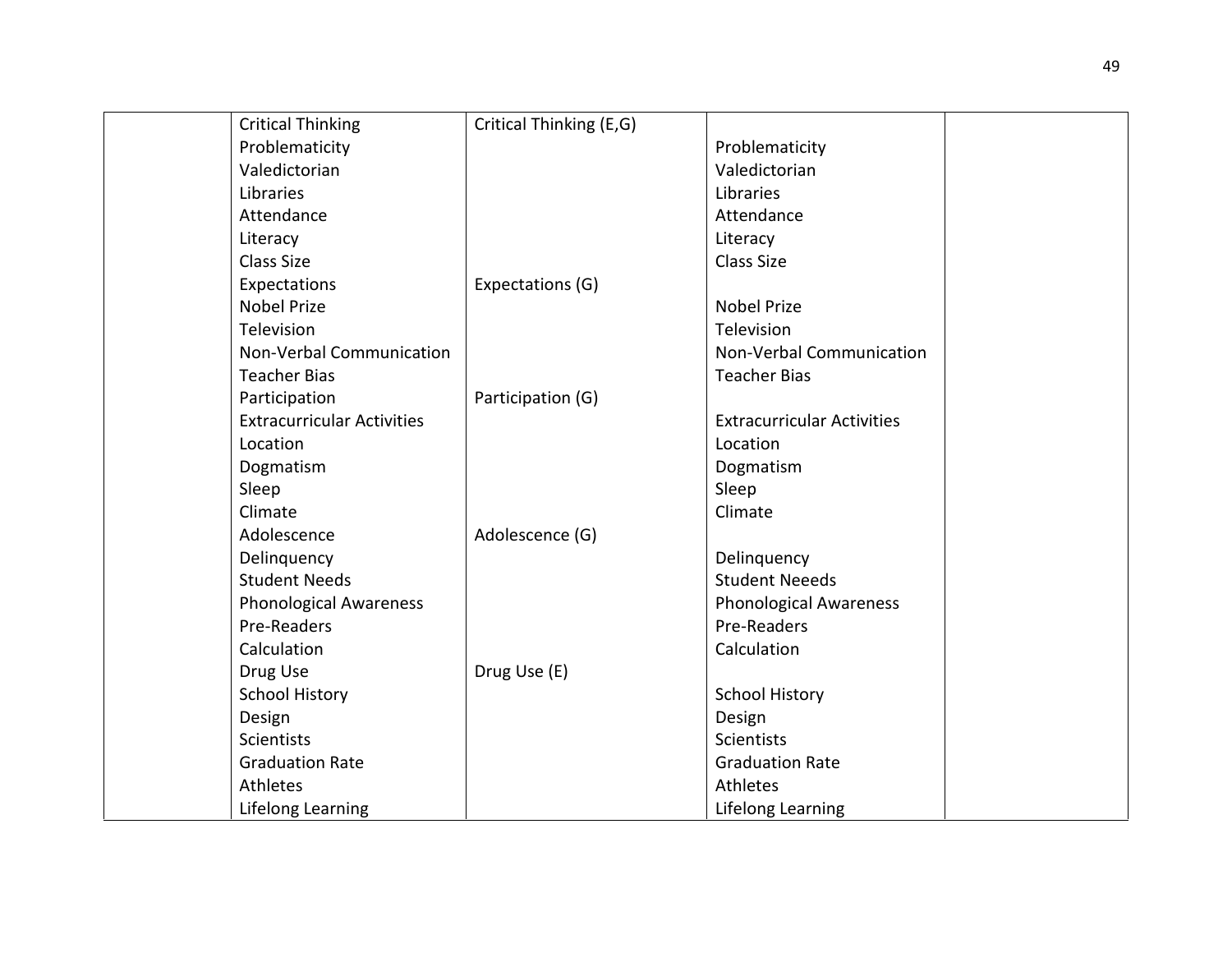| Suicide                      | Suicide (G)               |                          |                           |
|------------------------------|---------------------------|--------------------------|---------------------------|
| Flow of Talent               |                           | Flow of Talent           |                           |
| Entertainment                |                           | Entertainment            |                           |
| Merit                        |                           | Merit                    |                           |
| Equality                     | Equality (G)              |                          |                           |
| Student Interest             |                           | <b>Student Interest</b>  |                           |
| Choice Making                | Choice Making (G)         |                          |                           |
| <b>Student Retention</b>     |                           | <b>Student Retention</b> |                           |
| Feedback                     | Feedback (G)              |                          |                           |
| Awards                       |                           | Awards                   |                           |
| <b>Environmental Factors</b> | Environmental Factors (G) |                          |                           |
| <b>Student Experience</b>    | Student Experience (G)    |                          |                           |
|                              |                           |                          | Discipline                |
|                              |                           |                          | Support                   |
|                              |                           |                          | <b>Affective Learning</b> |
|                              |                           |                          | <b>Business</b>           |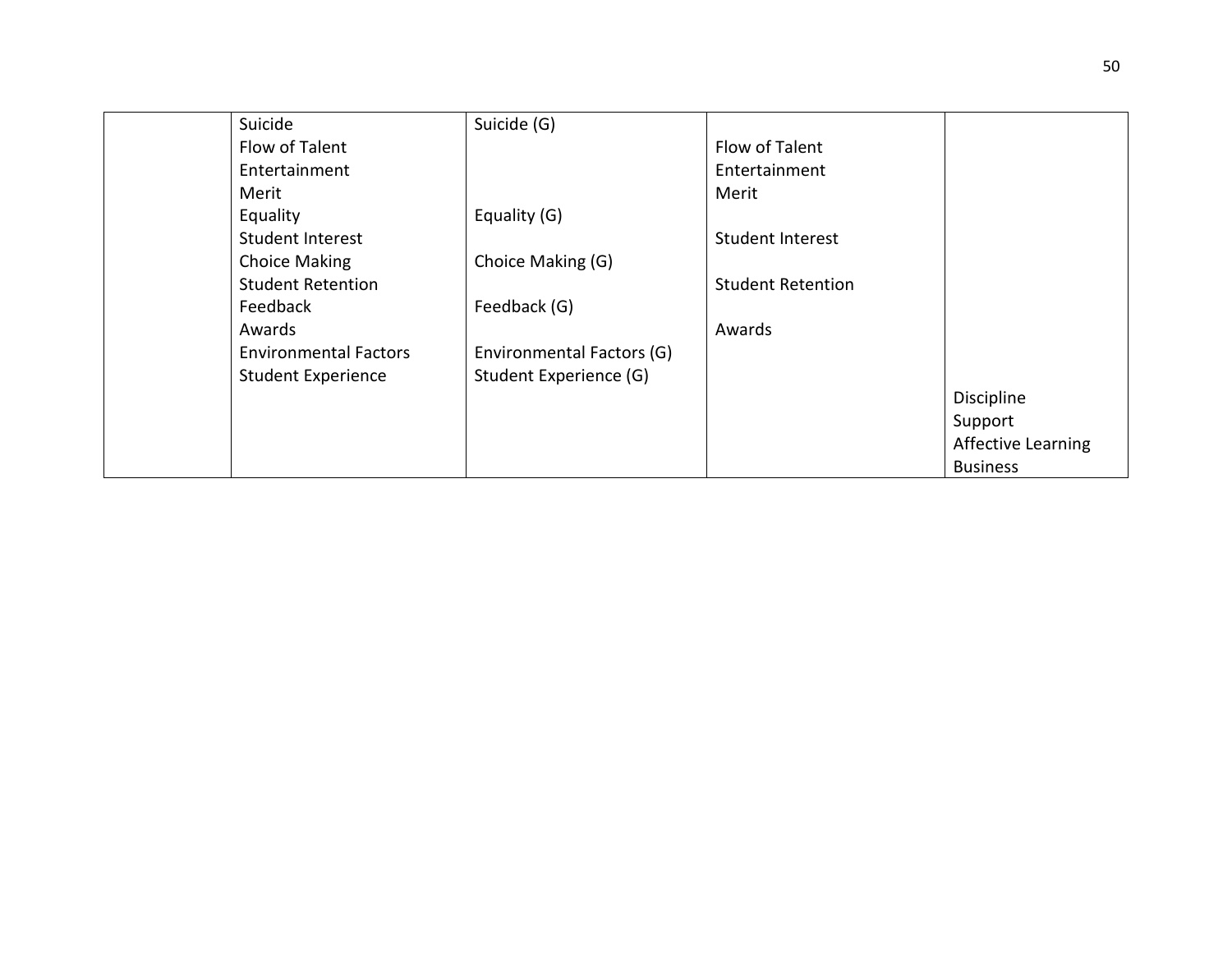Appendix 2.

| <b>Keyword</b> | <b>Topics Retrieved</b>              |
|----------------|--------------------------------------|
| able student*  | Post Secondary (3)                   |
|                | Mathematics Education (3)            |
|                | College Admissions (3)               |
|                | Elementary School (2)                |
|                | Secondary School (2)                 |
|                | Teaching profession (2)              |
|                | New Teacher recruitment (2)          |
|                | Teacher education (1)                |
|                | Science Education (1)                |
|                | Learning Strategies (1)              |
|                | Mathematics Competition (1)          |
|                | Interschool cooperation (1)          |
|                | Nursing education (1)                |
|                | Traditional achievement measures (1) |
|                | Energy conservation (1)              |
|                | Problem solving (1)                  |
|                | thinking (1)                         |
|                | teaching methods (1)                 |
|                | Teaching thinking (1)                |
|                | John Baer (1)                        |
|                | Individualized Inquiry (1)           |
|                | Social Studies Education (1)         |
|                | Scientific method (1)                |
|                | Math problems (1)                    |
|                | teaching styles (1)                  |
|                | "star" schools (1)                   |
|                | SAT scores (1)                       |
|                | Underachievers (1)                   |
|                | Attitude (1)                         |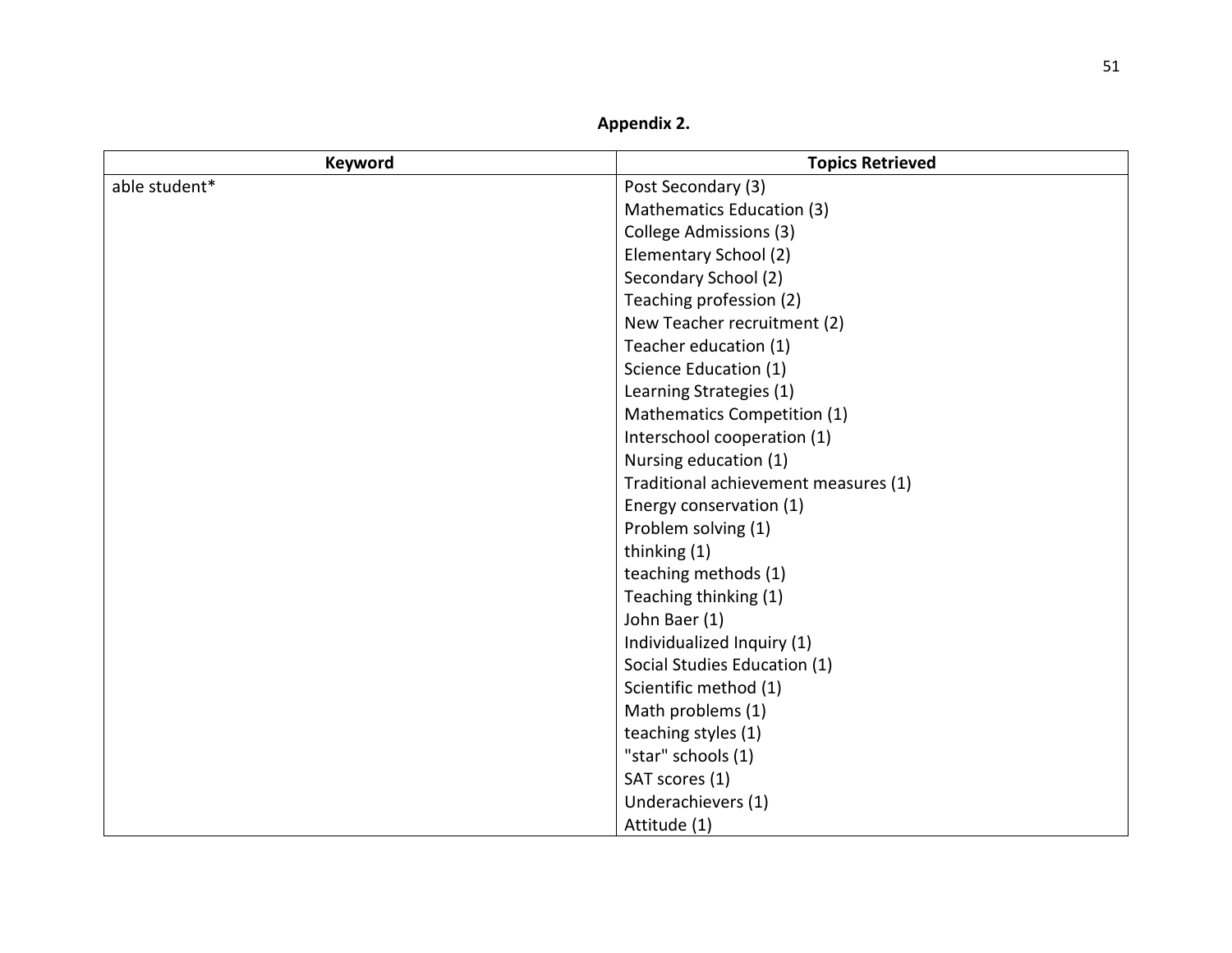|                       | Motivation (1)                           |
|-----------------------|------------------------------------------|
|                       | Self Perception (1)                      |
|                       | history of Education (1)                 |
|                       | Segragation/black schools (1)            |
|                       | Principals (1)                           |
|                       | Girls Education (1)                      |
|                       | <b>Career Paths</b>                      |
| academically advanced | advanced courses (1)                     |
|                       | open enrollment policy (1)               |
|                       | secondary school (1)                     |
|                       | english education (1)                    |
|                       | science education (1)                    |
|                       | college preparation (1)                  |
| academically superior | Secondary School (3)                     |
|                       | Post Secondary (1)                       |
|                       | College Preparation (1)                  |
|                       | english education (2)                    |
|                       | Literature (1)                           |
|                       | Literary Analysis (1)                    |
|                       | Young Adult Literature (1)               |
|                       | Journalism (1)                           |
|                       | American College Testing Program (1)     |
|                       | Ability Grouping (1)                     |
| accelerated student*  | Secondary School (1)                     |
|                       | Mathematics education (1)                |
|                       | Longitudinal study of American Youth (1) |
|                       | <b>Grade Acceleration (2)</b>            |
|                       | Elementary school (1)                    |
|                       | Post Secondary (1)                       |
|                       | Calculus (1)                             |
|                       | factors associated with acceleration (1) |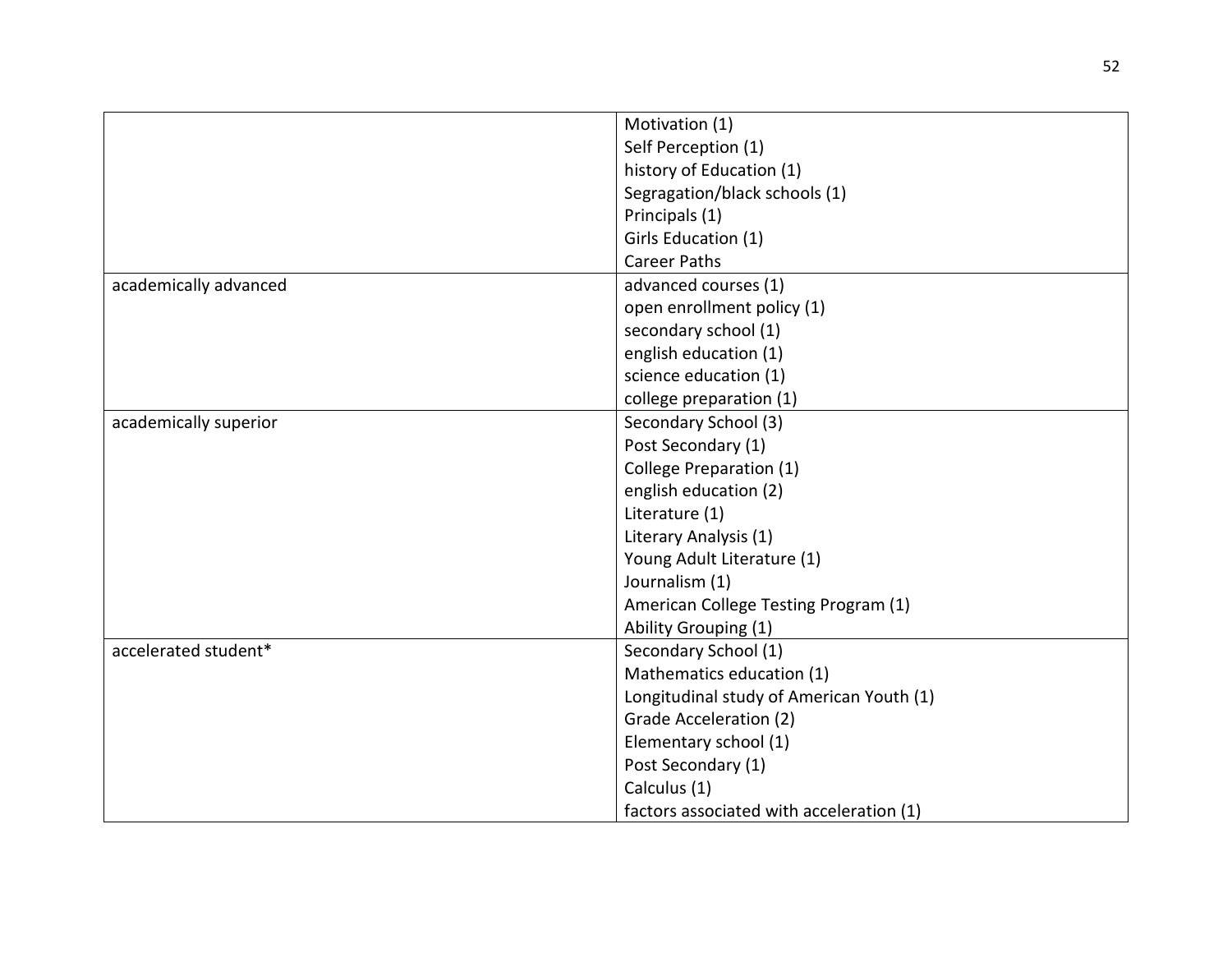|                   | NELS, ELS (1)                                 |
|-------------------|-----------------------------------------------|
|                   | No Child Left Behind (1)                      |
|                   | School Resource Allocation (1)                |
|                   | Watson Glaser Critical Thinking Appraisal (1) |
|                   | Critical thinking (1)                         |
|                   | test validation (1)                           |
| advanced abilit*  | test performance (1)                          |
|                   | gender (1)                                    |
|                   | secondary school (1)                          |
|                   | test results (1)                              |
| advanced learner* | post secondary (1)                            |
|                   | differentiation (2)                           |
|                   | classroom discussion (1)                      |
|                   | discipline specific content (1)               |
|                   | learning theory (1)                           |
|                   | computer learning (1)                         |
|                   | problematicity theory (1)                     |
|                   | ability grouping (1)                          |
|                   | student varience (1)                          |
|                   | scaffolding (1)                               |
|                   | spelling (1)                                  |
|                   | adult learners (1)                            |
|                   | spelling strategies (1)                       |
|                   | sequential verbal memory ability (1)          |
|                   | diversity (1)                                 |
|                   | underachieving gifted (1)                     |
|                   | standardized tests (1)                        |
|                   | computer software (1)                         |
|                   | problem solving (1)                           |
|                   | learning support (1)                          |
|                   | real world learning applications (1)          |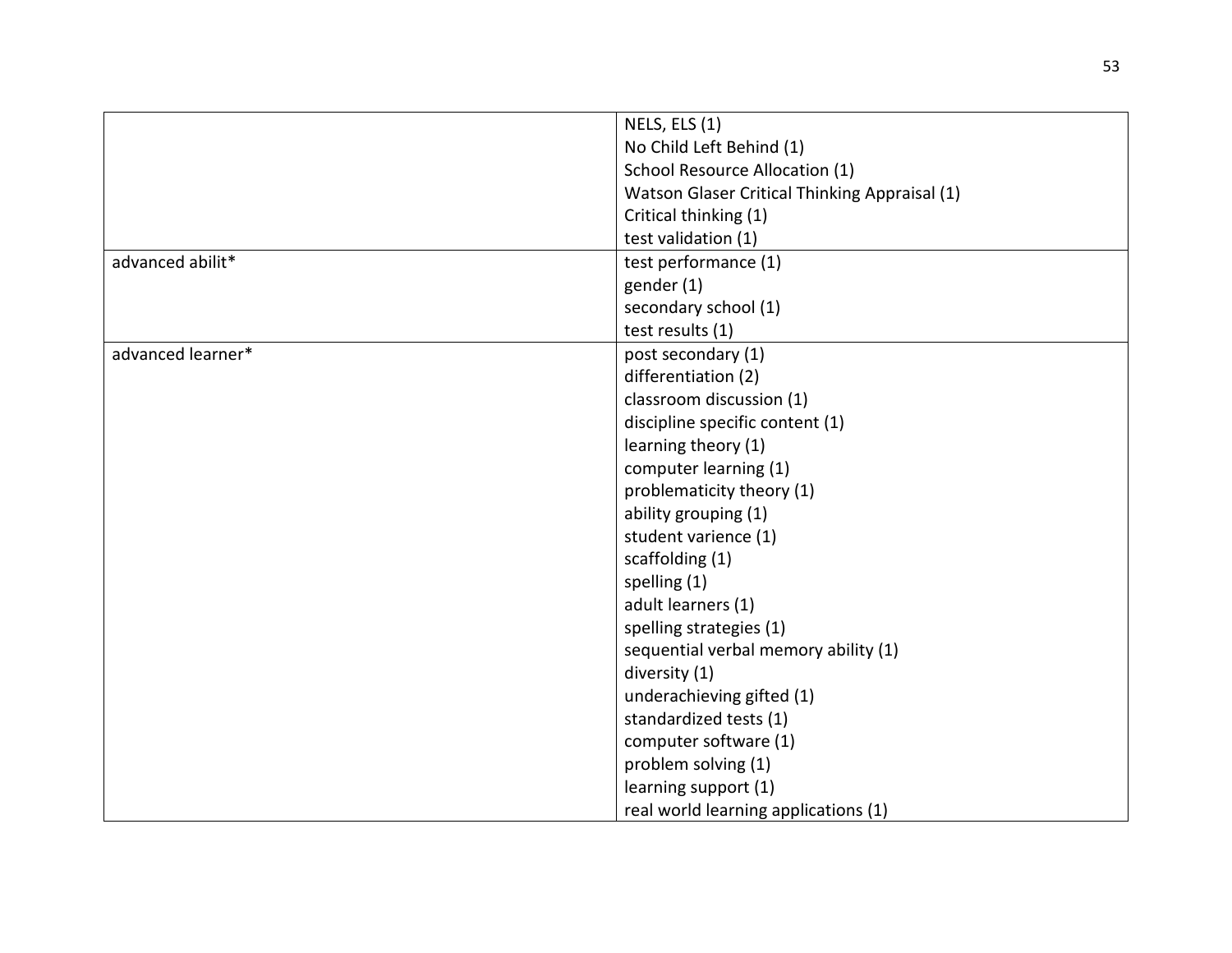| advanced placement course*  | Advanced placement courses (AP) (10)    |
|-----------------------------|-----------------------------------------|
|                             | Secondary School (9)                    |
|                             | post secondary (3)                      |
|                             | College admissions (2)                  |
|                             | Course enrollment (3)                   |
|                             | school characteristics (1)              |
|                             | minority students (2)                   |
|                             | black students (2)                      |
|                             | latino students (1)                     |
|                             | School counseling (1)                   |
|                             | opportunity gap (1)                     |
|                             | college preparation (1)                 |
|                             | english education (1)                   |
|                             | journalism (1)                          |
|                             | geography education (1)                 |
|                             | curriculum (1)                          |
|                             | college completion (1)                  |
|                             | block scheduling (1)                    |
|                             | rural schools (1)                       |
|                             | distance learning (1)                   |
|                             | science education (1)                   |
|                             | chemistry (1)                           |
|                             | vocational studies (1)                  |
|                             | history education (1)                   |
|                             | assessment (1)                          |
| advanced placement program* | International Baccalaureate degree (52) |
|                             | Secondary School (97)                   |
|                             | International Schools/education (23)    |
|                             | Advanced Placement Courses (AP) (92)    |
|                             | Post Secondary (22)                     |
|                             | Assessment (44)                         |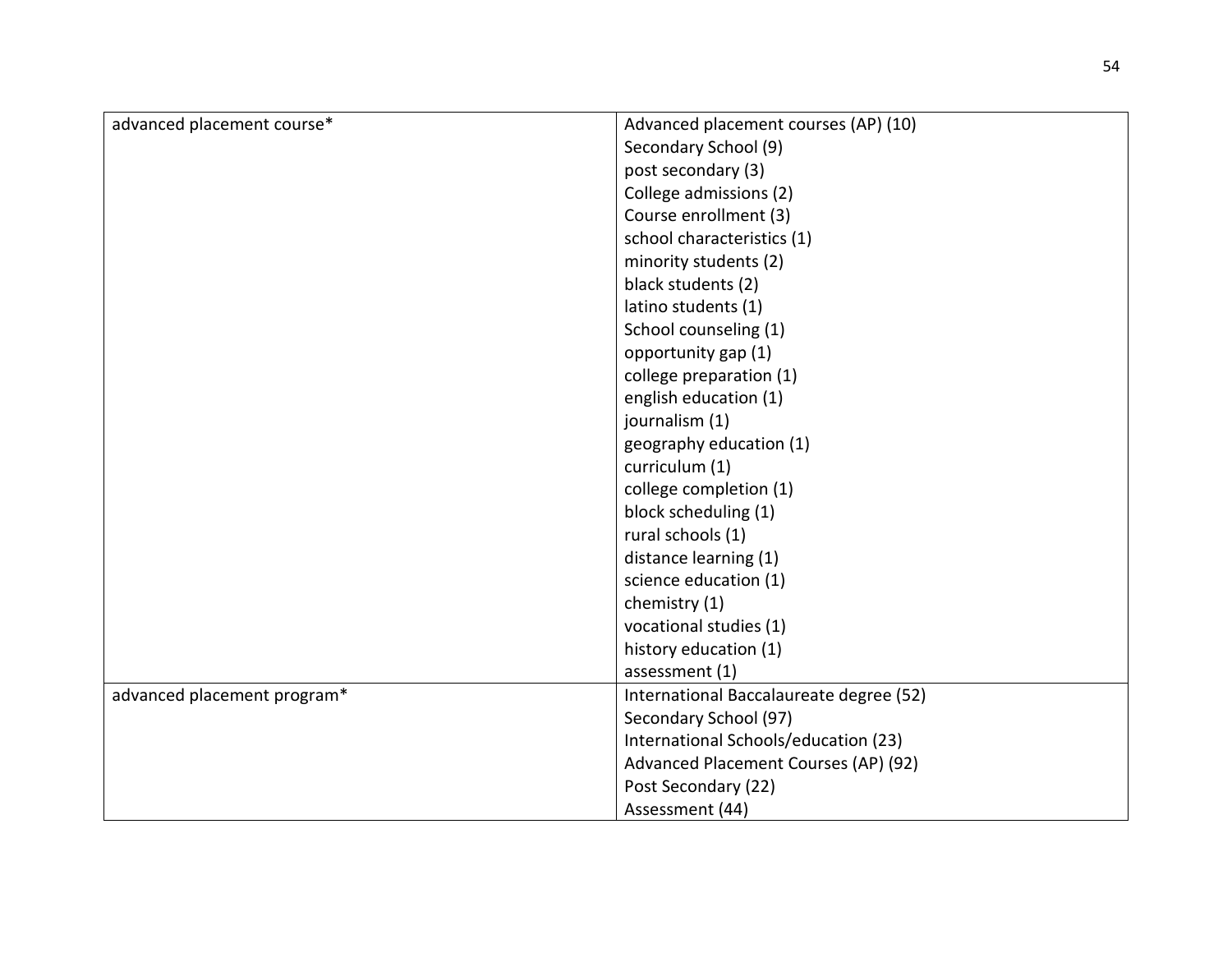| Curriculum (27)                           |
|-------------------------------------------|
| <b>College Admissions (3)</b>             |
| <b>History Education (12)</b>             |
| Science Education (15)                    |
| English Education (8)                     |
| Geography Education (9)                   |
| Mathematics Education (6)                 |
| Teacher work conditions (1)               |
| GPA(2)                                    |
| Policy (3)                                |
| Valedictorian (1)                         |
| Leadership (3)                            |
| Early College Entrance (1)                |
| Libraries (1)                             |
| Standards and Practices (1)               |
| Pedagogic Identity (1)                    |
| Educational discourse (1)                 |
| United world College Education System (1) |
| Autoethnography (1)                       |
| National Identity (1)                     |
| National Education Program (1)            |
| Developing Nations (1)                    |
| Ability Tracking (1)                      |
| Achievement Gap (3)                       |
| Minority Students (10)                    |
| Black Students (3)                        |
| latino Students (4)                       |
| International Mobility (1)                |
| Multiculturalism (3)                      |
| Successful Intelligence (2)               |
| Technology (6)                            |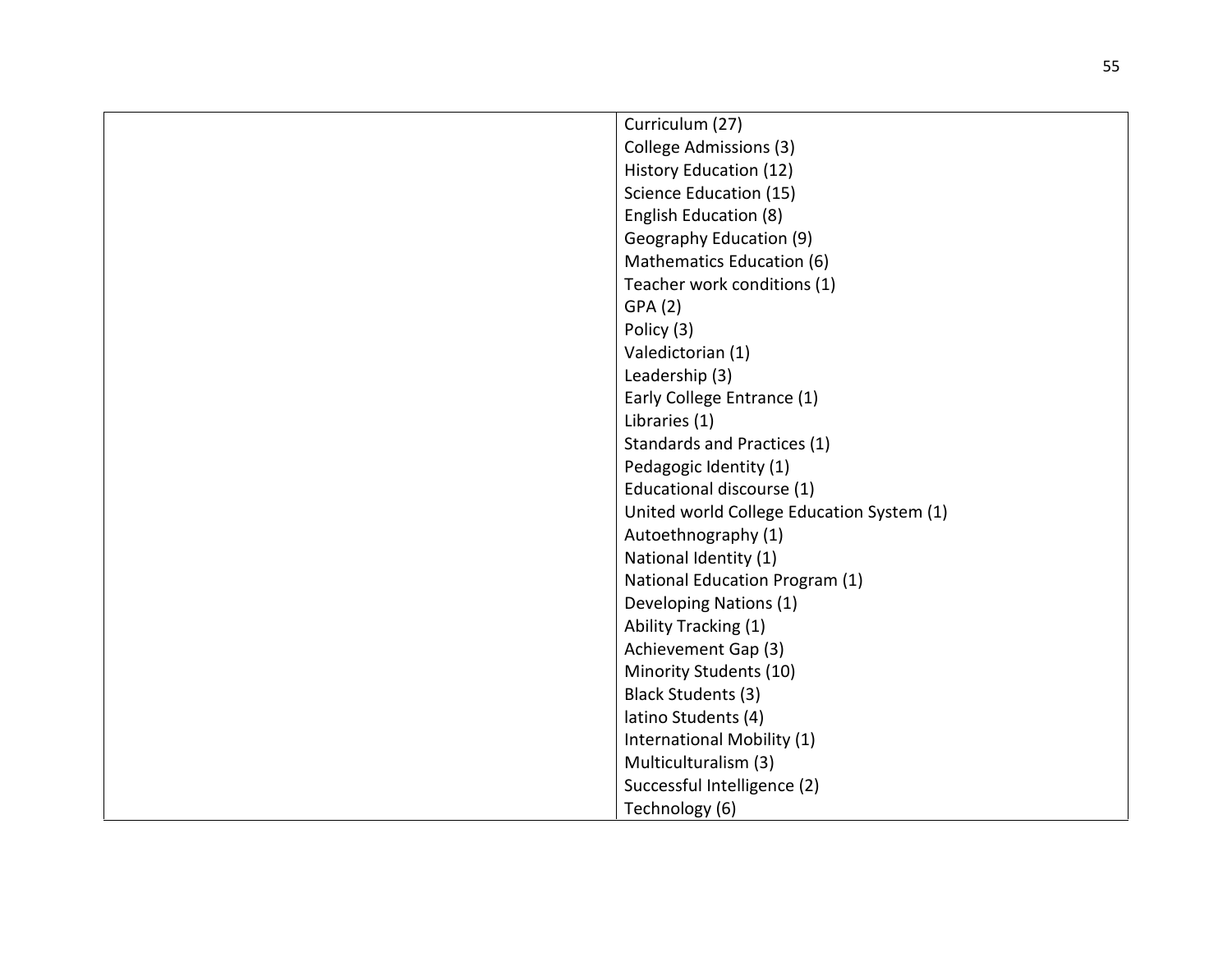| Population Mobility (1)                 |
|-----------------------------------------|
| International Students (1)              |
| Bridge Programs (3)                     |
| Intercultural Understanding (1)         |
| Language Education (5)                  |
| Staff $(2)$                             |
| Cultural Literacy (1)                   |
| Course Selection (1)                    |
| Role models (1)                         |
| Government and Politics (9)             |
| Inner City Schools (1)                  |
| Dual enrollment (10)                    |
| College Preparation (13)                |
| Textbooks (1)                           |
| Distance Education (2)                  |
| Liberal Arts (1)                        |
| social relationships (1)                |
| mentoring (1)                           |
| extracurricular activities (1)          |
| advanced placement incentive grants (1) |
| teaching methods (7)                    |
| globalization (5)                       |
| catholic schools (2)                    |
| religion (1)                            |
| environmental science education (1)     |
| independent study projects (1)          |
| research (3)                            |
| merit (1)                               |
| achievement (6)                         |
| motivation (2)                          |
| elementary school (4)                   |
|                                         |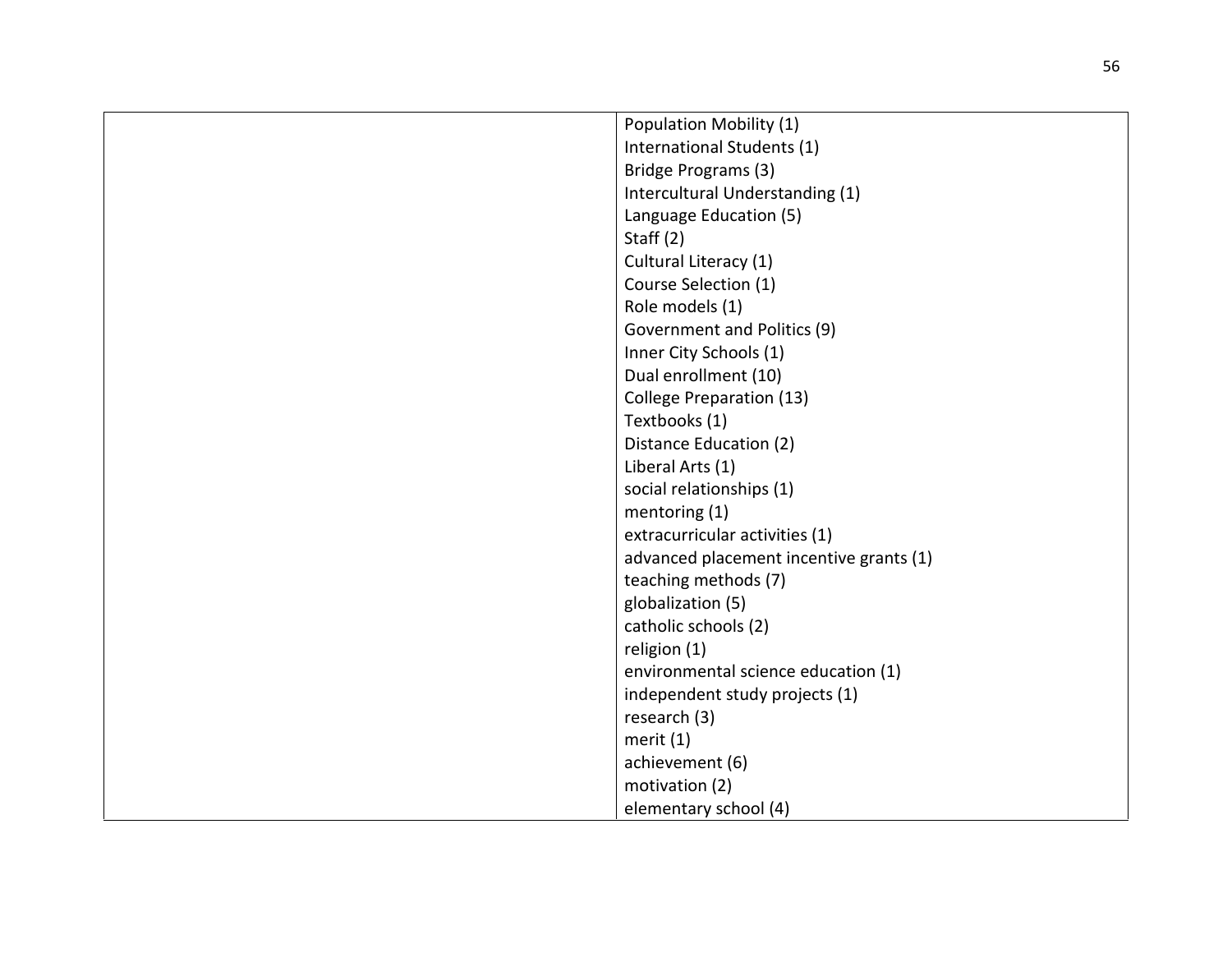| student outcomes (1)                            |
|-------------------------------------------------|
| identification (1)                              |
| course enrollment (8)                           |
| history of education (2)                        |
| program planning (1)                            |
| gender (5)                                      |
| ethnicity (3)                                   |
| university of cambridge international exams (1) |
| empathy (1)                                     |
| perspective (1)                                 |
| social studies education (2)                    |
| IB program growth (1)                           |
| public education (7)                            |
| montessori (1)                                  |
| theory of knowledge (1)                         |
| values (1)                                      |
| bilingual schools (1)                           |
| spanish education (3)                           |
| enrichment program (1)                          |
| ethnography (1)                                 |
| teacher values (1)                              |
| levels (1)                                      |
| test construction (1)                           |
| economics education (2)                         |
| critical thinking (1)                           |
| transition programs (1)                         |
| college credit (5)                              |
| private schools (2)                             |
| incentives (2)                                  |
| participation (1)                               |
| equality (1)                                    |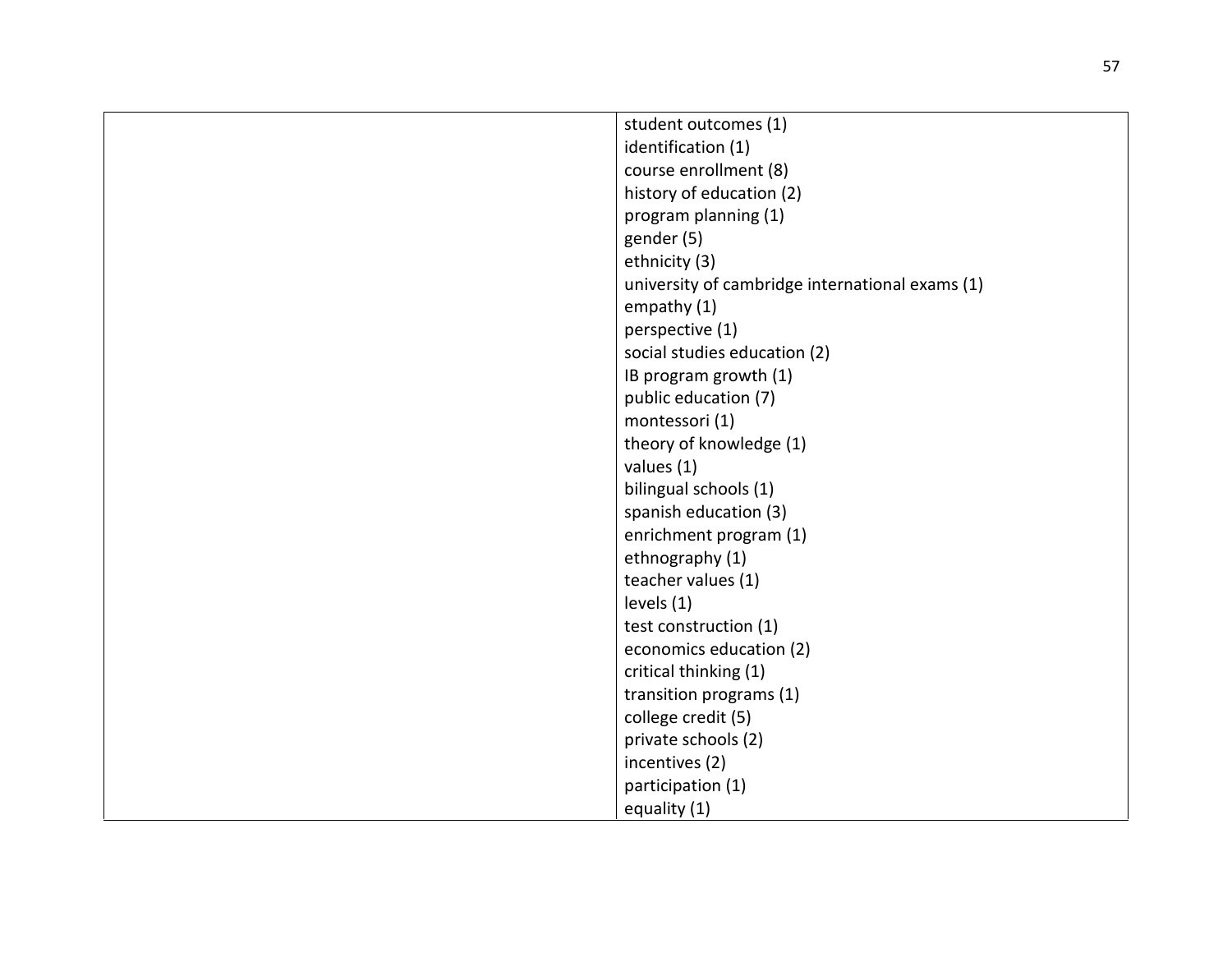| SES (3)                      |
|------------------------------|
| student perceptions (1)      |
| <b>SAT (2)</b>               |
| Art education (2)            |
| portfolios (1)               |
| coping strategies (1)        |
| anviety (1)                  |
| peace education (1)          |
| cultural diversity (1)       |
| drop outs (2)                |
| educational philosophy (1)   |
| epistemology (1)             |
| acceleration (2)             |
| vocational knowledge (1)     |
| administration (1)           |
| professional development (1) |
| bilingualism (1)             |
| knowledge (1)                |
| academic ability (1)         |
| underachievers (1)           |
| school rankings (2)          |
| test scores (1)              |
| school improvement (1)       |
| culture (2)                  |
| hands on learning (1)        |
| geographical differences (1) |
| urban schools (1)            |
| rural schools (1)            |
| AP abroad (1)                |
| interventions (1)            |
| class rank (1)               |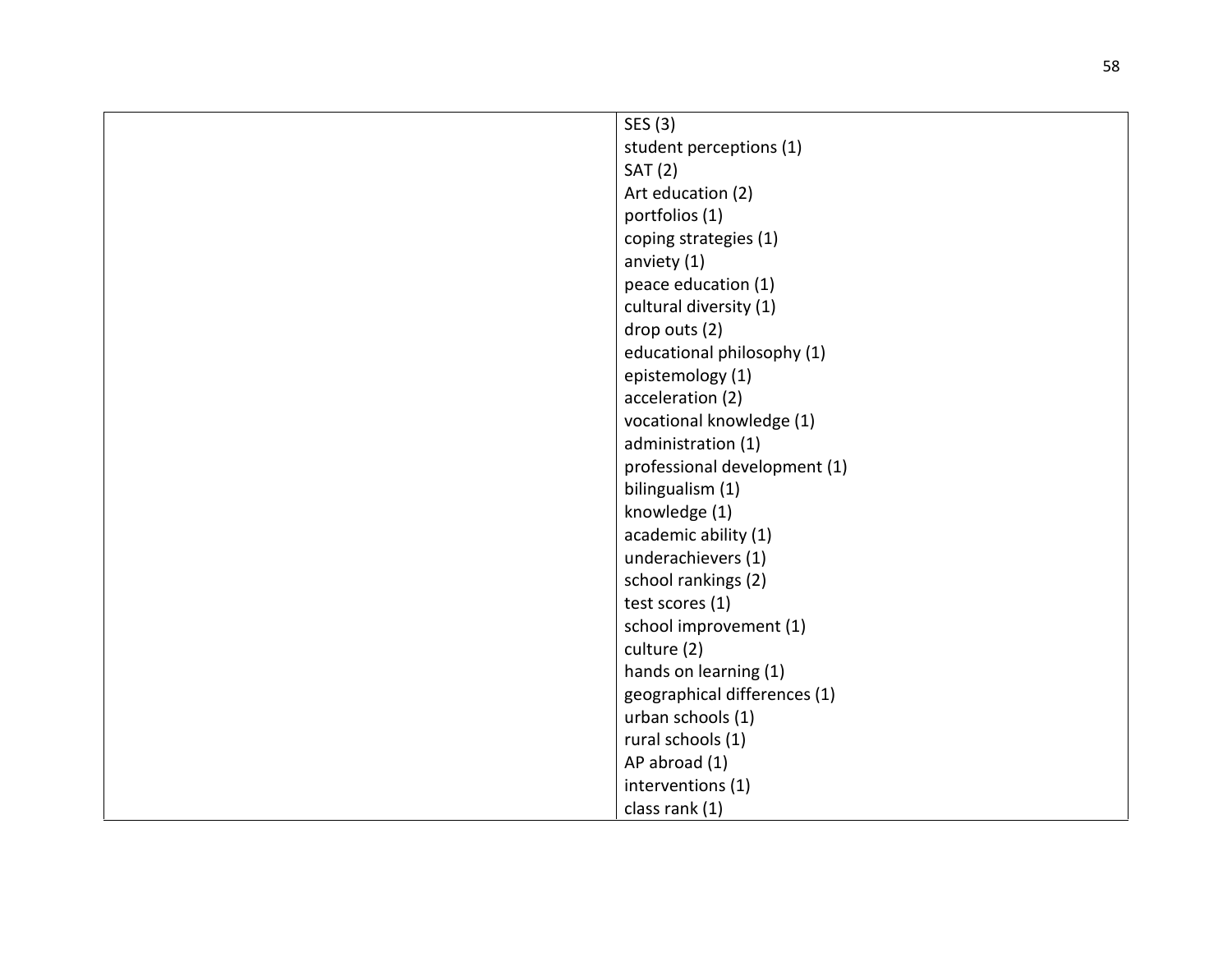|                   | elite schools (1)                   |
|-------------------|-------------------------------------|
|                   | agriculture (1)                     |
|                   | teacher challenges (1)              |
|                   | industrialization (1)               |
|                   | student perspective (2)             |
|                   | journalism (5)                      |
|                   | computer science education (2)      |
|                   | honours programs (2)                |
|                   | teacher perspective (2)             |
|                   | skill development (1)               |
|                   | writing $(3)$                       |
|                   | training schools (1)                |
|                   | teacher education (2)               |
|                   | grading (2)                         |
|                   | latin education (1)                 |
|                   | vocational education (1)            |
|                   | reading (1)                         |
| advanced student* | Secondary School (19)               |
|                   | Mathematics education (11)          |
|                   | post secondary (8)                  |
|                   | science education (6)               |
|                   | advanced placement courses (AP) (5) |
|                   | achievement (4)                     |
|                   | technology (3)                      |
|                   | assessment (2)                      |
|                   | laboratory learning (2)             |
|                   | dual enrollment (2)                 |
|                   | economics (2)                       |
|                   | art education (2)                   |
|                   | curriculum (2)                      |
|                   | elementary school (2)               |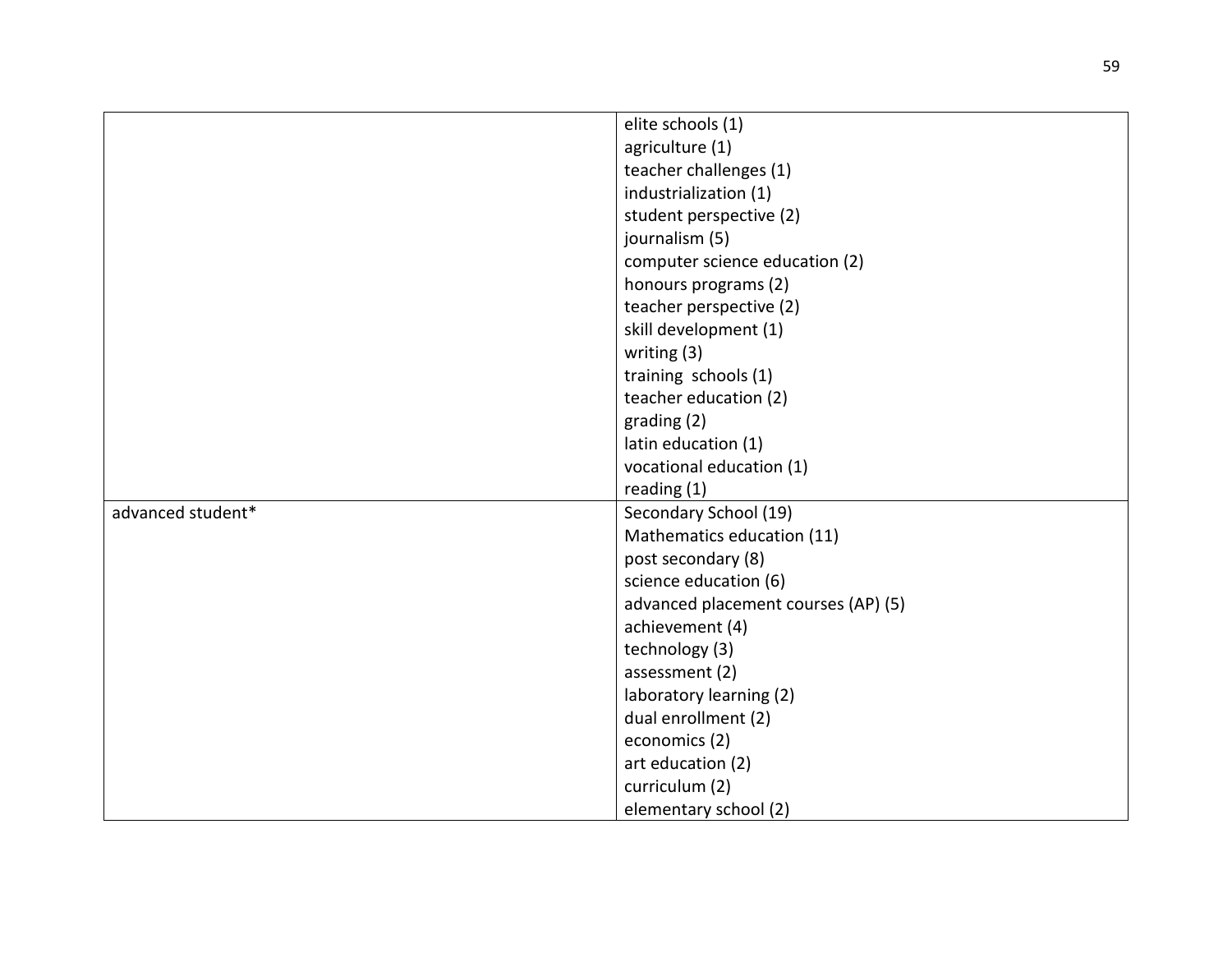| english education (2)            |
|----------------------------------|
| counseling psychology (1)        |
| mentoring (1)                    |
| career development (1)           |
| course completion (1)            |
| social stratification (1)        |
| distance education (1)           |
| differentiation (1)              |
| epistemiology (1)                |
| self-regulated learning (1)      |
| honours programmes (1)           |
| research training (1)            |
| Higher Order Thinking Skills (1) |
| attendance (1)                   |
| social justice (1)               |
| concept learning (1)             |
| fast tracking (1)                |
| problem solving (1)              |
| learning needs (1)               |
| teacher profile (1)              |
| self-directed learning (1)       |
| early college entrance (1)       |
| private schooling (1)            |
| acceleration (1)                 |
| academic competitions (1)        |
| ability grouping (1)             |
| reading $(1)$                    |
| writing strategies (1)           |
| academic levels (1)              |
| gender (1)                       |
| locus of control (1)             |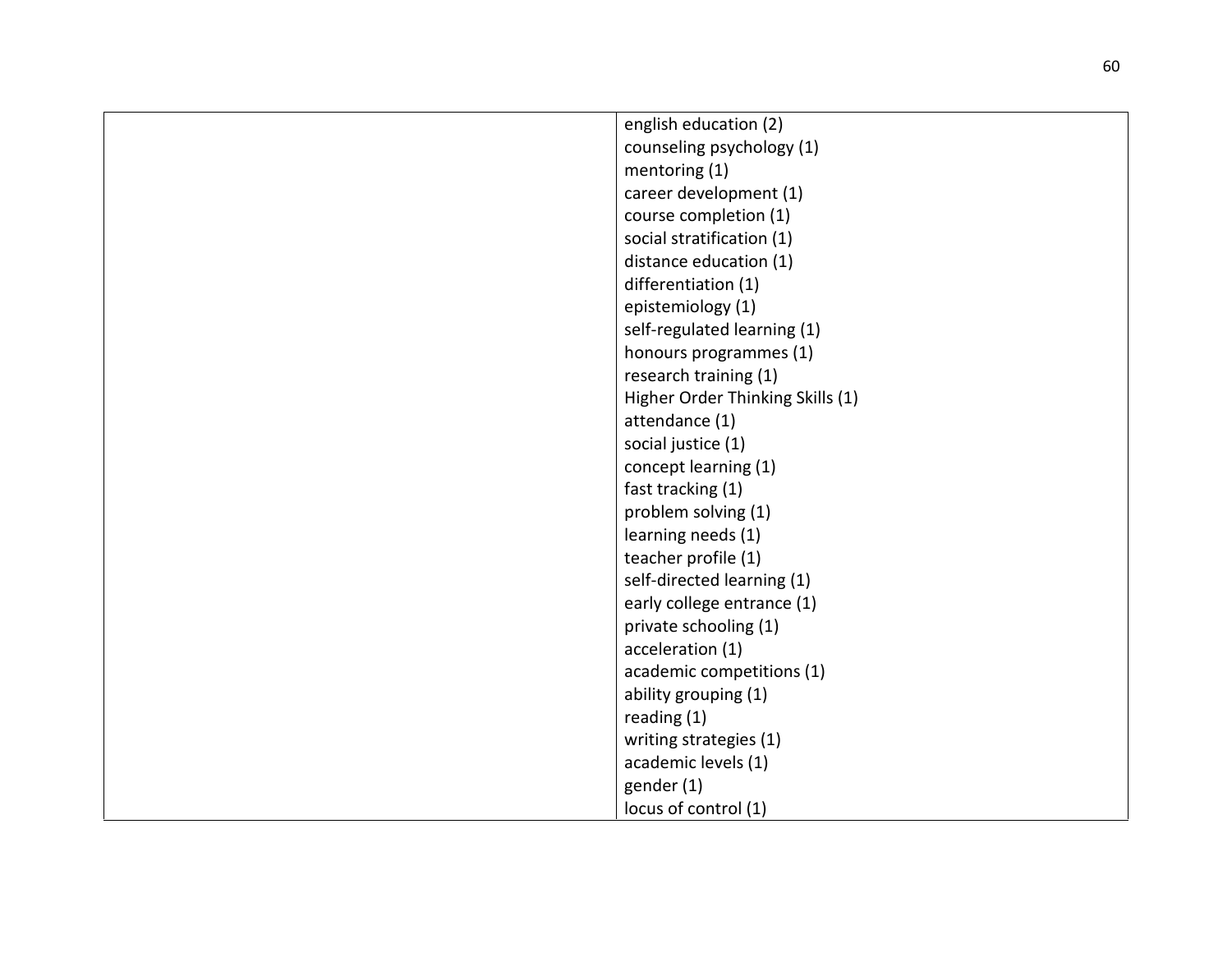|                 | political science (1)               |
|-----------------|-------------------------------------|
|                 | summer school programs (1)          |
|                 | instructional methods (1)           |
|                 | history education (1)               |
|                 | gifted identification (1)           |
| bright child*   | Definitions of intelligence (1)     |
|                 | Intelligence (1)                    |
|                 | language disorders (1)              |
|                 | learning disorders (1)              |
|                 | gifted learning disabled (1)        |
|                 | Lauretta Bender (1)                 |
| bright student* | ESL learning (1)                    |
|                 | literacy (1)                        |
|                 | Content area learning (1)           |
|                 | Professional Development (1)        |
|                 | Post Secondary (2)                  |
|                 | class size (1)                      |
|                 | brain drain (1)                     |
|                 | honours colleges (1)                |
|                 | mathematics education (1)           |
|                 | international students (1)          |
|                 | enrollment (1)                      |
| elite student*  | secondary school (2)                |
|                 | stratified education systems (1)    |
|                 | politics (1)                        |
|                 | expectations of gifted students (1) |
|                 | post secondary (1)                  |
|                 | adult education (1)                 |
|                 | language learning (2)               |
|                 | foreign language instruction (1)    |
|                 | teaching styles (1)                 |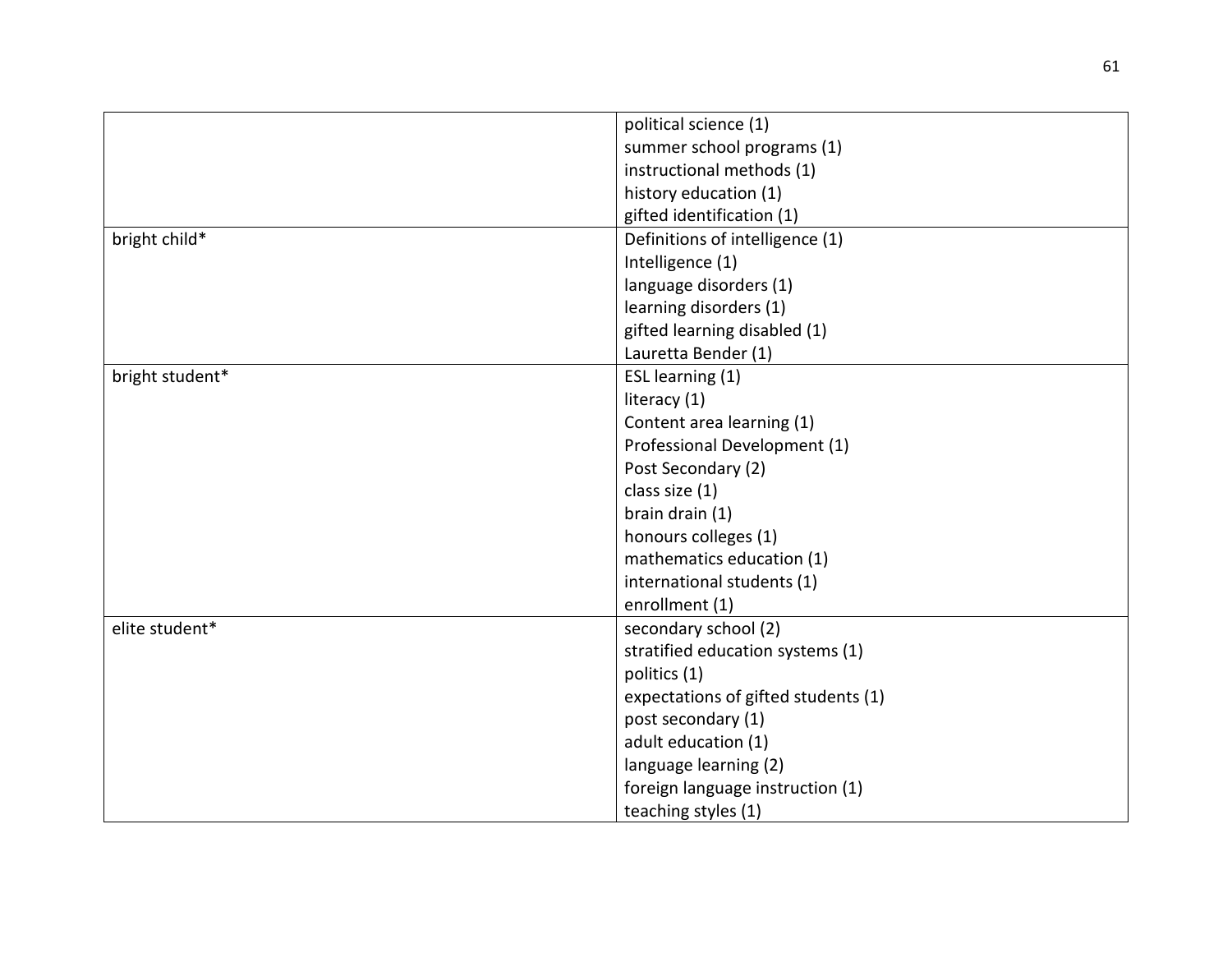|                   | motivation (1)               |
|-------------------|------------------------------|
|                   | mathematics education (1)    |
|                   | achievement (1)              |
|                   | drop outs (1)                |
| eminent           | Gender (2)                   |
|                   | nobel prize (2)              |
|                   | Post Secondary (2)           |
|                   | Science Education (2)        |
|                   | Creativity (2)               |
|                   | History (2)                  |
|                   | economics (1)                |
|                   | Careers (1)                  |
|                   | Women in Science (1)         |
|                   | Versatility (1)              |
|                   | Writing (1)                  |
|                   | Childhood Environment (1)    |
|                   | Achievement (1)              |
| enrichment course | secondary school (2)         |
|                   | Post Secondary (1)           |
|                   | science education (1)        |
|                   | violence (1)                 |
|                   | hands on learning (1)        |
|                   | history education (1)        |
|                   | primary source materials (1) |
|                   | developmental students (1)   |
|                   | honours students (1)         |
| genius            | science education (2)        |
|                   | charles dickens (1)          |
|                   | Albert Einstein (1)          |
|                   | Michael Faraday (1)          |
|                   | Victorian Age (1)            |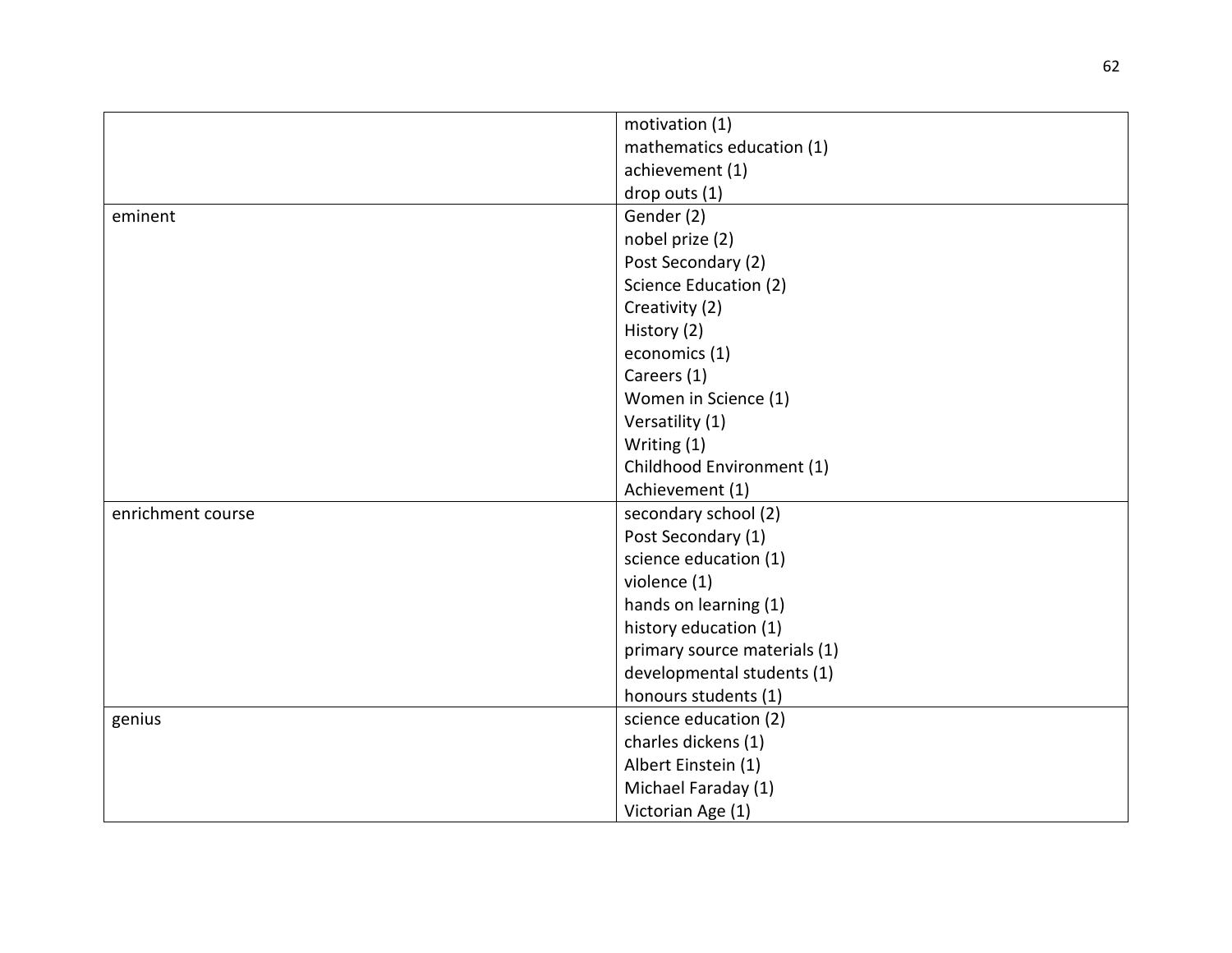|         | attitudes about intelligence (1) |
|---------|----------------------------------|
|         | mindsets (1)                     |
|         | teaching methods (1)             |
|         | learning strategies (1)          |
|         | history (1)                      |
|         | eccentricity (1)                 |
|         | Grade Point Averages (1)         |
|         | SAT(1)                           |
|         | grade inflation (1)              |
|         | genetics (1)                     |
| gifted* | Elementary School (13)           |
|         | Gifted Identification (10)       |
|         | Multiple Exceptionalities (9)    |
|         | Secondary School (8)             |
|         | Minority Education (8)           |
|         | Gifted Programming (7)           |
|         | <b>Black Students (5)</b>        |
|         |                                  |
|         | Self Concept (4)                 |
|         | Gender (4)                       |
|         | Ethnicity (3)                    |
|         | Socio-Economic Status (3)        |
|         | Politics (3)                     |
|         | Post Secondary (3)               |
|         | Curriculum (3)                   |
|         | Labelling (3)                    |
|         | Perfectionism (2)                |
|         | Pullout Programs (2)             |
|         | Social Studies Education (2)     |
|         | Creativity (2)                   |
|         | Best Practice (2)                |
|         | Peer Relationships (2)           |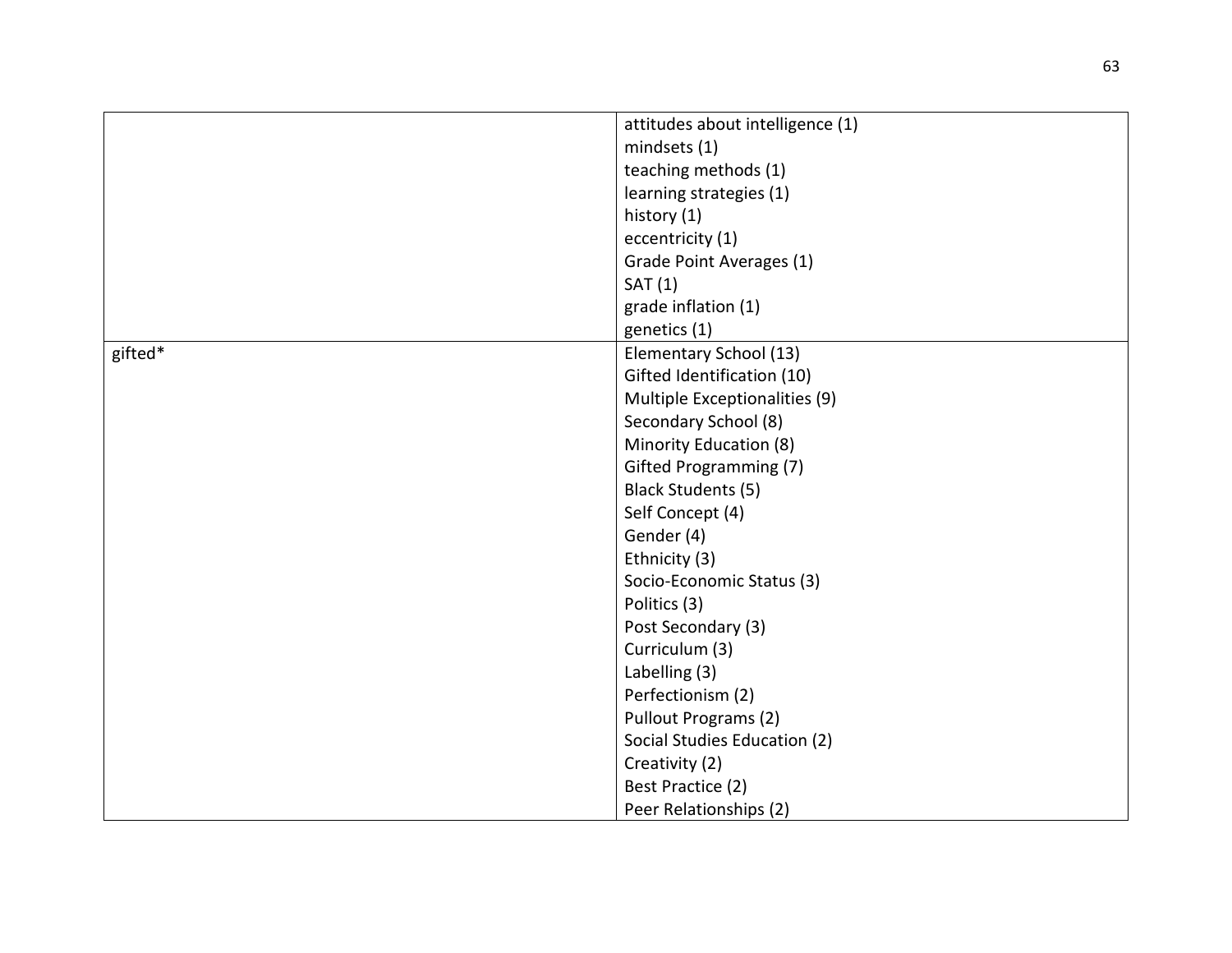| Segregated classrooms (2)         |
|-----------------------------------|
| Differentiation (2)               |
| Independent Study Projects (2)    |
| Advocacy (2)                      |
| Gifted Teachers (2)               |
| Ethics (1)                        |
| Goal Setting (1)                  |
| Inclusive Education (1)           |
| Special Education (1)             |
| <b>Educational Philosophy (1)</b> |
| Attitudes (1)                     |
| History Education (1)             |
| Socialization (1)                 |
| Judy Lupert (1)                   |
| Grade Level Differences (1)       |
| School Psychology (1)             |
| Behaviour (1)                     |
| <b>Emotional Problems (1)</b>     |
| Accomodations (1)                 |
| Parental Involvement (1)          |
| Achievement Gaps (1)              |
| College Preparation (1)           |
| Career Counselling (1)            |
| Decision Making (1)               |
| College Recruiting (1)            |
| Black colleges (1)                |
| Mara Sapon-Shevin (1)             |
| Heterogeneous Classrooms (1)      |
| Television (1)                    |
| Parent-Child Relationship (1)     |
| Critical Thinking (1)             |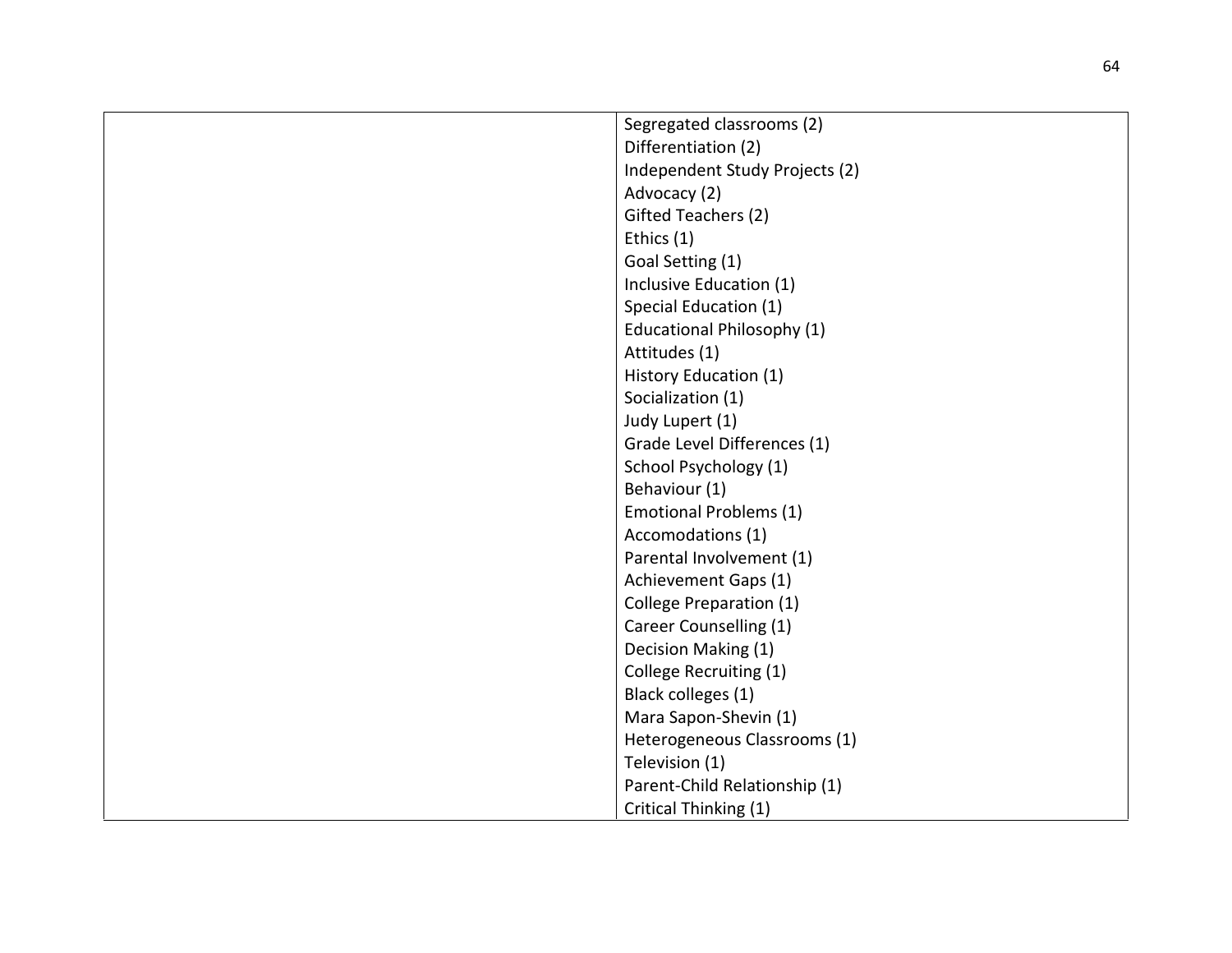| Epistemiology (1)                    |
|--------------------------------------|
| Problem-based learning (1)           |
| Discrimination (1)                   |
| Assessment (1)                       |
| Summer Programs (1)                  |
| <b>Residential Programs (1)</b>      |
| Bridge Programs (1)                  |
| Problem Solving (1)                  |
| Council for Exceptional Children (1) |
| Teacher Education (1)                |
| International cooperation (1)        |
| International Schools (1)            |
| Student Engagement (1)               |
| WISC III (1)                         |
| Intelligence Testing (1)             |
| Test Validity (1)                    |
| Dance and Drama Education (1)        |
| Active Listening (1)                 |
| Student-teacher relationship (1)     |
| Acceleration (1)                     |
| Motivation (1)                       |
| Definition of giftedness (1)         |
| English Education (1)                |
| Reading (1)                          |
| Critical Thinking (1)                |
| Higher Order Thinking Skills (1)     |
| Deaf/Hearing Impaired (1)            |
| Early Childhood Education (1)        |
| Rural Students (1)                   |
| Perceptions (2)                      |
| School experiences (1)               |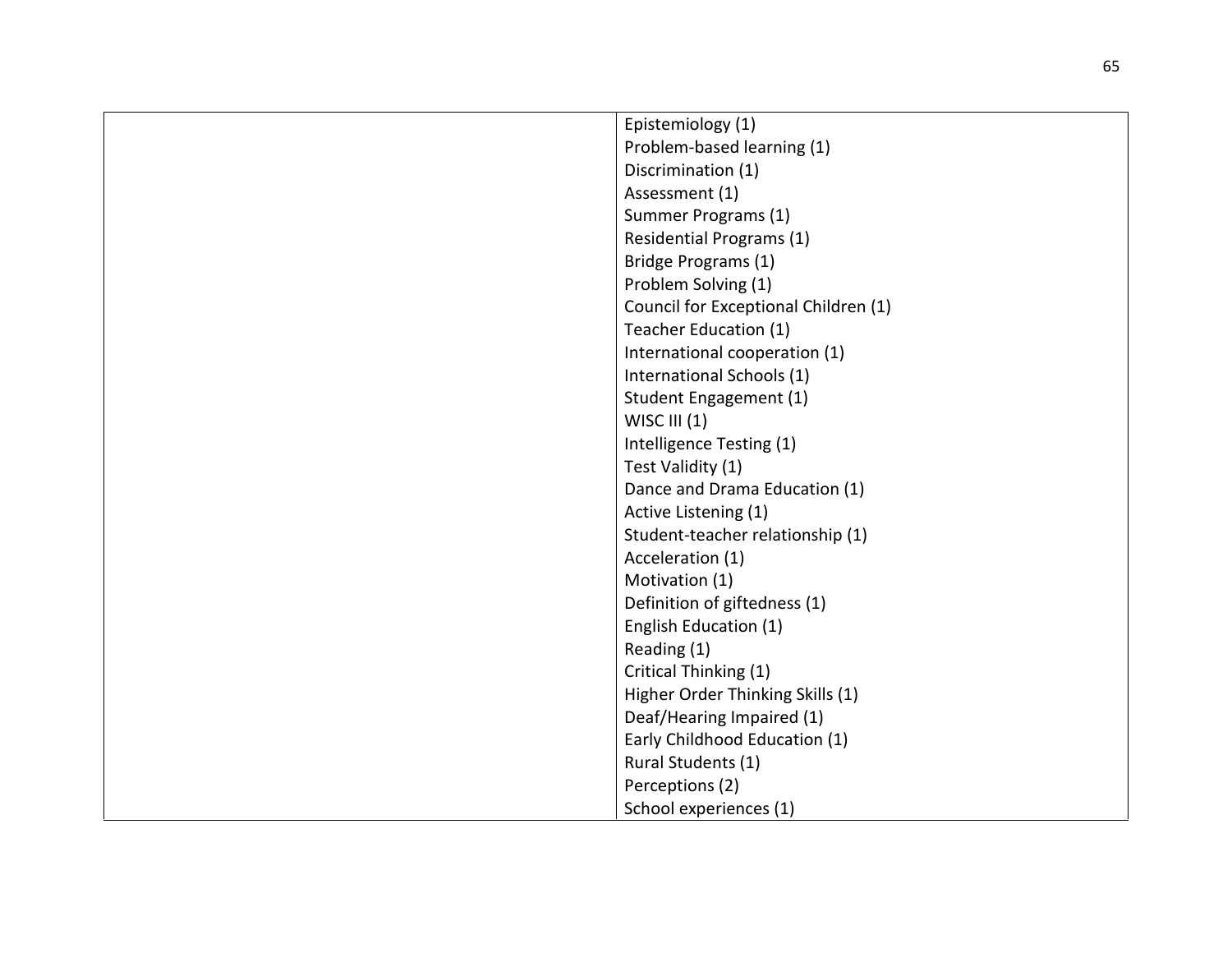|              | Non-Verbal Communication (1)     |
|--------------|----------------------------------|
|              | Attention Deficit Disorder (1)   |
|              | Teacher Recruitment (1)          |
|              | Philosophy Education (1)         |
|              | Teaching Strategies (1)          |
|              | Enrichment Programs (1)          |
|              | Talent Development (1)           |
|              | <b>Academic Expectations (1)</b> |
|              | Parenting Styles (1)             |
|              | Achievement (1)                  |
|              | Teacher Bias (1)                 |
|              | Spatial Ability (1)              |
|              | Art Education (1)                |
|              | Mathematically Gifted (1)        |
|              | Home Schooling (1)               |
| high abilit* | secondary school (14)            |
|              | Elementary School (13)           |
|              | ability grouping (12)            |
|              | assessment (11)                  |
|              | post secondary (9)               |
|              | English education (9)            |
|              | reading (8)                      |
|              | gender (6)                       |
|              | science education (5)            |
|              | self concept (5)                 |
|              | Mathematics Education (4)        |
|              | Technology (4)                   |
|              | Big Fish Little Pond effect (2)  |
|              | Class size (2)                   |
|              | Motivation (2)                   |
|              | Participation (2)                |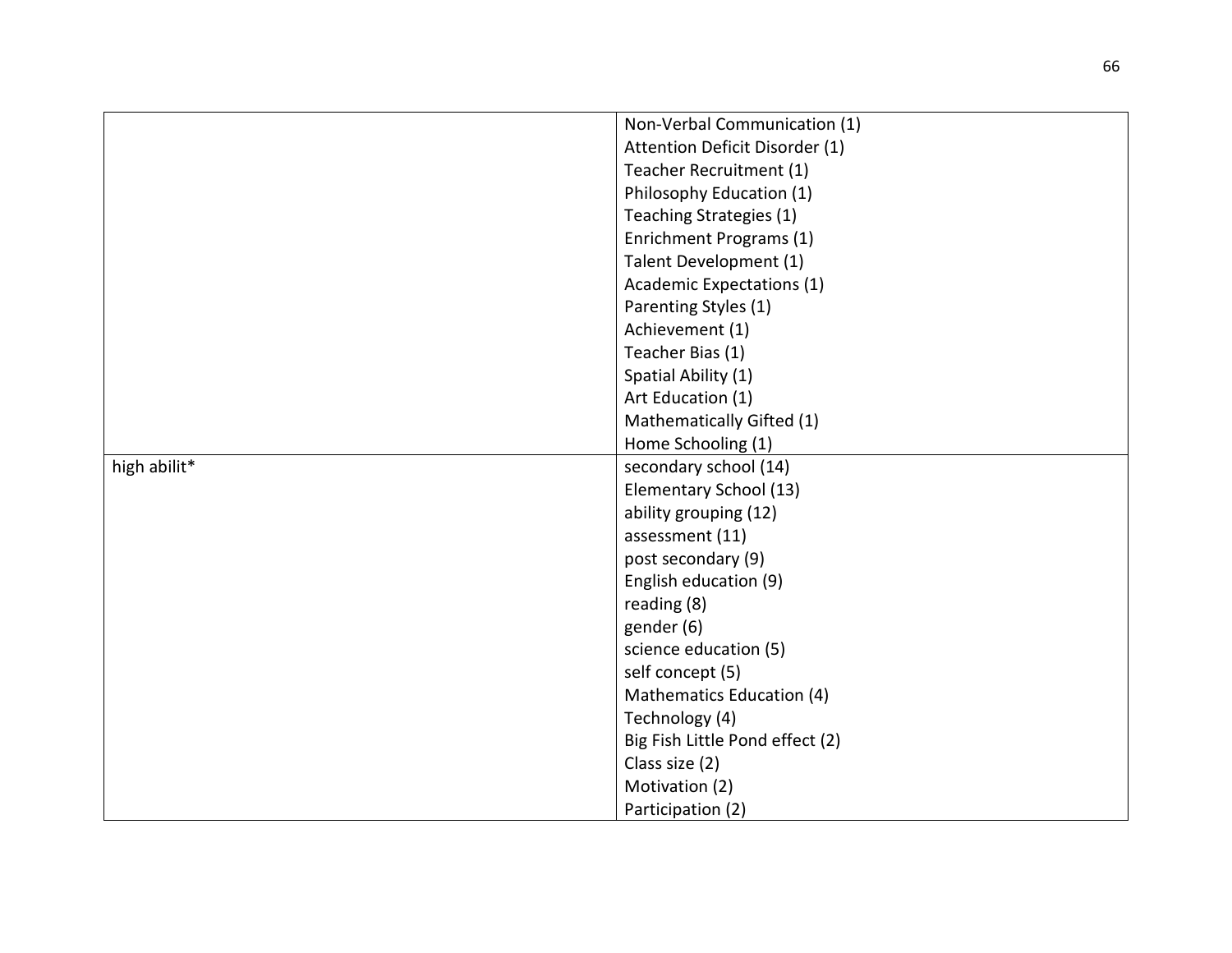| Achievement (2)                  |
|----------------------------------|
| Learning Strategies (2)          |
| Streaming (2)                    |
| Aptitude (2)                     |
| Ability Levels (2)               |
| Medical School (1)               |
| College Recruitment (1)          |
| Instructional Time (1)           |
| English as a Second Language (1) |
| Adult Education (1)              |
| Life purpose (1)                 |
| College Admissions (1)           |
| Creativity (1)                   |
| Teachers (1)                     |
| Second Language Learning (1)     |
| Writing (1)                      |
| Problem Solving (1)              |
| Multiple Intelligences (1)       |
| Classroom Discussion (1)         |
| Research (1)                     |
| Robert Sternberg (1)             |
| Educational Psychology (1)       |
| Theories of Intelligence (1)     |
| Law of Diminishing Returns (1)   |
| Reasoning ability (1)            |
| SAT(1)                           |
| Counseling (1)                   |
| Social Interaction (1)           |
| Curriculum (1)                   |
| Potential (1)                    |
| <b>Black Students (1)</b>        |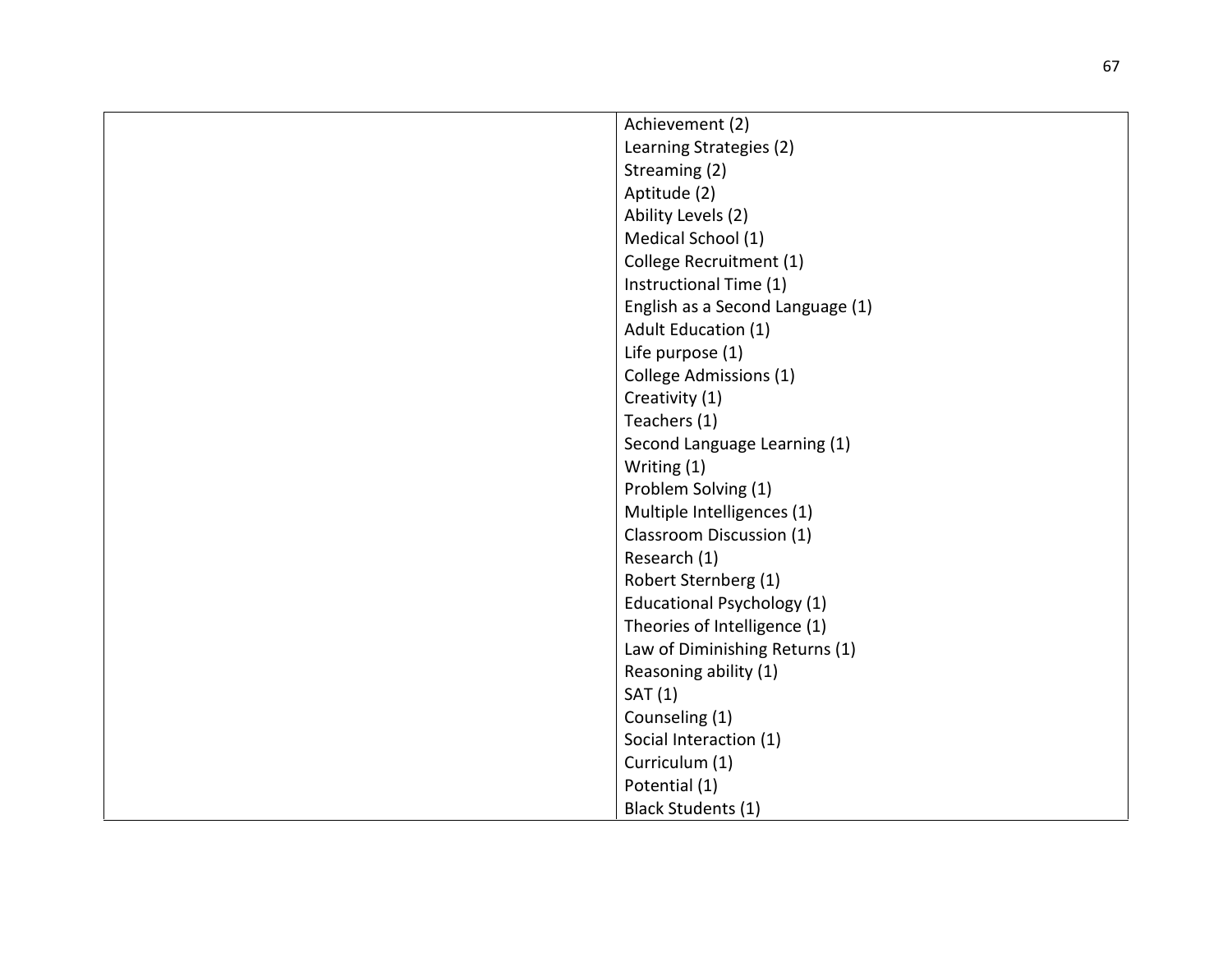|                       | <b>Standardized Testing (1)</b>  |
|-----------------------|----------------------------------|
|                       | Ethnicity (1)                    |
|                       | Stereotypes (1)                  |
|                       | Socio-Economic Status (1)        |
|                       | Peer Effects (1)                 |
|                       | Metacognition (1)                |
|                       | Careers (1)                      |
|                       | Deaf/Hard of Hearing (1)         |
|                       | Teacher-student relationship (1) |
|                       | immigrants (1)                   |
|                       | Extracurricular Activities (1)   |
|                       | Dropouts (1)                     |
| high academic abilit* | Secondary school (1)             |
|                       | Post Secondary (2)               |
|                       | Teachers (1)                     |
|                       | Assessment (2)                   |
|                       | Socio-economic status (1)        |
|                       | stuent health (1)                |
|                       | Stress (1)                       |
| high achieve*         | Achievement (19)                 |
|                       | Elementary school (14)           |
|                       | Secondary school (12)            |
|                       | Post secondary (11)              |
|                       | Minority education (9)           |
|                       | Mathematics Education (8)        |
|                       | Black students (7)               |
|                       | Self Concept (6)                 |
|                       | Gender (5)                       |
|                       | English Education (5)            |
|                       | Learning Strategies (5)          |
|                       | Reading (4)                      |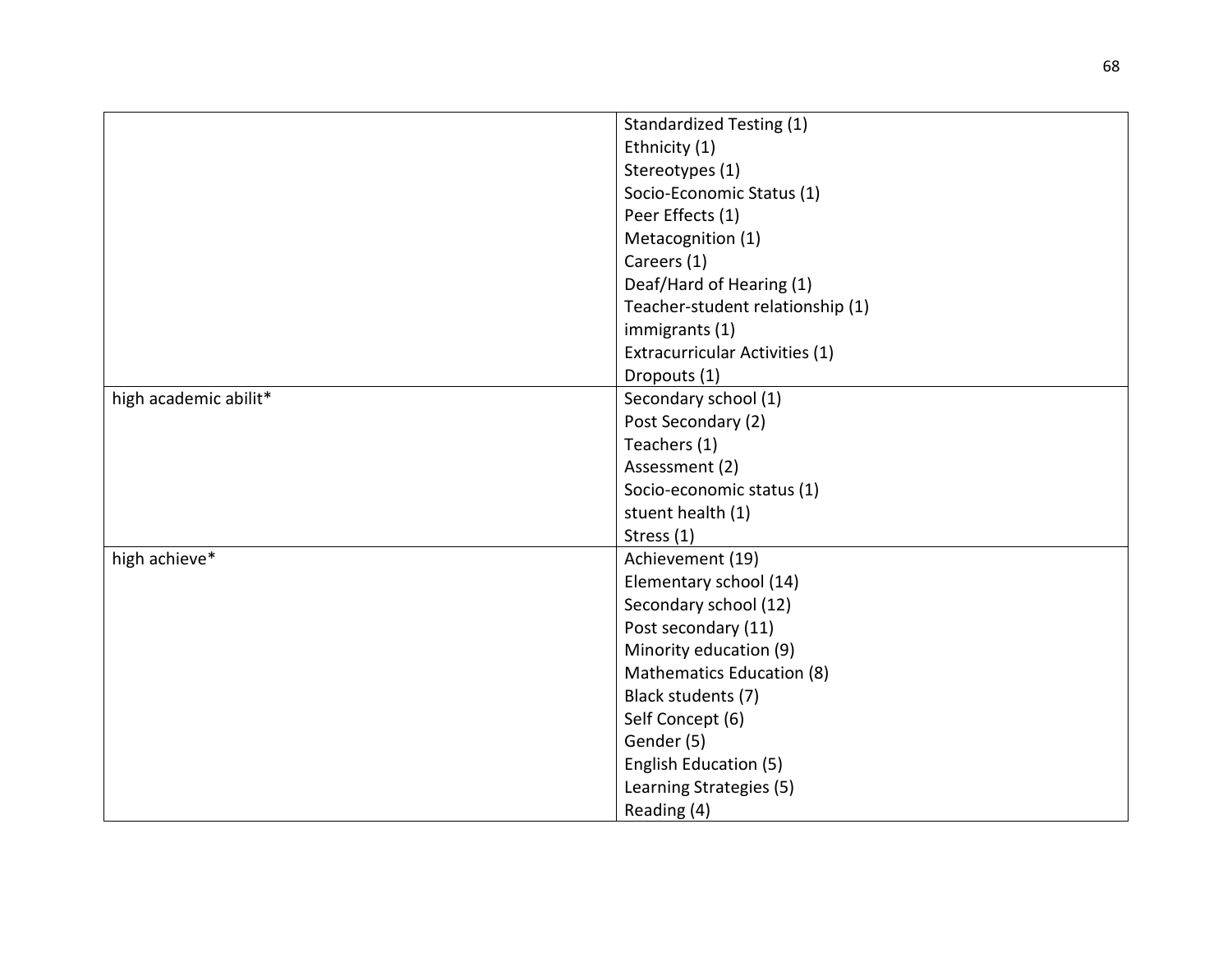| Technology (4)                   |
|----------------------------------|
| Science Education (4)            |
| Teaching Methods (3)             |
| Ethnicity (3)                    |
| Motivation (3)                   |
| hispanic Students (3)            |
|                                  |
| Social Relationships (3)         |
| Study Habits (3)                 |
| Socio-economic status (2)        |
| Student-teacher relationship (2) |
| Writing (2)                      |
| Anxiety (2)                      |
| Attitude (2)                     |
| Project based learning (2)       |
| student-parent relationship (2)  |
| Logic $(2)$                      |
| Medical School (2)               |
| Personal Goals (2)               |
| Ability Grouping (2)             |
| Assessment (1)                   |
| Engineering Education (1)        |
| Engagement (1)                   |
| Honours Programs (1)             |
| Interventions (1)                |
| Language Learning (1)            |
| English as a Second Language (1) |
| Distance Education (1)           |
| Location (1)                     |
| Reasoning Ability (1)            |
| Incentive Programs (1)           |
| Grades (1)                       |
|                                  |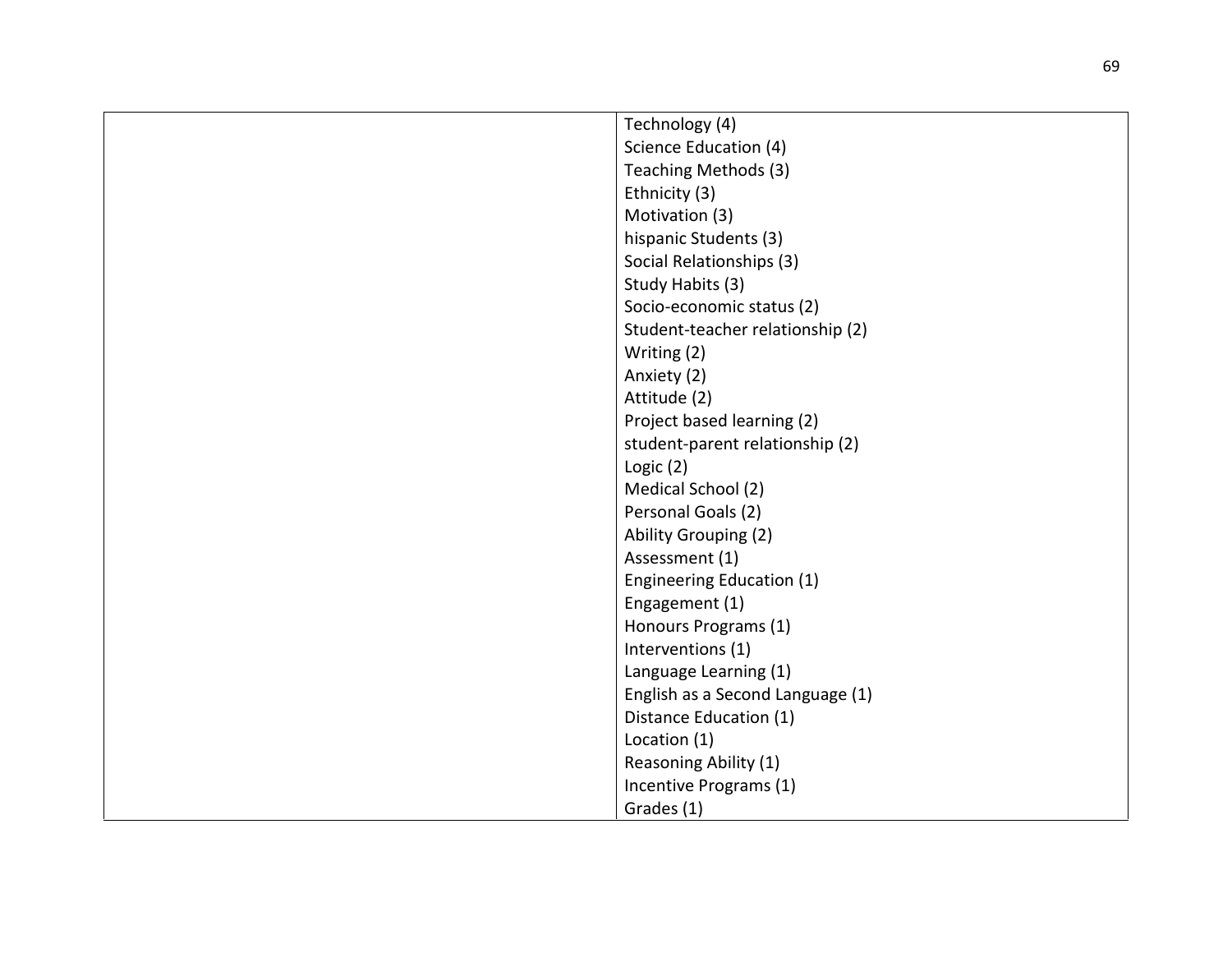|                        | Problem Solving (1)       |
|------------------------|---------------------------|
|                        | Intuition (1)             |
|                        | Home Environment (1)      |
|                        | Politics (1)              |
|                        | College Preparation (1)   |
|                        | College Recruitment (1)   |
|                        | Careers (1)               |
|                        | Academic Gap (1)          |
|                        | motor Skills (1)          |
|                        | Cognitive Development (1) |
|                        | Dual Enrollment (1)       |
|                        | Early Admission (1)       |
|                        | Art Education (1)         |
| high aptitude          | Achievement (2)           |
|                        | Elementary School (2)     |
|                        | Post Secondary (2)        |
|                        | mathematics education (1) |
|                        | diversity (1)             |
|                        | ability grouping (1)      |
|                        | Streaming (1)             |
|                        | Classroom discussion (1)  |
|                        | Logic $(1)$               |
|                        | Science education (1)     |
|                        | teacher education (1)     |
|                        | Careers (1)               |
|                        | Self-concept (1)          |
|                        | Persistence (1)           |
| high cognitive abilit* | IQ(2)                     |
|                        | Personality (2)           |
|                        | Item Response Theory (1)  |
|                        | Workplace (1)             |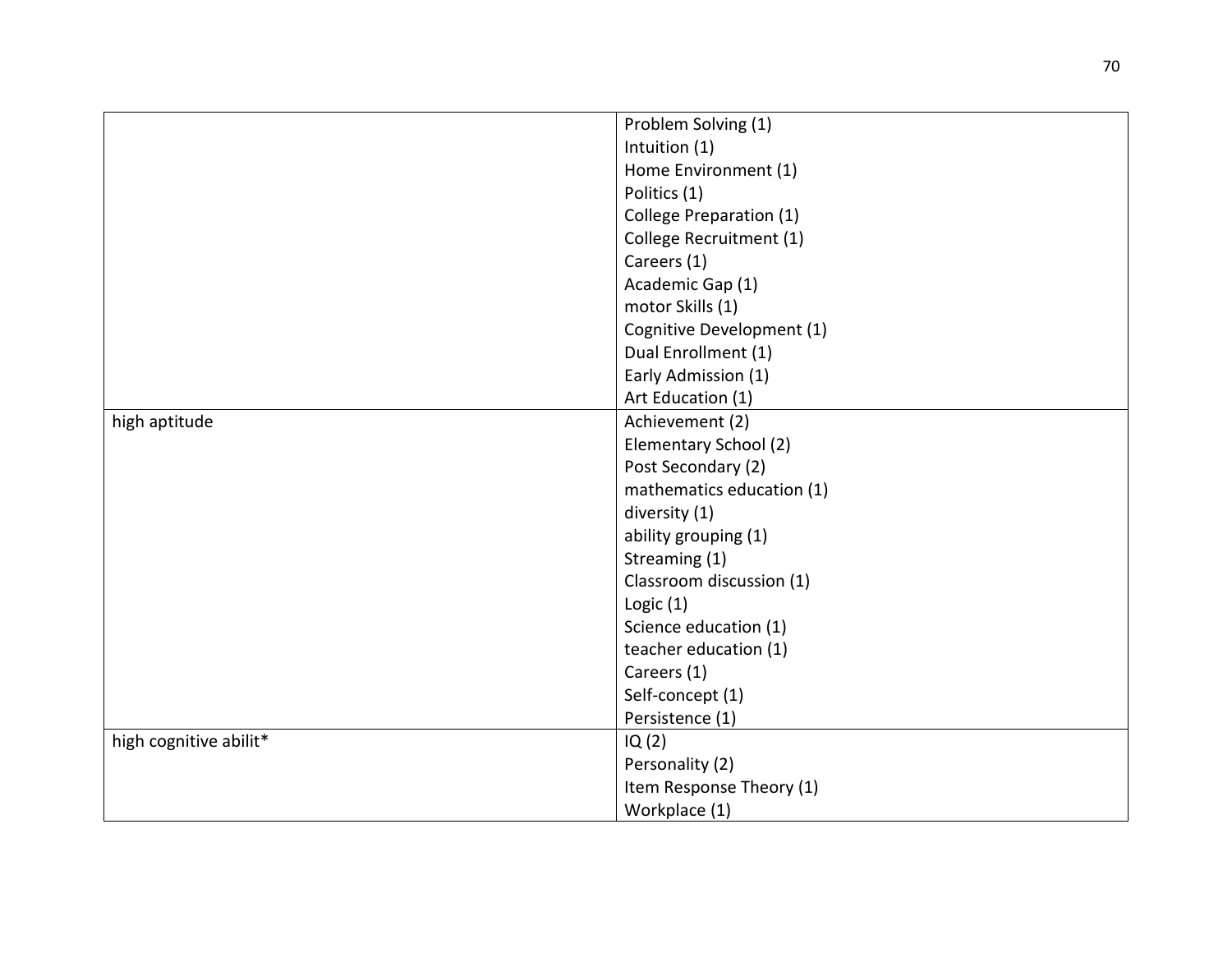|                  | Bullying (1)               |
|------------------|----------------------------|
|                  | Age (1)                    |
|                  | Dogmatism (1)              |
|                  | Education Level (1)        |
| high intelligen* | Brain Studies (4)          |
|                  | Elementary School (3)      |
|                  | IQ(3)                      |
|                  | Assessment (2)             |
|                  | WISC(2)                    |
|                  | Neural Efficiency (2)      |
|                  | Student Health (1)         |
|                  | Behaviour (1)              |
|                  | Sceondary School (1)       |
|                  | Strategy (1)               |
|                  | Achievment (1)             |
|                  | Delay of Gratification (1) |
|                  | Motivation (1)             |
|                  | Self Regulation (1)        |
|                  | Learning Strategies (1)    |
|                  | Post Secondary (1)         |
|                  | Sleep (1)                  |
|                  | Ethnicity (1)              |
|                  | Climate (1)                |
|                  | Socio-Economic Status (1)  |
|                  | working Memory (1)         |
|                  | Creativity (1)             |
|                  | Mathematics Education (1)  |
|                  | Problem Solving (1)        |
| high IQ          | Adults (5)                 |
|                  | IQ(4)                      |
|                  | WISC/WAIS (3)              |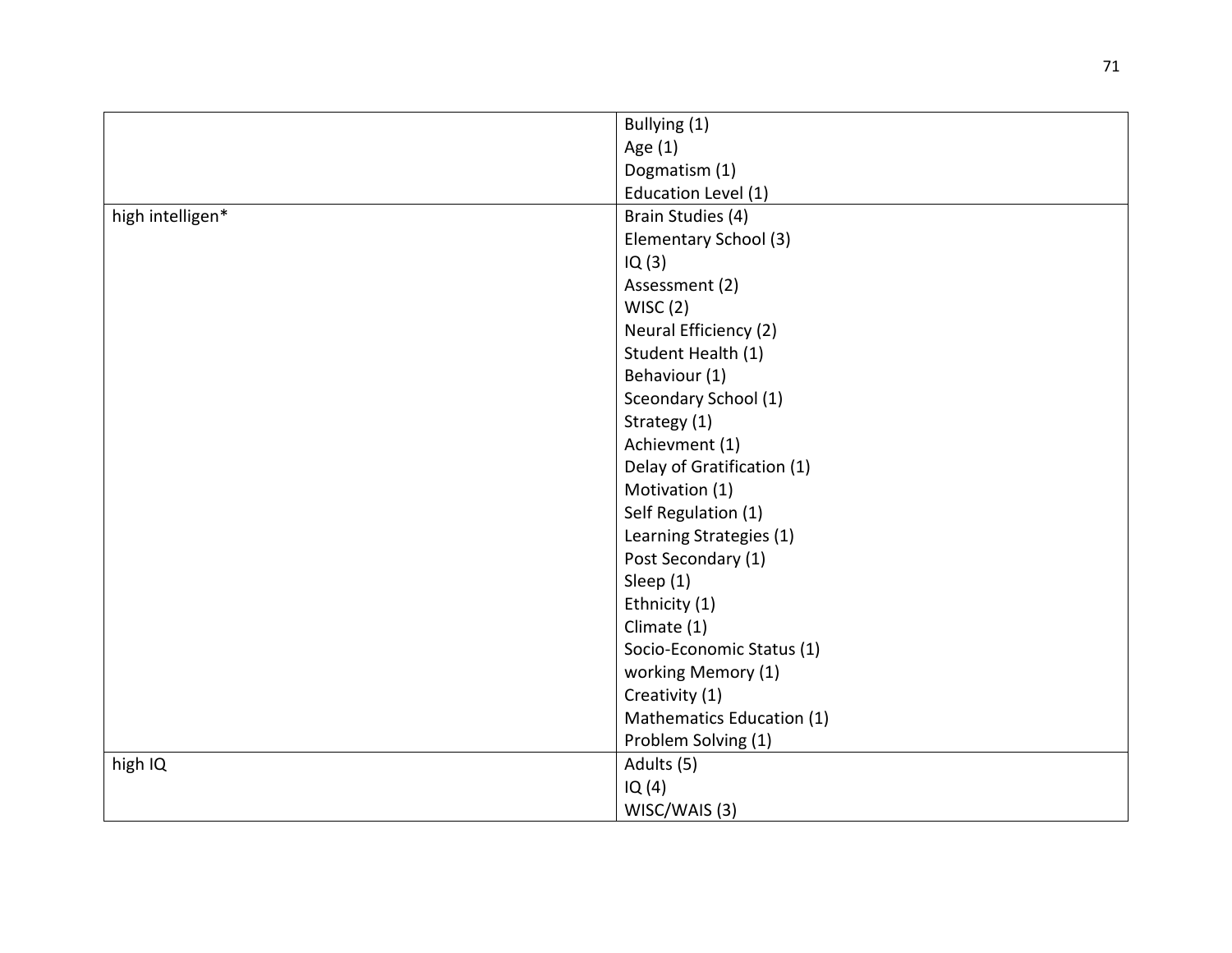|                         | Elementary School (3)         |
|-------------------------|-------------------------------|
|                         | Adolescence (2)               |
|                         | Autism Spectrum Disorder (2)  |
|                         | Brain studies (2)             |
|                         | Age (2)                       |
|                         | Achievement (2)               |
|                         | Ethnicity (2)                 |
|                         | Impulsivity (1)               |
|                         | Crime (1)                     |
|                         | Perception (1)                |
|                         | Assessment (1)                |
|                         | Problem Solving (1)           |
|                         | Recall (1)                    |
|                         | Common Sense (1)              |
|                         | Social Relationships (1)      |
|                         | non verbal communication (1)  |
|                         | <b>ADHD</b> (1)               |
|                         | Cognitive ability (1)         |
|                         | Technology (1)                |
|                         | Creativity (1)                |
|                         | Differentiation (1)           |
|                         | Genetics (1)                  |
|                         | Novelty (1)                   |
|                         | Delinquency (1)               |
|                         | Secondary School (1)          |
|                         | Multiple Exceptionalities (1) |
|                         | Self Concept (1)              |
|                         | <b>Black Students (1)</b>     |
|                         | Gender (1)                    |
| high potential student* | post secondary (1)            |
|                         | assessment (1)                |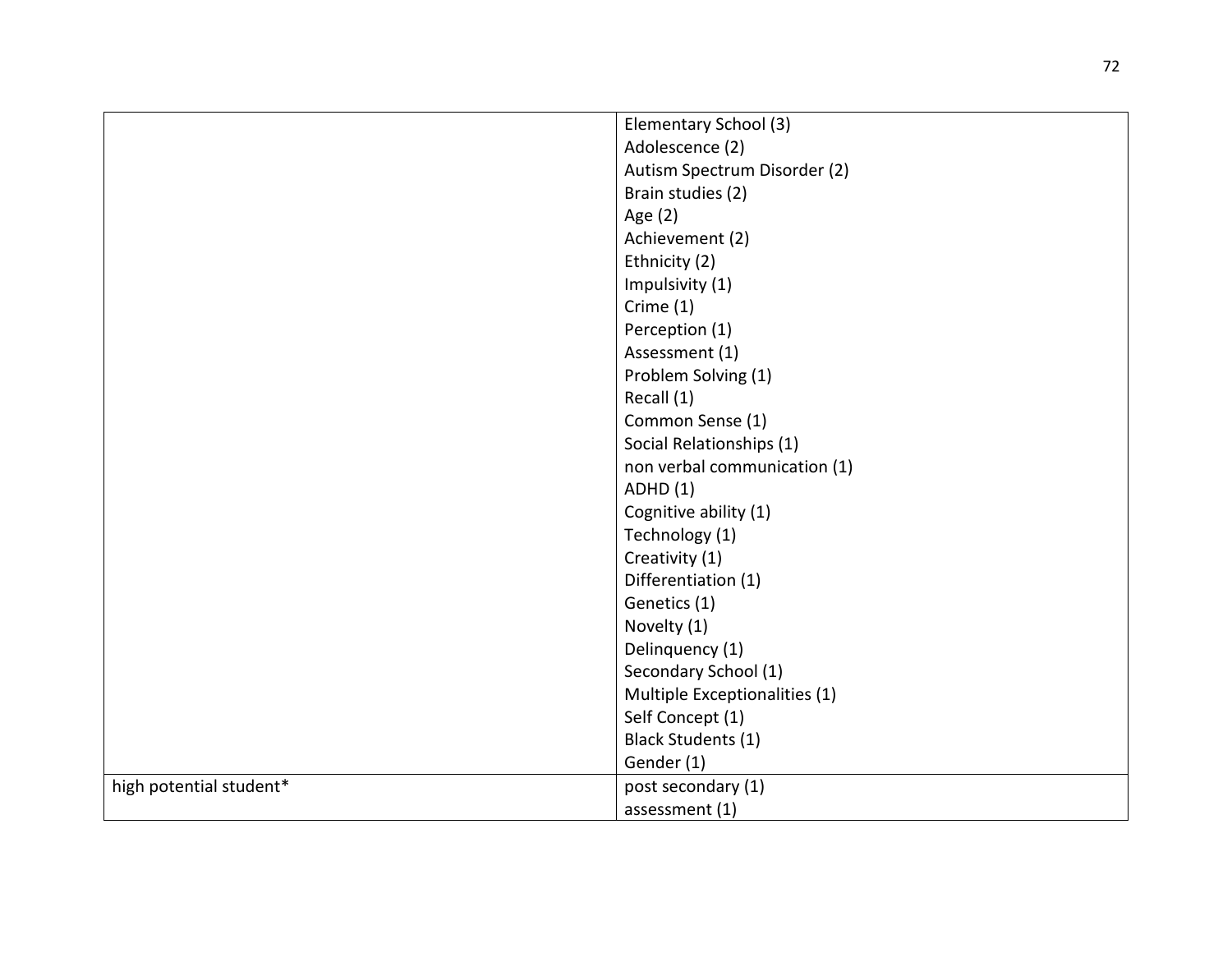|                         | class size (1)             |
|-------------------------|----------------------------|
| highly able             | Secondary School (2)       |
|                         | Learning strategies (1)    |
|                         | Achievment (1)             |
|                         | Science Education (1)      |
|                         | Summer Programs (1)        |
| intellectually advanced | Elementary School (1)      |
|                         | Early Admission (1)        |
|                         | Society (1)                |
|                         | Student needs (1)          |
| intellectually superior | assessment (2)             |
|                         | WISC(1)                    |
|                         | IQ(1)                      |
|                         | memory $(1)$               |
|                         | Age (1)                    |
|                         | achievement (1)            |
|                         | Mathematics education (1)  |
| math* precocious        | Mathematics education (2)  |
|                         | secondary school (1)       |
|                         | Gender (1)                 |
|                         | Reasoning (1)              |
| Mensa                   | Eugenics (1)               |
|                         | Mental Retardation (1)     |
|                         | Mensa (1)                  |
|                         | Genetics (1)               |
| precocious read*        | language learning (5)      |
|                         | Reading (5)                |
|                         | Phonological Awareness (5) |
|                         | Elementary school (3)      |
|                         | Spelling (2)               |
|                         | Pre-readers (2)            |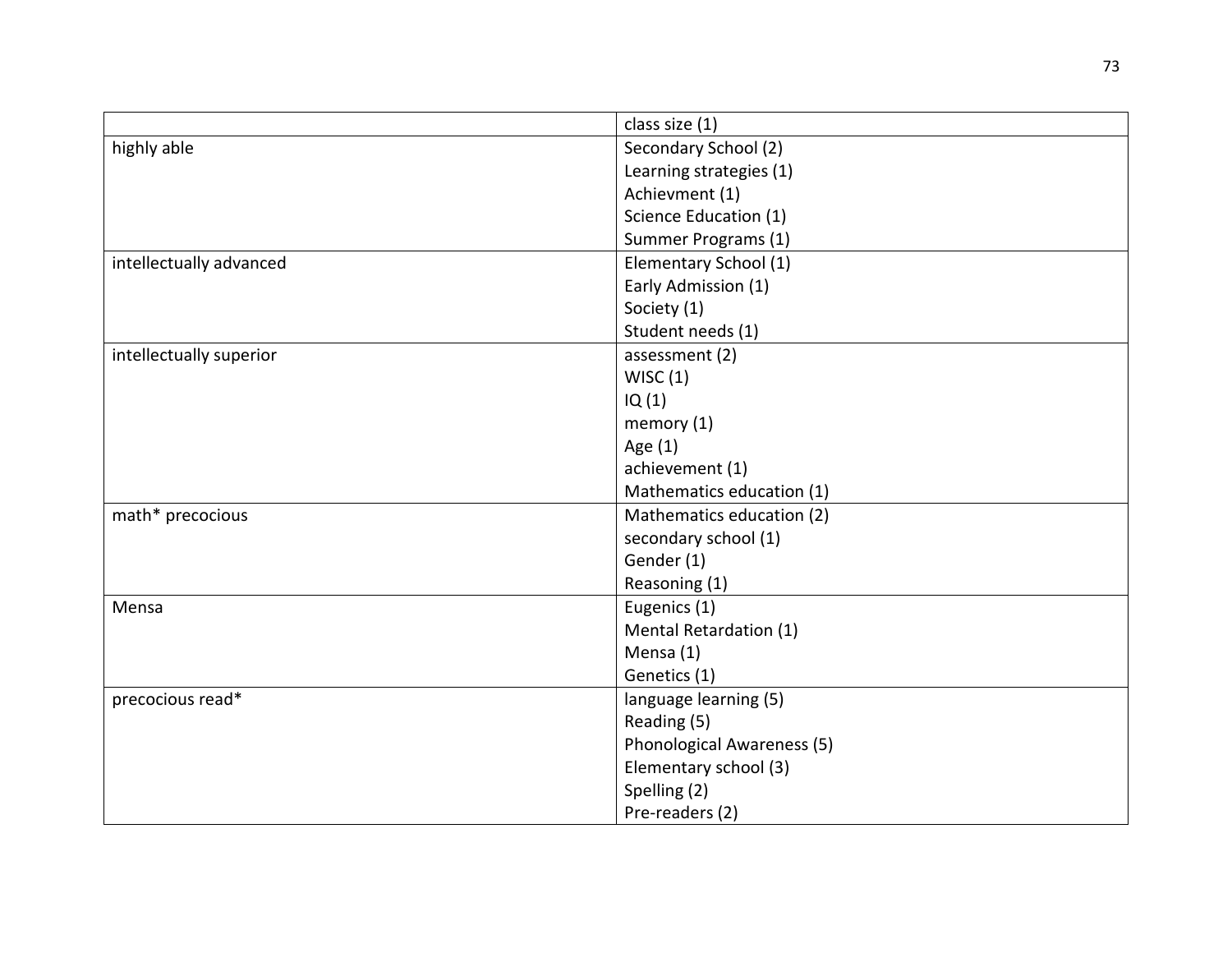|                      | Early Childhood Education (2)  |
|----------------------|--------------------------------|
|                      | Verbal Precocity (1)           |
| precocious talk*     | Autism Spectrum Disorders (1)  |
|                      | Speech Impairment (1)          |
|                      | Language Learning (1)          |
| prodigy              | Mathematics education (2)      |
|                      | memory (2)                     |
|                      | calculation (2)                |
| superior abilit*     | Art education (1)              |
|                      | IQ(1)                          |
|                      | Artistic Talent (1)            |
| superior academic*   | achievement (2)                |
|                      | mathematics education (1)      |
|                      | Asian students (1)             |
|                      | Drug use (1)                   |
|                      | Secondary School (1)           |
|                      | Elementary school (1)          |
|                      | Engagement (1)                 |
| superior intelligen* | multiple exceptionalities (1)  |
|                      | Elementary school (1)          |
|                      | secondary school (1)           |
|                      | school history (1)             |
|                      | WISC/WAIS (1)                  |
|                      | assessment (1)                 |
|                      | IQ(1)                          |
|                      | motor skills (1)               |
|                      | age(1)                         |
| superior IQ          | Aptitude (1)                   |
|                      | Individualized instruction (1) |
|                      | Research (1)                   |
|                      | assessment (1)                 |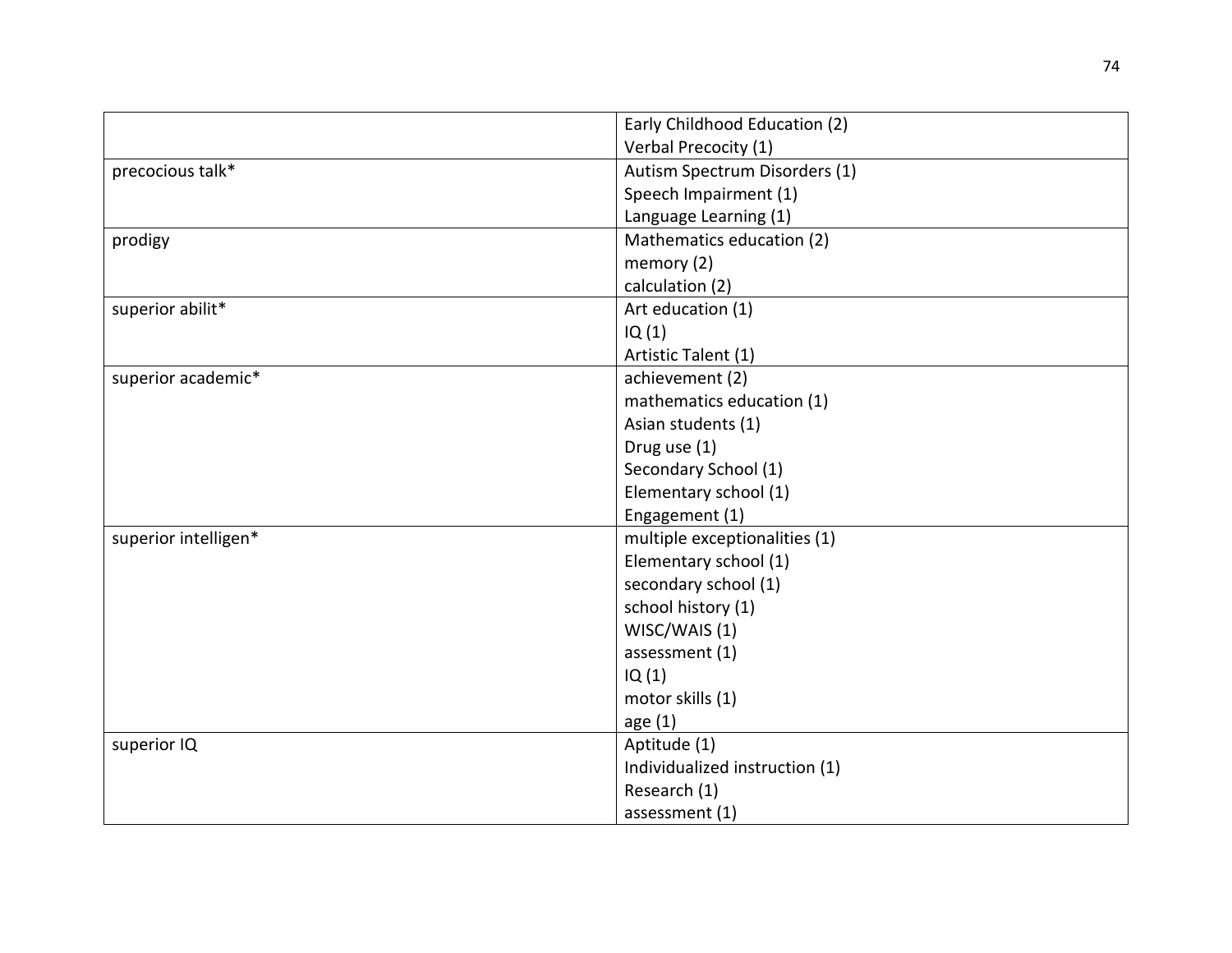|                   | Post secondary (1)         |
|-------------------|----------------------------|
|                   | personality (1)            |
|                   | learning ability (1)       |
| superior student* | Secondary School (4)       |
|                   | Teaching Profession (2)    |
|                   | Assessment (1)             |
|                   | Competition (1)            |
|                   | Valedictorians (1)         |
|                   | Post Secondary (1)         |
|                   | College Recruitment (1)    |
|                   | Administration (1)         |
|                   | Teaching Practices (1)     |
|                   | Curriculum (1)             |
| talented          | Post Secondary (86)        |
|                   | Secondary School (37)      |
|                   | Science Education (40)     |
|                   | Minority Education (34)    |
|                   | Careers (15)               |
|                   | Teacher Recruitment (26)   |
|                   | Financial Aid (16)         |
|                   | mathematics Education (19) |
|                   | Teacher Education (14)     |
|                   | Art Education (18)         |
|                   | Research (14)              |
|                   | College Recruitment (11)   |
|                   | College Preparation (9)    |
|                   | Gender (20)                |
|                   | Attitude (2)               |
|                   | Talent Development (10)    |
|                   | Elementary School (16)     |
|                   | Technology (10)            |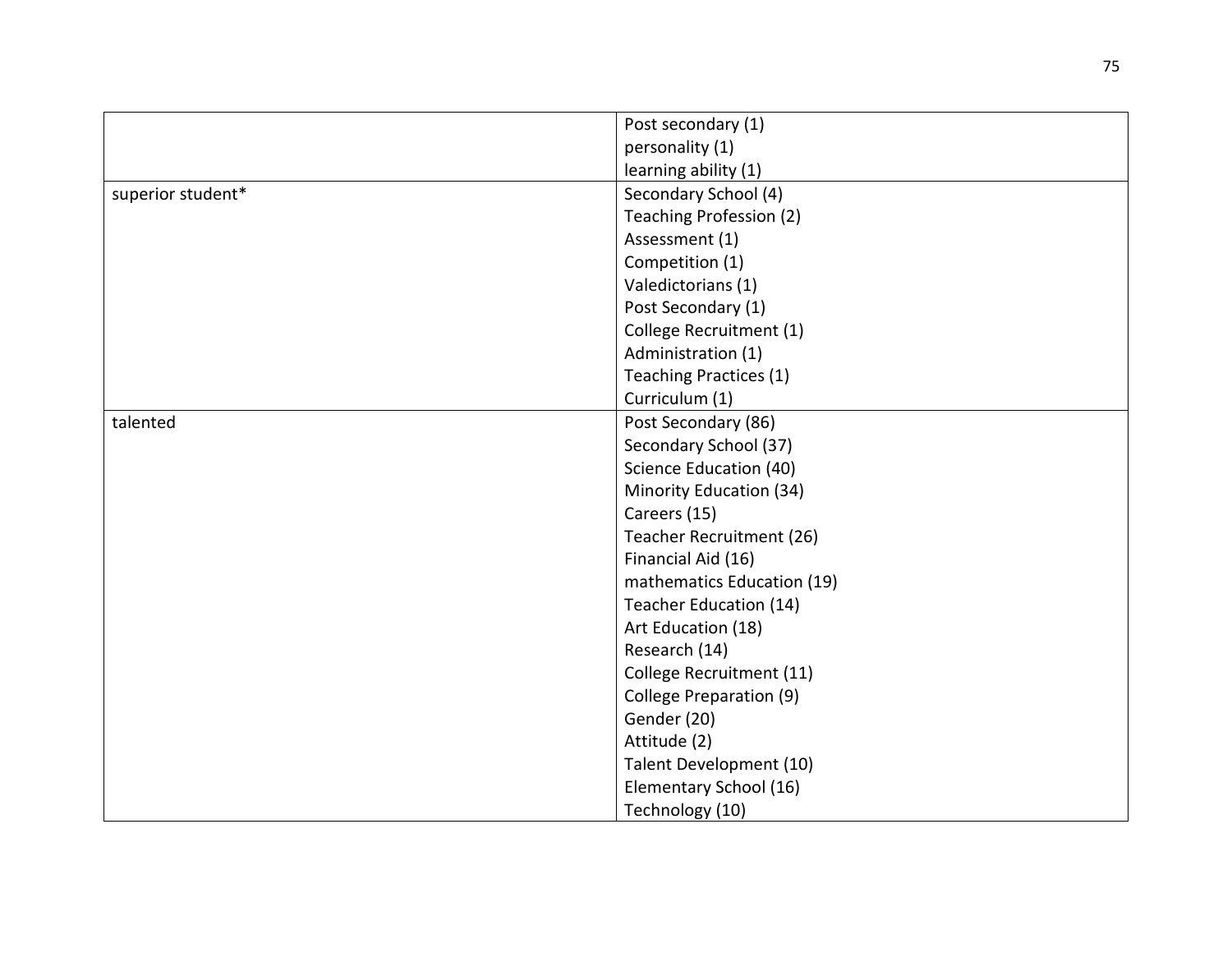| Differentiation (3)                 |
|-------------------------------------|
| Writing (5)                         |
| Black Students (9)                  |
| Apprenticeship (2)                  |
| Food and Agricultural Sciences (3)  |
| Competitions (2)                    |
| Mentoring (6)                       |
| Hispanic Students (3)               |
| Ethnicity (6)                       |
| <b>Engineering Education (5)</b>    |
| Motivation (3)                      |
| Teaching Assisstants (1)            |
| Nature of Talent (1)                |
| Perfectionism (2)                   |
| Personality (2)                     |
| Student-parent relationship (1)     |
| Advanced Placement Courses (AP) (1) |
| Student-teacher relationship (1)    |
| Honours Programs (4)                |
| Rural Schools (2)                   |
| Personal Expression (1)             |
| Teacher Deficits (1)                |
| <b>Bush Administration (1)</b>      |
| Distance Education (1)              |
| Economy (3)                         |
| English Education (5)               |
| Summer programs (11)                |
| Liberal Arts Colleges (1)           |
| Leadership (8)                      |
| School Staffing (3)                 |
| Admission Interviews (1)            |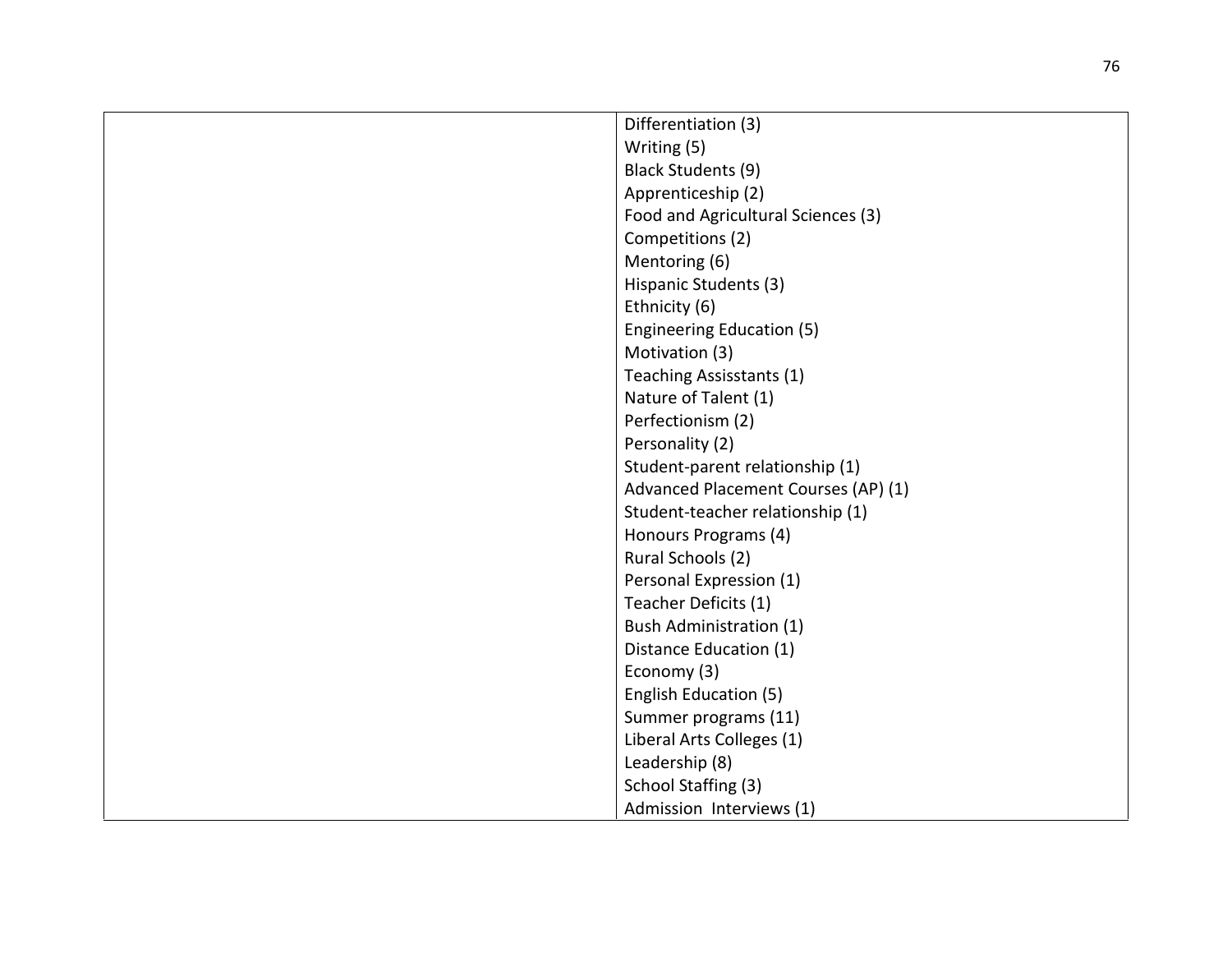| Post Graduate (3)                     |
|---------------------------------------|
| Administration (8)                    |
| Language Learning (4)                 |
| Aptitude (1)                          |
| College Advisors (1)                  |
| <b>Computer Science Education (1)</b> |
| Urban Schools (4)                     |
| Drop Outs (3)                         |
| Immigration (1)                       |
| Behaviour (2)                         |
| Identification (3)                    |
| Creativity (7)                        |
| Design (1)                            |
| Brain Drain (1)                       |
| International Exchange (1)            |
| Internship (4)                        |
| Political Science Education (2)       |
| Nobel prize (1)                       |
| Luis Alvarez (1)                      |
| Albert Einstein (1)                   |
| Scientists (1)                        |
| Adolescents (2)                       |
| Career Choice (5)                     |
| public education (3)                  |
| socio economic status (9)             |
| self confidence (1)                   |
| learning process (1)                  |
| intelligence testing (1)              |
| school rankings (2)                   |
| paramedic education (1)               |
| employee recruitment (2)              |
|                                       |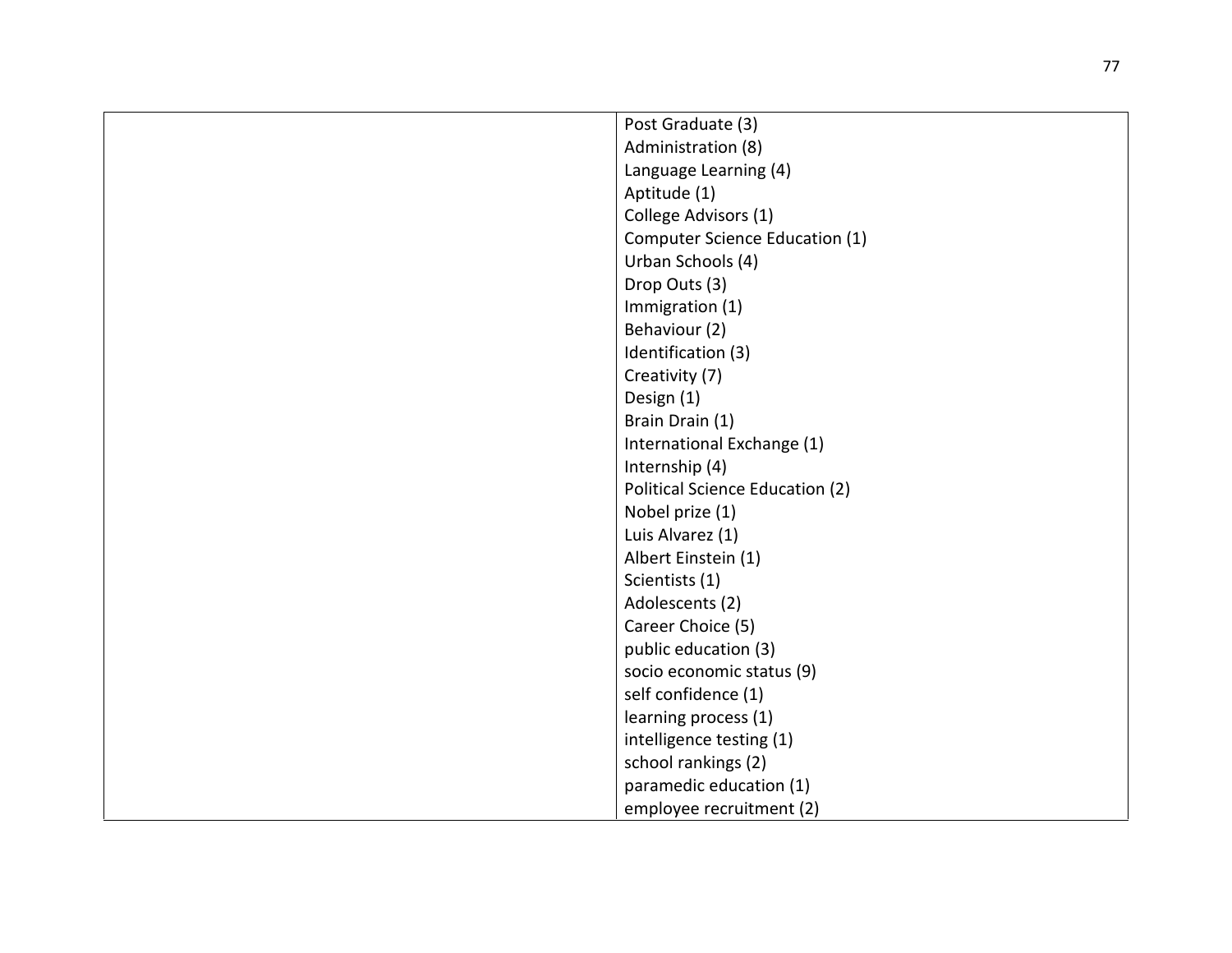| teacher burnout (2)        |
|----------------------------|
| workplace (4)              |
| teaching methods (17)      |
| music education (6)        |
| advocacy (1)               |
| entrance exams (1)         |
| parent education level (1) |
| autism spectrum (1)        |
| savants (1)                |
| early exposure (1)         |
| teacher retention (6)      |
| jewish schools (1)         |
| standardized testing (3)   |
| history of education (5)   |
| diversity (3)              |
| reading (1)                |
| curriculum (10)            |
| test preparation (1)       |
| cheating (1)               |
| wages $(2)$                |
| career plan (1)            |
| educational psychology (3) |
| college admissions (6)     |
| competition (1)            |
| bridge programs (3)        |
| dance education (2)        |
| career expectations (1)    |
| achievement (2)            |
| acceleration (4)           |
| verbal talent (1)          |
| policy (5)                 |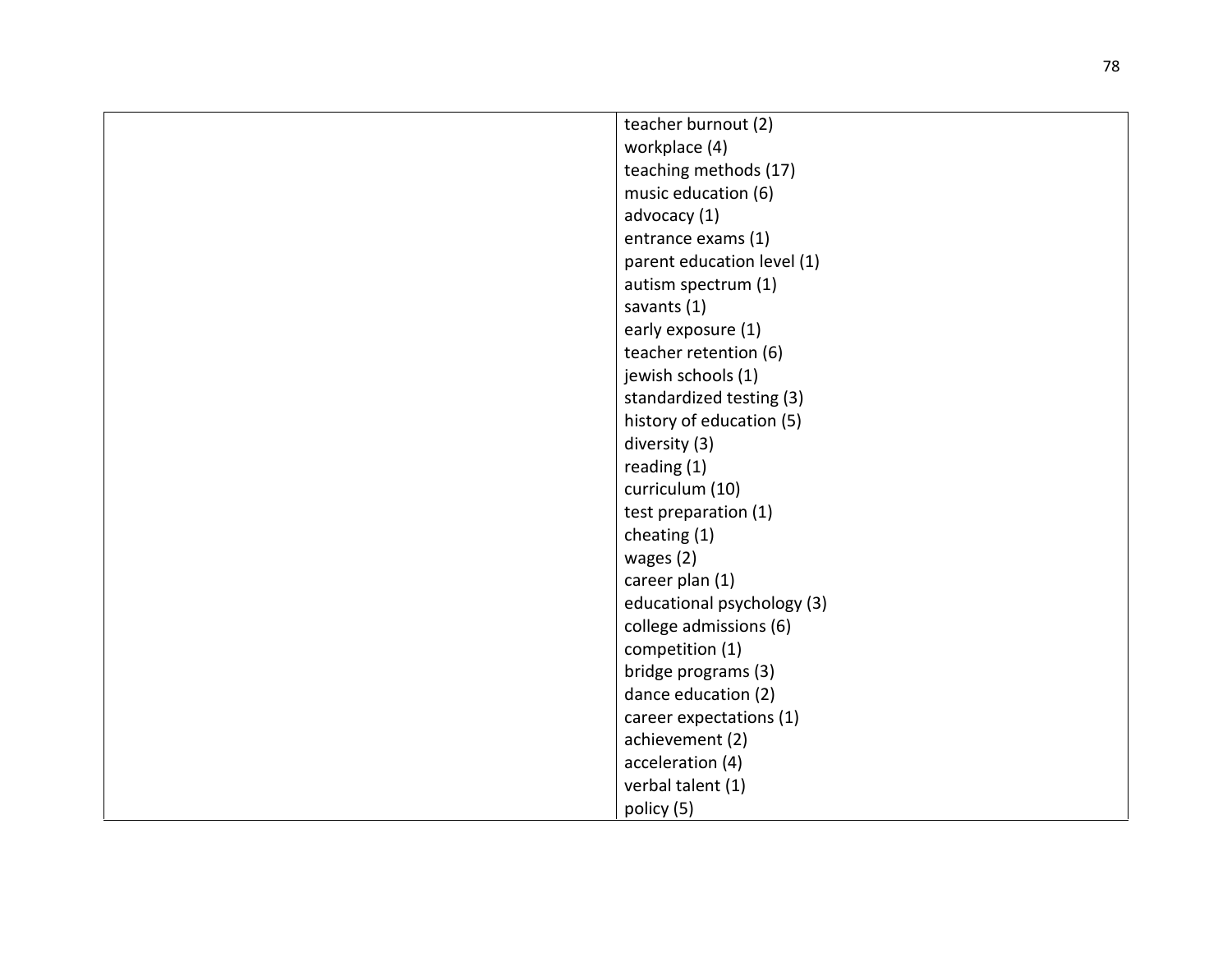| graduate studies (6)          |
|-------------------------------|
| interdisciplinary studies (1) |
| college choice (1)            |
| graduation rate (1)           |
| international affairs (1)     |
| assessment (3)                |
| foreign students (1)          |
| student teaching (2)          |
| compensation (4)              |
| athletes (3)                  |
| first generation students (1) |
| role models (1)               |
| communication (1)             |
| mental health (3)             |
| adult education (3)           |
| parent-child relationship (2) |
| self worth (1)                |
| neil slater (1)               |
| fundraising (3)               |
| alumni (2)                    |
| neuroscience (2)              |
| musical talent (1)            |
| inclusion (1)                 |
| learning disabilties (2)      |
| job search (1)                |
| graduates (1)                 |
| career recriutment (3)        |
| social standing (1)           |
| politics (4)                  |
| student centered teaching (1) |
| modeling (1)                  |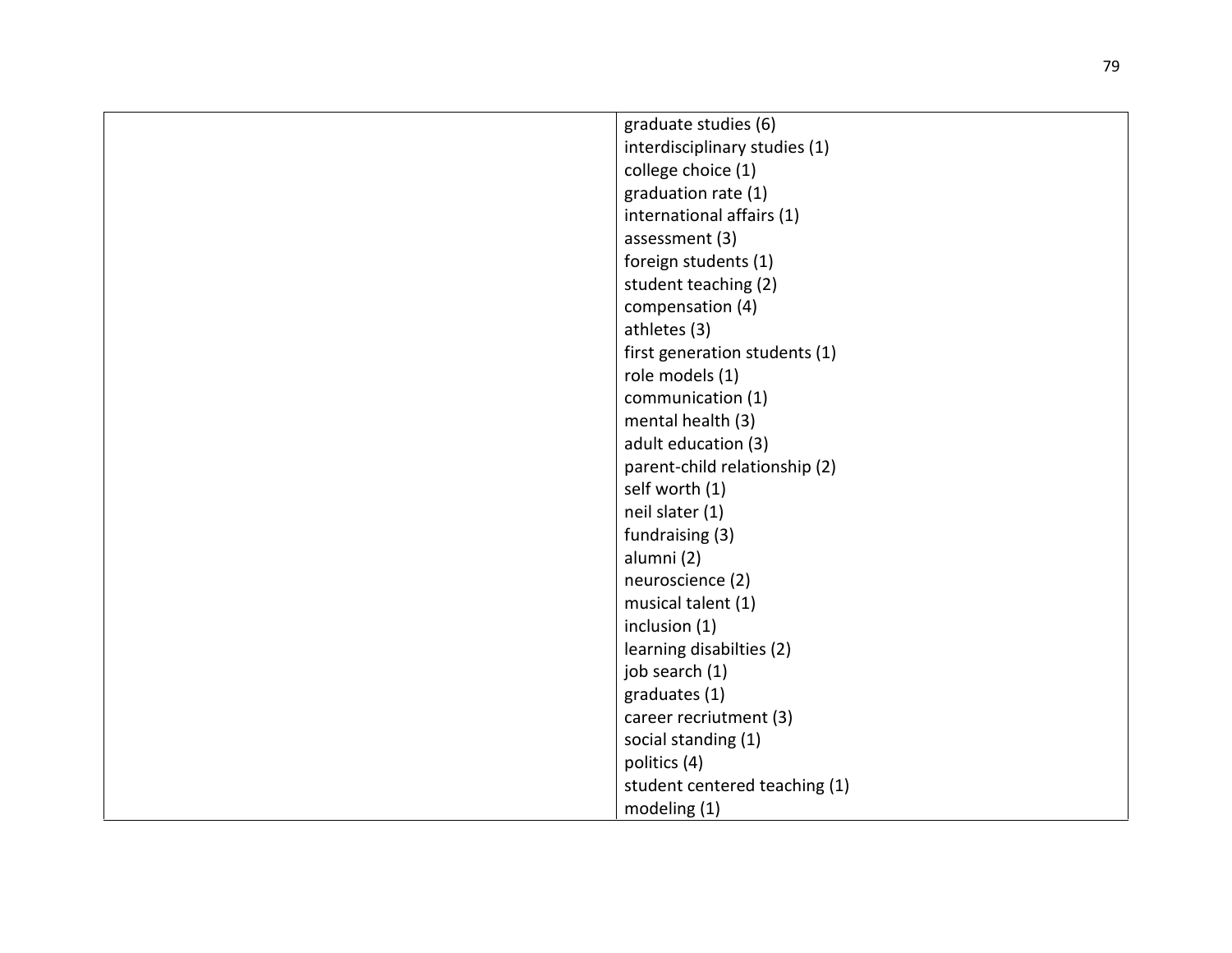| test validity (1)            |
|------------------------------|
| enrichment (1)               |
| career preparation (2)       |
| programming (5)              |
| engagement(1)                |
| african american studies (1) |
| television (1)               |
| incentives (3)               |
| teaching career (3)          |
| performance evaluation (1)   |
| communications education (1) |
| psychiatry education (1)     |
| research grants (1)          |
| academia (2)                 |
| lifelong learning (1)        |
| self fulfillment (1)         |
| business education (2)       |
| problem solving (2)          |
| suicide (1)                  |
| racism (2)                   |
| learning strategies (2)      |
| flow of talent (1)           |
| international students (2)   |
| sexuality (1)                |
| teacher quality (1)          |
| achievement gap (1)          |
| affirmative action (1)       |
| employee retention (1)       |
| continuing education (1)     |
| alternative schools (1)      |
| entertainment (1)            |
|                              |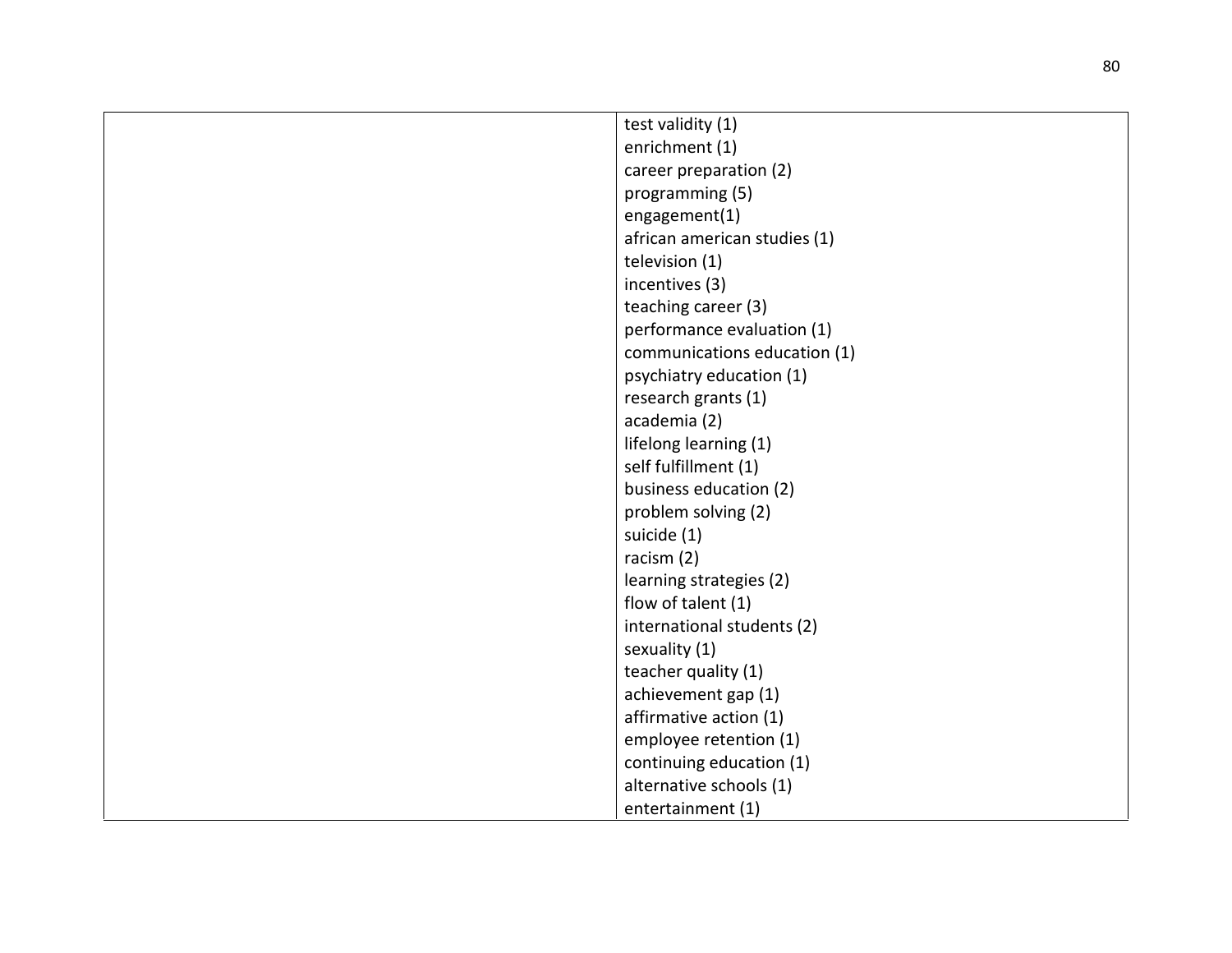| public service (1)<br>educational philosophy (2)<br>job market (1)<br>entrepreneurship (1)<br>poetry (1)<br>drug use $(1)$<br>age $(1)$<br>siblings (1)<br>counselling (1)<br>resource allocation (1)<br>vocational education (1)<br>student needs (1)<br>second language (2)<br>underachievers (1)<br>benjamin bloom (1)<br>nationality (1)<br>professional development (1)<br>self perception (1)<br>elitism (1)<br>humanities education (1) |  |
|------------------------------------------------------------------------------------------------------------------------------------------------------------------------------------------------------------------------------------------------------------------------------------------------------------------------------------------------------------------------------------------------------------------------------------------------|--|
|                                                                                                                                                                                                                                                                                                                                                                                                                                                |  |
|                                                                                                                                                                                                                                                                                                                                                                                                                                                |  |
|                                                                                                                                                                                                                                                                                                                                                                                                                                                |  |
|                                                                                                                                                                                                                                                                                                                                                                                                                                                |  |
|                                                                                                                                                                                                                                                                                                                                                                                                                                                |  |
|                                                                                                                                                                                                                                                                                                                                                                                                                                                |  |
|                                                                                                                                                                                                                                                                                                                                                                                                                                                |  |
|                                                                                                                                                                                                                                                                                                                                                                                                                                                |  |
|                                                                                                                                                                                                                                                                                                                                                                                                                                                |  |
|                                                                                                                                                                                                                                                                                                                                                                                                                                                |  |
|                                                                                                                                                                                                                                                                                                                                                                                                                                                |  |
|                                                                                                                                                                                                                                                                                                                                                                                                                                                |  |
|                                                                                                                                                                                                                                                                                                                                                                                                                                                |  |
|                                                                                                                                                                                                                                                                                                                                                                                                                                                |  |
|                                                                                                                                                                                                                                                                                                                                                                                                                                                |  |
|                                                                                                                                                                                                                                                                                                                                                                                                                                                |  |
|                                                                                                                                                                                                                                                                                                                                                                                                                                                |  |
|                                                                                                                                                                                                                                                                                                                                                                                                                                                |  |
|                                                                                                                                                                                                                                                                                                                                                                                                                                                |  |
|                                                                                                                                                                                                                                                                                                                                                                                                                                                |  |
| library education (1)                                                                                                                                                                                                                                                                                                                                                                                                                          |  |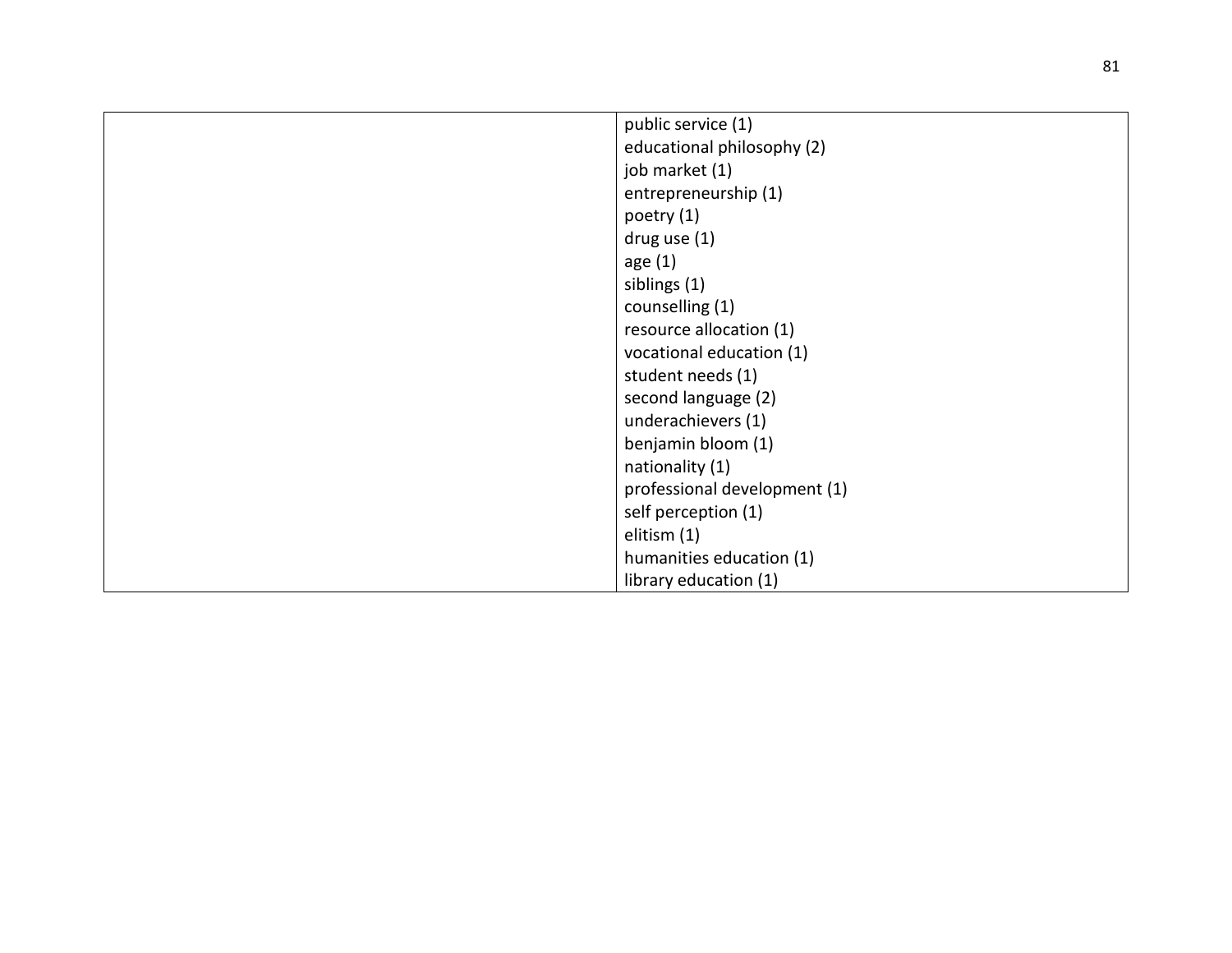|  |  | Appendix 3. |
|--|--|-------------|
|  |  |             |

|                                |                    | <b>Education of the Gifted and</b> |                    |
|--------------------------------|--------------------|------------------------------------|--------------------|
| <b>Growing up Gifted</b>       |                    | <b>Talented</b>                    |                    |
| <b>Topic</b>                   | # relevant results | <b>Topic</b>                       | # relevant results |
|                                |                    | "Love-Hate" relationship with      |                    |
| "I" Messages                   | $\mathbf 0$        | gifted education                   | 0                  |
| <b>Abraham Maslow</b>          | 1                  | academically gifted project        | $\mathbf{1}$       |
| acknowledgement                | $2^{\circ}$        | acceptance finding                 | 0                  |
| adjunct program                | $\mathbf{0}$       | active ignoring                    | 0                  |
| advisory committee             | $\mathbf{1}$       | adaptive thinking                  | 1                  |
| affection                      | $\mathbf 0$        | adderall drugs                     | $\boldsymbol{0}$   |
| <b>Alfred Binet</b>            | $\mathbf{1}$       | adrenogenital syndrome             | $\mathbf 0$        |
| American association for the   |                    |                                    |                    |
| study of the gifted            | $\mathbf 0$        | affective learning                 | 2                  |
| anglo test                     | $\Omega$           | after-the-fact definitions         | $\pmb{0}$          |
| Anglo-american students        | $\overline{2}$     | alphasmarts                        | 0                  |
| <b>Arnold Gesell</b>           | $\Omega$           | America Competes Act               | $\mathbf{1}$       |
|                                |                    | American Association of            |                    |
| Babies/Infants                 | 8                  | <b>University Women</b>            | $\mathbf 0$        |
|                                |                    | <b>American College Testing</b>    |                    |
| Belva Lockwood                 | $\mathbf 0$        | Program                            | $\overline{2}$     |
| cartesian split                | 0                  | analytic giftedness                | 0                  |
|                                |                    | ancient sparta and military        |                    |
| <b>Charles Darwin</b>          | $\overline{2}$     | skills                             | 0                  |
| columbus group                 | 4                  | apathy                             | $\overline{2}$     |
| community                      | 160                | Ascending Intellectual Demand      | $\mathbf 0$        |
| <b>Council for Exceptional</b> |                    |                                    |                    |
| Children                       | 4                  | assimilationist position           | 0                  |
| Curiosity                      | 6                  | Athens, social position and        | $\mathbf 0$        |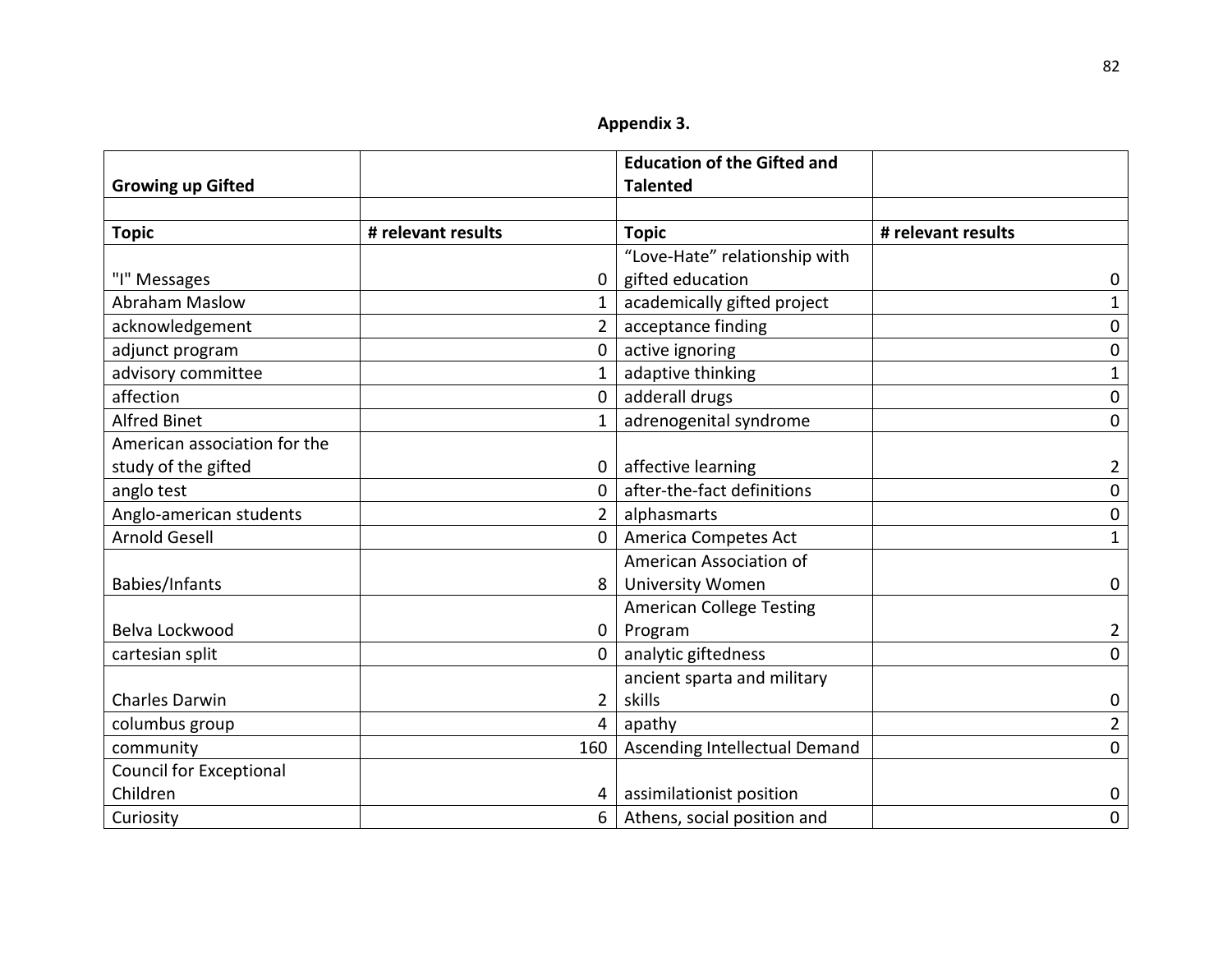|                                |                | gender based opportunities           |                  |
|--------------------------------|----------------|--------------------------------------|------------------|
| D. J. Seigel                   | 0              | attribute listing                    | $\mathbf 0$      |
| D. Krech                       | 0              | <b>Autonomous Learner Model</b>      | $\overline{3}$   |
| David Wechsler                 | 0              | avoidance behaviours                 | $\mathbf 0$      |
| Declaration of the Educational |                |                                      |                  |
| Rights of the Gifted Child     | 0              | <b>Baldwin Identification Matrix</b> | 0                |
| Discipline                     | 6              | bell curve                           | $\mathbf 0$      |
| E.R. Kandel                    | 0              | biography and autobiography          | 4                |
| Elizabeth Blackwell            | $\mathbf 0$    | Boredom                              | $\,8\,$          |
| <b>Ellen Swallow Richards</b>  | 0              | brainstorming                        | $\mathbf 0$      |
| Entelechy                      | $\overline{2}$ | broad-based advisory groups          | $\mathbf 0$      |
| Excellence                     | 36             | calming techniques                   | $\mathbf 0$      |
|                                |                | Cattell-Horn-Carroll theory of       |                  |
| Exercises                      | 5              | intelligence                         | 0                |
|                                |                | <b>Centre for Academically</b>       |                  |
| Exploration                    | 8              | <b>Talented Youth</b>                | $\mathbf 0$      |
| Fetal interaction with         |                |                                      |                  |
| environment                    | 0              | character education                  | $\overline{2}$   |
| <b>Field Trips</b>             | 6              | comprehensiveness                    | $\mathbf 0$      |
| Foresight                      | $\mathbf{1}$   | conformity                           | $\mathbf{1}$     |
| <b>Francis Galton</b>          | $\mathbf{1}$   | cornucopia kids                      | 0                |
| Good Child Syndrome            | $\mathbf 0$    | crossword puzzles                    | $\boldsymbol{0}$ |
| <b>Hand Models</b>             | 0              | deductive reasoning                  | $\mathbf{1}$     |
| Heirarchy of Human Needs       | $\mathbf{0}$   | defensibility                        | $\mathbf{1}$     |
|                                |                | Duke University's Talent             |                  |
| <b>Howard Gardner</b>          | 5              | <b>Identification Program</b>        | $\overline{2}$   |
|                                |                | Elementary talent search             |                  |
| Humor                          | 14             | programs                             | $\mathbf 0$      |
| Idealism                       | $\mathbf{1}$   | estrangement                         | $\mathbf 0$      |
| Imagery                        | 16             | field trips                          | 6                |
| Imagination                    | 13             | grade equivalent scores              | $\mathbf{1}$     |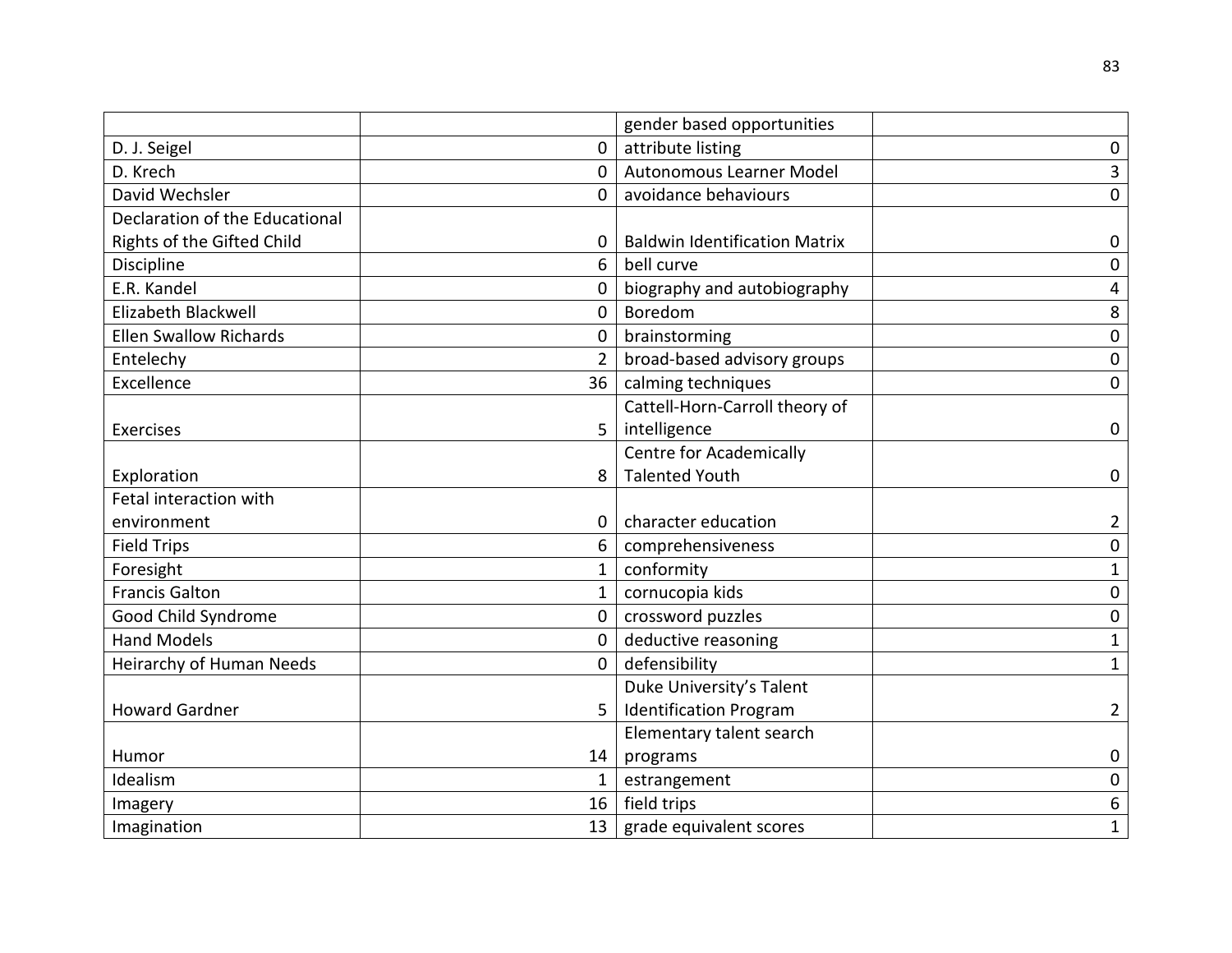| Intuition                          | 10             | great books foundation             | $\mathbf 0$      |
|------------------------------------|----------------|------------------------------------|------------------|
| J. Bruner                          | 3 <sup>1</sup> | growth mindset                     | 1                |
| J. Hawkins                         | 0              | HALT phenomena                     | 0                |
| J. Kagen                           | $\mathbf{0}$   | highly gifted children             | $\boldsymbol{9}$ |
| J. LeDoux                          | 0              | historically eminent persons       | $\mathbf 0$      |
|                                    |                | home-career conflict for           |                  |
| J. McV. Hunt                       | 0              | women                              | 0                |
| J.C. Gowan                         | $\mathbf{1}$   | houndstooth pattern                | $\mathbf 0$      |
| J.P. Guilford                      | $\mathbf{0}$   | housewife syndrome                 | 0                |
| Jean Piaget                        | $\mathbf 1$    | idea finding                       | 0                |
| <b>Job Shadowing</b>               | $\mathbf{1}$   | individualized education plan      | $\mathbf 0$      |
|                                    |                | <b>Intel Science Talent Search</b> |                  |
| Joseph Renzuilli                   | 0              | Competitions                       | 0                |
| Julia Link Roberts                 | $\mathbf{0}$   | intellectual traits                | 0                |
| Julian Stanley                     | $\mathbf{1}$   | <b>Junior Great Books</b>          | 4                |
| K.K. Urban                         | $\mathbf{0}$   | learned helplessness               | $\overline{2}$   |
| Lawrence Kohlberg                  | 0              | <b>McTalent Burger</b>             | 0                |
| Leo Vygotsky                       | $\mathbf{1}$   | <b>Mental Age</b>                  | 6                |
| Lewis Terman                       | $2^{1}$        | mental chronometry                 | $\mathbf 0$      |
| M. C. Diamond                      | $\mathbf{1}$   | mental experiments                 | 0                |
| M. Rosenzweig                      | $\mathbf{0}$   | mess finding                       | $\mathbf 0$      |
| magnet school                      | 11             | <b>Moderately Gifted Students</b>  | $\mathbf 0$      |
|                                    |                | Morphological Synthesis            |                  |
| Maria Montessori                   | $\mathbf{1}$   | Technique                          | 0                |
| maturation                         | 0              | movement exercises                 | 0                |
|                                    |                | Odyssey of mind and                |                  |
| mini course                        | $\overline{2}$ | Destination imagination            | 1                |
| <b>Mission of Gifted Education</b> |                |                                    |                  |
| and Talent Development             | 0              | orientation in space problem       | $\mathbf 0$      |
| mistakes                           | 4              | ovation                            | 0                |
| multitasking                       | $\mathbf{0}$   | pantomime                          | $\mathbf{1}$     |
|                                    |                |                                    |                  |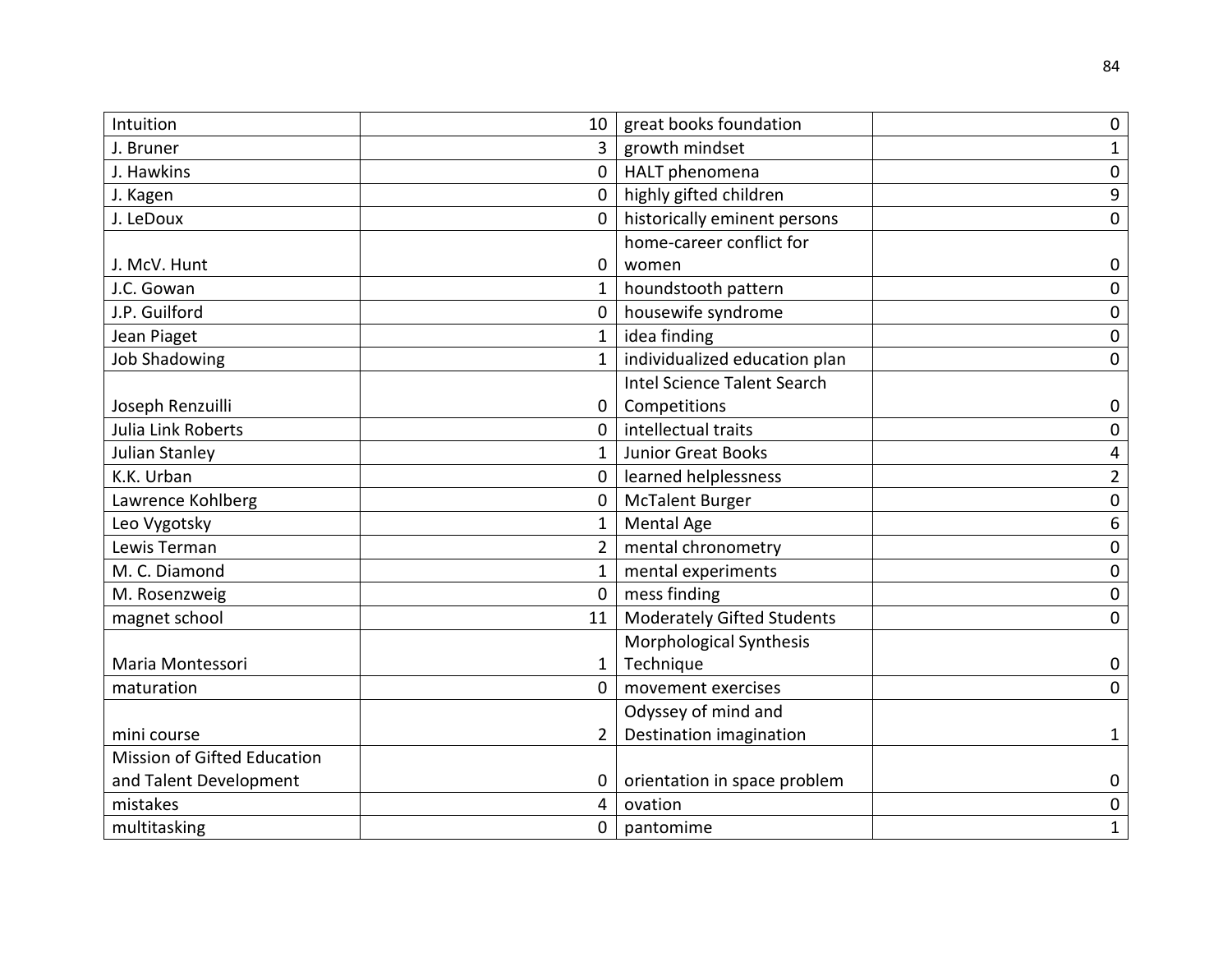| outdoor activities            | <b>Parent Questionnaire</b>        |
|-------------------------------|------------------------------------|
| 0                             | $\overline{2}$                     |
| <b>Perinatal Interaction</b>  | personalized learning plans        |
| 0                             | $\mathbf 0$                        |
| 0                             | pluralism                          |
| physical encoding             | 4                                  |
| 11                            | $\overline{2}$                     |
| play                          | processing speed                   |
| positive statements           | Queen bee syndrome                 |
| $\mathbf{1}$                  | 0                                  |
| 1                             | Quiet crisis                       |
| praise                        | $\mathbf{1}$                       |
| 0                             | 30                                 |
| <b>Prenatal Interaction</b>   | reliability                        |
| publicity                     | response-to-intervention           |
| 1                             | 21                                 |
| punishment                    | ritalin drugs                      |
| 1                             | 0                                  |
| 4                             | ropes challenge course             |
| quotas                        | $\pmb{0}$                          |
| reflection, on gifted program | <b>Saturday Programs</b>           |
| 0                             | 3                                  |
| 3                             | Sensory and body awareness         |
| relaxation                    | $\mathbf 0$                        |
| 21                            | Skillfulness                       |
| Response to Intervention      | 0                                  |
| Responsive learning           |                                    |
| environment                   | Social and Emotional Maturity      |
| 1                             | $\mathbf 0$                        |
| <b>Risk Taking</b>            | Sounds of Silence                  |
| $\overline{3}$                | 0                                  |
| search committee              | Speyer project                     |
| 0                             | 0                                  |
|                               | Statements of philosophy,          |
| self fulfilling prophecies    | rationale, and objectives          |
| 1                             | $\mathbf 0$                        |
| <b>Self Talk</b>              | <b>Structured Observation Form</b> |
| $\overline{2}$                | 0                                  |
|                               | <b>Study of Mathematically</b>     |
| sense of belonging            | <b>Precocious Youth</b>            |
| 3                             | 42                                 |
| 0                             | <b>Superior Humour</b>             |
| Sensory Input                 | $\mathbf 0$                        |
| <b>Sidney Marland</b>         | Synthetic giftedness               |
| 1                             | 0                                  |
| social conscience             | <b>Talent Pool</b>                 |
| 0                             | 4                                  |
| Stanley G. Hall               | <b>Talent Search Programs</b>      |
| 0                             | 10                                 |
| states (politics)             | <b>Telescoped Programs</b>         |
| 0                             | 0                                  |
| $\mathbf{1}$                  | Termites                           |
| stimulating environment       | $\pmb{0}$                          |
| 19                            | Thinking Styles Preferences        |
| success                       | $\mathbf{1}$                       |
| 27                            | <b>Threshold Concept</b>           |
| support                       | 0                                  |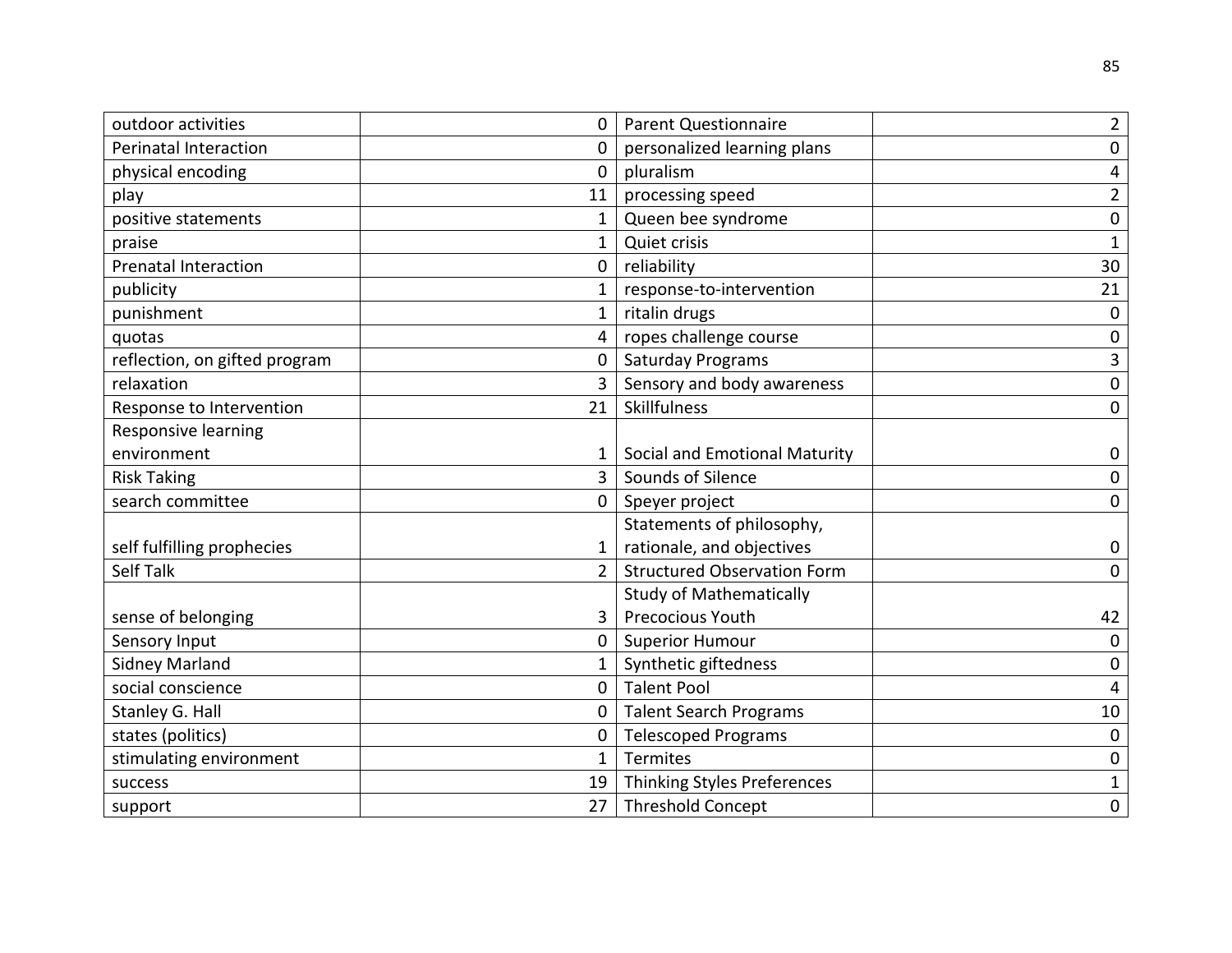| T. Simon                      | 0              | <b>Tiering Strategy</b>     | $\mathbf 0$ |
|-------------------------------|----------------|-----------------------------|-------------|
| <b>Team Teaching</b>          | 9              | Tomboyism                   | $\mathbf 0$ |
| telescoped learning           | 0              | <b>United Auto Workers</b>  | 0           |
| Thematic connections          | 0              | <b>Verbal Comprehension</b> | 0           |
| timelines                     | $\overline{2}$ | Weirdness                   | $\mathbf 0$ |
|                               |                | William and Mary Eclectic   |             |
|                               |                | Model of Gifted Program     |             |
| touch, and infant development | 0              | Evaluation                  | 0           |
| underrepresentation           | 41             | Wisdom                      | 3           |
| unschooling                   | 0              | <b>Word-Search Puzzles</b>  | 0           |
| visual complexity             | 0              | Young Child Program         | 0           |
| visualization                 | 5              |                             |             |
| Wilhelm Stern                 | 0              |                             |             |
| wisdom                        | 3              |                             |             |
|                               |                |                             |             |
| <b>Total # of Topics</b>      | 108            |                             | 105         |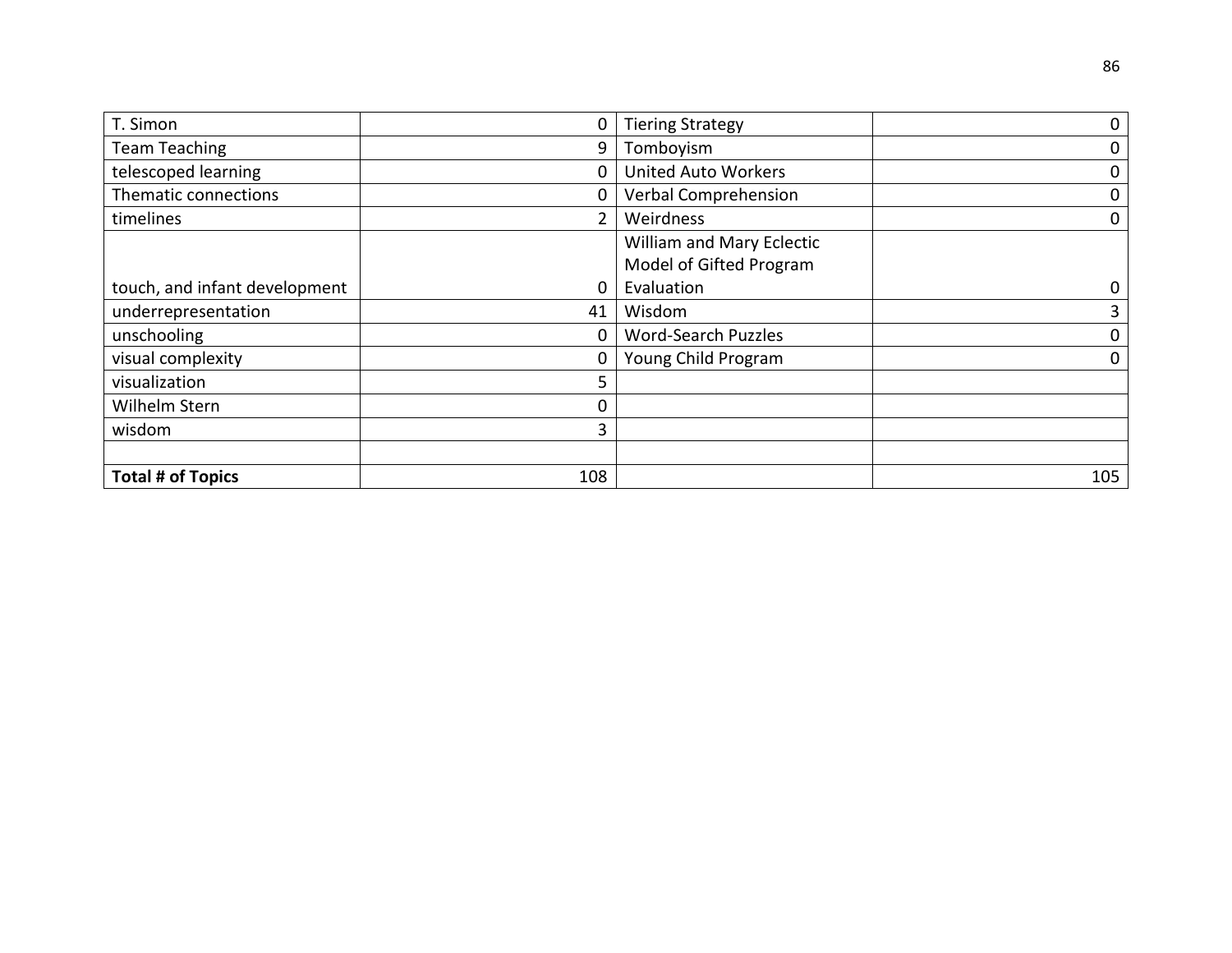## **References**

Arendt, J. (2007). How do psychology researchers find studies to include in meta-analyses? *Behavioral & Social Sciences Librarian, 26,* 1-13.

Arksey, H., & O'Malley, L. (2005). Scoping studies: Towards a methodological framework. *International Journal of Social Research* 

*Methodology, 8,* 19-32.

Barlow, C. (2009). Serials indexing: From journals to databases. *The Indexer, 27,* 2-6.

- Bawden, D., & Robinson, L. (2009). The dark side of information: Overload, anxiety, and other paradoxes and pathologies. *Journal of Information Science, 35,* 180-191.
- Bélanger, J., & Gagné, F. (2006). Estimating the size of the gifted/talented population from multiple identification criteria. *Journal for the Education of the Gifted, 32,* 131-163.
- Berg, S.A., Hoffmann, K., & Dawson, D. (2010). Not on the same page: Undergraduates' information retrieval in electronic and print books. *The Journal of Academic Librarianship, 36,* 518-525.

Canadian Institutes of Health Research (CIHR). (2014). Knowledge Translation. Retrieved from http://www.cihrirsc.gc.ca/e/29418.html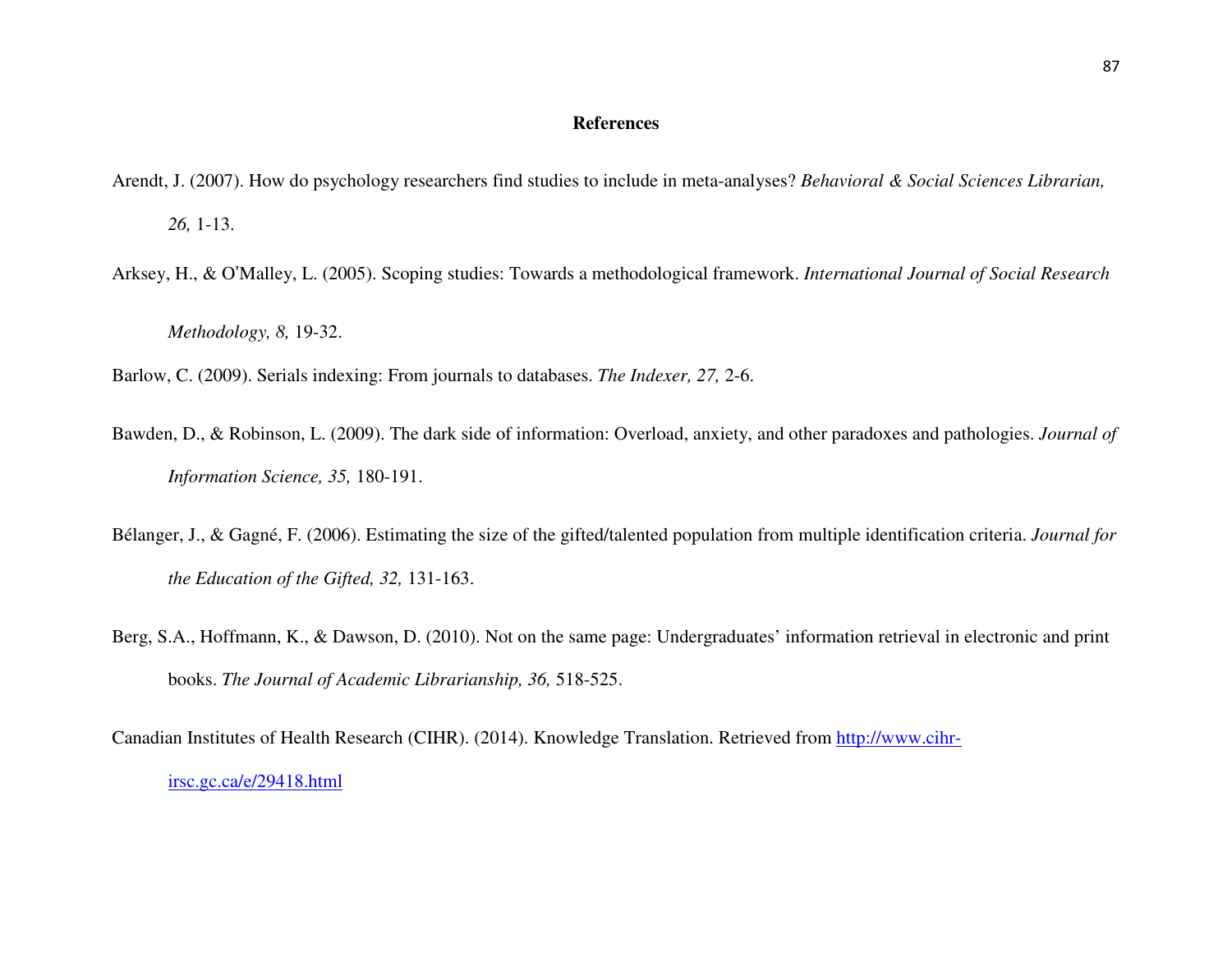Clark, B. (2013). *Growing up gifted: Developing the potential of children at school and at home, 8th Edition*. Boston: Pearson.

Cournington, C. (2010). Topic maps and indexing: Greater, more cost-effective search access. *Key Words, 18,* 132-138.

Dai, D.Y., Swanson, J.A., & Cheng, J. (2011). State of research on giftedness and gifted

education: A survey on empirical studies published during 1998-2010. *Gifted Child Quarterly, 55,* 126-138.

Davis, G.A., Rimm, S. B., & Siegle, D. (2011). *Education of the gifted and talented, 6th Edition*. Upper Saddle River, N.J.: Pearson.

- Garshol, L.M. (2004). Metadata? Thesauri? Taxonomies? Topic maps! Making sense of it all. *Journal of Information Science, 30,* 378-391.
- Grigorenko, E., & Sternberg, R. (2002). The theory of successful intelligence as a basis for gifted education. *Gifted Child Quarterly, 46,* 265-277.
- Levac, D., Colquhoun, H., & O'Brien, K.K. (2010). Scoping studies: Advancing the methodology. *Implementation Science. 5:69.*
- Liu, Z. (2006). Print vs. electronic resources: A study of user perceptions, preferences, and use. *Information Processing and Management, 42,* 583-592.
- McClain, M-C., & Pfeiffer, S. (2012). Identification of gifted students in the United States today: A look at state definitions, policies, and practices. *Journal of Applied School Psychology, 28,* 59-88.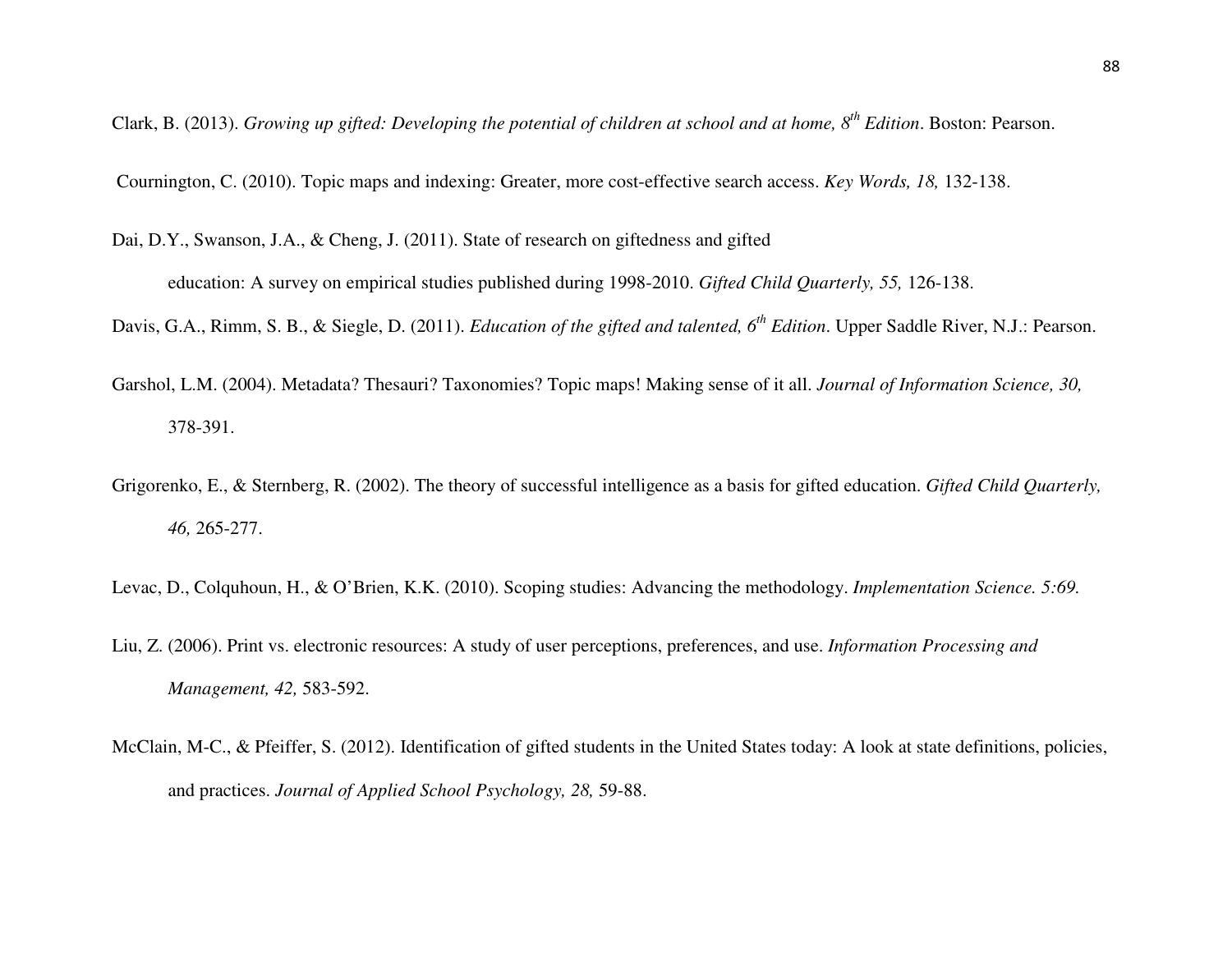- Northedge, R. (2008). The medium is not the message: Topic maps and the separation of presentation and content in indexes. *The Indexer, 26,* 60-64.
- Ontario Ministry of Education. (2010). *Research & evaluation strategy*. Retrieved from Ontario Ministry of Education website: http://www.edu.gov.on.ca/eng/research/research.pdf
- Pattuelli, M.C. (2011). Modeling a domain ontology for cultural heritage resources: A user-centered approach. *Journal of the American Society for Information Science and Technology, 62,* 314-342.

Pepper, S. (2002). The TAO of topic maps. Retrieved from http://www.ontopia.net/topicmaps/materials/tao.html

Reichardt, R. (2006). Digital reference overload: Thoughts on how to deal. *Internet Reference Services Quarterly, 11,* 105-112.

- Sandieson, R. (2006). Pathfinding in the research forest: The pearl harvesting method for effective information retrieval. *Education and Training in Developmental Disabilities, 41,* 401-409.
- Sandieson, R.W., Kirkpatrick, L.C., Sandieson, R.M., & Zimmerman, W. (2010). Harnessing the power of education research databases with the pearl-harvesting methodological framework for information retrieval. *The Journal of Special Education, 44,* 161-175.

Sandieson, R.W., & McIsaac, S.M. (2013). Searching the information maze for giftedness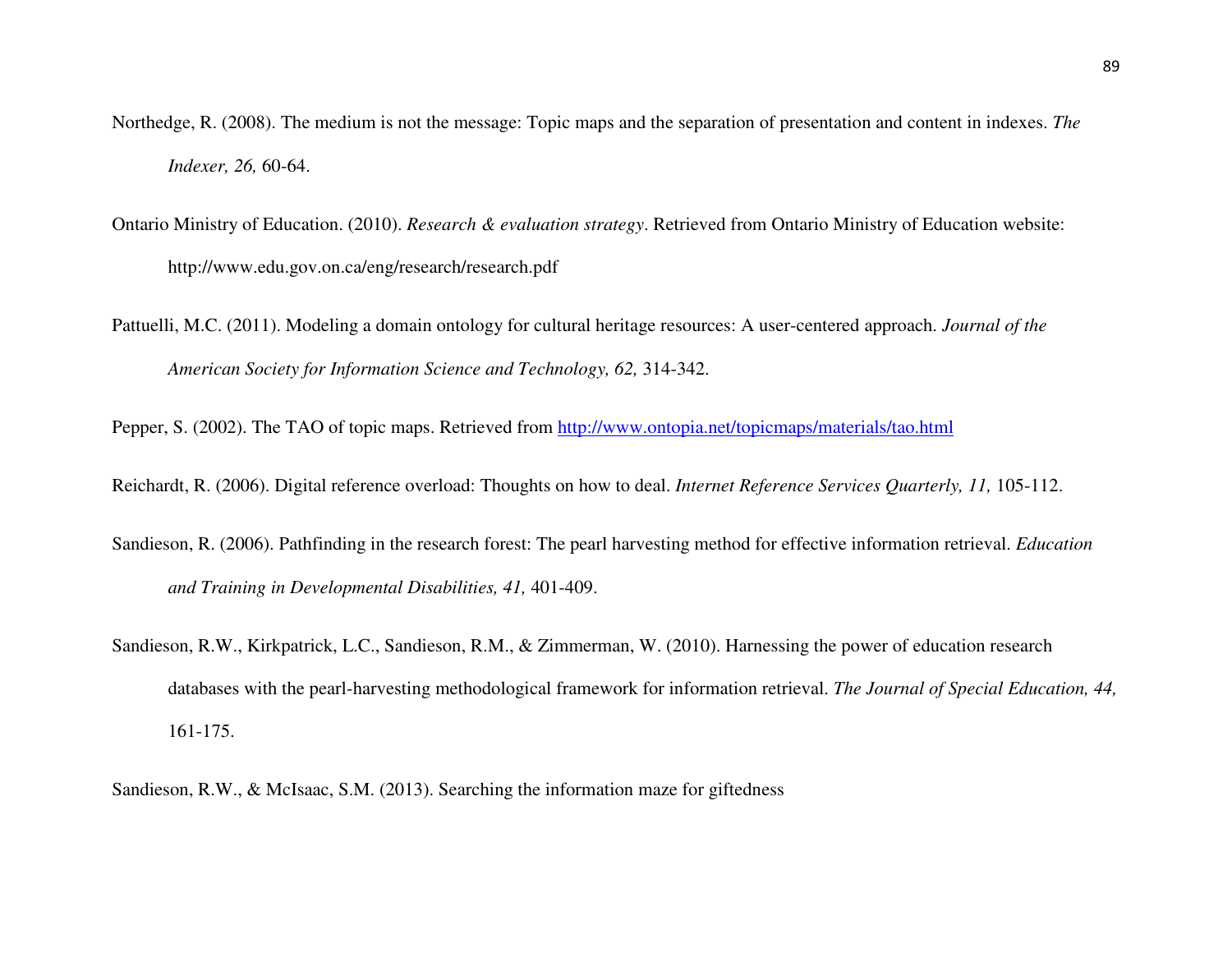using the pearl harvesting information retrieval methodological framework. *Talent Development and Excellence.*

- Schlosser, R.W., Wendt, O., Bhavnani, S., & Nail-Chiwetalu, B. (2006). Use of information-seeking strategies for developing systematic reviews and engaging in evidence-informed practice: the application of traditional and comprehensive pearl growing. A review. *International Journal of Language & Communication Disorders, 41,* 567-582.
- Smith, A. (2003). Scientifically based research and evidence-informed education: A federal policy context. *Research & Practice for Persons with Severe Disabilities, 28,* 126-132.

Stephens, K.R., & Karnes, F.A. (2000). State definitions for the gifted and talented revisited. *Exceptional Children, 66,* 219-238.

Valentine, J.C., Cooper, H., Patall, E.A., Tyson, D., & Robinson, J.C., (2010). A method

for evaluating research syntheses: The quality, conclusions, and consensus of 12 syntheses of the effects of after-school programs. *Research Synthesis Methods, 1,* 20-38.

Venkatesh, V., Shaw, S., Dicks, D., Lowerison, G., Zhang, D., & Sanjakdar, R. (2007). Topic maps: Adopting user-centered indexing technologies in course management systems. *Journal of Interactive Learning Research*, 18, 429-450.

Wilson, T.D. (2006). Information-seeking behaviour and the digital information world. *The Indexer, 25,* 28-31.

Yi, M. (2008). Information organization and retrieval using a topic maps-based ontology: Results of a task-based evaluation. *Journal of the American Society for Information Science and Technology, 59,* 1898-1911.